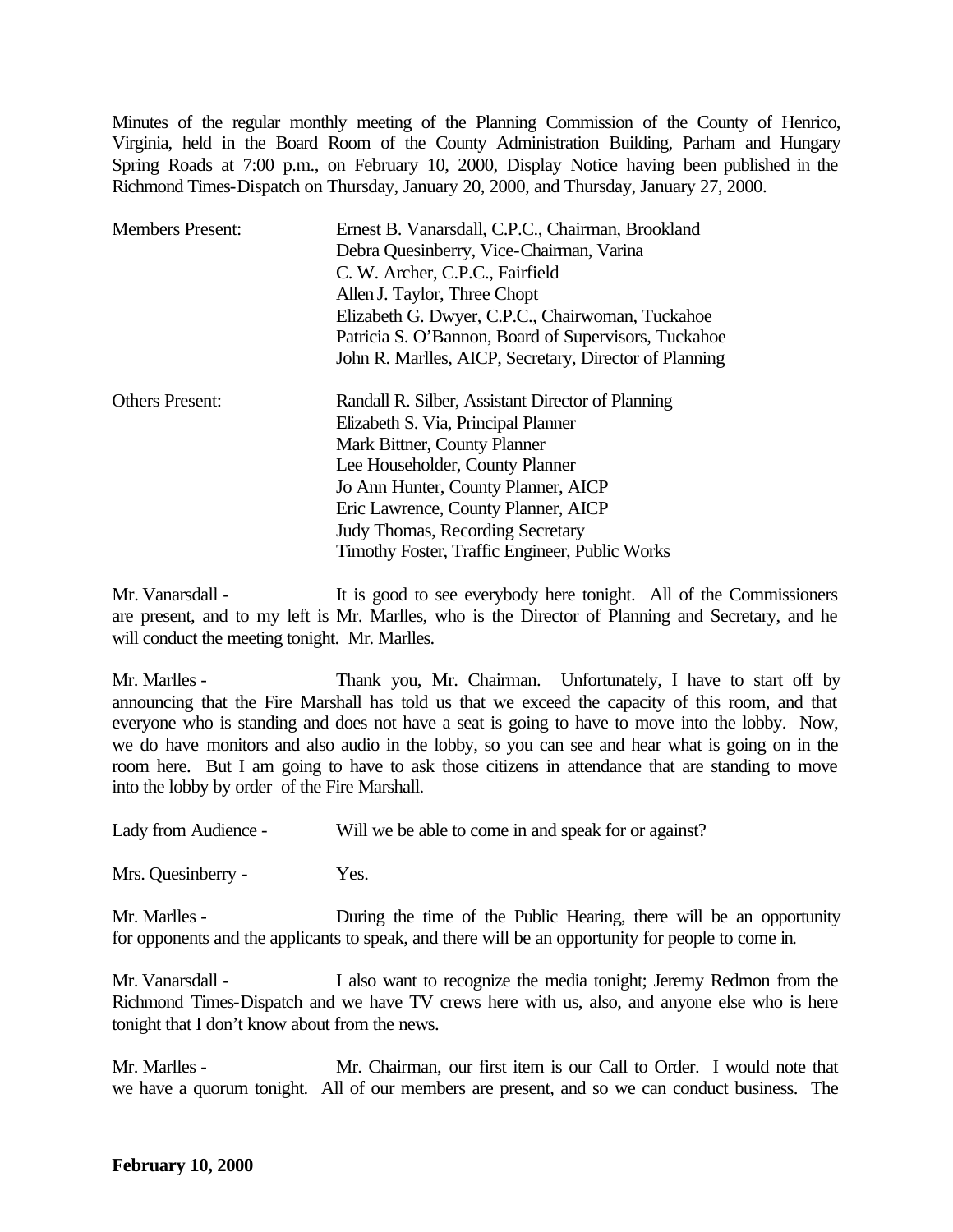first item on the agenda is the request for deferrals and withdrawals. I believe that we have three deferrals tonight. Mrs. Via, are you handling that?

| Mr. Vanarsdall -<br>$6:00$ o'clock.               | Mr. Secretary, the way we did the agenda, we don't have any for          |
|---------------------------------------------------|--------------------------------------------------------------------------|
| Mr. Marlles -                                     | Okay.                                                                    |
| Mr. Vanarsdall -<br>right, Ms. Via?               | And we cannot take the 7:00 o'clock until 7:00 o'clock. Isn't that       |
| Ms. Via -                                         | That is correct.                                                         |
| Mr. Vanarsdall -                                  | So we do have some on the 7:00 o'clock agenda. We have three.            |
| Mr. Marlles -<br>Varina District is Case C-9C-00. | Okay, with that then, I'll read the first case. The first case is in the |

**C-9C-00 Otis L. Brown for Atlantic Rural Exposition, Inc.:** Request to conditionally rezone from A-1 Agricultural District to B-3C Business District (Conditional) and A-1C Agricultural District (Conditional), Parcels 166-A-3A, 176-A-14A, 14C and part of 14D, 19, 20, and 21, described as follows:

## **Total of Parcel "A"& "B"**

Beginning at a point on the south line of Old Williamsburg Road, said point being 3,488.69' east of the terminus of Old Williamsburg Road at the east line of Interstate 295, and being the true and actual point of beginning; Thence, from said point of beginning, S 00°26'36" W along the common boundary of the Revere tract and the tract of land lying in the name of Vienna Finance, Inc. to its intersection with the north line of Williamsburg Road (State Route 60), 2,221± feet to a point; Thence along said north line of Williamsburg Road, S 80°04'01"W 80.06 feet to a point; Thence continuing along said north line of Williamsburg Road, S 89°52'12" W 122.64 feet to a point; Thence continuing along said north line of Williamsburg Road, S 83°41'26" W, 770.26 feet to a point; Thence continuing along said north line of Williamsburg Road, S 14°44'37" E, 29.04 feet to a point; Thence continuing along said north line of Williamsburg Road, S 89°21'59" W, 978.60 feet to a point; Thence continuing along said north line of Williamsburg Road, N 85°56'41" W, 1275.64 feet to a point on the north line of the ramp from Williamsburg Road to the east line of Interstate 295; Thence along said east line of the Interstate 295 Right-of –Way, N 73°37'00" W, 389.45 feet to a point; Thence continuing along said east line of the Interstate 295 Right-of–Way, N 59°13'02" W, 335.42 feet to a point; Thence continuing along said east line of the Interstate 295 Right-of–Way, N 47°47'15" W, 294.24 feet to a point; Thence continuing along said east line of the Interstate 295 Right-of–Way, N 35°15'16" W, 282.34 feet to a point; Thence continuing along said east line of the Interstate 295 Right-of–Way, N 24°05'53" W, 288.67 feet to a point; Thence continuing along said east line of the Interstate 295 Right-of–Way, N 13°40'54" W, 289.19 feet to a point; Thence continuing along said east line of the Interstate 295 Right-of–Way, N 01°18'08" E, 336.28 feet to a point; Thence continuing along said east lne of the Interstate 295 Right-of-Way, N 12°00'39" E, 287.43 feet to a point; Thence continuing along said east line of the Interstate 295 Right-of–Way, N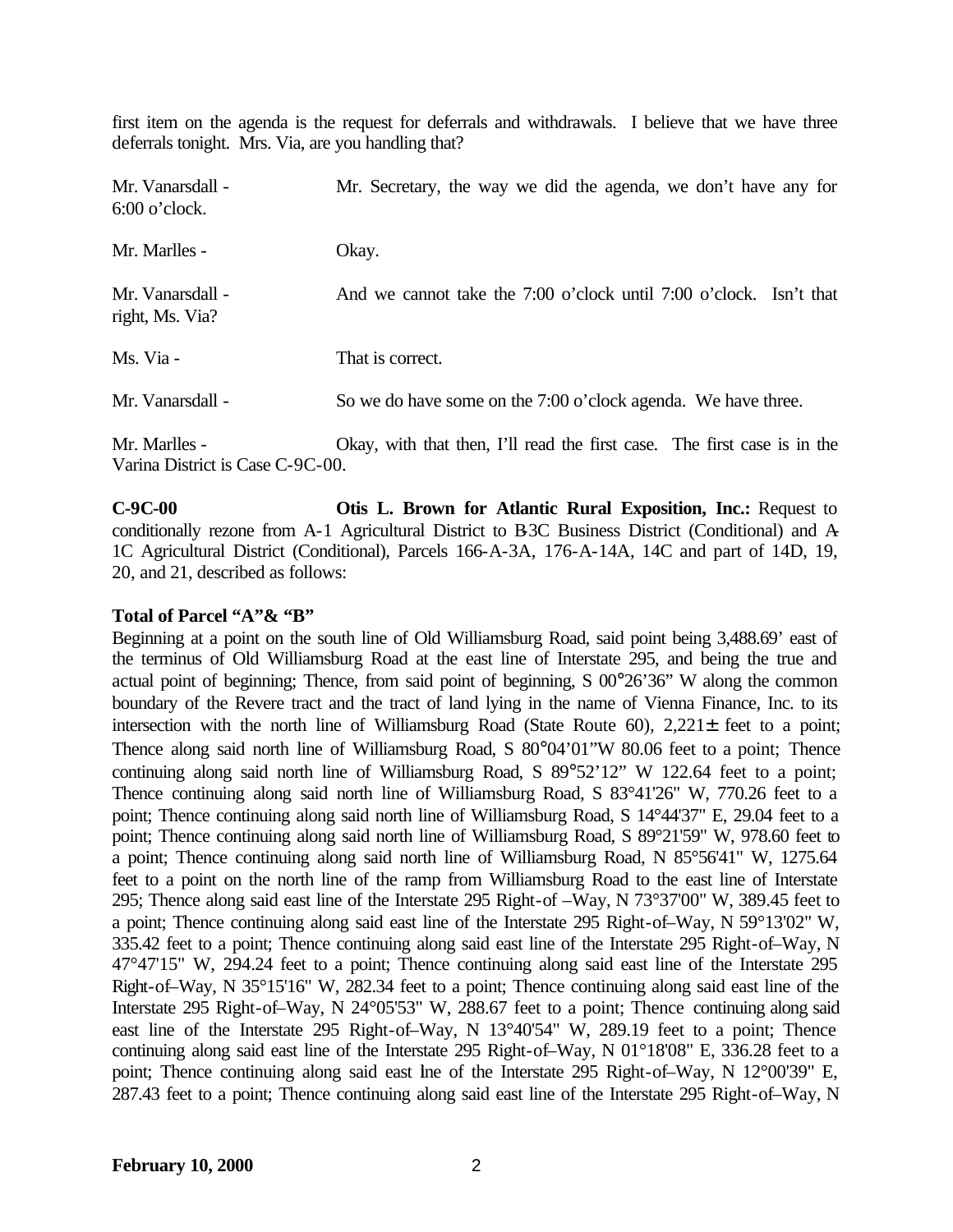15°29'37" E, 815.30 feet to a point; Thence continuing along said east line of the Interstate 295 Right-of–Way, N 14°42'15" E, 78.97 feet to a point; Thence continuing along said east line of the Interstate 295 Right-of–Way, N 15°57'59" E, 257.18 feet to a point; Thence continuing along said east line of the Interstate 295 Right-of–Way, N 33°09'31" E, 235.50 feet to a point; Thence continuing along said east line of the Interstate 295 Right-of–Way, N 52°21'50" E, 179.37 feet to a point; Thence continuing along said east line of the Interstate 295 Right-of–Way, N 66°45'54" E, 571.18 feet to a point; Thence continuing along said east line of the Interstate 295 Right-of–Way, N 63°01'36" E, 48.46 feet to a point; Thence continuing along said east line of the Interstate 295 Right-of–Way, N 63°10'44" E, 112.49 feet to a point; Thence continuing along said east line of the Interstate 295 Right-of–Way, N 64°15'55" E, 292.83 feet to a point; Thence continuing along said east line of the Interstate 295 Right-of–Way, N 78°42'46" E, 209.03 feet to a point on the south line of the Interstate 64 right-of-way; Thence along said south line of the Interstate 64 Right-of–Way, S 74°02'20" E, 106.73 feet to a point; Thence continuing along said south line of the Interstate 64 Right-of–Way, S 74°22'37" E, 857.22 feet to a point; Thence continuing along said south line of the Interstate 64 Right-of–Way, S 74°22'19" E, 359.42 feet to a point; Thence continuing along said south line of the Interstate 64 Right-of–Way, S 75°57'48" E, 383.72 feet to a point; Thence continuing along said south line of the Interstate 64 Right-of–Way, S 71°00'20" E, 390.70 feet to a point; Thence leaving said south line of the Interstate 64 Right-of-way, S 11°25'03" W, 146.64 feet to a point; Thence, N 70°59'02" W, 152.18 feet to a point; Thence, S 11°30'51" W, 361.03 feet to a point on the south line of Old Williamsburg Road; Thence along said south line of Old Williamsburg Road, S  $62^{\circ}57'07''$  E, 1012.49 feet to the point of beginning Containing: 320.1 $\pm$  acres

Less and Except 10.149 acres shown as parcel "C" on said plat and Said parcel being more fully described as follows:

Beginning at a point on the north line of Williamsburg Road (State Route 60), said point being 1,018.65' east of the centerline of Technology Boulevard extended, Thence along a tie line N 33°16'09" W 132.98' to a point, said point being the true and actual point of beginning; Thence, from said point of beginning, along a curve to the right with a radius of 176.00 feet, a tangent length of 9.87 feet, a central angle of 6°25'10", the radius of which bears N 07°22'05" W, the long chord of which bears S  $85^{\circ}50'30''$  W for a distance of 19.71 feet; and along the arc of said curve for a distance of 19.72 feet to a point; Thence, S 89°03'05" W, 14.00 feet to a point; Thence, N 00°56'55" W, 481.35 feet to a point; Thence, N 82°37'55" E, 886.91 feet to a point; Thence, along a curve to the right with a radius of 35.00 feet, a tangent length of 40.13 feet, a central angle of 97°48'41", the radius of which bears S 07°22'05" E, the long chord of which bears S 48°27'45" E for a distance of 52.75 feet; and along the arc of said curve for a distance of 59.75 feet to a point; Thence, S 00°26'36" W, 393.04 feet to a point; Thence, along a curve to the right with a radius of 60.00 feet, a tangent length of 52.33 feet, a central angle of 82°11'19", the radius of which bears N 89°33'24" W, the long chord of which bears S 41°32'15" W for a distance of 78.88 feet; and along the arc of said curve for a distance of 86.07 feet to a point; Thence, S 82°37'55" W, 828.96 feet to the point of beginning. Less and Except 10.149 acres shown as parcel "C" on said plat and being more fully described as follows:

Beginning at a point on the north line of Williamsburg Road (State Route 60), said point being 1,018.65' east of the centerline of Technology Boulevard extended, Thence along a tie line N 33°16'09" W 132.98' to a point, said point being the true and actual point of beginning; Thence,

.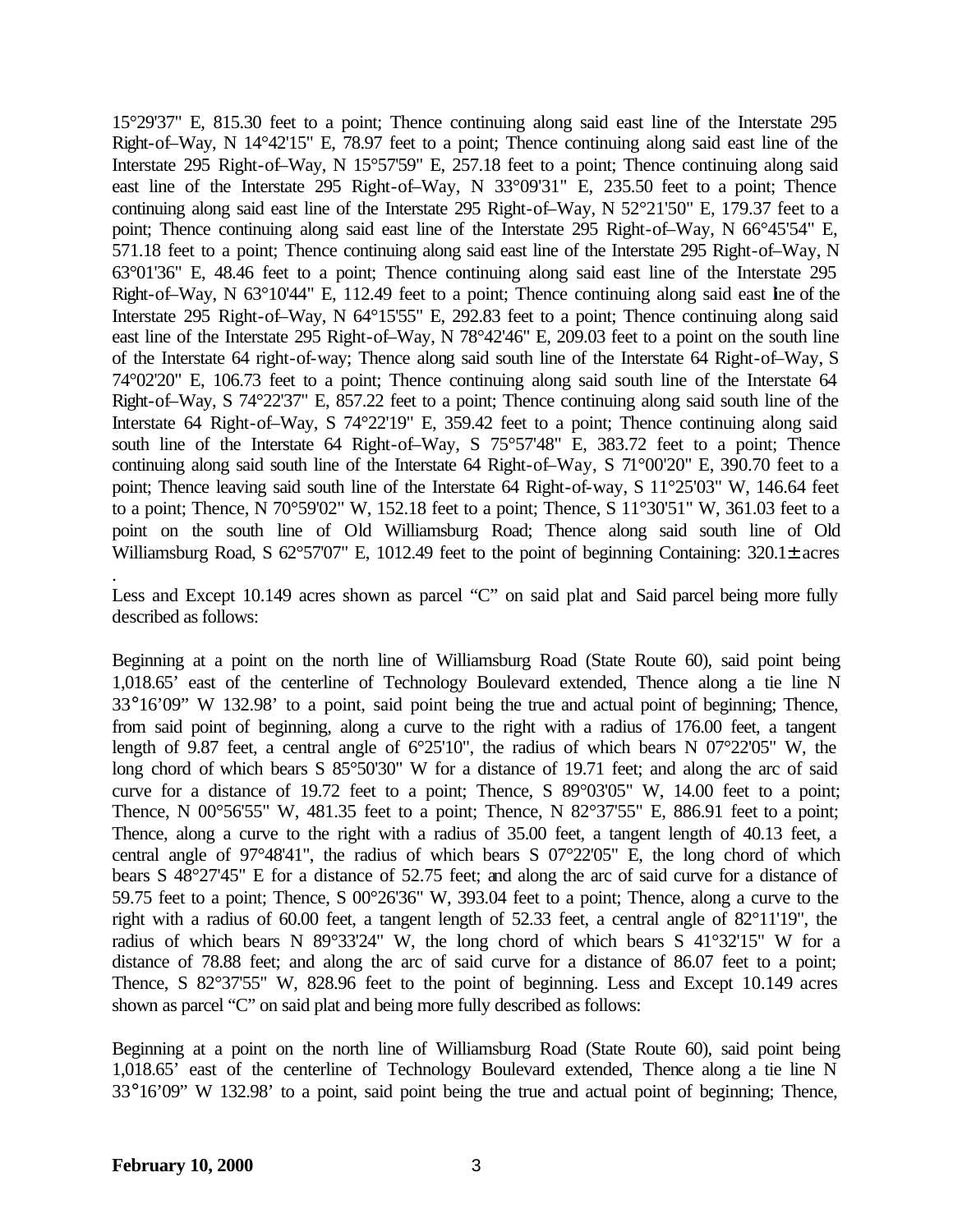from said point of beginning, along a curve to the right with a radius of 176.00 feet, a tangent length of 9.87 feet, a central angle of 6°25'10", the radius of which bears N 07°22'05" W, the long chord of which bears S  $85^{\circ}50'30''$  W for a distance of 19.71 feet; and along the arc of said curve for a distance of 19.72 feet to a point; Thence, S 89°03'05" W, 14.00 feet to a point; Thence, N 00°56'55" W, 481.35 feet to a point; Thence, N 82°37'55" E, 886.91 feet to a point; Thence, along a curve to the right with a radius of 35.00 feet, a tangent length of 40.13 feet, a central angle of 97°48'41", the radius of which bears S 07°22'05" E, the long chord of which bears S 48°27'45" E for a distance of 52.75 feet; and along the arc of said curve for a distance of 59.75 feet to a point; Thence, S 00°26'36" W, 393.04 feet to a point; Thence, along a curve to the right with a radius of 60.00 feet, a tangent length of 52.33 feet, a central angle of 82°11'19", the radius of which bears N 89°33'24" W, the long chord of which bears S 41°32'15" W for a distance of 78.88 feet; and along the arc of said curve for a distance of 86.07 feet to a point; Thence, S 82°37'55" W, 828.96 feet to the point of beginning. Leaving 309.9± acres in the subject parcel.

## **Parcel "C"**

Beginning at a point on the north line of Williamsburg Road (State Route 60), said point being 1,018.65' east of the centerline of Technology Boulevard extended, Thence along a tie line N 33°16'09" W 132.98' to a point, said point being the true and actual point of beginning; Thence, from said point of beginning, along a curve to the right with a radius of 176.00 feet, a tangent length of 9.87 feet, a central angle of 6°25'10", the radius of which bears N 07°22'05" W, the long chord of which bears S  $85^{\circ}50'30''$  W for a distance of 19.71 feet; and along the arc of said curve for a distance of 19.72 feet to a point; Thence, S 89°03'05" W, 14.00 feet to a point; Thence, N 00°56'55" W, 481.35 feet to a point; Thence, N 82°37'55" E, 886.91 feet to a point; Thence, along a curve to the right with a radius of 35.00 feet, a tangent length of 40.13 feet, a central angle of 97°48'41", the radius of which bears S 07°22'05" E, the long chord of which bears S 48°27'45" E for a distance of 52.75 feet; and along the arc of said curve for a distance of 59.75 feet to a point; Thence, S 00°26'36" W, 393.04 feet to a point; Thence, along a curve to the right with a radius of 60.00 feet, a tangent length of 52.33 feet, a central angle of 82°11'19", the radius of which bears N 89°33'24" W, the long chord of which bears S 41°32'15" W for a distance of 78.88 feet; and along the arc of said curve for a distance of 86.07 feet to a point; Thence, S 82°37'55" W, 828.96 feet to the point of beginning. containing: 10.149 acres

## **(All testimony heard under P-1-00).**

**P-1-00 Otis L. Brown for Atlantic Rural Exposition, Inc.:** Request for provisional use permit in accordance with Sections 24-62.2 and 24-122.1 of Chapter 24 of the County Code in order to construct a fairgrounds and equestrian racetrack, on Parcels 166-A-3A, 176-A-14A, 14C and part of 14D, 19, 20, and 21, containing 297.5 acres, located at the southeast intersection of Interstate Routes 295 and 64. The site is zoned A-1 Agricultural District, and proposed to be rezoned B-3C Business District (Conditional).

Mr. Marlles - Mr. Chairman, I would also add that there is a companion case, P-1-00, which is on the agenda, which is a request for a Provisional Use Permit, which is related to the proposed use of the property. With the Commission's concurrence, staff would recommend that these cases be heard together.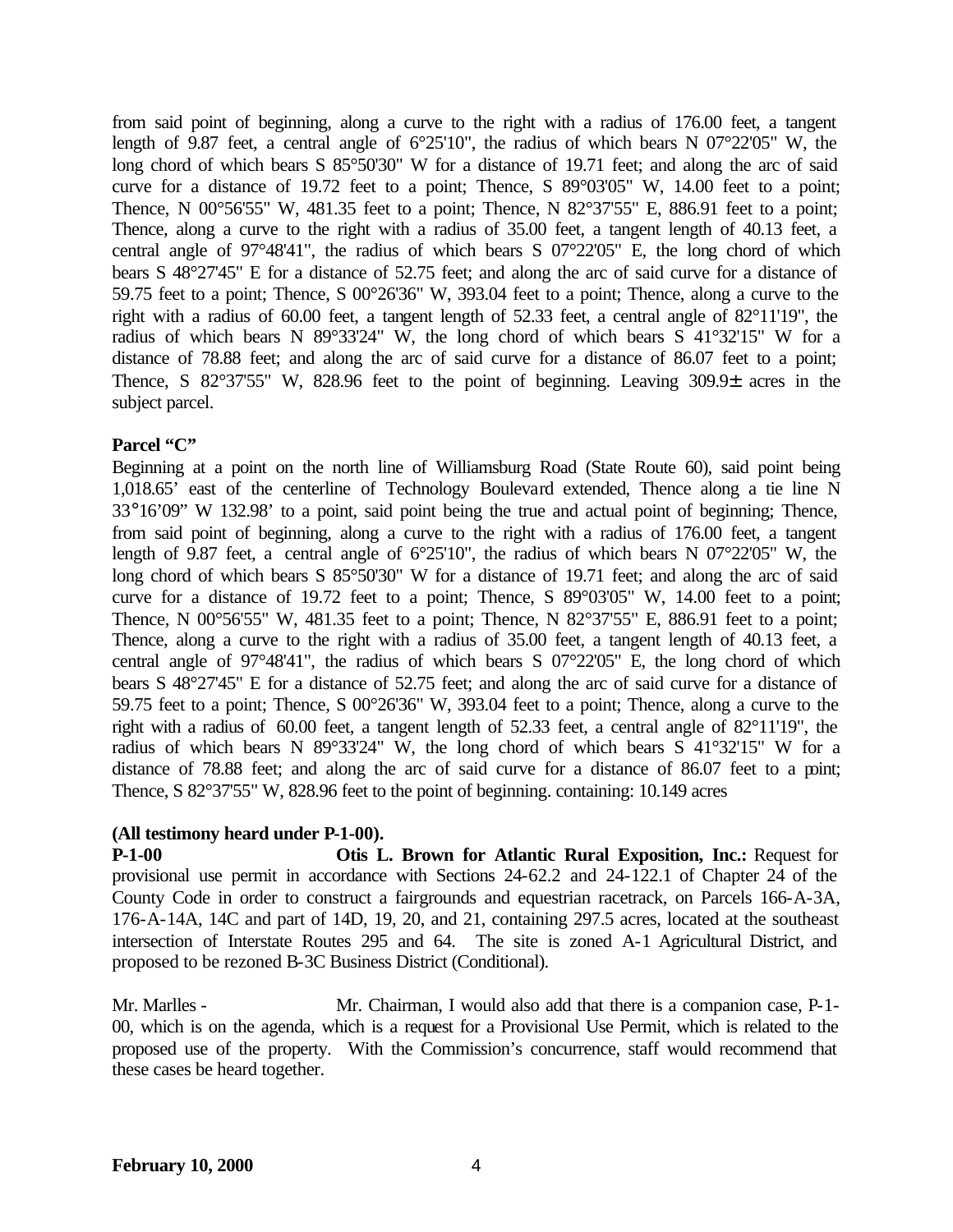Mr. Vanarsdall - Is there anyone in the audience in opposition to the first case, C-9C-00, Otis Brown, Atlantic Rural Exposition? All right. I understand that we have some people here in favor of this case tonight. Is that true? All right. Thank you very much. Mrs. Via will present the case.

Mr. Marlles - Mr. Chairman, if I could just take a minute to, for the ladies and gentlemen here, to go over how the public hearing will be conducted.

Mr. Vanarsdall - Okay.

Mr. Marlles - Good evening, ladies and gentlemen, again. We are here this evening to conduct a public hearing on a rezoning and provisional use permit for the State Fair Park. We understand that this is a sensitive proposal with strong feelings on both sides of the issue. We have allocated approximately one hour on our agenda this evening for this item. We have also started the meeting one hour early to be fair to the other applicants on the agenda. We will conduct this hearing in the following manner:

First, staff, Mrs. Via, will make her report. Next, the applicant and any proponents will make their presentation. They will have 20 minutes to make their presentation, not including time answering questions from the Commission. Normally, the Planning Commission only allows 10 minutes for presentations of this type. The applicant may wish to preserve some time for rebuttal.

The opponents will also have 20 minutes to make their comments. We would encourage speakers not to be redundant, and we encourage both the applicant and opponents to use spokesmen or women to make the best use of their allotted time. With that, Mr. Chairman, unless there are any questions from the Commission, I believe that we are ready to proceed.

Mr. Vanarsdall - All right.

Mr. Marlles - Mrs. Via.

Mrs. Elizabeth Via, Principal Planner - Thank you, Mr. Secretary. Mr. Chairman, and members of the Planning Commission. The applicant in this case, Atlantic Rural Exposition, is proposing to develop approximately 320 acres for a year-round event and education complex with ancillary commercial uses. The site is located at the southeast corner of the intersection of I-295 and I-64 between Williamsburg Road and 1-64. The aerial shown on the screen with I-295 in this area and I-64. This is the site of the proposed State Fair Park. The site, as you can see, is heavily wooded except for this area here which is cleared, and was used as active farm land. There are some wetlands on the site.

The site is bordered on two sides, as I mentioned, by the interstate highway and by vacant or agricultural land in this location here to the east and to the south (referring to slide). There are scattered residential developments within close proximity to the site. This location here along Old Williamsburg Road down towards the southeast of the site and then across Williamsburg Road in this area (referring to slide).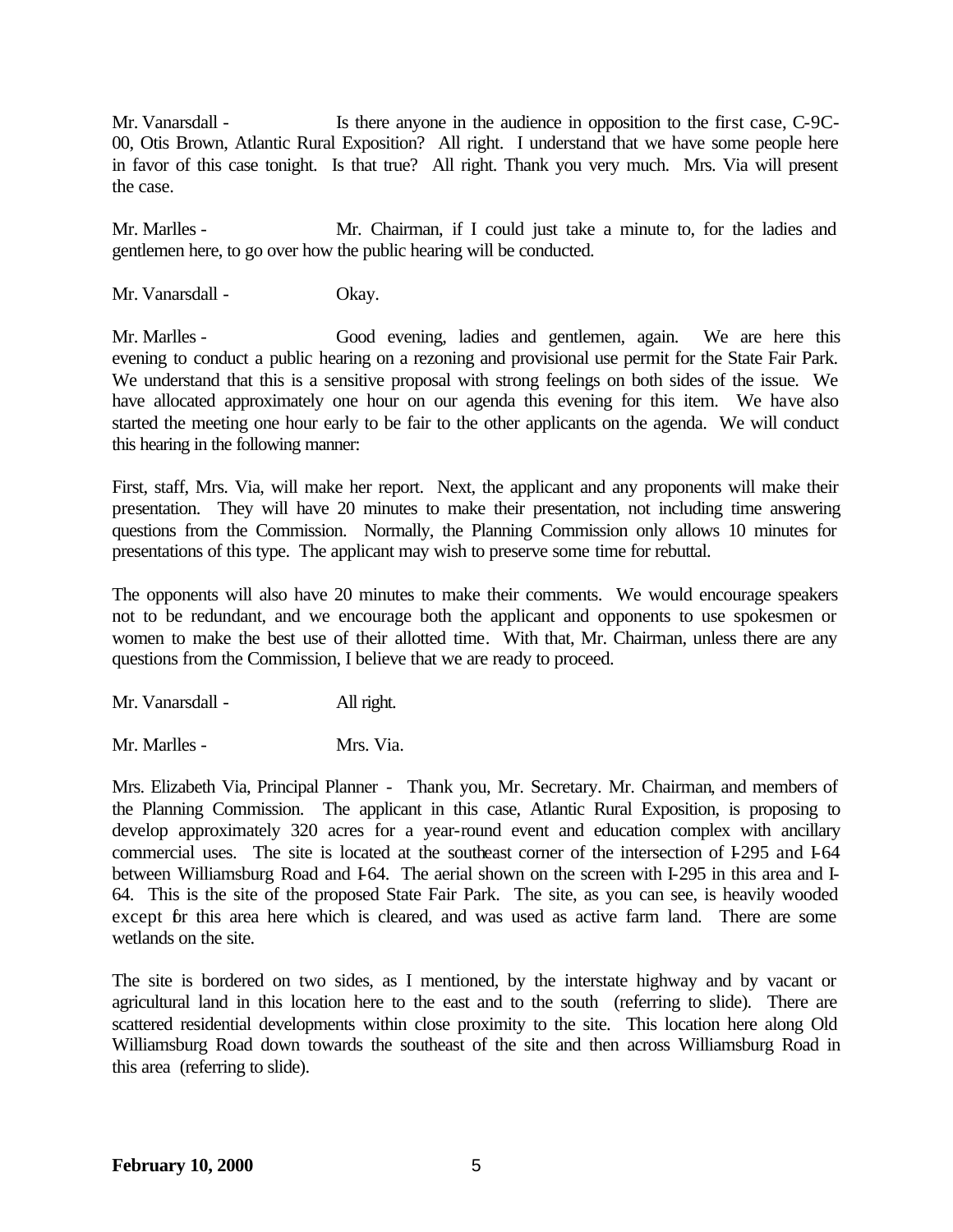The zoning is almost all A-1 except for existing M-1 across I-295 here where VDOT is putting a new distribution center and here at the IMG site across Interstate 64 (referring to slide).

The Land Use Plan calls for a mixture of general commercial, office and rural residential on the site. The designations around the site are primarily rural residential with some general commercial areas across the site across from Williamsburg Road in this location here (referring to slide).

There is a concept road, shown on the Major Thoroughfare Plan, that would extend Technology Boulevard into the site in this location, as well. The applicant will be providing a complete overview of their proposal, however, by way of introduction, the principal elements of their proposal include approximately 296 acres for the State Fair Park, which is the majority of the site shown here (referring to slide); the primary event, of course, being the State Fair. But the facility would be open year around with events ranging from as small as 100 participants to 30,000 participants. Last year the fair attracted just over 467,000 participants over their 11-day period.

The other two elements of this rezoning request are an 11-acre RV and campground in this location here (referring to slide), and a 12-acre commercial site in this location here (referring to slide), that the applicant is proposing for private development, potentially restaurants and hotels.

Staff had several land use concerns that are expressed in the staff report regarding the appropriateness of this particular land use issue in this particular location. At the heart of the issue is that the 2010 Land Use map shown here (referring to slide) was adopted in 1995 prior to the development of the White Oak Technical International Park.

This is the location of the Fairgrounds (referring to slide), the existing commercial designations around it, and, then, of course, White Oak Technology Park.

Last year the County initiated a small area study around the intersection of Technology Drive and Williamsburg Road. The study was initiated in anticipation of significant changes, based on the land use precedent set by the development of the technology park. As you know, that study is currently underway. It has not been adopted by either the Planning Commission or the Board of Supervisors. However, our staff feels that the Fairgrounds proposal potentially introduces a competing precedent to the White Oak Technology Park that may detract from the idea now being discussed of creating a high technology center and employment center at this east end of the County.

Secondly, while the map identifies the majority of the site for general commercial, the County has adopted land use goals, objectives and polices and lists this property as a prime economic development site and several objectives included in the staff report argue for the preservation of prime sites, specifically, those like this one that have good access to transportation systems.

Lastly, the County's land development guide locates the site in an outlying area, the light blue is not showing up too well (referring to slide), but the outlined area is to the east of 295. The applicant will be required to construct the necessary infrastructure to develop this site. This will cause further development in this area of what is known and is shown on the map in this area of what is known and shown as the Boar Swamp South Sewer Shed. The applicant will, of course, carry the costs of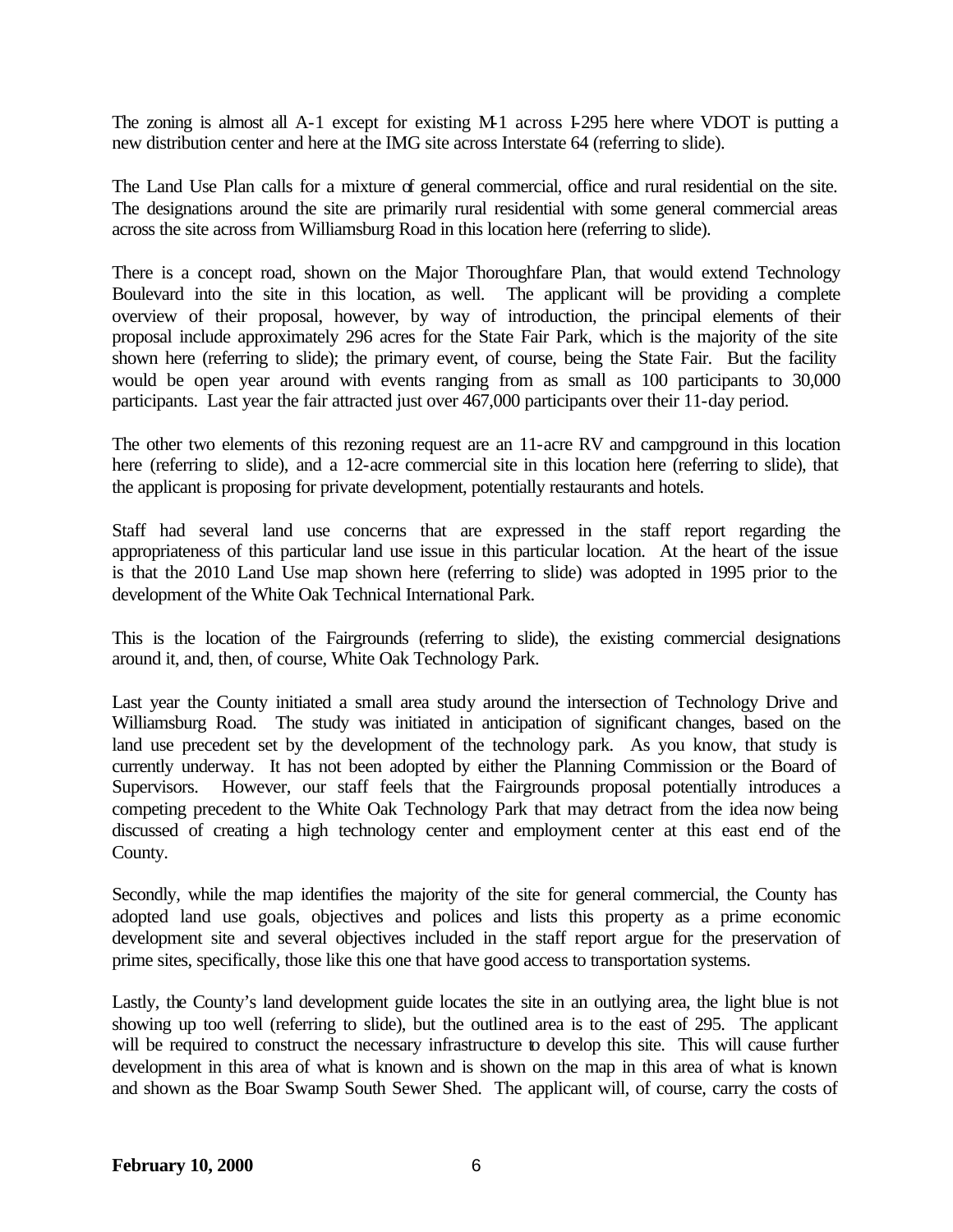providing the infrastructure. However, the County just needs to be aware that this development decision will open an additional 1,200 acres of commercial and residential land that will need to be served in the near future. The Land Development Guide, of course, recommends that infrastructure not be provided beyond Interstate 295 until the Year 2010.

Staff is not currently in support of this application primarily for the land use issues expressed in the report and outlined very briefly in this presentation. If the Commission and Board of Supervisors feel that this land use is appropriate for this location, the staff is working with the applicant on the proffers and the conditions of the Provisional Use Permit.

Revised proffers have been provided to you this evening, which address the issues bulleted in the staff report on Pages 2 and 3. The last two items regarding signage and building design have been resolved by the applicant and staff is in concurrence with the revised proffers.

The applicant had partially resolved the issue of Old Williamsburg Road, but staff continues to recommend against any access to the Park through Old Williamsburg Road except for emergency access and access to the caretaker's residence.

Just to point out, this is Williamsburg Road, Old Williamsburg Road would come in this way, and these are the existing residences. There is a day care center, a small church, and then coming into the rear of the property (referring to slide). I believe the applicant will go over this, but this, I think, is the caretaker's residence, that would also be accessed by Old Williamsburg Road.

The proffer that is currently in front of you would allow service vehicles to use that road during the times the Fair is open to the public between 8:00 a.m. and 11:00 p.m.

Finally, as you are aware, the revised proffers, excuse me, if I may go back for just a moment. The revised proffers also propose transportation improvements that the Traffic Engineer is here tonight to address, at the Commission's request, if you'd like him to follow my presentation.

Also, the revised PUP conditions that you have in front of you address some of the comments raised by the County's Division of Police in a memorandum received late last week.

Finally, as you are aware, this has generated considerable public interest, and for the sake of those in the room that have already called and spoken with the Planning Office, you have at your seat a list of those in support, call ins, and those in opposition. All those names and their comments have been dutifully recorded and have been provided to the Planning Commission.

I am prepared to take any questions you might have, or you might want to hear from the Traffic Engineer at this time.

Mrs. Quesinberry – Ms. Via, if we can get back to the schematic there. Item 29, "the Equestrian Campgrounds," is that an additional campground? Is that a campground?

Ms. Via - There is a small campground right here (referring to slide) that it is my understanding would not be open to the general public, but would be used primarily for vendors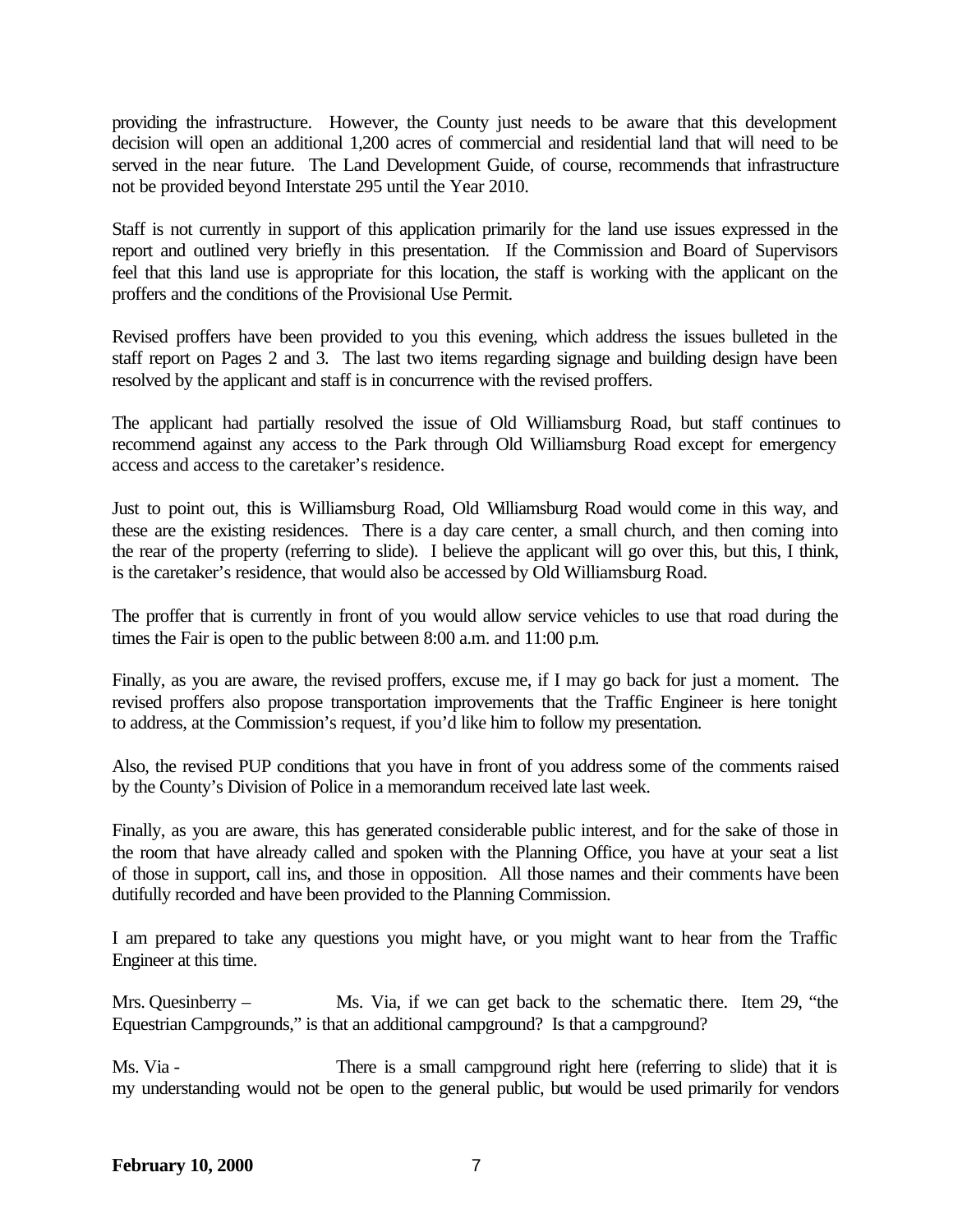and equestrians utilizing the race track here. The applicant will have more detail and has a color rendering that is a little clearer. I hesitate to use it. This illustrious plan is not proffered. The only thing proffered on this plan, obviously, are the two access points on Williamsburg Road and the location of the campground is fixed because of the zoning case.

| Mrs. Quesinberry -                                 | Thank you.                                                    |
|----------------------------------------------------|---------------------------------------------------------------|
| Mr. Vanarsdall -                                   | Do you have any other questions?                              |
| Mrs. Quesinberry -                                 | No. I'd like to hear from the Transportation Engineer.        |
| Mr. Vanarsdall -<br>Mrs. Via? Any other questions? | All right, thank you. Any questions by Commission members for |
| Ms. Via -                                          | Would you like to hear from Mr. Foster at this time?          |
| Mrs. Quesinberry -                                 | Yes.                                                          |

Mr. Vanarsdall - Good evening, Mr. Foster.

Mr. Foster - Good evening, Mr. Chairman, and Commission. I am Tim Foster, the County's Traffic Engineer. We received a Traffic Impact Study and requested a Traffic Impact Study for this development. We received that the first of December.

We have reviewed that Traffic Impact Study with the Virginia Department of Transportation, since they maintain U.S. 60, and also the Interstate system. We reviewed the study, and then, typically, what we will do is we then meet with VDOT; come up with comments and we meet with the applicant's traffic consultant, which we did on the  $25<sup>th</sup>$  of January.

To go through what some of the things we did, we looked at the traffic generation provided by the consultant, and we looked at it for several days, Friday, Saturday and Sunday, both weeks,

To give you an idea, especially the second Friday through Sunday, the second Saturday of the State Fair, we generated about 38,000 vehicles per day. That is essentially 19,000 vehicles going in and 19,000 coming out. That is the highest day. On Friday, the second Friday, it is 27,000 approximately. On Sunday, we are about 35,600 vehicles per day.

What we then looked at was, how do we get traffic in and out of the State Fair with those kinds of traffic volumes? The plan that you see before you, at least the schematic that we received, the proposal was to have one major access point into the Fair for the Fair patrons, which you can see at this location right here (referring to slide). This was to serve as the major access point. This entrance here was going to serve as the major exit point for the Fair.

We immediately had concerns trying to get this much traffic through one driveway. The developer has recommended on Route 60 the following improvements to handle the traffic here.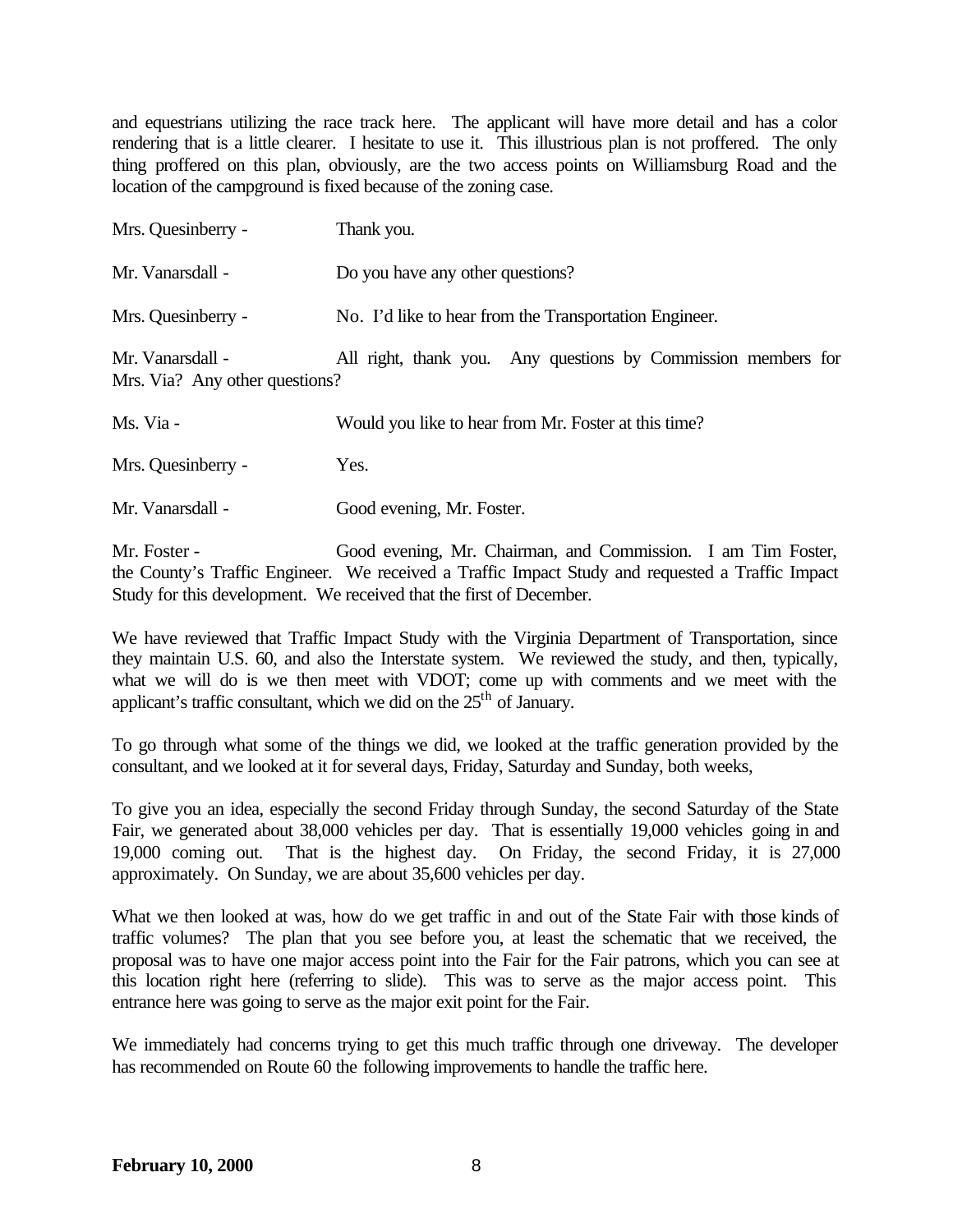We would add a left-turn lane at the location that you see the hand here (referring to slide). We would then add one left-turn lane at this location here, with right turn lanes at this location, and a right-turn lane going here. What that meant was, we had to essentially push 38,000 vehicles on that Saturday through this one entrance.

To give you an idea of 38,000 vehicles, that would be equivalent to trying to serve Virginia Center Commons with one driveway with that type of development. We felt we could not do that with that kind of traffic. With the amount of traffic that we had coming through here some of our simulations that we ran, we had traffic backed up all the way to and beyond 295.

As you know, we recommend two points of access for subdivisions with only 50 lots; therefore, we were not in a position to recommend this with one driveway and one point of access.

We also have concerns with one point of access out, coming out of the Fair. I think the traffic pattern originally was to be to come around the tract here and come out this entrance here. Once again, that is one point of access exiting.

As our department, Public Works, and also working with Police, we work special events; the Fair being one of them; NASCAR being another. When we have events of that size, we are going to have accidents, even minor fender benders at these locations.

With one point of access, if you have something happen at this intersection, no one else goes in until we clear that up. If you block an intersection like this for only five minutes, you are probably backing traffic up close to the Interstate, and that has always been a concern that we had.

When we met with the developers, yesterday, actually, there was a proposed plan that they have shown and I think they are also part of the proffers they sent out for additional improvements on Route 60 and the entrance and the exits. We have not reviewed that at this point in time. We received a schematic. A traffic impact study for that revision has not been sent to us.

VDOT also had concerns, not only for Route 60, but also down at Bottoms Bridge at the intersection of New Kent Highway and Route 60, and also the interchange that's in New Kent with the Bottoms Bridge exit there.

So, with all of that said, the way the plan is presented now, we could not recommend approval of the plan as it is presented now. Once we get the revised traffic impact study, which we expect to get next week, we will then review that study to see what we can do to try to make traffic work out here for the Fair.

| Mr. Vanarsdall -<br>Mr. Foster. | Any questions of Mr. Foster by Commission members? Thank you, |  |
|---------------------------------|---------------------------------------------------------------|--|
| Mrs. Quesinberry -              | Thank you, Mr. Foster.                                        |  |
| Mr. Marlles -                   | Would the applicant care to make his presentation?            |  |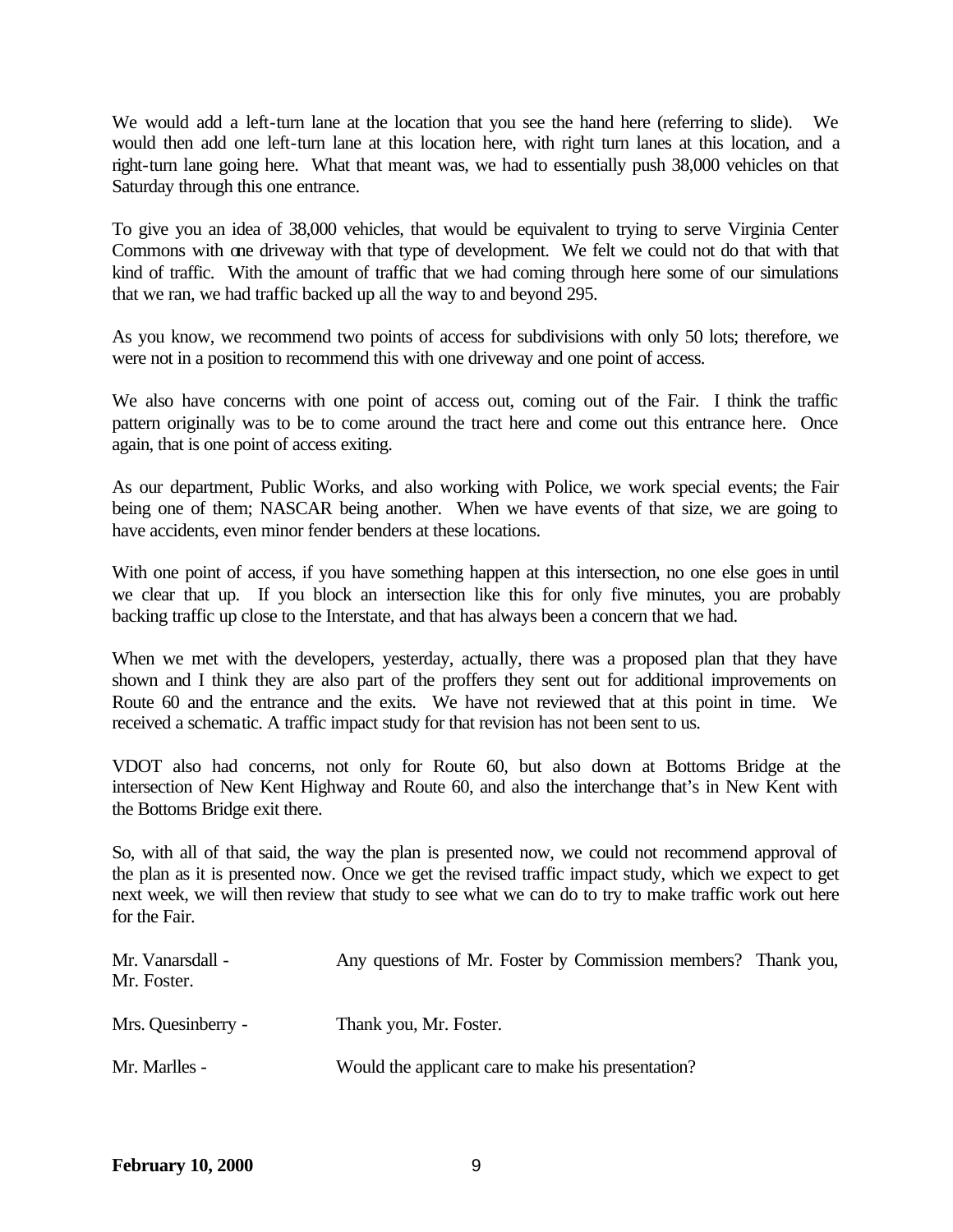| Mrs. Quesinberry - | Did you announce the timing, Mr. Secretary?                         |
|--------------------|---------------------------------------------------------------------|
| Mr. Vanarsdall -   | Yes.                                                                |
| Mr. Marlles -      | Before you begin, would you like to reserve some time for rebuttal? |
| Mr. Edward Kidd -  | Yes sir. If we could reserve about three minutes.                   |
| Mr. Marlles -      | Okay.                                                               |
| Mr. Vanarsdall -   | All right. Good evening, Mr. Kidd.                                  |

Mr. Kidd - Good evening. Mr. Chairman, members of the Planning Commission, my name is Ed Kidd, and I am here, tonight, representing the applicant, Atlantic Rural Exposition, Inc., which I will refer to, generally, tonight, as ARE. Also here this evening on behalf of ARE are members of its relocation team, the project architect and the engineers for the project; all of whom will be available to answer questions within their areas of expertise.

ARE is requesting approval for rezoning of approximately 320 acres to allow business uses on the property. As indicated, they are also requesting approval of a provisional use permit to permit the use of portions of the property to host the State Fair of Virginia, the Highland Games and Celtic Festival, the Strawberry Hill Races and other smaller outdoor or equestrian events.

The need for these approvals is occasioned by ARE's sale of the Strawberry Hill property that has been its home for the last 50 years. This decision was made in order to allow the Richmond International Raceway, ARE's former tenant and Virginia's only major-league sports facility, to remain at Strawberry Hill, rather than to leave Henrico County. The sale to RIR will not only allow the County to continue to enjoy the positive contributions of the Raceway, as it has in the past, but it will also result in the Strawberry Hill property becoming fully assessed for real estate taxes, with an estimated value of \$40 million.

The proposed development is a multi-use event, education and entertainment park, which will include a number of permanent facilities to be used on a year-round basis. They include: exhibition facilities, meeting, banquet and convention facilities, hotels and restaurants, which will be privately owned and fully taxed, a convocation center to be developed in cooperation with the Henrico County School System and other area educational institutions and a natural resource and environmental education center. These year-round, multi-use facilities will be constructed in a park-like, environmentally sensitive setting, designed in a manner to accommodate the State Fair of Virginia.

This project is not a traditional fairgrounds. It is a unique, high quality project involving a substantial investment in infrastructure and improvements which will have functions and benefits not generally associated with a typical fairgrounds.

With these thoughts in mind, at this time, I would like to call on Otis Brown, President of ARE, to comment on the plan for the Park.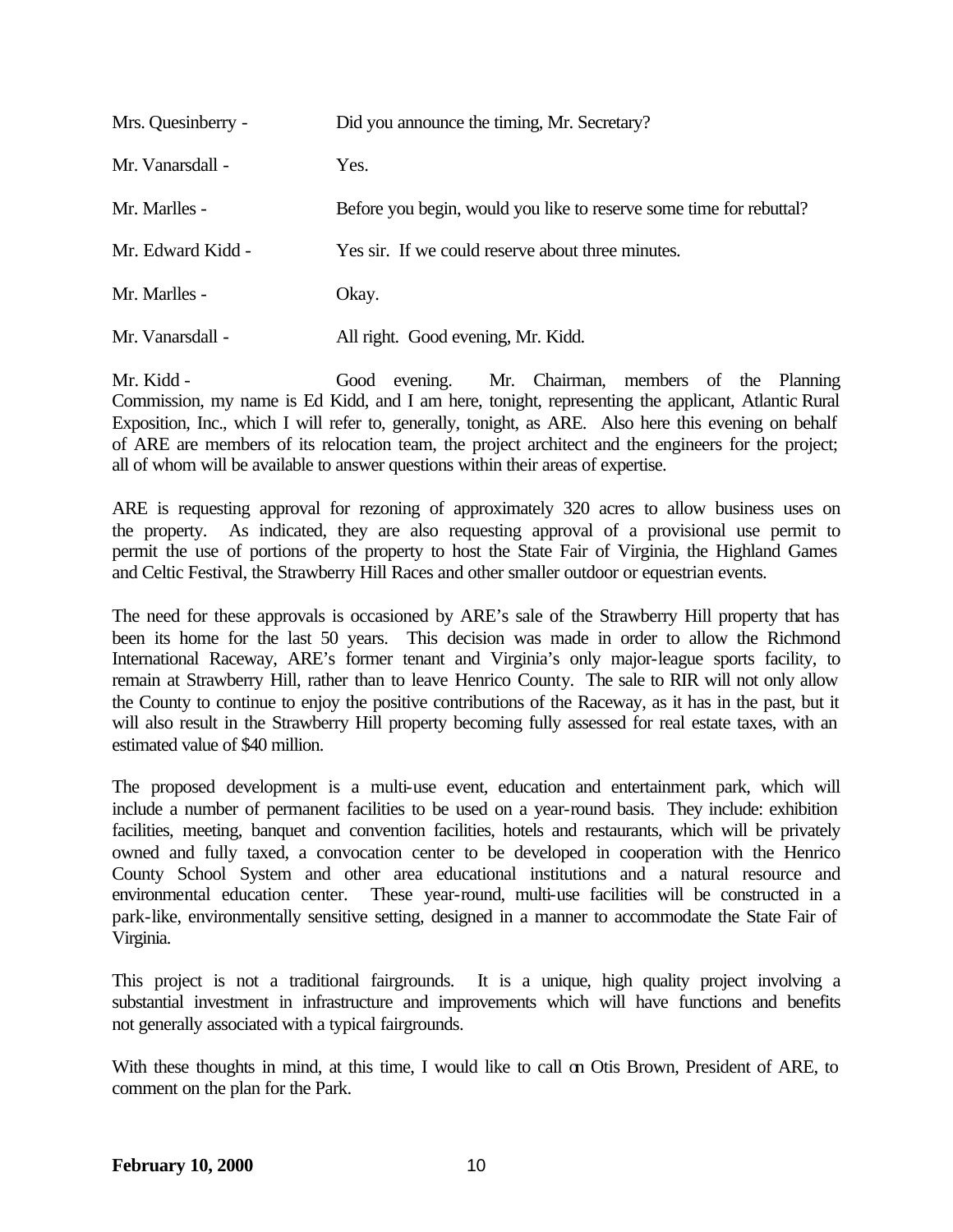Mr. Otis Brown - Mr. Chairman and members of the Commission, thank you very much for this opportunity. This is a unique project and really a unique site in many ways and it is imperative that, if you have a site, and a location for a park of this type, then you have to have one that has good access to the major thoroughfares to get people in and out and avoid any undue and unnecessary adverse impact on the community. And the site meets hese two criteria as well as other key criteria in selecting a site for a park of this nature.

This project is also unique in that it will be a facility and a series of buildings and services of an educational and environmental-sensitive park that is designed in such a way that we can really focus on Virginia's heritage and culture and do it in a way of entertaining and informing the public.

The facilities that you will see here are unique in several different ways, and you will see here some facilities that are not presently available in the County for either the private community to use, or the public community to use.

Beginning with almost 100,000 square feet of modern exhibition and trade space situated in two buildings, not only for use during the Fair, but also to be used throughout the year for industrial technology and trade shows. These will be quality buildings that can be adapted to the needs of the business community.

The pride of the Park, in my opinion, is the proposed Youth and Convocation Center that will serve the entire community for uses ranging from musical events, graduations, athletic contests, science fairs and other such uses.This building will accommodate approximately 7,200 in an assembly setting and approximately 5,000 for athletic events.

In addition to the Center being used for the Fair, the first priority, after the use for the Fair will be for the area-wide educational systems, as well as, and including, of course, Henrico County.

You will note that on the plan we are projecting a 23,000 square foot agricultural hall, or training building located in proximity to the projected hotel sites. This attractively designed, full service building will be ideal for assemblies, banquets, small trade shows and many convention activities and in association with the hotels.

And, as stated earlier, these quality buildings provide a facility not available at this time in this particular area of the County, and that is a complaint that we have heard as we have talked with businesses in the industrial community in the entire area – the lack of the facilities of that nature.

Lastly, we have wanted and worked for years on the possibility of developing a natural resource and environmental center, and I am going to note it and you can see the area. It's approximately 20 acres of the site that will be devoted to this natural resource and environmental area amongst the protected wetlands and the streams on the project.

We received very positive response from both governmental and private agencies and organizations, even with offers to participate. This unique facility will allow us to better educate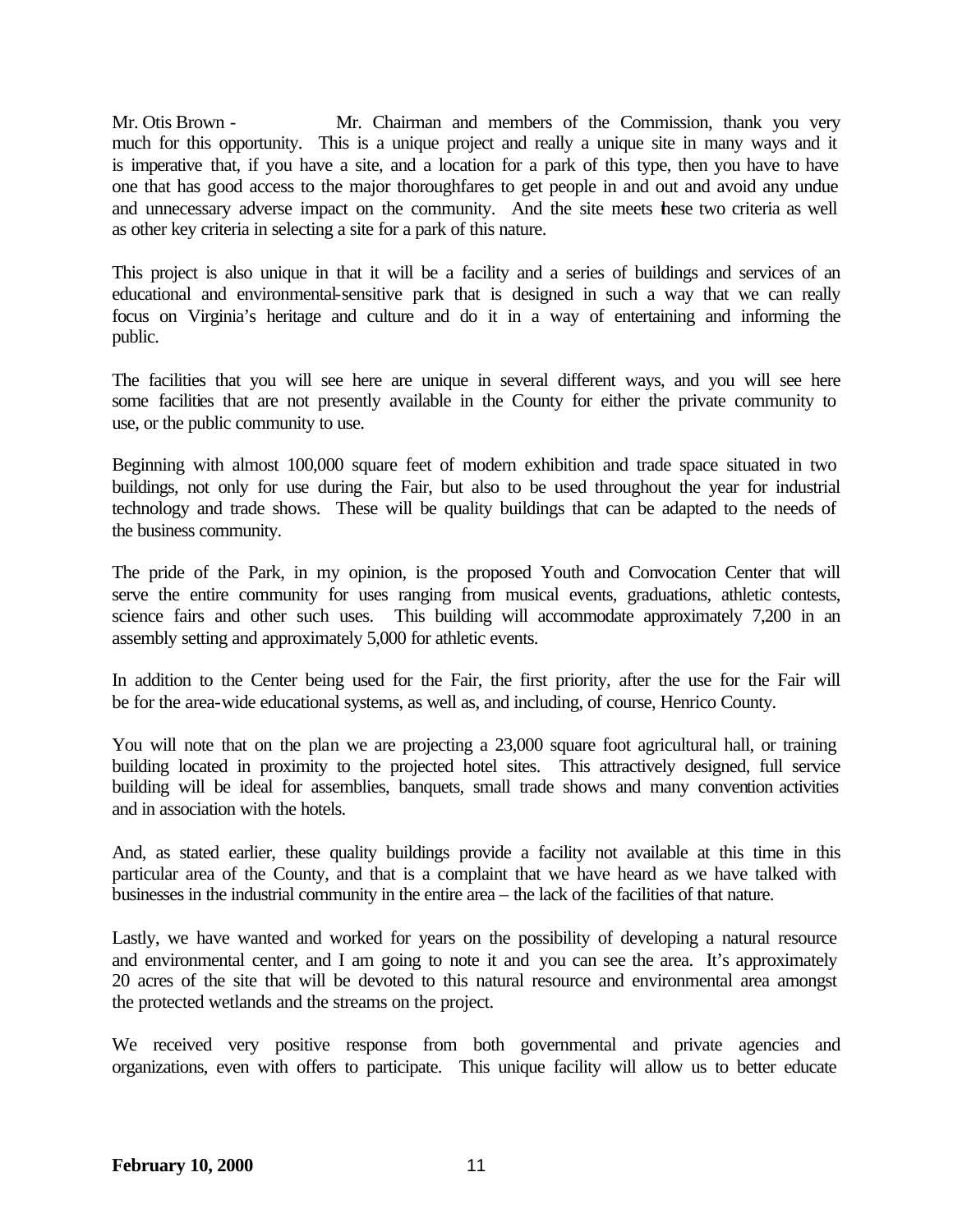and train teachers and the public on matters related to the environment and the use of natural resources.

Finally, you can see that this is not a typical Fairgrounds. This Park will complement the County's long-term plans for the area. This area could be one, including a technology corridor. And it will provide the open space and supported facilities needed in any high-tech complex. This is truly a one-of-a-kind project and it is exciting because it is so much better to develop something of this nature than simply laying out a fairgrounds in a typical agricultural district.

Mr. Chairman and members of the Commission, I truly feel that this park is right for this site, and it is also at this time, right for the County. Thank you.

Mr. Vanarsdall - Are there any questions by Commission members for either Mr. Kidd or Mr. Brown at this point?

| Mr. Kidd -       | Mr. Vanarsdall, I am not finished yet.                              |
|------------------|---------------------------------------------------------------------|
| Mr. Vanarsdall - | I know you haven't. Do you want to give us the time, Mr. Secretary? |
| Mr. Marlles -    | Mr. Kidd, there is 11 minutes and 49 seconds left.                  |
| Mr. Vanarsdall - | Left or used?                                                       |
| Mr. Marlles -    | Left. Remaining.                                                    |
| Mr. Vanarsdall - | Proceed, Mr. Kidd.                                                  |

Mr. Kidd - Thank you. While ARE recognizes there are those who oppose the project, as I believe will be demonstrated here tonight, ARE has received substantial community support for the project. They have met with many community and business groups, including ruritan clubs, 4-H clubs, the Varina Beautification Committee, the Henrico Business Council, and the Farm Bureau as well as substantial numbers of individuals, the vast majority of them having indicated their support for the project.

In order to gauge the level of support in the community among those who are not vocal with their opinions, ARE asked Media General Research to conduct a professional survey of residents in the area to determine their opinions regarding the State Fair.

The survey showed that those who support or are indifferent to ARE's relocation to this site outnumber those who oppose by a 3 to 1 margin.

Mr. Marlles - Excuse me. You are going to have to let the speaker continue, please, without interrupting.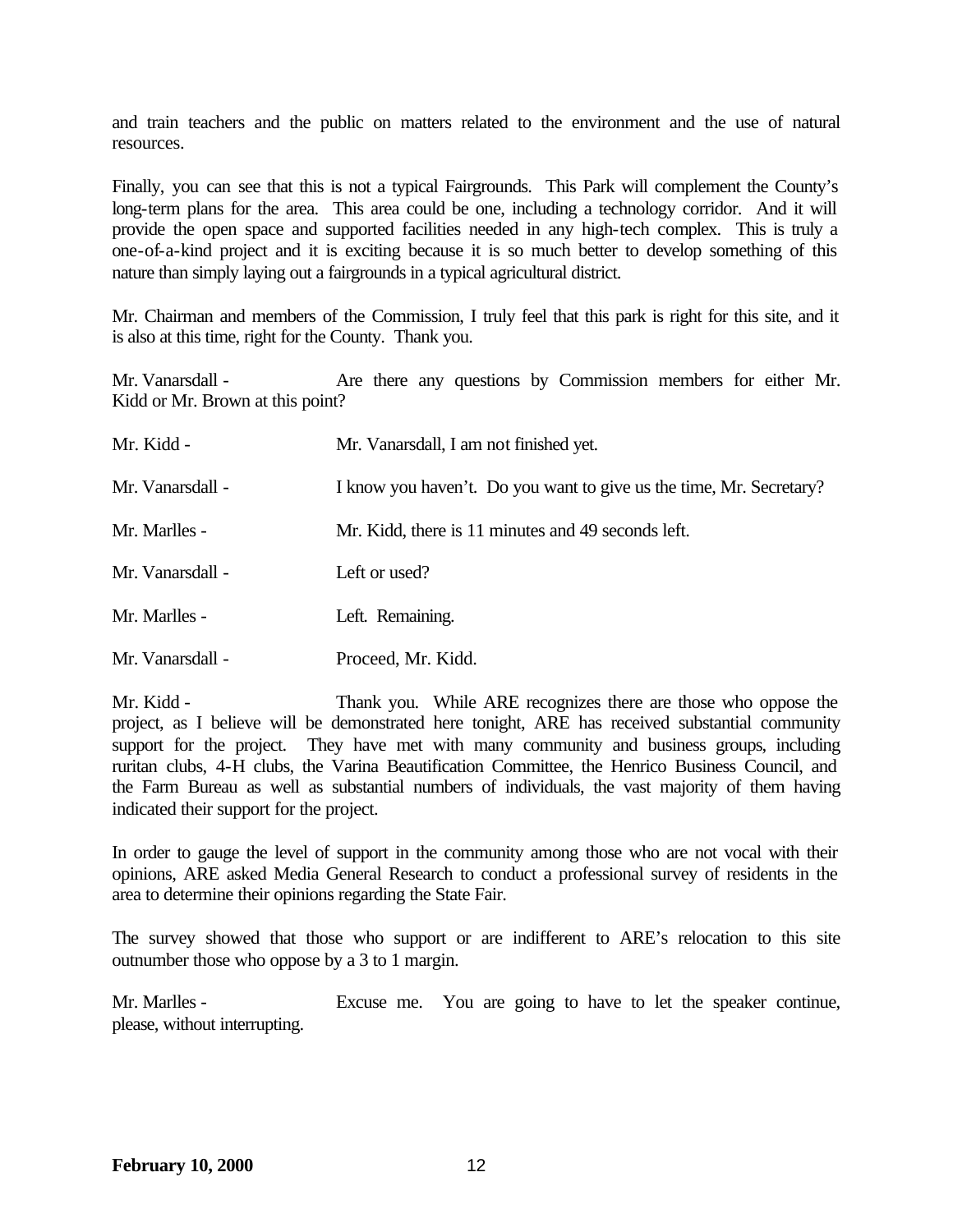Mr. Kidd - Yes, sir. It also showed that a significant majority prefer the proposed State Fair Park over uses such as a regional mall, a big box retail center, a housing development or an industrial office park.

Even when the survey results are examined separately for survey participants from zip code 23150 where the property is located, 63 percent indicated support or indifference, and only 31 percent indicated opposition.

Much of the discussion regarding the appropriateness of granting the requested approvals has centered around the economic impact of the proposed development, and the fact that ARE is exempt from payment of real estate taxes.

Some have taken the position that the requested rezoning may be inappropriate, as the County might receive a higher annual tax revenue from other uses in the future, such as those the community has indicated it does not prefer. Others, including ARE, take the position that good land uses should not be rejected based on the amount of tax revenue which will be received.

Notwithstanding that debate, the facts are that development of the property, as proposed, will provide substantial economic benefits to the County, both in tax revenue and otherwise. And those benefits will begin now, not at some speculative point many years into the future.

Economic benefits from the property include the following five categories:

First, direct tax revenues from events hosted on the property and from the hotels and restaurants to be constructed on the property. ARE has recently completed an updated economic impact analysis, which demonstrates that annual tax revenue to Henrico County from these uses will exceed \$500,000. This is the equivalent of real estate tax revenue from property assessed at over \$52 million.

Mrs. Quesinberry - Can I stop you there for a minute, Mr. Kidd? You are referring specifically to the commercial parts of this plan that would be under future development, such as the two hotels and restaurants. Correct?

Mr. Kidd - That, plus the economic activity from the State Fair and other events, sales tax revenue, and so forth.

Mrs. Quesinberry - So, you are lumping that together with what would come from the State Fair proper itself when you come up with that figure. In other words, I would like for you to break that down for me.

Mr. Kidd - The sales tax revenue from the activities that are part of the State Fair and the other events that are hosted on the property, the traditional fair-type events, will approximately net to Henrico County \$175,000. The additional revenue between is approximately \$530,000, and \$175,000 is attributable to the hotels and restaurant facilities.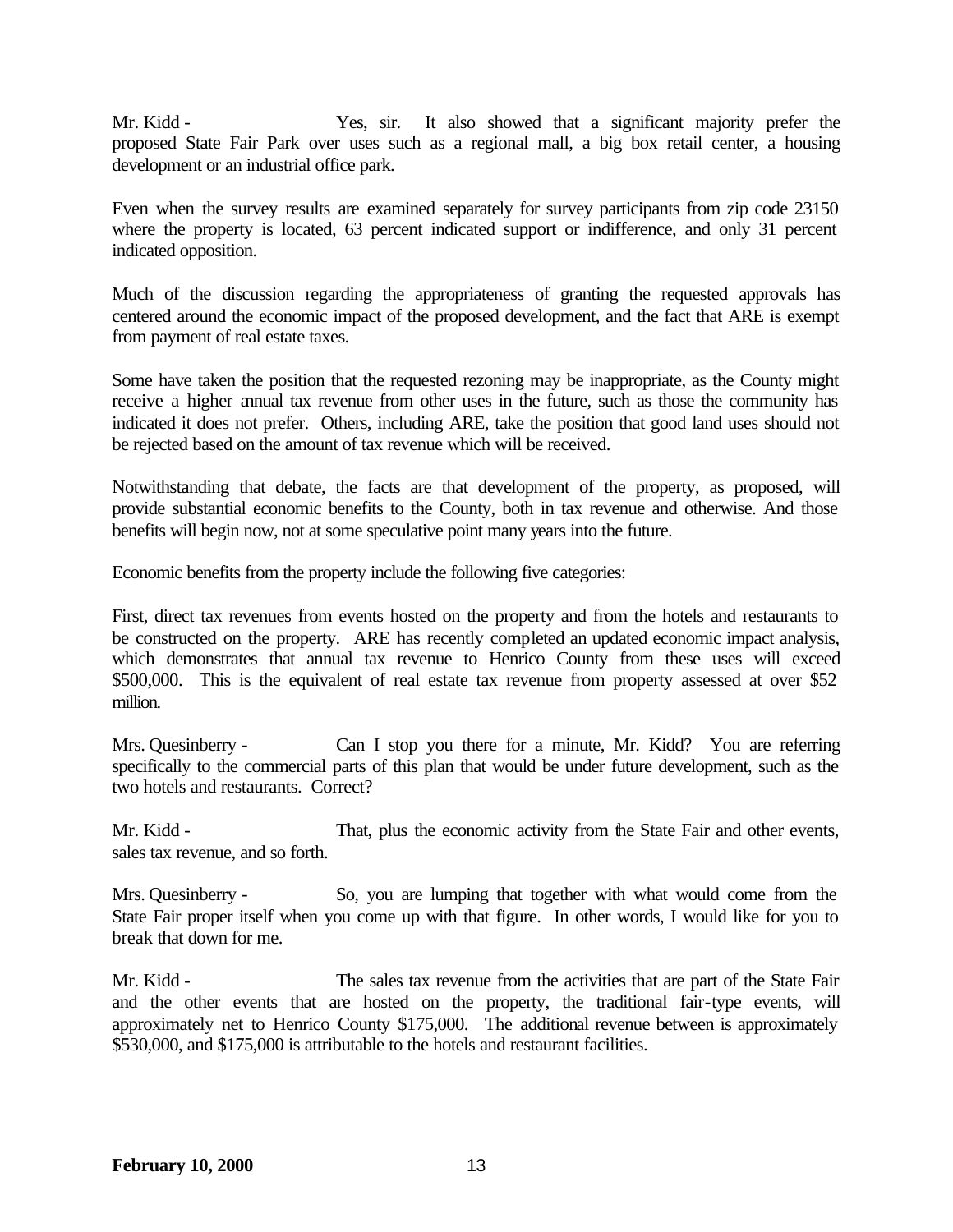Mrs. Quesinberry - So very little of that actually comes from the State Fair itself? Most of that, if I am hearing you correctly, you correct me if I am wrong. Most of it seems to be coming from commercial-type activities outside of the State Fair, i.e., when you rent it out for whatever event, and from the commercial enterprises that you are proposing; the two hotels, restaurants and so forth?

Mr. Kidd - I have stated the breakdown. The point is, that you have to look at the project as a whole in terms of assessing it and assessing the revenue, and that is the economic impact from direct tax revenue from this proposed development.

Mrs. Quesinberry - Well, you can look at it a lot of ways. I just wanted to make sure that we understood where that revenue was coming from.

Mr. Kidd - \$175,000 sales tax revenue. Most of that is the State Fair and some of it is from Strawberry Hill Races and so forth.

Mrs. Quesinberry - And those figures that you are talking about, that is the revenue that is direct to the County whether it is coming from the commercial enterprises or the State Fair? That is, in other words, is any of that going to the State?

Mr. Kidd - No. I have netted out those State figures. The gross sales tax revenue in total is in the \$800,000 range, and, again, the State gets the majority of that and about \$175,000 will come the County's way.

Mrs. Quesinberry - So, what is left there is what is coming directly to the County, and for the most part it is coming from commercial enterprises?

Mr. Kidd - More of the \$530,000 is coming from the commercial enterprises than the State Fair. Yes, ma'am.

Mrs. Quesinberry - Okay. Continue.

Mr. Kidd - The second source of benefits are resulting from ARE's extension of public sewer facilities at a cost of approximately \$6 million, which will be paid solely by ARE. In addition to serving the property, these facilities will allow development of approximately 1,200 acres of other property around this site, which do not presently have access to sewer service. That development to occur, as and when the County decides that development is appropriate.

In its report, the Planning Staff recognizes the benefit of ARE's investment in the sewer facilities and that the project could serve as a catalyst for other development which will add to the County's tax base.

While the costs of extending the sewer to this site is too great for for-profit development, which looks for an immediate return on its investment, with its non-profit status, ARE is able to look at the long term benefits of bearing that cost. This is a unique opportunity.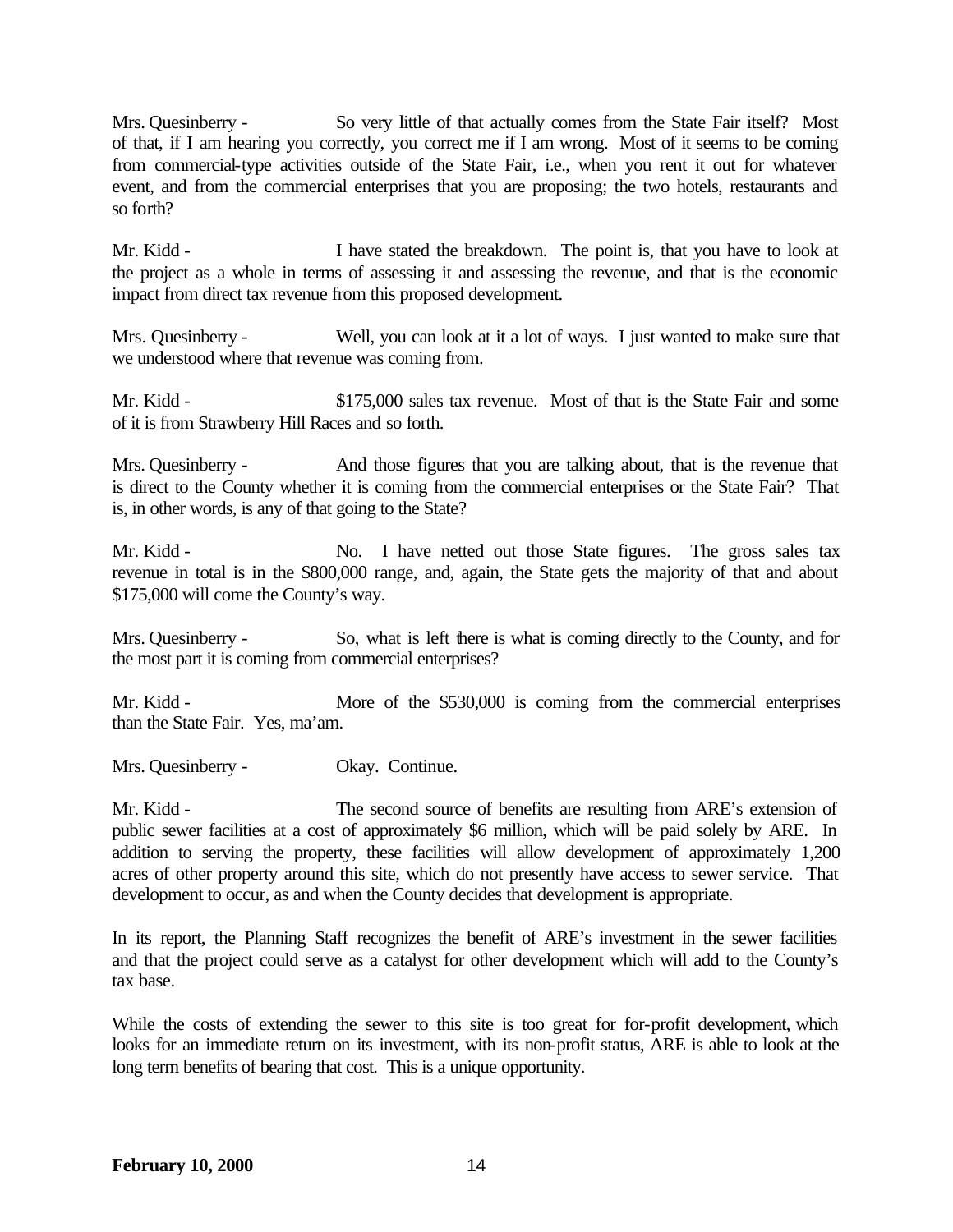The third area of economic benefit is by setting the tone for quality development along Route 60 east of 295. The park's high quality, and sensitivity to the environment, will establish a standard for Route 60, which is consistent with the high standards set by the County at the White Oak Technology Park.

Fourth, by complimenting the needs and interests of businesses, including technology companies, both those now located in the area, as well as those to be recruited. The hotels, restaurants, and meeting, banquet and conference facilities included within the park will provide services, which are needed, but are not presently available to area businesses. In addition, the emphasis of the park on technology, the environment, and education will compliment the interests of those businesses.

In a meeting to discuss the project, ARE was told by top management at White Oak Semiconductor that the park's facilities will be very beneficial to White Oak. White Oak management also indicated they are interested in the Natural Resources and Environmental Center, and offered White Oak's assistance in the development of that facility.

The park, through its facilities and its emphasis on technology, the environment, and education, will serve as an amenity for the technology corridor and will be a powerful recruiting tool in the County's efforts to attract new business to eastern Henrico.

And, fifth, by the availability of the education, exhibition and convocation facilities, which, by their nature are public-type facilities. These facilities, which are being provided, such as the 180,000 square feet of exhibition space are not available elsewhere in the County and will be a tremendous resource, not only for the County and its schools, but for the entire Commonwealth of Virginia.

Also, as noted earlier, it is important not to forget the additional real estate tax revenues the County will enjoy from the Strawberry Hill facility as a result of ARE's agreement to sell to RIR. Those revenues are estimated at \$350,000 annually.

Mrs. Quesinberry - But that is not really the issue here, is it, Mr. Kidd?

Mr. Kidd - I am just pointing out the facts that benefits that the County receives as a result of ARE's agreement to sell to RIR in a time when they needed to control that property in order to retain the race track facility here in the County. I am not trying to tie that to the land use decision. I am just trying to point out that fact to you.

Mrs. Quesinberry - Yes, but what I want to point out, though, is while that is interesting history, tonight, we are really looking this particular case, and the appropriateness of this site for this case.

| Mr. Kidd -                       | Yes ma'am.                                                        |  |
|----------------------------------|-------------------------------------------------------------------|--|
| Mrs. Quesinberry -               | So, revenue outside of this case is really irrelevant, isn't it?  |  |
| Mr. Kidd -<br>statement of fact. | That is your decision to make that conclusion. I am just making a |  |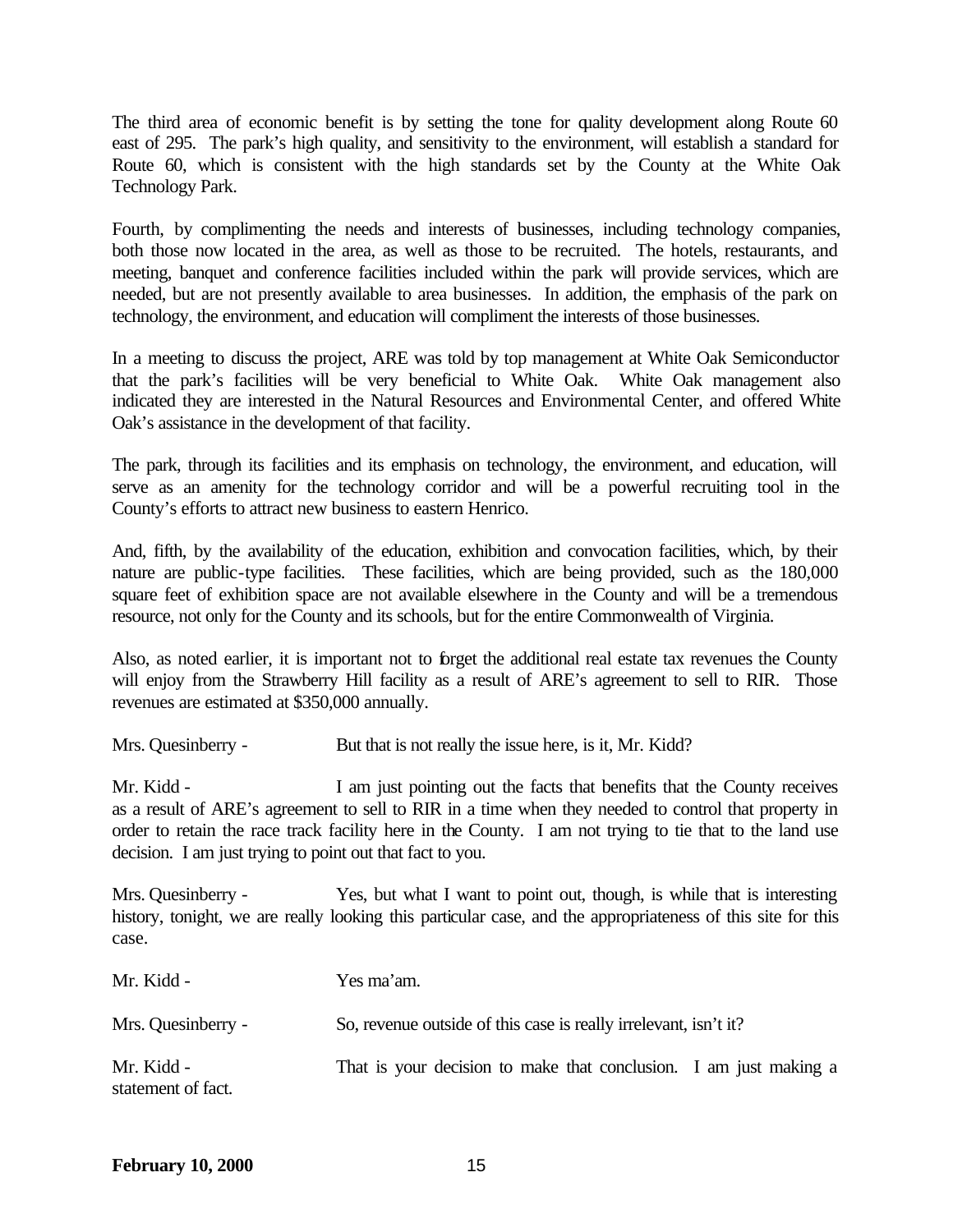Mrs. Quesinberry - So am I. Thank you.

Mr. Kidd - Lastly, on this point, the Park will impose no demand on the school system, and only very limited County services will be required for the Park. The net impact is a significantly positive one.

As is acknowledged in the staff report, proffered conditions have been submitted which provide for quality building design, landscaping and roadway buffers. All issues which staff has raised with ARE during staff's review of the applications have been addressed in the proffers, and the proffers assure that the park will be a quality development without adverse impacts on other properties.

I would like to address two items, in that regard, specifically.

The first, is Old Williamsburg Road. We have worked with the staff to limit the use of Old Williamsburg Road to only the 11 days of the State Fair. And, during that period, it is limited to exhibition, vendor, and non-public traffic.

Staff asked us to provide them with some specific traffic numbers on that which we had been unable to do because the traffic counts available at the existing Strawberry Hill facility do not correlate to the traffic counts that we would anticipate here. ARE has, however, researched and indicated to me that they intend to limit that traffic to livestock hauling vehicles and deliveries to commissary facilities, and estimated that there would be an average daily total vehicle count of 150 vehicles.

The second item is the traffic. As Mr. Foster indicated, the study analysis review has not been completed. ARE and its engineers are confident that the additional information that will be provided will address all of Mr. Foster's concerns, and, conceptually, I think he indicated to us yesterday, that he thought that was realistic. Although, as he indicated, he really can't express an opinion at this point.

One aspect of the Park of which ARE is especially proud is its approach to the environment. The environmental attributes of the property were important in its initial selection of the site, and ARE is committed to development of the property in a manner which will serve as an example to others.

An important feature of this approach is the natural resources and environmental education center that's been described. Another is that ARE is working with the Department of Environmental Quality regarding participation in DEQ's Environmental Excellence Program; an application of sustainable concepts in the Park which include use of renewable energy sources, use of environmentally preferable building materials, and the promotion of innovative technologies. Consistent with its focus on education, ARE's goal is for the property to function as an environmental laboratory to assist in the development of better environmental practices, and to showcase those benefits for the visitors to the center.

I would like to close with some comments regarding the future use of the property.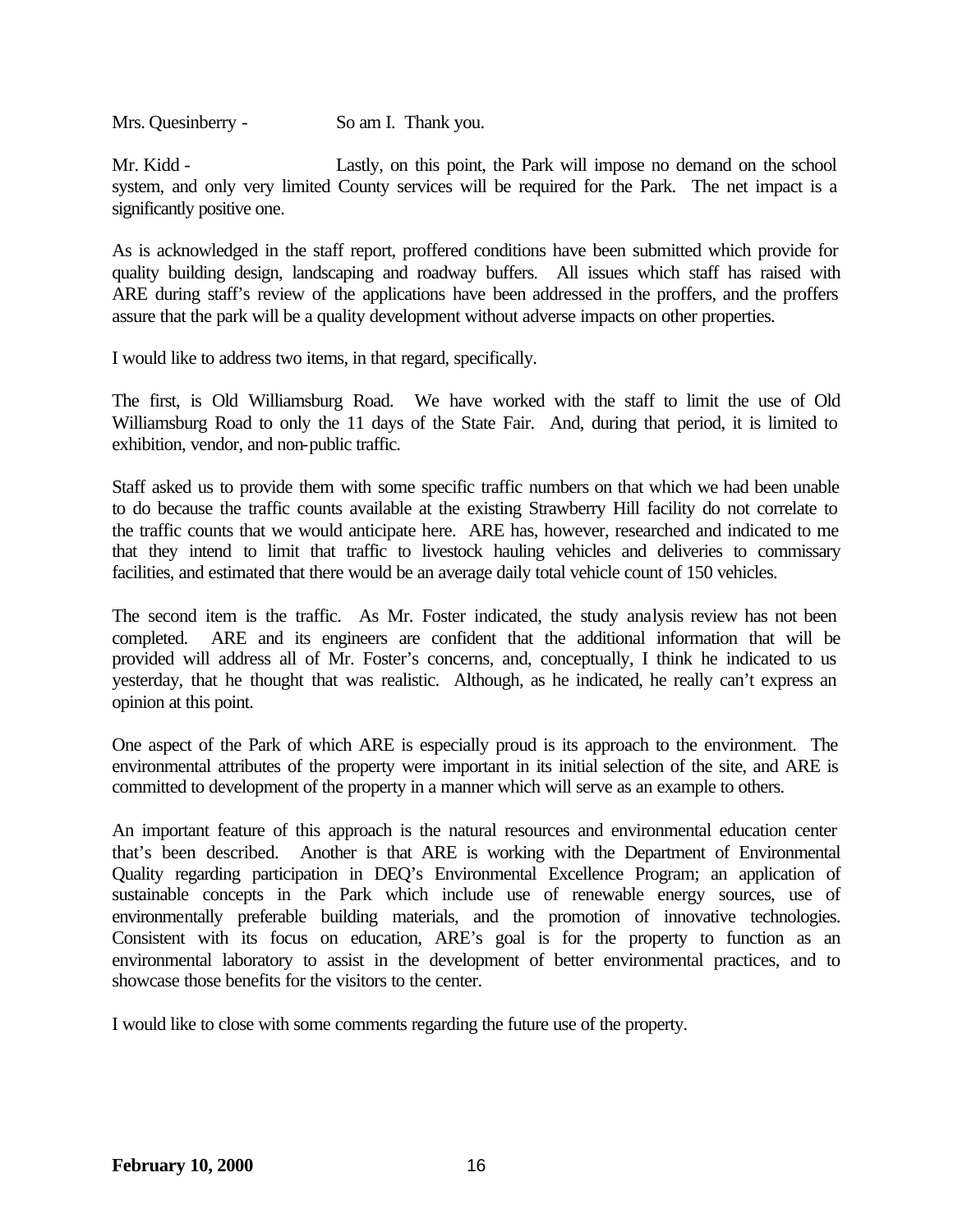Some key County officials have commented to ARE that its proposed plan for development of the property as park is a "great interim use." But, that at some point in the future, they believe the property will become too valuable for continued use for the State Fair.

Having relocated the State Fair from sites presently occupied by Monroe Park, the Science Museum of Virginia, and the Diamond, and with ARE now preparing to leave Strawberry Hill, ARE certainly recognizes the potential for another relocation in the future and believes that the proposed development plan will facilitate such a relocation if that becomes appropriate.

Development of the park, as proposed, will involve the improvement of approximately one half of the property for the permanent business facilities which Mr. Brown and I have described. The remaining half of the property will be used for the Fair Park and equestrian facilities and will remain as generally as open areas.

As future land use patterns and property values dictate, the fair park and equestrian facilities can be relocated making those areas available for development, but leaving the exhibition, conference and convocation facilities, which will continue to support and compliment other uses such as those which have been suggested as being appropriate in the future.

The marketplace and developing land uses will determine when any "interim" use of the property for the Park should end. Until then, all of the positive benefits of the Park described tonight can be realized by Henrico County and its citizens.

On behalf of the applicant, I respectfully request that you vote to recommend approval of the requested rezoning and provisional use permit to the Board of Supervisors. We will be glad to answer any questions you might have. Thank you.

| Mr. Vanarsdall -                                                         | Are there any questions by Commission members of Mr. Kidd?               |
|--------------------------------------------------------------------------|--------------------------------------------------------------------------|
| Mrs. Quesinberry -<br>just to be clear, has not been proffered? Correct? | Mr. Kidd, the plan that we are looking at on the screen right now,       |
| Mr. Kidd -<br>however,                                                   | That is correct. We have not been asked by the staff to do so, if,       |
| Mrs. Quesinberry -                                                       | Well, I didn't ask you that. I just asked, has this plan been proffered? |
| Mr. Kidd -                                                               | No. It has not.                                                          |

Mrs. Quesinberry - Thank you, and the building and elevations that we looked at then have not been proffered? Is that correct?

Mr. Kidd - They have not been proffered, in part, because the design of those buildings is incomplete, and also because of the participation in the environmental sustainability program that I indicated, it is possible that that program could force some additional design changes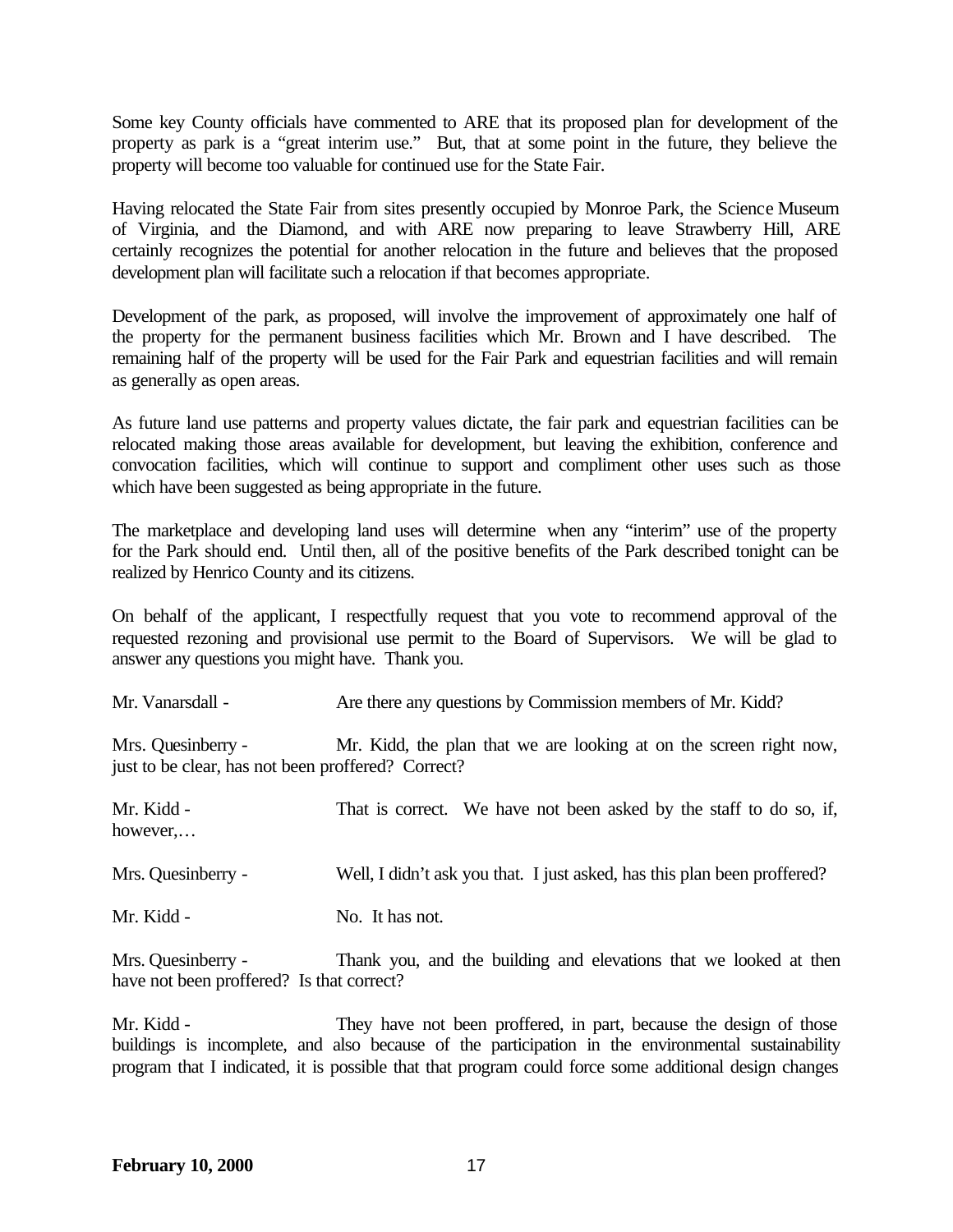and materials. It is not something, in terms of the timing, has been applicable to the project at this point that would make proffering those available.

Mrs. Quesinberry - So although we have proffers that describe building materials and quality of those building materials, generally, this plan is not proffered, and really could take on another form at a later time after zoning, could it not?

Mr. Kidd - That's correct.

Mrs. Quesinberry - I'd like to also ask you about some of your comments, particularly you mentioned, I believe as a benefit, that this plan offered limited county services. Can you expand on that?

Mr. Kidd - There are no impacts from schools. And, as a commercial facility, which is not used intensely throughout the year, there are just not significant services that would be provided.

Water and sewer services would be paid for routinely, so, I don't think we are looking at that. Police services are provided to the property. But, with the exception of the 11 days of the State Fair, those services are paid for separately by ARE directly with the Police Officers.

Mrs. Quesinberry - And do you have any idea how much it costs the County in police services for those 11 days of the State Fair?

Mr. Kidd - I do not. Mr. Brown might.

Mrs. Quesinberry - I am sure there are some others in this room that might, as well. We can get to that later. That is all of the questions I have right now.

| Mr. Vanarsdall - | Any other questions for Mr. Kidd by Commission members? |
|------------------|---------------------------------------------------------|
| Mr. Archer -     | Mr. Kidd.                                               |
| Mr. Kidd -       | Yes sir.                                                |

Mr. Archer - In deference to Mr. Foster's assertion concerning where the traffic would come in and out, points of ingress and egress, have you had any opportunity yet to work on something that would offset just having that one point?

Mr. Kidd - Oh, yes, sir. In fact, part of the plan that was presented to Mr. Foster yesterday is an arrangement to use both points of the former entrance only and the former exit only would be used both as a two-way entrance and exits during the Fair. They are also designed with a sufficient number of lanes so they can manage that as the traffic flow is going on, so that if they need three lanes in one direction, and two in the other in the morning and reverse that, they've got the flexibility to do that.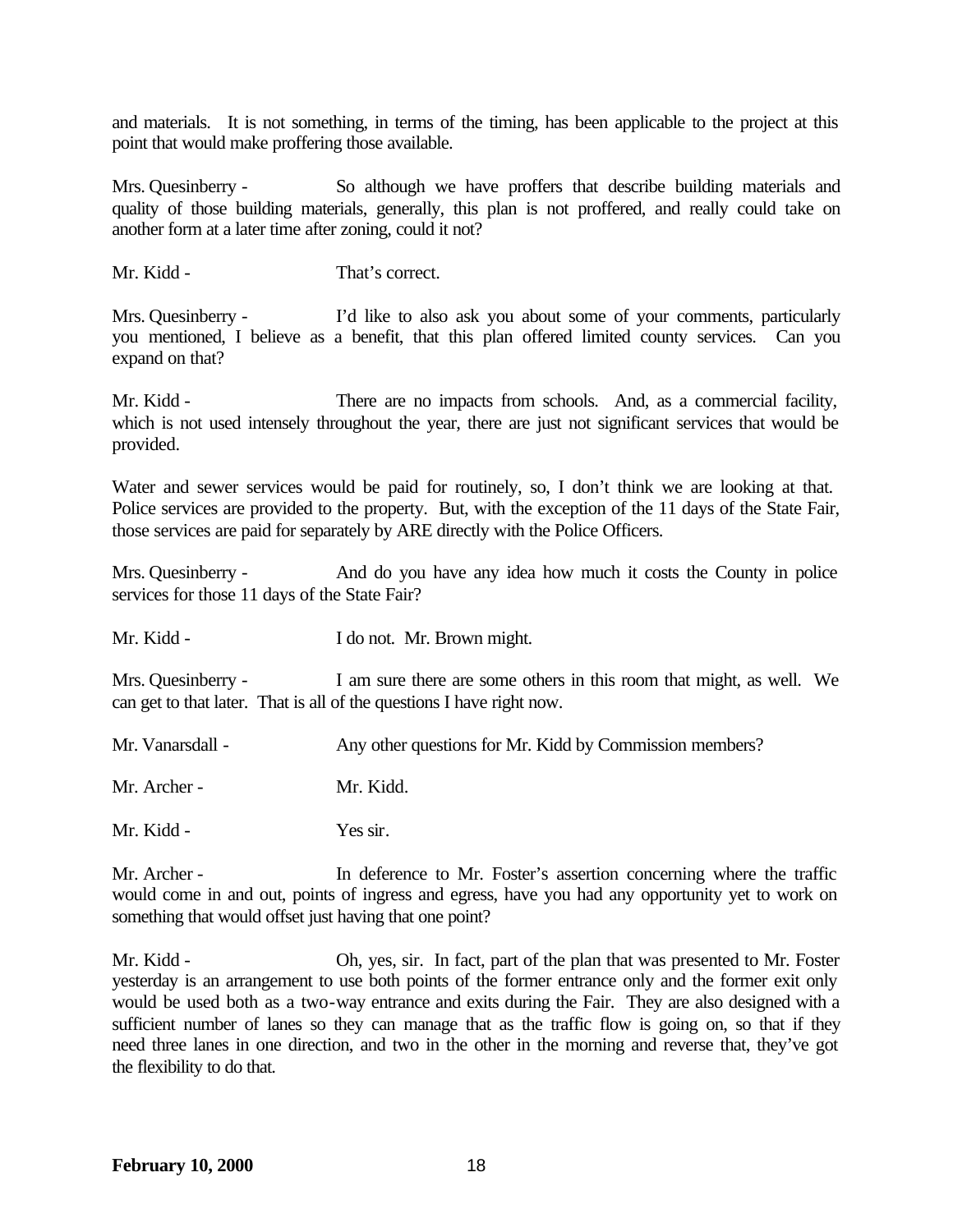Again, I believe that, conceptually, Mr. Foster indicated to us; he could speak for himself, of course, but indicated to us that, conceptually, he thought the plan to address his concerns made sense. He will need all of the traffic data and specific analysis in order to review that and reach a conclusion one way or another.

Mr. Archer - Okay. Thank you.

Mrs. Quesinberry - I just have one more question for you. Concerning the campground facing Route 60, it is proposed to be a year-around facility. And I am just wondering what is the need for that, as a benefit to the area for that, and, in general, why is that necessary at all?

Mr. Kidd - ARE has an existing campground on its facility at Strawberry Hill, which it does not use on a year-around basis. The reason for that is that it does not come up to the standards that the County has for a facility of that nature and it does not feel appropriate for it to make that kind of facility available to the general public.

But, because it has that kind of facility, they regularly get requests from people to use that. Many visitors to the area who travel in recreational vehicles and need a place to stay, there are no facilities of that nature in the County at this time. It would be a resource in that manner and many visitors to the International Raceway, which they are familiar with, also travel by recreational vehicle, and also are regularly looking for a place to stay.

So, it is a service that they know that there is a market demand for, and they believe that it is an appropriate use. They need this for the State Fair for the exhibitors and so forth, in any event. What they are able to do by making it a year-around facility is just in respond to that market demand; assist tourists who come to Henrico County in having a place to stay within the County, so they can spend their dollars here and enjoy the other facilities that the County has.

Mrs. Quesinberry - So there is some feeling that there is a market for a campground, but there is really no benefit to the citizens that live in that area? I am kind of wondering why you would want a campground in your neighborhood. I am just guessing here that people that live in that area might be wondering why they should support a campground in their neighborhood. I am looking for a good answer to that question.

Mr. Kidd - right. The campground, first of all, some people have thought of trailer parks when they think of camp grounds. This is a camp ground essentially designed for RV vehicles, water and sewer facilities, hook ups and so forth. And it is going to be significantly buffered from visibility from Route 60. It is a very material buffer, and, in addition, there are treed areas in the right of way. There will be approximately 130-foot depth of trees between the pavement on Williamsburg Road and the campground. So it is something that is not going to be seen.

When the development plan was first presented to the County, that campgrounds area was included within the B-3 zoning to be a part of the State Fair Park. Because the County staff advised that the campground under the B-3 was only permitted as an accessory use, it was pulled out to be left in the A-1 District in order to allow the flexibility of responding to that market demand.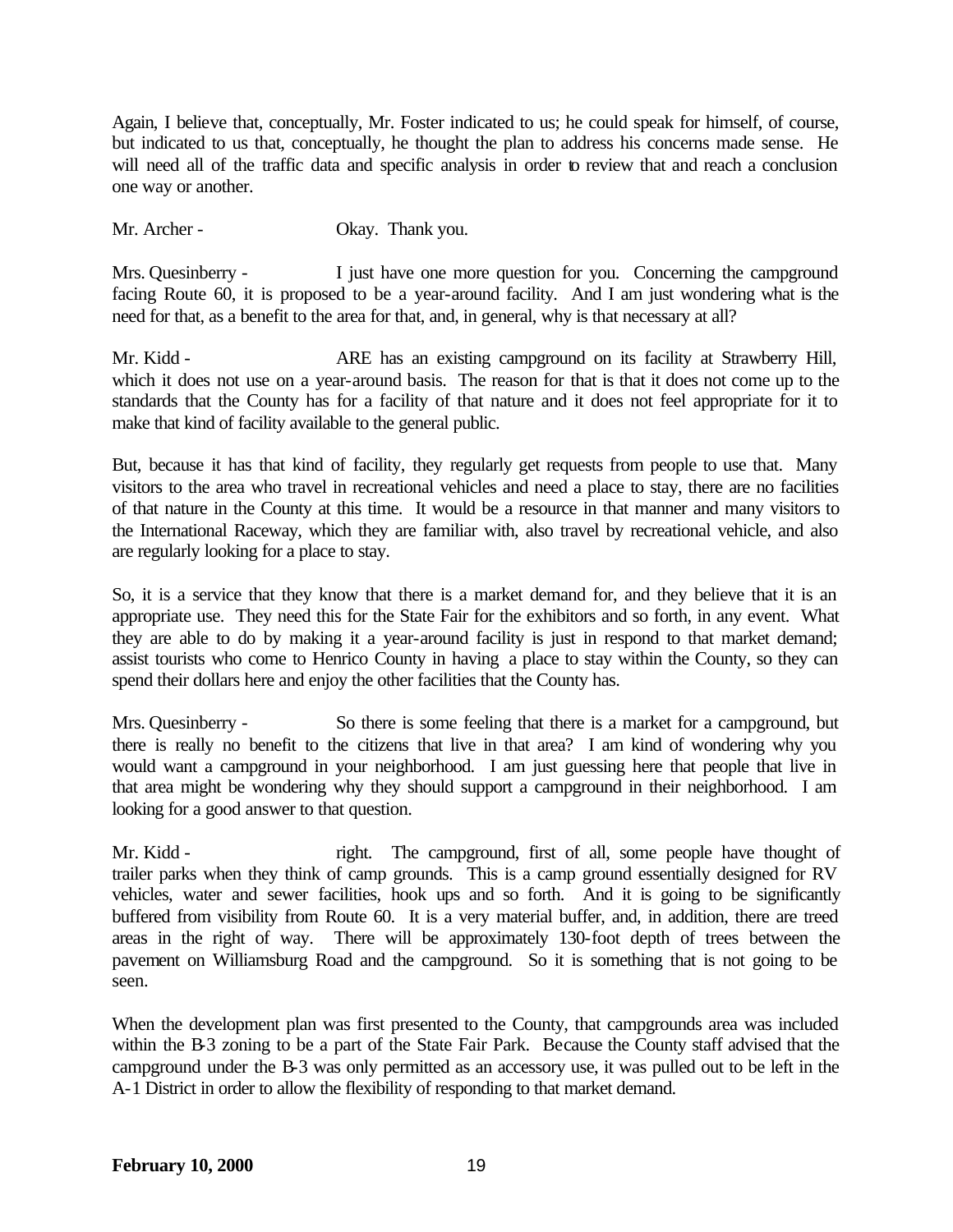I don't think it is something that is in anybody's neighborhood. It is located off of a major roadway. It will be adjacent to property that, in the future, will be developed, I am confident. And I think the Planning staff would agree, for non-residential uses. And it can be an integral part of this overall facility.

Mrs. Quesinberry - Now what prevents someone from staying in that campground for an extended time or even full time?

Mr. Kidd - County ordinance restricts the length of stay to 14 days. So that is just a part of the operation. It is an ordinance requirement. It is clearly a transient thing for the tourist type.

Mrs. Quesinberry - And could the tourists and vendors as well not fill up our hotels and bring some revenue to the County?

Mr. Kidd - They do bring revenue to the County.

Mrs. Quesinberry - But, I am trying to find a benefit here. And it seems like with a campground, you diminish the possibility of actually using hotels and commercial services that are available.

Mr. Kidd - What we are doing is making the facility available to them in a convenient way. We are not creating a demand for people to stay in an RV park as opposed to a hotel. There is nothing that will be done to induce them not to stay in a hotel. This is the way these folks travel and get around. They have their RV vehicles, their Winnebagos and so forth. And we are just responding to that and making it available to them.

It is important, again, to the State Fair Park because of the various exhibitors and so forth to the facilities that they have that kind of place to stay and it just continues on to be made as a yeararound use.

Mr. Vanarsdall - Any more questions by Commission members of Mr. Kidd?

Mr. Taylor - I would like to add just a couple on the economic... What is your estimate of the initial total cost of the development that you figure that you can share with us or is that for broadcast?

Mr. Kidd - I am not sure at this time what the initial development would be. The development would be phased in over a five to seven year period. And the present projections for that, the total project cost would be in the range of \$70 to \$90 million dollars. That is for the State Fair Park. That would exclude the hotels and restaurant developments, which would be on top of that.

Mr. Taylor – The And that would then be an investment in infrastructure, buildings, real property investments. With your luck, our ARE may need a bigger home. And, in that case,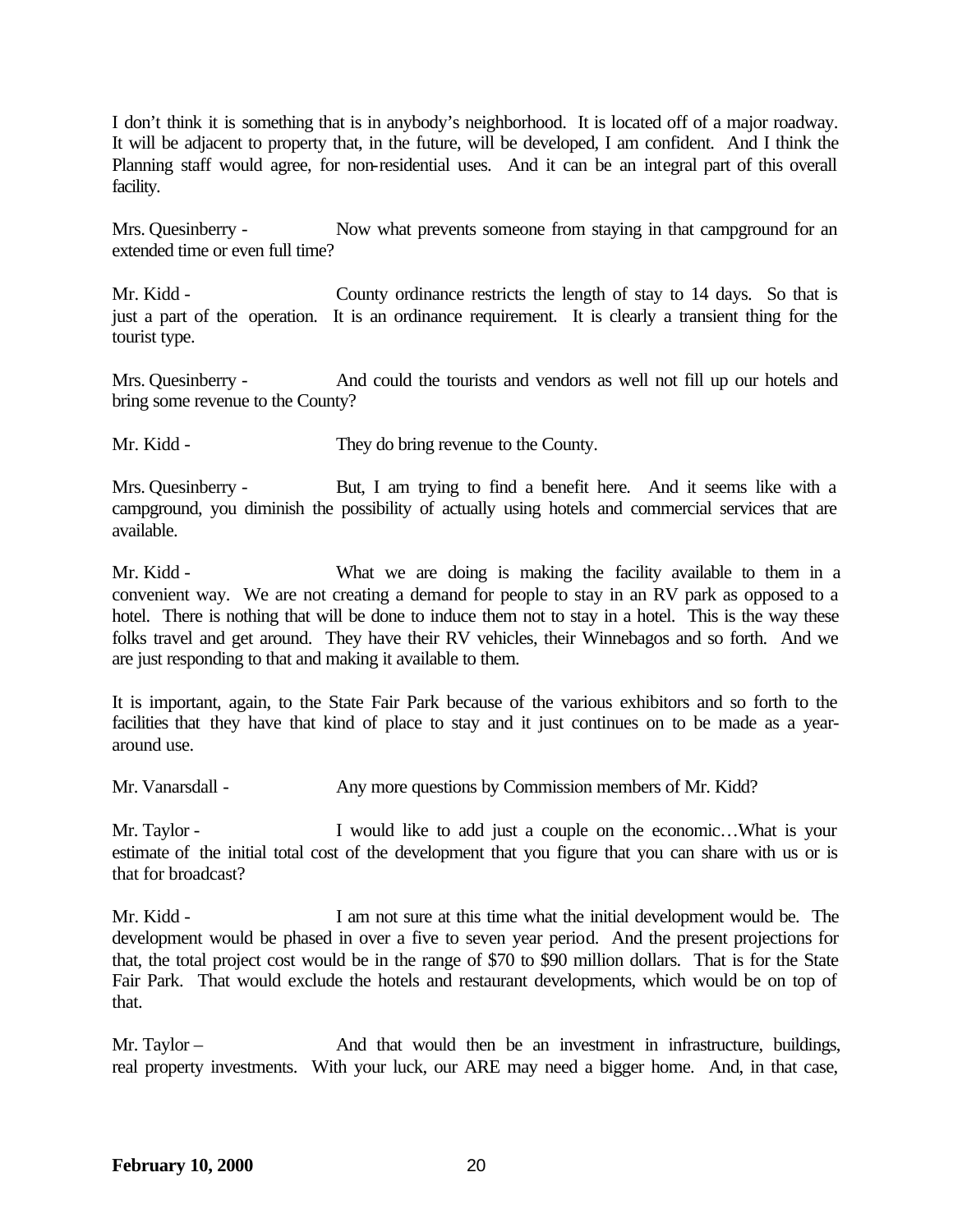what would you guess you would leave standing of that initial investment as you left for greener pastures?

Mr. Kidd - Do you mean in terms of what was left at the Strawberry Hill facilities?

Mr. Taylor - Not necessarily what was at Strawberry Hill. How much would you feel you would donate to the taxpayers of Henrico County?

Mr. Kidd – Well, the initial sewer infrastructure price is \$6 million, and that goes right to dedication of the County for public facilities. The nature of the facilities that we have addressed and the convocation center, the exhibition facilities, and even the resource education center are all public-type facilities. They don't exist in the area. Some of them don't exist in the County.

The County, I guess, can choose to do without those uses, but I think, for example, the convocation building, the School Superintendent is very interested in that facility and has been working for a long time now with Mr. Brown talking about this concept, and, then, you know, participating in a cooperative manner in that development. What that would involve is that, Henrico County Schools would work out a lease payment where they would have the right to approximately 38 days a year, so that they would be able to pay a pro rata share of that cost rather than bear 100 percent of that cost in order to have that kind of a facility.

ARE will act as a facilitator on that; work out its own uses for the Fair, concerts and that kind of thing, and other school systems, such as Chesterfield County; perhaps, community colleges in the area.

Mr. Taylor - Thank you for that. But do you have any idea of what percentage of that investment might be left standing as a potential contribution to the County at sometime in the future?

Mr. Kidd - When you say "left standing", you mean in the future, when as I have described, the Fair Park would relocate?

Mr. Taylor - Yes.

Mr. Kidd - I think the vast majority of that investment that we are talking about is in the permanent facilities. The relative cost of the real core area of the Fair Park, and, if I could just point here on the drawing (referring to slide).

When we talk about the Fair Park, we are really talking about the area here of the steeple chase facility, and then the core area of, what you would consider to be, the midway in here (referring to slide). That is not intensely developed. And the facilities in there are not on a relative basis, terribly valuable.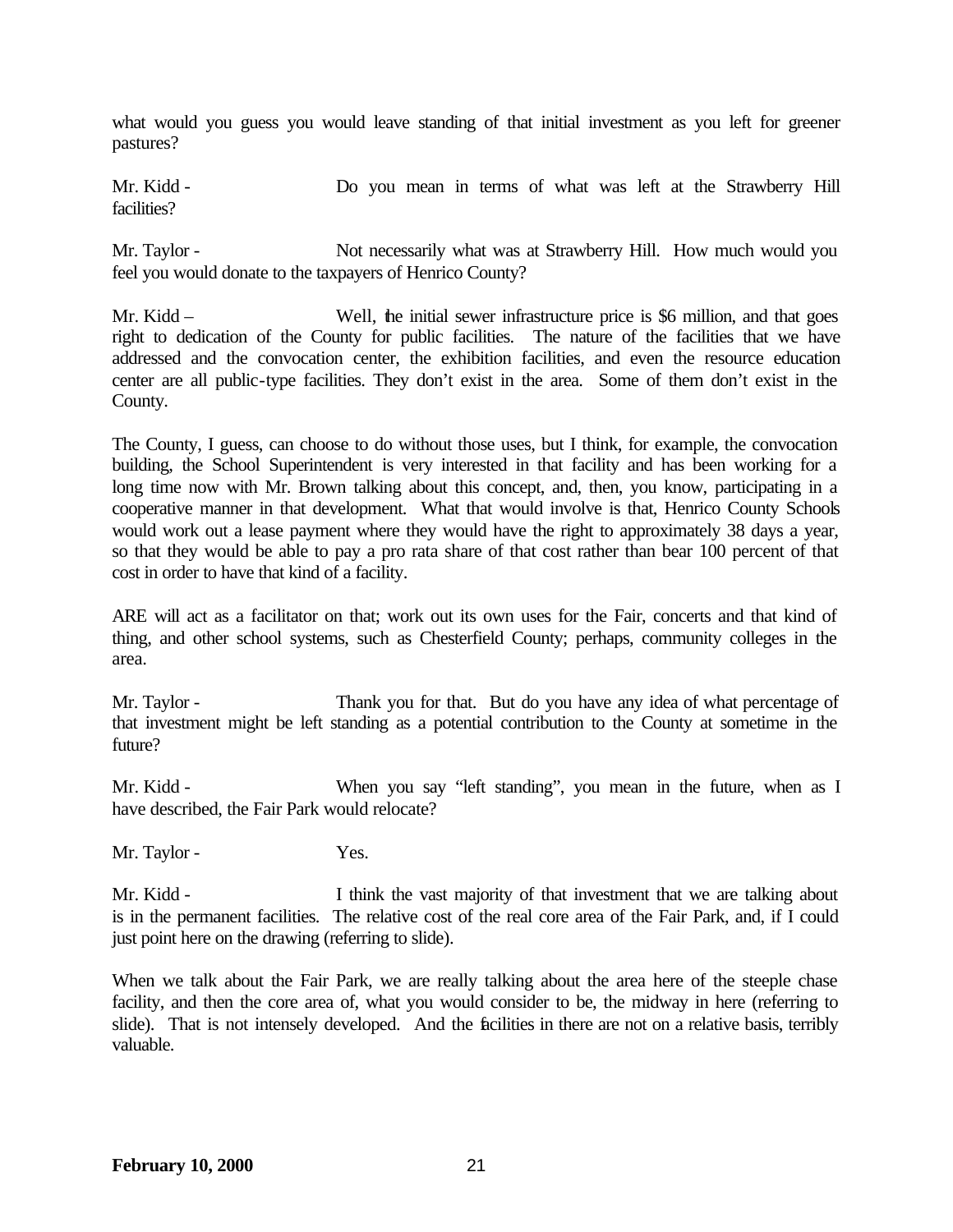On the other hand, the convocation building here, the exhibition facilities here, the Hall of Fame Building here, which is the banquet, meeting and conference facilities, and, as well as the environmental education center, all of that would remain in place. And, so the County would have the continued economic benefit of those facilities. And the vast majority of the \$70 to \$90 million is in those facilities.

| Mr. Taylor -     | Thank you.                                 |
|------------------|--------------------------------------------|
| Mr. Kidd -       | Thank you.                                 |
| Mr. Vanarsdall - | Any other questions by Commission members? |

Ms. Dwyer - I have one question, Mr. Kidd. It relates to the proffering of the site plan. Did you say you would be willing to proffer this site plan; the master plan?

Mr. Kidd - I think we could. As long as we recognize, what I would suggest is that, with the provisional use permit we could work out a condition that as long as it was recognized to have some level of flexibility to it, not to change it dramatically, but some flexibility to it, we could design with staff a condition under the provisional use permit which would assure that this is the layout and this is the facility that we would have. I am going to ask Mr. Brown if that is an accurate and fair statement, and he has indicated that I am correct.

Yes. Again, we need the flexibility to react to the sustainability things that we are working with DEQ on and that kind of thing. So there needs to be some flexibility. But in terms of the substantial elements, that would work.

Ms. Dwyer - The location of the parking fields and the buildings. I notice on here, this colored rendering, that the campground, which is for motor homes and trailers and that sort of thing along Route 60, appears as green space. Will that be totally paved, in fact, or will that be...

Mr. Kidd - Let me ask Mr. Brown to address that.

Mr. Vanarsdall - Mr. Brown.

Mr. Brown - The question is, "What will be paved in this particular area right here?" The County ordinance that controls RV Parks has certain requirements. But, basically, we are talking about the roadways being paved only; the entrances, and not the other areas. But the County's RV campground, we don't have one in the County, but they have an ordinance that dictates the part that has to be paved. We will pave the least amount possible, but actually the parking area will not be paved. Entrances, paths for utility services, and things of that nature will be paved. The rest will not be.

Ms. Dwyer - So, I assume that it will have to be paved to support the weight of the RV.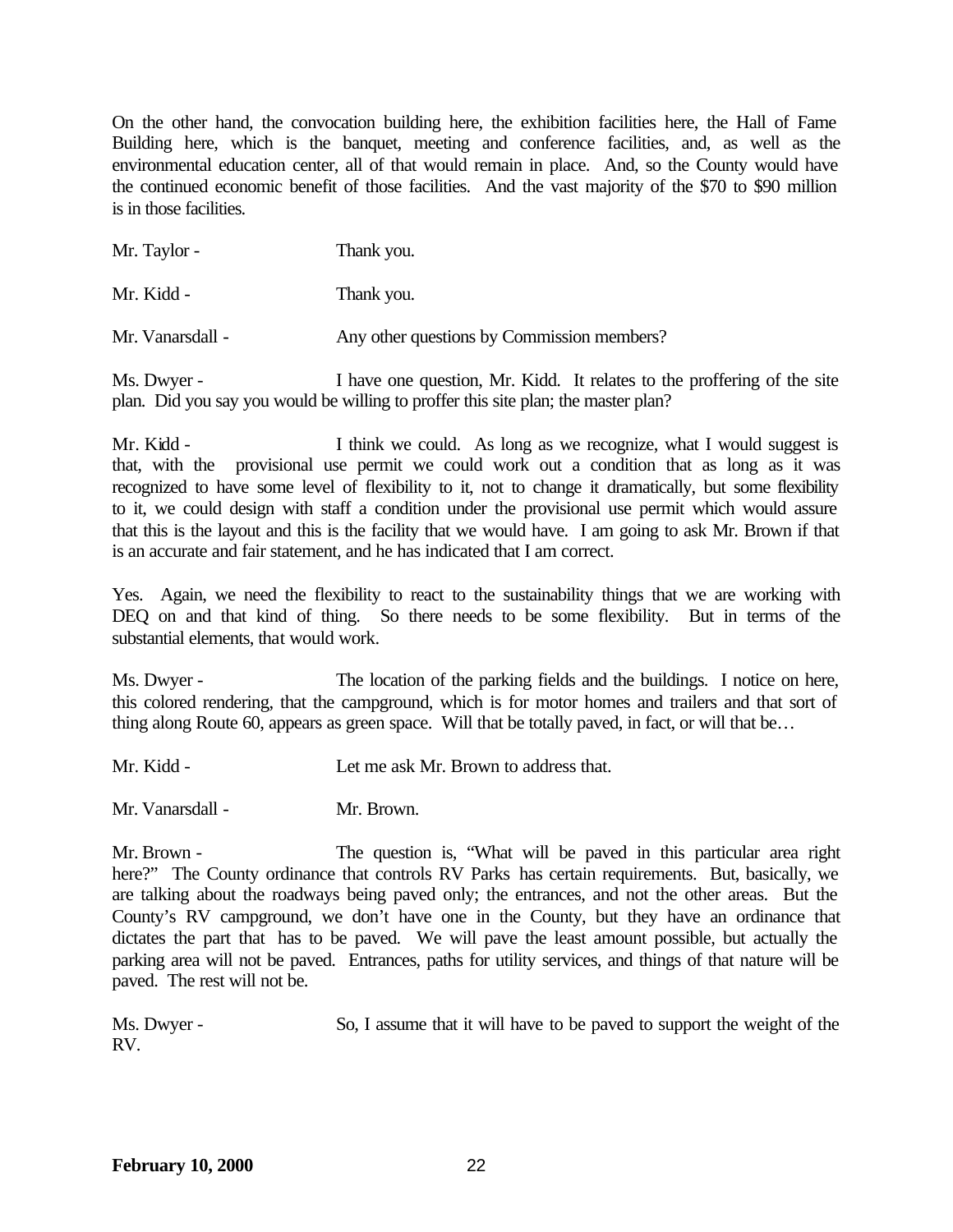Mr. Brown - We kind of anticipate that the RVs will all be on grassy areas. We don't want to pave those. We want to stabilize them and not pave them. We want as much, again, that is part of the sustainability that we are working with the State. We want to keep as much area as we possibly can that water can penetrate as opposed to having everything running off. We will have to have, with our regular parking, a significant amount of paved spaces. Any area we don't have to pave, we would rather not do it. We may stabilize it in other ways and not pave it.

Mr. Vanarsdall - Thank you, Mr. Brown. Mr. Kidd, in the beginning when you first started this, wasn't it your intention to have VDOT have ramps or something into the Fair?

Mr. Kidd - I am not sure what you are indicating.

Mr. Vanarsdall - I thought that, in the beginning, you would have the Virginia Department of Highways have a special type of ramp in and out of the Fairground?

Mr. Kidd - Mr. Brown will address that.

Mr. Brown - Mr. Chairman, I can cover that. There has never been the intention, nor is there a physical arrangement so that you could have a ramp into the property.

I met with the Commissioner and the Secretary of Transportation and everybody in the State level early in the game, and I said that we are looking at this particular site. What are some of the possibilities?

If you will note that on I-64, the State Highway Department, of course, is building a fly-over to take care of eastbound traffic and will be extending that service road. That service road extension is down past the property. We don't have enough space on I-295 between the two interchanges. But, we do anticipate an expansion of the ramp going back onto the traffic that's exiting; expanding that existing ramp, widening it out to the extent that we need to do so and going back up onto  $\overline{1}295$ . And that may be what you are making reference to. But no ramp onto this property.

Mr. Vanarsdall - Thank you, Mr. Brown. Any more questions by Commission members?

Mr. Marlles - Mr. Kidd, does that complete your formal presentation? You have four and a half minutes left, and you have reserved three minutes for rebuttal. There is a minute and a half left for any other proponents who would like to speak in favor of the request, unless you have other speakers you would like to address the Commission.

Mr. Kidd - We don't have other speakers that we've arranged, but I know that there are speakers here from the public who would like to speak in support. Is it the Commission's intention, if I have reserved three minutes to limit that to a minute and a half?

Mr. Marlles - Well, there is a minute and a half over and above these three minutes you have asked to reserve for rebuttal. I just wanted to notify you of that.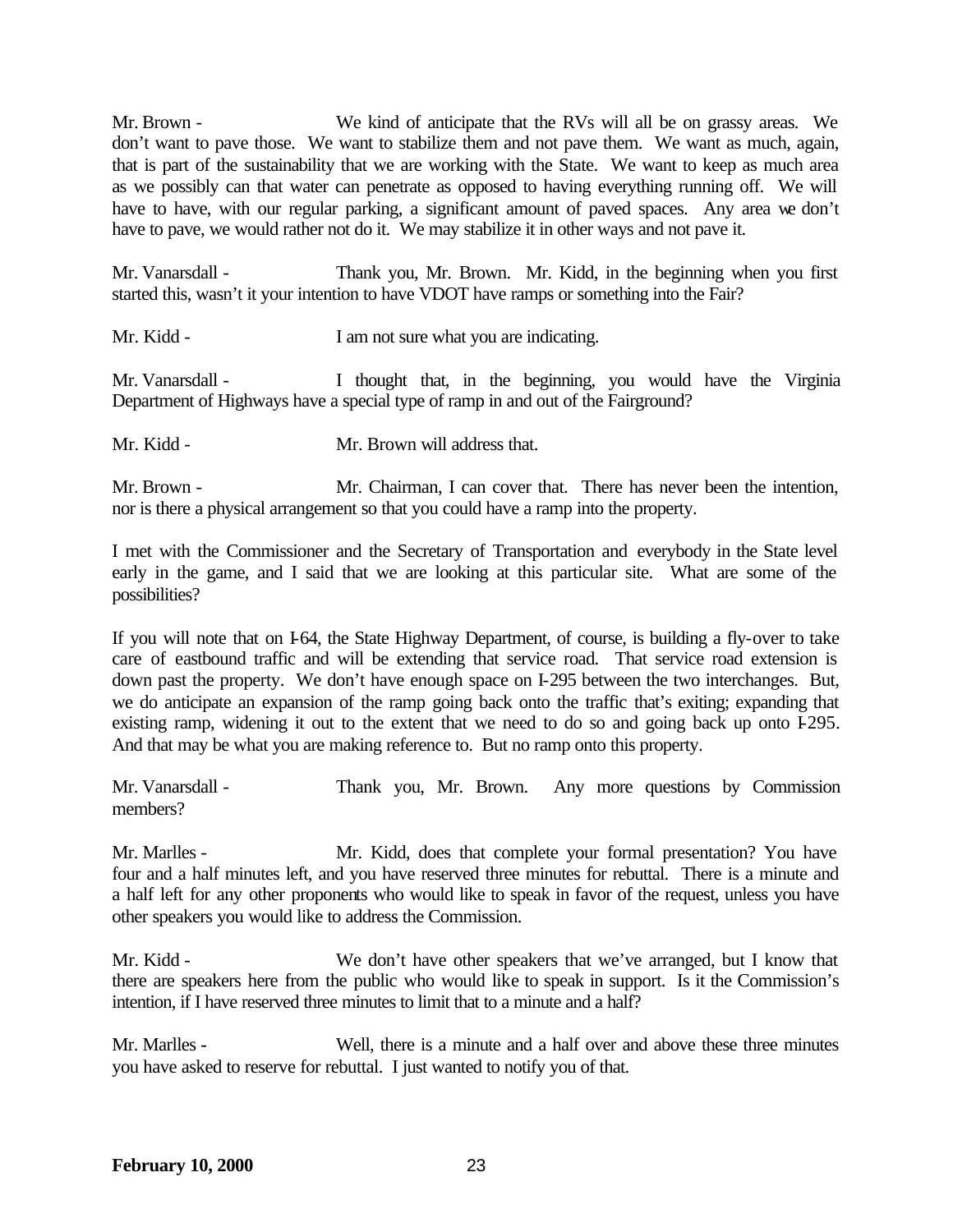Mr. Vanarsdall - All right. Can someone come down who wants to speak in favor of the Fair? And, please state your name.

Mr. Watson Marshall - Mr. Chairman, I am Watson Marshall, also known as Bubba. I have represented the Richmond International Raceway for 25 years, and I am very familiar with the Fairgrounds; the old Fairgrounds. I have been going there since 1948 and climbed over the fence when I didn't have enough money to pay to get in.

Mrs. Quesinberry - You only have a minute and a half, Mr. Marshall. You might want to get to the point.

Mr. Marshall - All right. The point is, I support it. I live down on Osborne Pike. I am in a 23231. I own 114 acres behind the scales that is not developable by office and I offered to sell it to the County, and the County doesn't want it.

I have a home that I own on Old Williamsburg Road, and I think this is a very desirable development for our County.

| Mrs. Quesinberry - | Now we are getting somewhere. Why? |
|--------------------|------------------------------------|
| Mr. Marshall -     | Because it is educational.         |
| Mrs. Quesinberry - | How?                               |

Mr. Marshall - I have four children that went to the Fair and worked at the Pioneer Farmstead, and they learned how our forefathers lived. I worked out there. I bought a compressor and a sand blaster and I sand blasted a lot of antique farm equipment, and we displayed it. I worked out in the agricultural building. I had children. The County has a "Child's Day" that they close the schools and the children come out there. And it is the only place in Virginia where children can go and learn about agriculture. They can milk a cow if you like. They can do anything. They can ride a mule at the farmstead. You can learn about forestry out there. It is an educational tool, and I was on the School Board for five years and I believe that this is the most desirable development that has been proposed for the east end of Varina. We have gotten everything down there that is undesirable.

We have the sewer plant. We have I-895. We have I-295. We have a lot of undesirable things. Nobody wants to build an office park in the east end. I don't know why. They all go to the west end. And whether or not the County gets any tax revenue doesn't make any difference when you zone land. That has absolutely nothing to do with it, whether the County gets any revenue.

| Mrs. Quesinberry -                            | Do you pay taxes, sir?                                      |  |
|-----------------------------------------------|-------------------------------------------------------------|--|
| Mr. Marshall -<br>Economy Transmission is in. | Ma'am, I have a piece of property on Williamsburg Road that |  |
| Mrs. Quesinberry -                            | Do you want to pay more taxes?                              |  |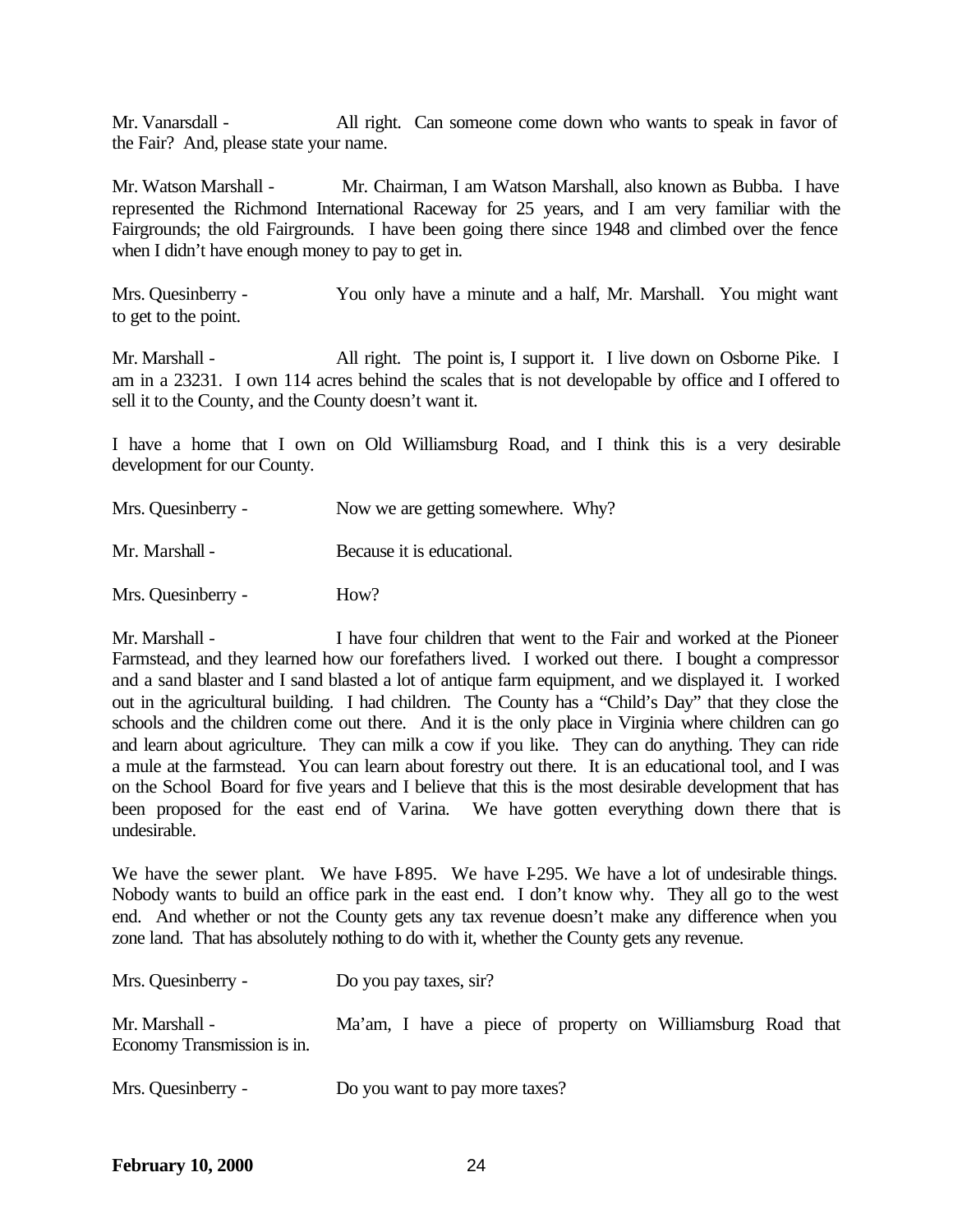Mr. Marshall - Well it's assessed at \$287,000, and the County just wrote me a letter and said we are going to raise the assessment to \$450,000. Do I have a choice, Mrs. Quesinberry? Do I have a choice in whether or not I pay taxes? I don't have any choices. The County will say we are going to reduce your rate and that is fine, and then what they do is raise your assessment. So I don't have any choice, but I am just here as an individual citizen and I believe that this is the most desirable thing that has been proposed in the last 25 years for Varina, and I hope you will approve it. Thank you.

Mr. Marlles - Ladies and gentlemen, I have to ask you again to refrain from clapping or speaking or making comments while other speakers are at the podium. We are going to treat each other with respect tonight. Thank you, sir.

Mrs. Quesinberry - Just a moment. Mr. Secretary, how much time is left?

Mr. Marlles - Approximately one minute. I considered Mr. Marshall responding to your question about what he liked about this proposal.

Mrs. Quesinberry - Let me just make a comment before the rest of you speak. In consideration of several that obviously do want to speak, if you will, you only have a minute left. If you will get to the point of why you are in favor, spare us the history of what has been going on in your family and your tax base and so forth. Tell us why this Fair in this site is of benefit to you or the community. If you can succinctly get that in, then several people will get an opportunity to make a comment, and that will be fair to those people that are behind you if you can manage to do that.

Mr. Rich Johnson - I'll try to talk fast. My name is Rich Johnson. Like Mr. Marshall, I'm just a private citizen and life-long resident of the area. But, I also happen to be Senior Vice President for the South Atlantic Region for Ducks Unlimited, the world's largest wetlands organization. We have watched this project. I have dealt with Mr. Brown on it. And we feel like this project is nothing short with the sensitivity they have given the wetlands area a living classroom. It provides a lot of educational opportunities, and the particular areas on this individual site are key to using the classroom environment for having a project at which the wetlands can be treated as a sacred land to preserve the water on site. Lots of sites have wetlands. This site has a unique blend between the open pines and the wetlands attached to it that we feel like will provide a great educational opportunity for conservation groups at large to carry their message forward to the community in conjunction with the educational activities of the Fair. Thank you.

Ms. Sandra Yancey - I am Sandra Yancey. I want to let you know that we don't have a County fair and we need a State Fair. So, therefore, that our kids who are not into sports can show their talents. They have nowhere to show some of their talents like in woodworking or in training a dog. They have agility competition with the 4-H, and then there are the sheep and the cattle. They can go out and see these things. And the food that they donate, and if it doesn't get a ribbon, it is donated to the kitchens for people who need food.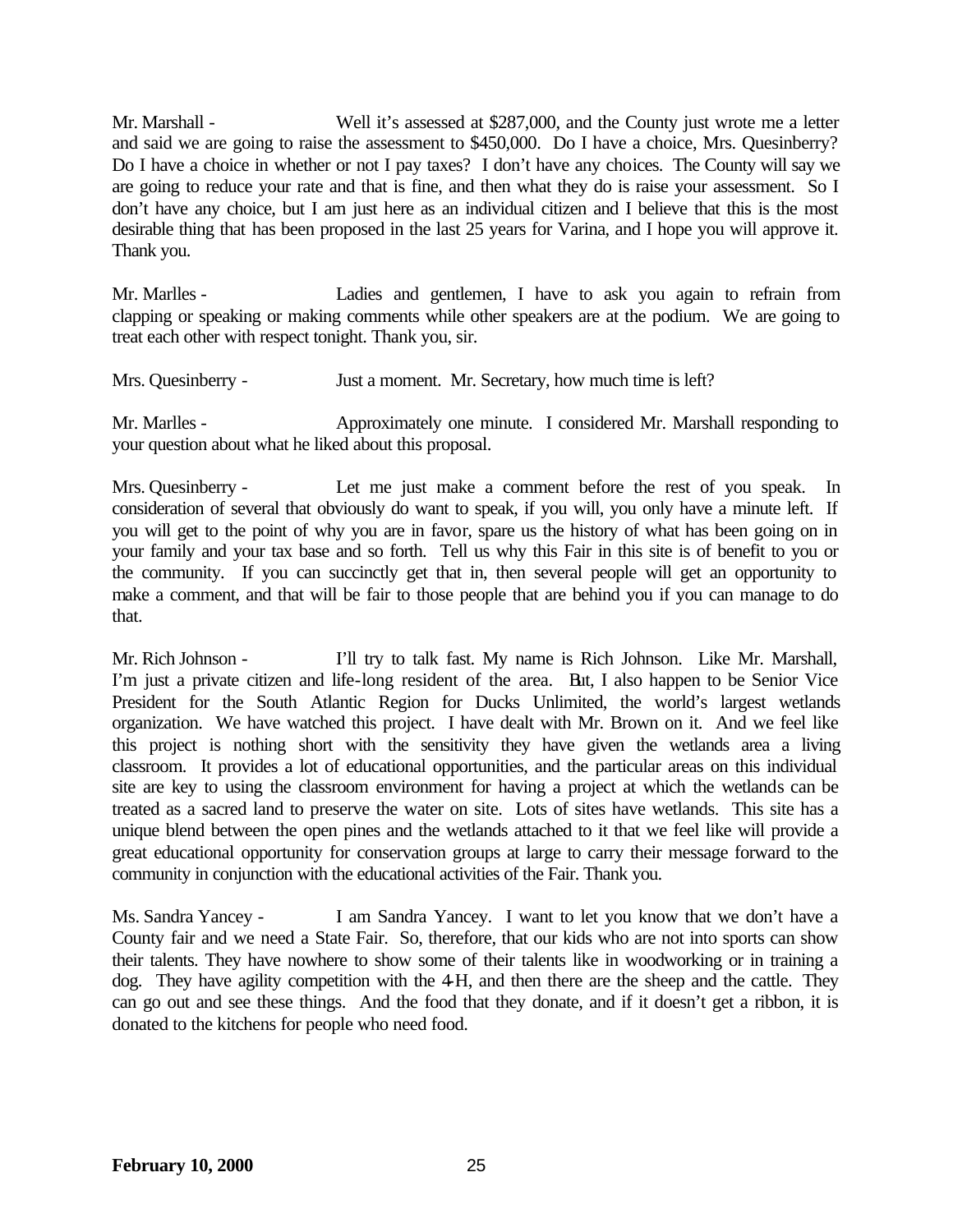And the kids who are not into sports need this very badly because they have nothing dse they can show their talents. And, if you decorate a cake, there is no place to show that. And, you do a dress, there is no place to show that. It's things these kids have talents in that they need the State Fair.

Mr. Vanarsdall - Thank you.

Ms. Gatewood Stoneman - I am Gatewood Stoneman and I live at 3151 Varina on the James and I don't normally use notes, but Ms. O'Bannon knows that I am long winded so I did write it out, but I will try to condense it.

I moved to Henrico in 1930 and I lived in the west end for 20 years. I have lived in the east end for 50 years. And, when I came, and I have been very much involved with the State Fair since about 1936. It is a very vital part of my life. You have an unprecedented opportunity tonight, because, if we lose the State Fair, not in anybody's lifetime around here, will we have a chance to have it in Henrico any more.

There isn't an area around that is so ideally located for moving cars in and out. When I came to Henrico it was mostly rural, with large dairy farms and poultry farms with scattered settlements of houses, and there were lumber yards and businesses along the railroad tracks. There were a number of horse stables for riding and horse shows and horse races.

Our slogan is, "Proud of our Past and Excited About Our Future." And, with this, I think that we have an opportunity to have a crown jewel with the State Fair in eastern Henrico. It offsets the Cultural Arts Center in Glen Allen and Meadow Farm. And I just think that this is the right thing at the right time. And it would honor both our past people who worked the land by hand with mules, and then it will showcase what we think will be the future after we are gone.

The opportunities for our young people are endless. And those of you who know me know that I don't play golf and I don't play bridge. I work with the young people of this County. And they deserve a safe place where they can show their animals, participate in horse shows, participate in the Heritage Village, and show their exhibits in addition to learning where the food comes from and how to help the environment.

The Boys Scouts and 4-H Clubs are two groups who send large numbers of Henrico citizens to the Fair. And, unfortunately, a lot of them were out here when I came in. And it is shame they were not able to come in and see what is going on.

In addition, we hope to have the State Envirthon here. The State Fair sponsors programs in the middle schools that give our students an opportunity to earn scholarships. And, even though the State Fair does not receive State funds, it does represent the whole state and should be located close to the capitol.

| Mr. Vanarsdall - | Ms. Stoneman, I hate to interrupt you.        |  |
|------------------|-----------------------------------------------|--|
| Mrs. Stoneman -  | I've got one sentence and I am through. Okay? |  |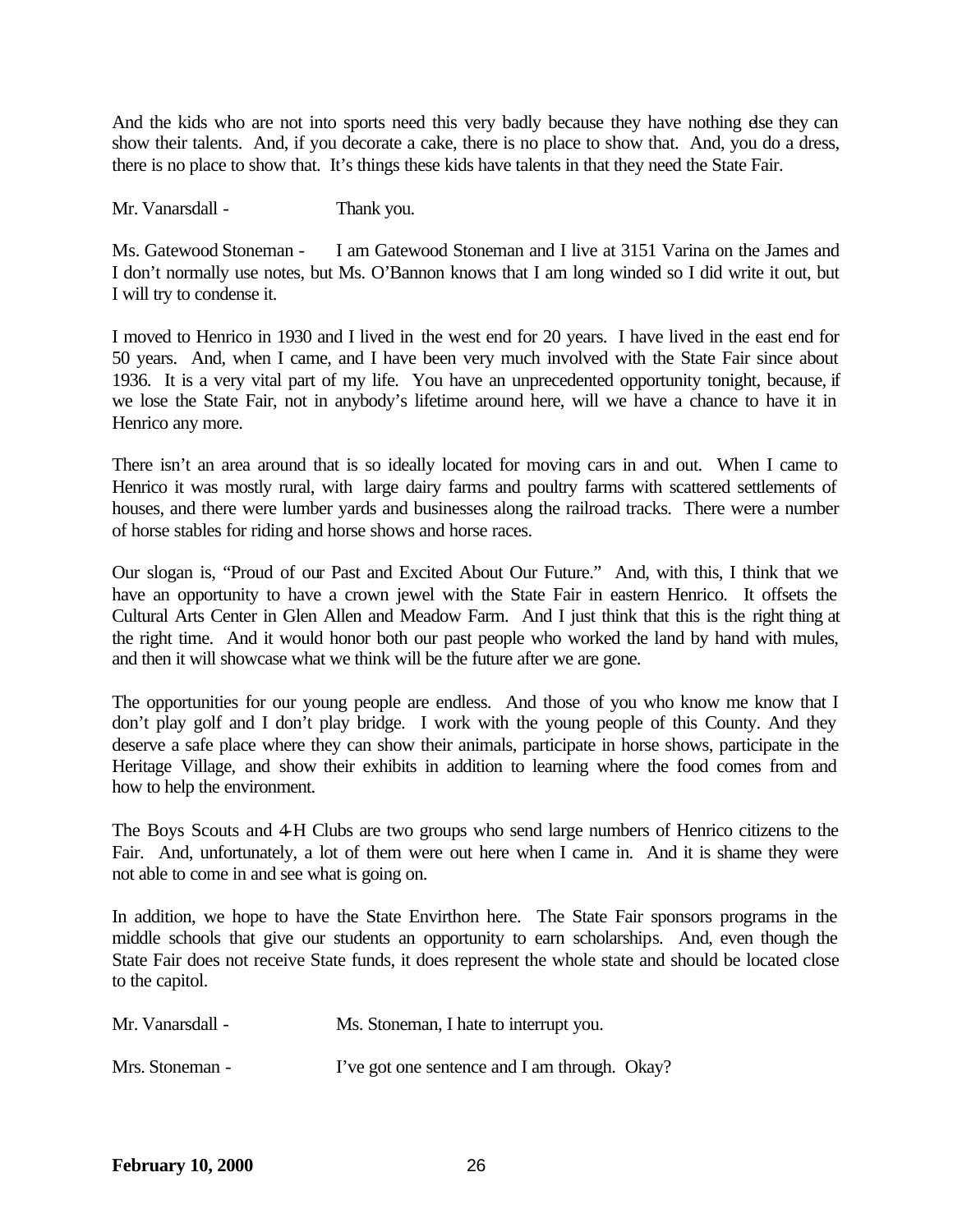Mr. Vanarsdall - Yes ma'am. Go ahead and finish.

Mrs. Stoneman - The agricultural community would have a nice place to hold meetings and banquets and so forth. The plan, as it has been presented, the land will remain a natural green setting.

In short I think this is a "win-win" plan for everyone and would appreciate your favorable vote. Thank you.

Mr. Vanarsdall - Thank you, Mrs. Stoneman. Ladies and gentlemen, we have run out of time. The Commissioner of the District has agreed to grant five more minutes, I believe.

Mr. Marlles - Five more minutes. Okay.

Mr. Vanarsdall - This will be an additional five minutes.

Mrs. Quesinberry - Does anybody in this line have anything different to say other than what we have previously heard? By different I mean it is not just "I think it is a wonderful thing and, you know, we grow things and we look at water and teach kids." Is there some element..

| Mr. Jerry Crisswell - | Yes ma'am, I do.                                                      |
|-----------------------|-----------------------------------------------------------------------|
| Mr. Vanarsdall -      | I would appreciate it if you would keep it brief. I want you to talk. |
| Mr. Jerry Crisswell - | I will do that.                                                       |
| Mr. Vanarsdall -      | Okay.                                                                 |

Mr. Crisswell - Good evening. My name is Jerry Crisswell and I spend a lot of my spare time promoting high school football and extracurricular activities in the Richmond area.

We have a wonderful opportunity to strike a blow for the youth of America. And we are in competition for the hearts and souls of our kids. And one way to reach them is through athletics.

Last evening, at least 1,000 people in this young lady's district left Henrico County so young men could participate in basketball in the City of Richmond at the Siegal Center at VCU, a wonderful facility had to donate that facility. This youth and convocation center will speak to that. We will have a grand opportunity to attract State high school events. The indoor facilities are perfect for the State volleyball tournament. Wouldn't it be great if Varina High School could defend their State volleyball championship in that building? I can almost guarantee you the State wrestling tournament would return. All we had to do is look in December of this year when a private organization, the University of Richmond donated a field and 18,000 eating, buying gasoline, and staying in hotel people showed up to watch high school football. This is an investment and this is an opportunity for Varina. You deserve to have this in your district.

Mr. Vanarsdall - Thank you.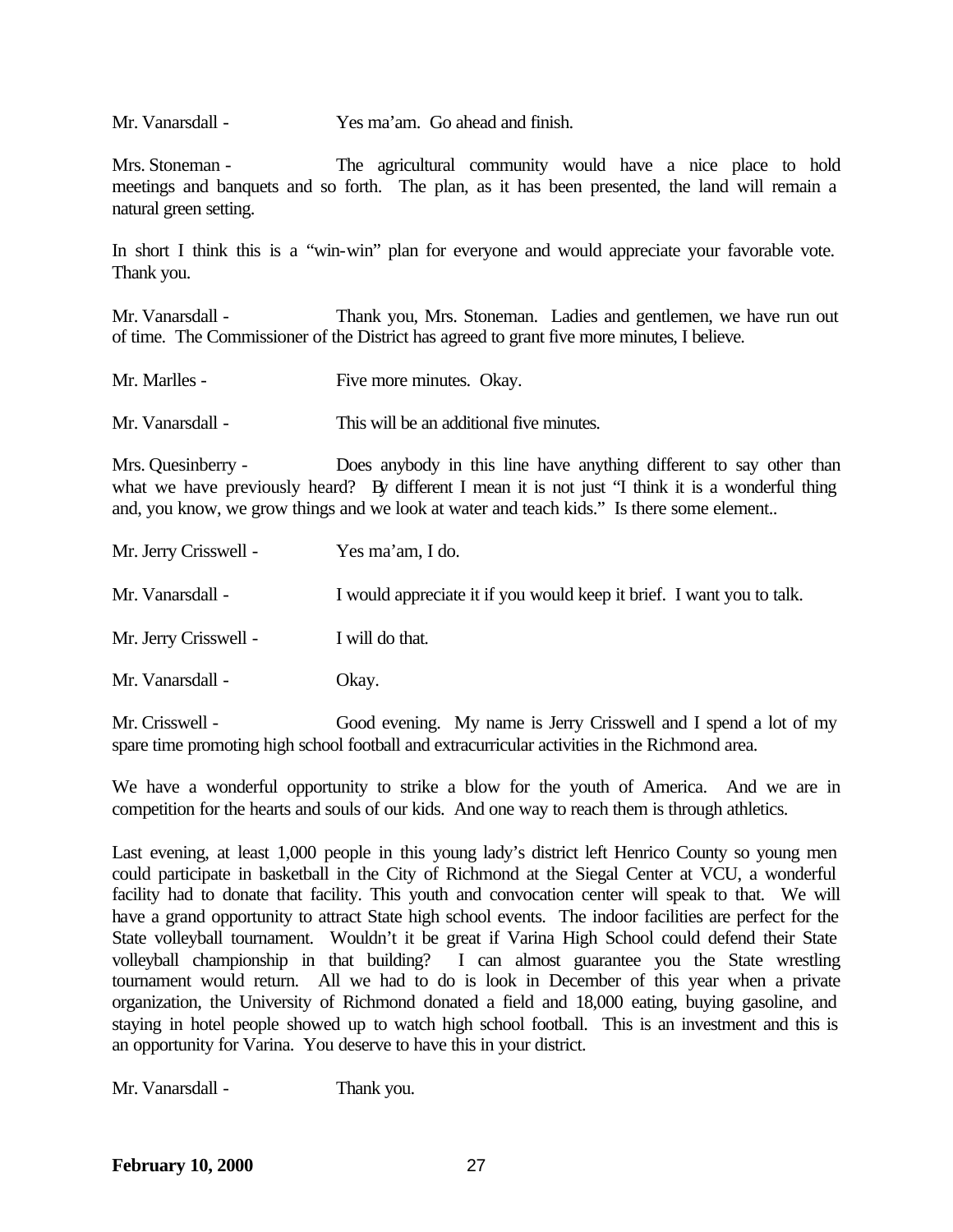| Miss Katie Jacobs -<br>people. | I am one of those kids that everybody keeps talking about, the young |
|--------------------------------|----------------------------------------------------------------------|
| Mr. Vanarsdall -               | Would you state your name?                                           |
| Ms. Jacobs -                   | Oh, I am Katie Jacobs.                                               |
| Mrs. Quesinberry -             | And where do you live?                                               |

Ms. Jacobs - I live on Mill Road in Varina, not too far from where this is proposed. I have showed in the State Fair for 11 years, and it has taught me respect for other people and animals and the environment, cooperation and it encouraged me, because I was one of those kids who didn't feel good about themselves. And being able to showcase what I had worked so hard on all year long, and then to be rewarded for it was an encouragement, and kids these days now need something like this to look forward to.

Mr. Vanarsdall - Thank you.

Mrs. Quesinberry - Hold on a minute. I have a question. Hold on a minute. So you are looking for a place to show your animals?

Ms. Jacobs - I am looking for a place for anybody to go and display something that they have done and be proud of and…

Mrs. Quesinberry - So, for you, having a place to show the animals is important or whatever it is your talent is, but this particular site is what we are considering tonight. We are not considering whether the State Fair should have certain facilities or show animals or show talents, and so forth. We are considering this particular site. Do you have something to say about this particular site and whatever it is that you do at the State Fair that is applicable to this site in particular?

Ms. Jacobs - Well, having it where it is allows us to have all these other things that it does.

Mrs. Quesinberry - Well, the State Fair would do that. We make the assumption they would do that wherever they were located.

Ms. Jacobs - If they found a place that suited the criteria that they needed and having it being close...

Mrs. Quesinberry - But there is nothing unique about this particular site that affects what you show or what you don't show.

Ms. Jacobs - Well, not this site in particular…

Mrs. Quesinberry - Okay.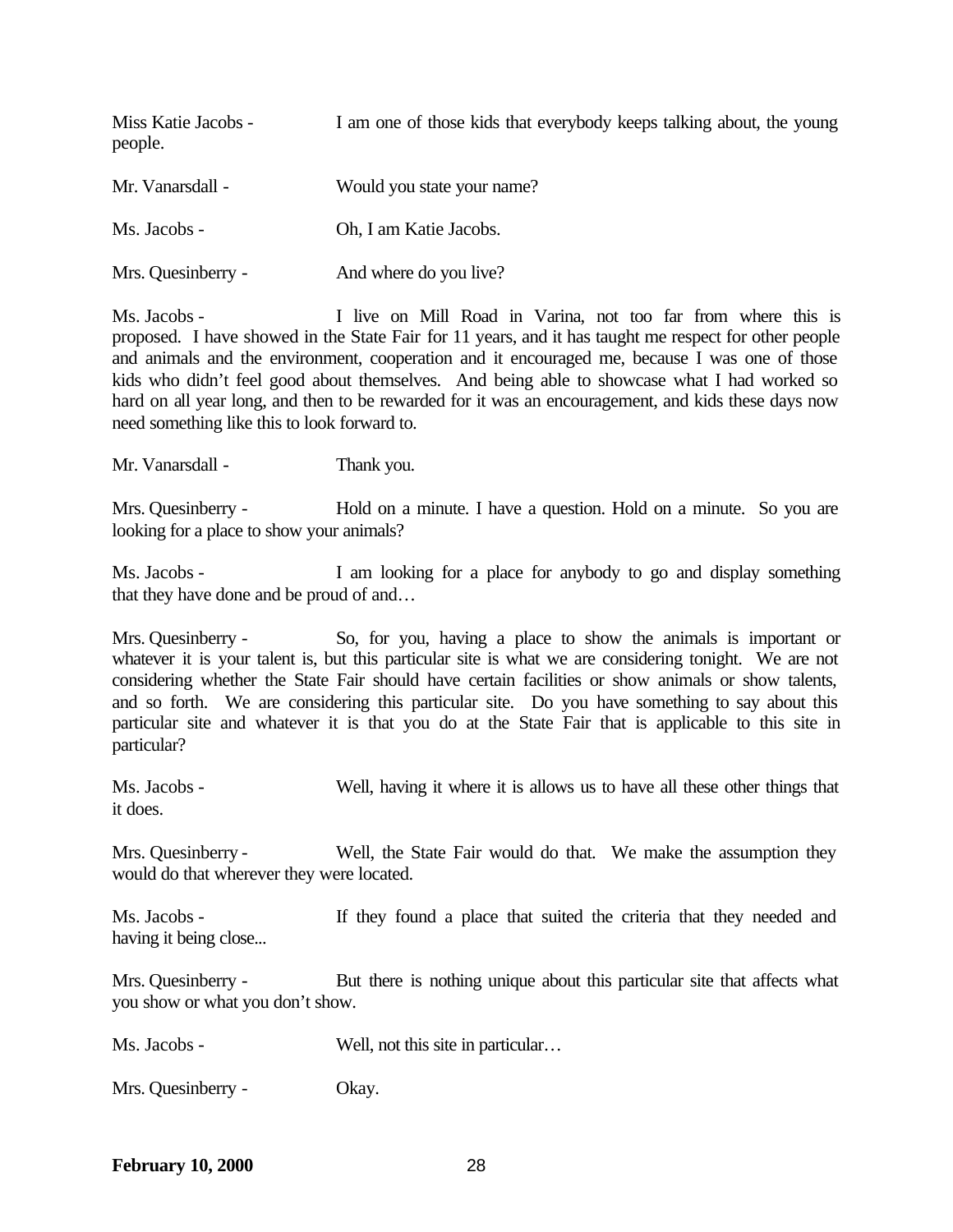| Ms. Jacobs -                                  | but they wouldn't have                                            |  |
|-----------------------------------------------|-------------------------------------------------------------------|--|
| Mrs. Quesinberry -                            | Thank you.                                                        |  |
| Mr. Charlie Finley -                          | I am Charlie Finley                                               |  |
| Mr. Vanarsdall -<br>keep it quiet. Thank you. | Wait a minute, we haven't finished (speaking to audience). Please |  |

Mr. Finley - I am Charlie Finley, and I am Chairman of the Varina Beautification Committee. I would like to think I am another one of those young people that enjoys the State Fair.

We would like to focus briefly on the comments on this specific location. There are only so many places that you can put at 300-acre facility where you have got this kind of traffic, these kinds of facilities that need animals and people, ingress-egress from the districts that they draw people.

There are only so many places where this kind of thing can go. And with the County's concern for "highest and best use", our concern is, that this may not be the best criteria for you all to be using. Let me just give you a quick list of things. How about a landfill? How about a TV tower? How about a fire station?

| Mrs. Quesinberry - | Mr. Finley, we are not considering tonight alternatives for this site. |  |
|--------------------|------------------------------------------------------------------------|--|
|                    |                                                                        |  |

Mr. Finley - I realize that.

Mrs. Quesinberry - We are not considering tonight what will go in this site if the State Fair does not. What we are considering tonight, and what I want to talk about tonight is, "Is this an appropriate use for this site at this particular time for this plan?" So, I don't want to go where you are going.

Mr. Finley - Well, I am sorry. But, I think there are some facilities that don't require the highest and best use because…

Mrs. Quesinberry - But, we're not talking about that tonight. We really are on a time table. If you have something to say particularly about this plan and the appropriateness of this site, that is what we want to hear. In the interest of time and everybody that is here, if you could get to that point.

Mr. Finley - In deference to the Commission here, we will just say that we endorse this site, but there are many things you need to consider besides the highest and best use.

Mrs. Quesinberry - You are correct, sir, but tonight we are considering this site and this particular plan.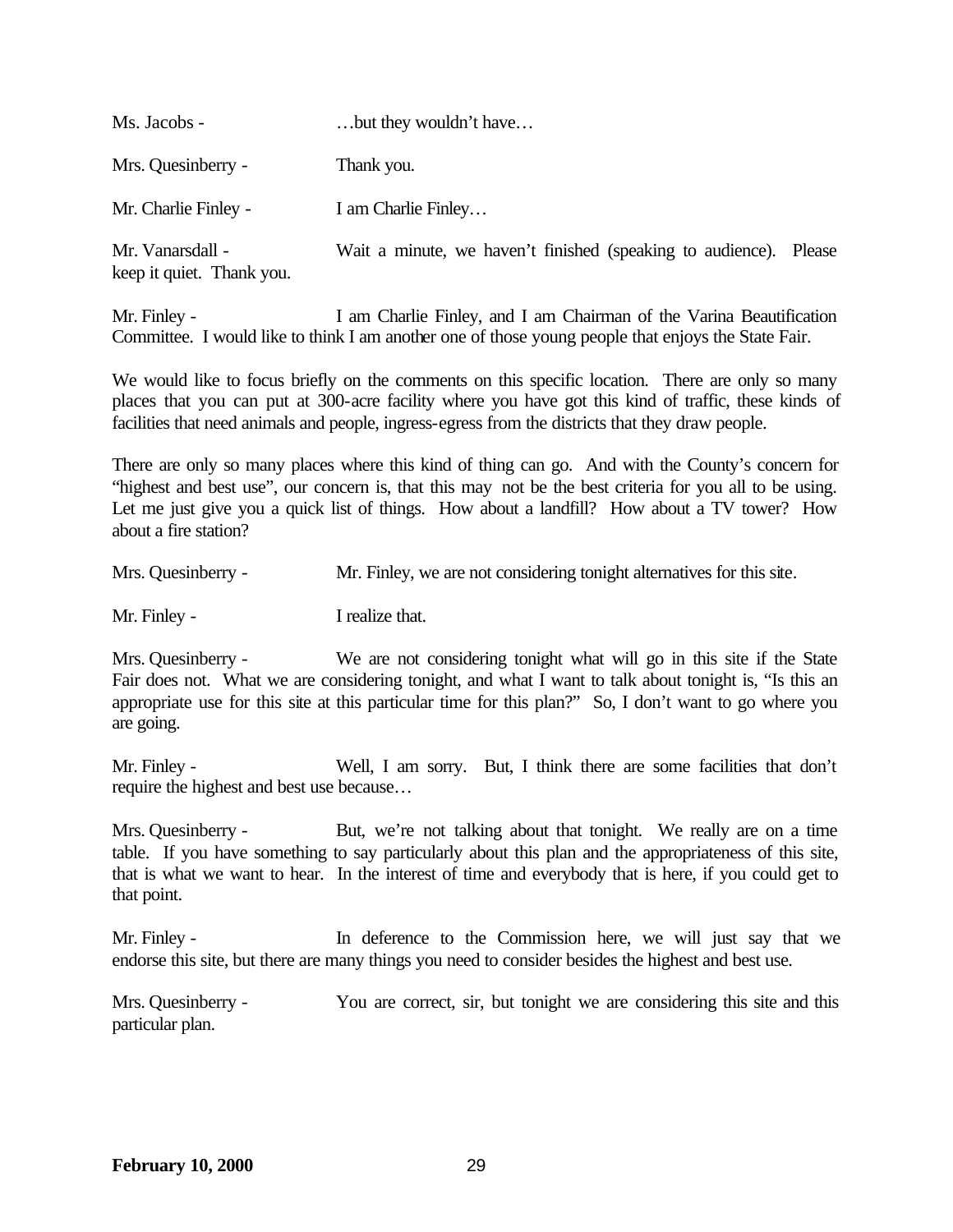Mr. Finley - This is an \$80 million dollar facility. This is, to quote an ad, "Not your father's Oldsmobile." This is a showcase investment. And it's here and now and it is a chance for Henrico County to adopt it. Thank you.

Mrs. Quesinberry - Thank you.

Mr. Vanarsdall - Thank you for your opinion. Yes sir.

Mr. Arthur Dean - I am Arthur Dean, and I come from White Oak Road. I've been down there for about 52 years, and I think this is a good facility for the kids, for everybody. And, so far as money goes, I know it is not going to pay what another Innsbrook would probably pay, but we may live another 20 years before we ever get another Innsbrook, or get an Innsbrook of that class in our end of the County. I think its great. As Mr. Marshall said, just about everything I could say, so I will give the other people a chance to talk.

Mr. Vanarsdall - Thank you very much, sir.

Ms. Mary McCann - I am Mary McCann, and I live at 6490 Osborne Turnpike in Varina. I do a lot of subbing in that area of Highland Springs. That whole area has nothing to address the needs of the children of any kind of rural interest. I've been doing a seminar for the Fairgrounds with horses for inner-city kids for a couple of years. And, I am always amazed, I go in there and I've got a bunch of middle-school kids who listen. They are interested in the horses; interested in other pursuits besides pop music and city limits.

We need something there so they'd have an outlook. There would be something more to them than help, help, help. Subdivisions, rock, pop music, the things that are only right there. I deal with these kids and I know they really do appreciate it.

Mr. Vanarsdall - Thank you, Mrs. McCann.

Ms. Fisher - My name is Kathy Fisher..(Gap in tape)...facilities that will attract the business that I, hopefully, will revive the east end all the way up to the Nine Mile Road corridor and all those areas that really need an economic boost. And that's what I think this facility can do for Henrico.

Mr. Vanarsdall - Thank you for your input, very much. Yes sir.

Mr. Joey Plaster - I live in Sandston, Virginia right on Portugee Road, which is right across from this facility. And I just wanted to say that I'm in the horse part. My friend, Bob, back in the other room (lobby), he brought up the fact that there's a lot of people who will not be able to make it to the horse show in Lexington, Virginia this year because of the cost of it. You know, next year, you know I'm sure it will be cheaper for them to go on up there. So, I'd really like to have it here, you know.

Mr. Vanarsdall - Thank you, very much. All right, that ends this portion of the program. And now, we will…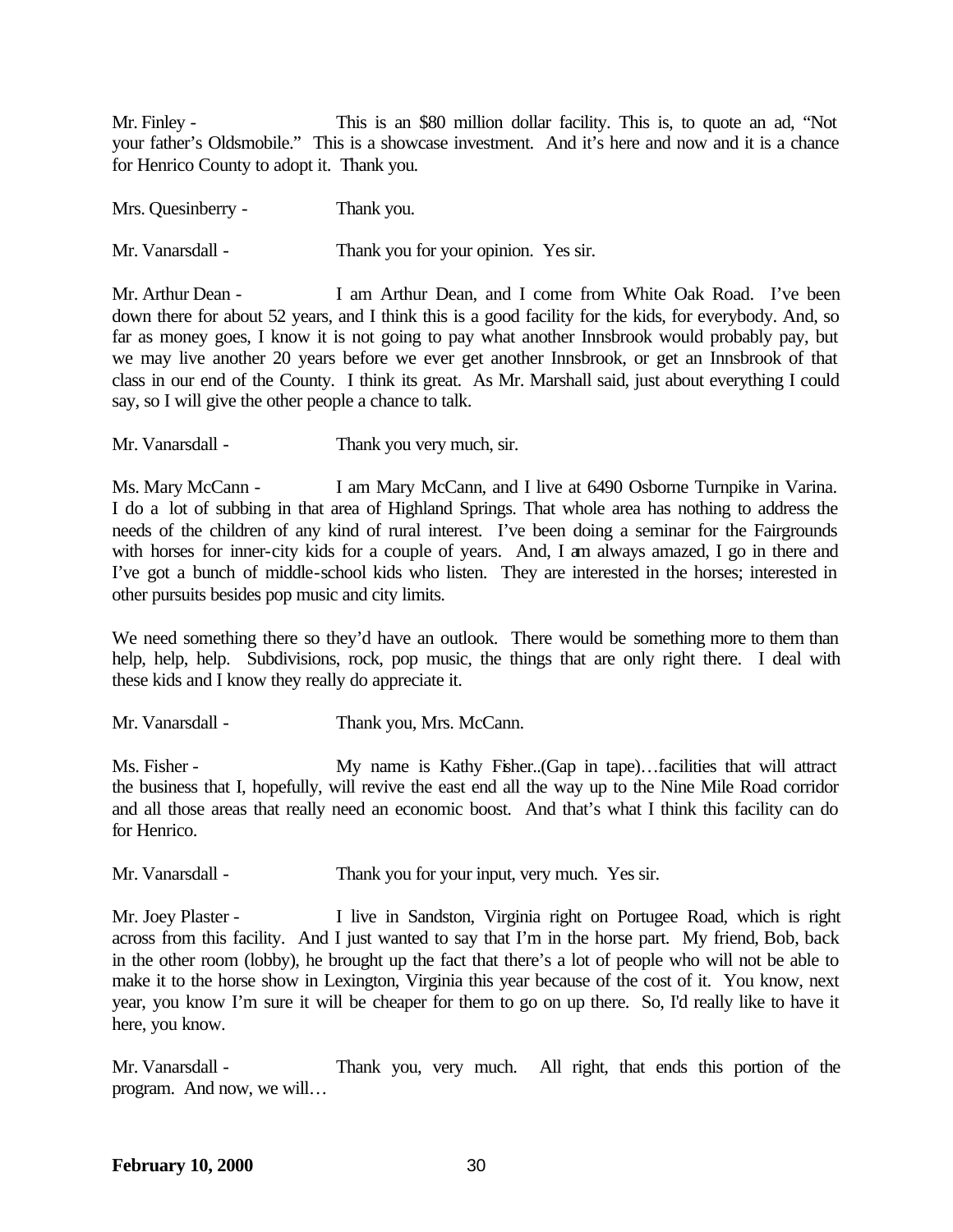Mr. Marlles - Mr. Chairman, if I could interject. We have a little less than a minute left. There might be some citizens out in the lobby who would like to talk.

Mr. Vanarsdall - Well, that minute is on the 5-minute extension. Mr. Marlles - That's correct. We have a minute of that five-minute extension left. I, specifically, said earlier, that those citizens that had to go into the lobby would have an opportunity to talk. Mr. Vanarsdall - Okay. Mrs. Quesinberry - Okay. If we have anybody out there, ask them to come in quickly. Mr. Marlles - If there is anybody in the lobby that would like to speak in favor of this request? There is little less than a minute remaining. Mr. Vanarsdall - It probably will take you a minute to get here. Mr. Archer - Someone's coming, Mr. Chairman. Mr. Vanarsdall - **Here he comes.** Mr. Bob Wilson - How y'all doing? Mrs. Quesinberry - How hard was it to push through that crowd? Mr. Wilson - Pretty bad. Mrs. Quesinberry - Pretty bad?

Mr. Wilson - My name is Bob Wilson. I'm with the Varina Rising Stars 4-H and Joey, who just came in, made a good point. There's a lot of kids that are not going to be allowed to go to State Fair this year because of it being in Lexington. They won't be able to show their animals because of the cost.

When the Fair's in Henrico County, its accessible. It's easy. They work with us. That's all I have to say. And, I do live in Sandston. I grew up about a mile from where this is. Thank you.

Mr. Vanarsdall - Thank you very much. So, the time is up. We will now take the first speakers in opposition. I would like to ask you, we want to hear from you, we really do. But try to be brief. And if you have a lengthy speech, look it over and see if you can condense it a little bit. We appreciate that.

Mr. Everett Phelps - You know, I find it amazing that the State Fair is not going to have to pay any taxes, yet, they're going to charge the County Schools for the use of their buildings.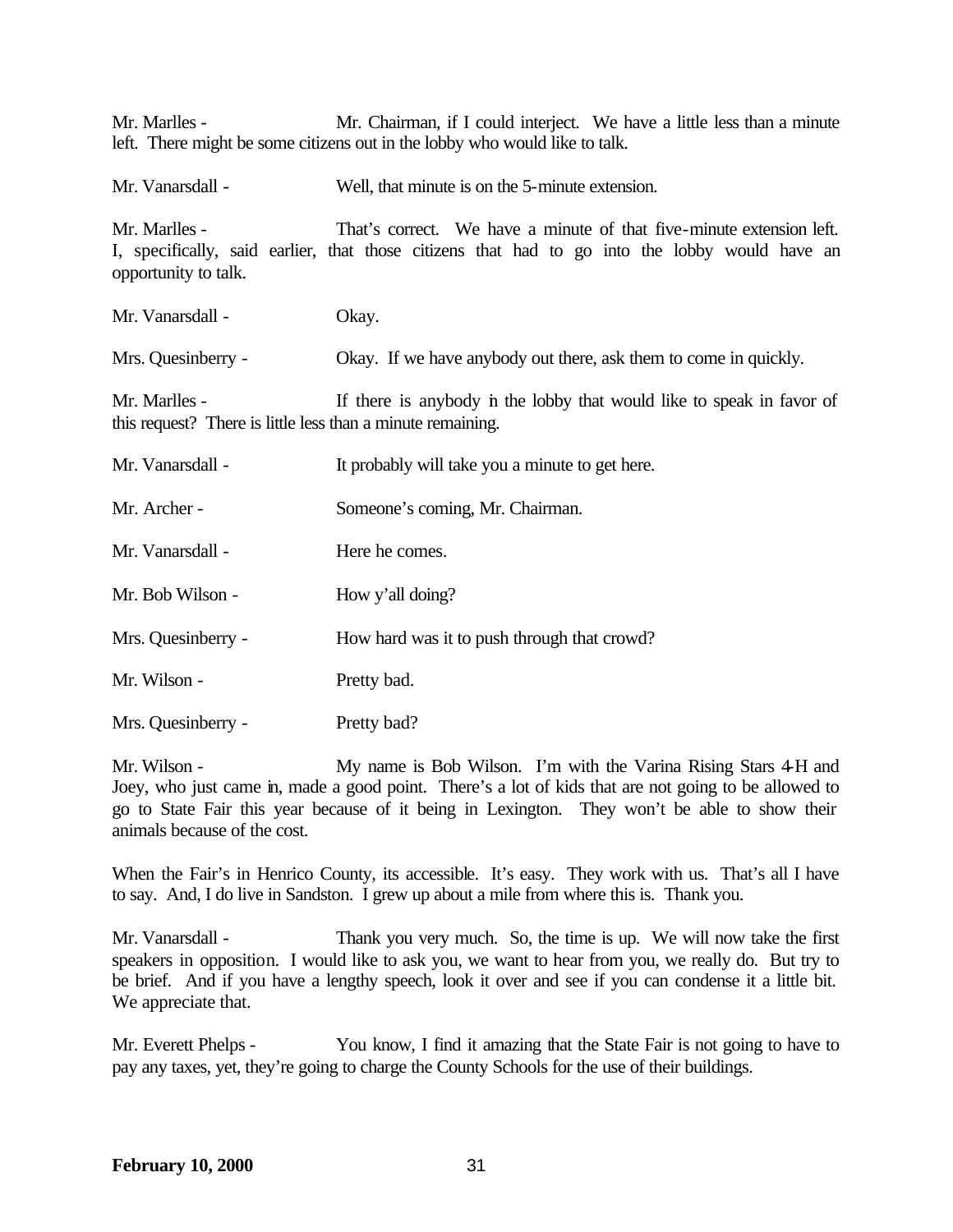Mrs. Quesinberry - Mr. Phelps, would you state your name?

Mr. Phelps - I am Everett A. Phelps. I live in this area. I live about a mile and a quarter from where this area is located. I live in Zip Code 23150. I'm an attorney. My business is in this end of town. I've been living here for most of my life; my adult life especially.

I've not been retained, I'm not a hired gun. I'm here to speak on behalf of myself, and the citizens who oppose this ARE location. I will not get into the facts that the staff has presented to you, about the highest and best use of this property, and the things that they've covered. I believe that they've done a good job. And, I believe that they speak well, and I wholeheartedly concur with that report.

Now, the ARE has put forth results of polls they have run, so they say. They would have you to believe that about 60 percent plus of the people polled, were in favor of their location. But as Paul Harvey would say, "Let me tell you the other side of the story."

I, personally, contacted 78 people in Zip Code 23150, my area in my neighborhood. And, without being specific, of whatever, I just called the people on the phone who lived in the neighborhood. Some of them I knew. Some of them I didn't know.

Only one said that he was somewhat in favor of it. He would not oppose it, and he would not sign a petition. But, ironically, he's going to move to Deltaville come this June.

Of the other 78 people that I polled, 68 have signed a petition in opposition to it. We have approximately 690 or 700 people that have signed petitions that we will be presented to you shortly of people who opposed it. Excuse me?

Mrs. Quesinberry - Did you say, "690?"

Mr. Phelps - Something like that. Yes ma'am. We have more than that, but some of them are in Charles City, New Kent Counties, some of them in West Point, and some…

| Mrs. Quesinberry - | That was more than the polling sample, was it not?  |
|--------------------|-----------------------------------------------------|
| Mr. Phelps -       | The polling sample was 450, from what I understand. |
| Mrs. Quesinberry - | Thank you.                                          |

Mr. Phelps - Like I said, I personally called, I have about 80 or 90 petitions that I got signed that oppose it, but I personally talked to the 78 people.

Now, as I view this percentage, 86 percent of the people that I talked to are opposed to it. They signed the petition. I have their addresses and phone numbers and copies of the petitions I can give to you if these people want to talk to them. About 10 percent were uncertain. They didn't say they favored it. They didn't say they opposed it. They said they were uncertain.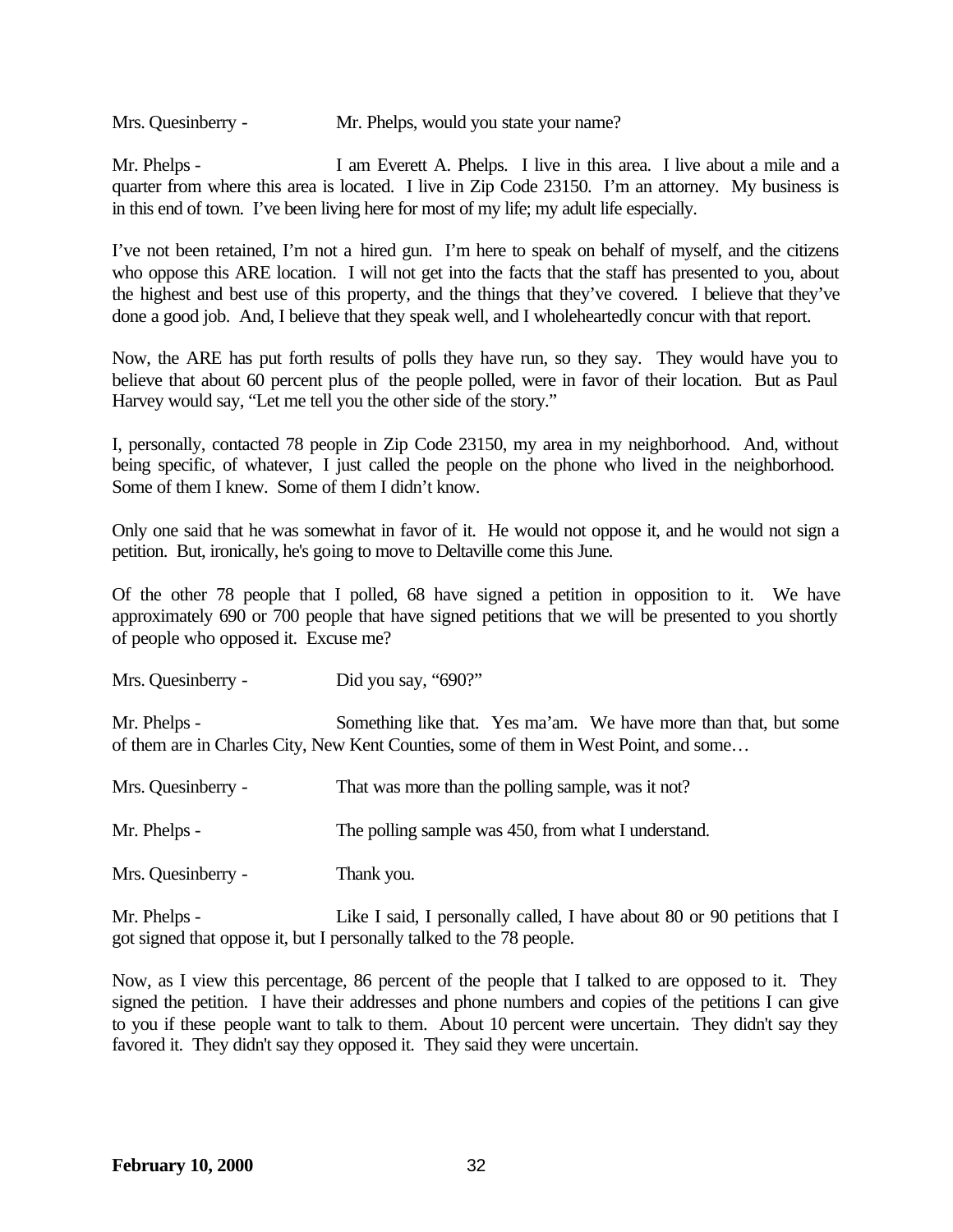One of the real issues here I have a problem with is this real estate tax issue of the State Fair. I don't understand why they feel like they can't pay their appropriate share of real estate taxes. And they're not proffering to pay any real estate taxes. They're not proffering to pay for some of the county services like police and fire that will be used for their benefit during the fair locations or the fair timing.

Now, at the present site, out here at the Fairgrounds, last year, the State Fair shorted the County about \$193,000 in real estate taxes, yet, they still got most of the services. At this site, I believe it will be much more than that, something like three or four times.

Now, White Oak, a neighbor over there, whose in the woods. I don't want to be derogatory, because that's the land they chose to develop, and Technology Boulevard was built into there.

They developed this property, and they have about 210 acres. We're talking about 320 acres of prime development property along Interstates 295, 64 and Williamsburg Road, that is really the gateway to eastern Henrico County. It's the first thing people are going to see.

Now, White Oak paid last year real estate taxes to the County in 1999, \$1,067,114.08. They paid roughly \$5.5 million in other taxes; personal property, sales tax, and that sort of thing. And they're not fully built out. You can see the impact that this is going to have on the County, and the loss of taxes.

Now, as I said before, this is a corridor; a main corridor to eastern Henrico County that people are going to be coming and going. And I just don't believe, in my opinion, I think the fair has become a theme park.

They're telling you that they're going to have some agriculture, but the vast majority of what they're going to have there is show houses; things that they're going to have vendors in; that sort of thing. The fair, in my opinion, has changed. I'm not against the fair. I'm against the fair at this site. I just don't think it's the highest and best use of the property.

This property needs some kind of development that will support the proper tax base. And we understand that the Fair, or the ARE went to Chesterfield County and discussed a location out there. But, when Chesterfield County told them that they're going to have to pay for their services, they're going to have to pay about \$200,000 for the services that the County will provide for them. Well, it seems that they went the other way, and here they are.

It is interesting the ARE made a point that the race track will now have to pay real estate taxes to the County but the Fair won't have to. And they're asking you to zone a very valuable piece of property.

Now, uses of property are relative. They're relative to other property owners, their users. And this use, as the County Staff has told you, is not relative to other properties in the area. It is not, again the highest and best use.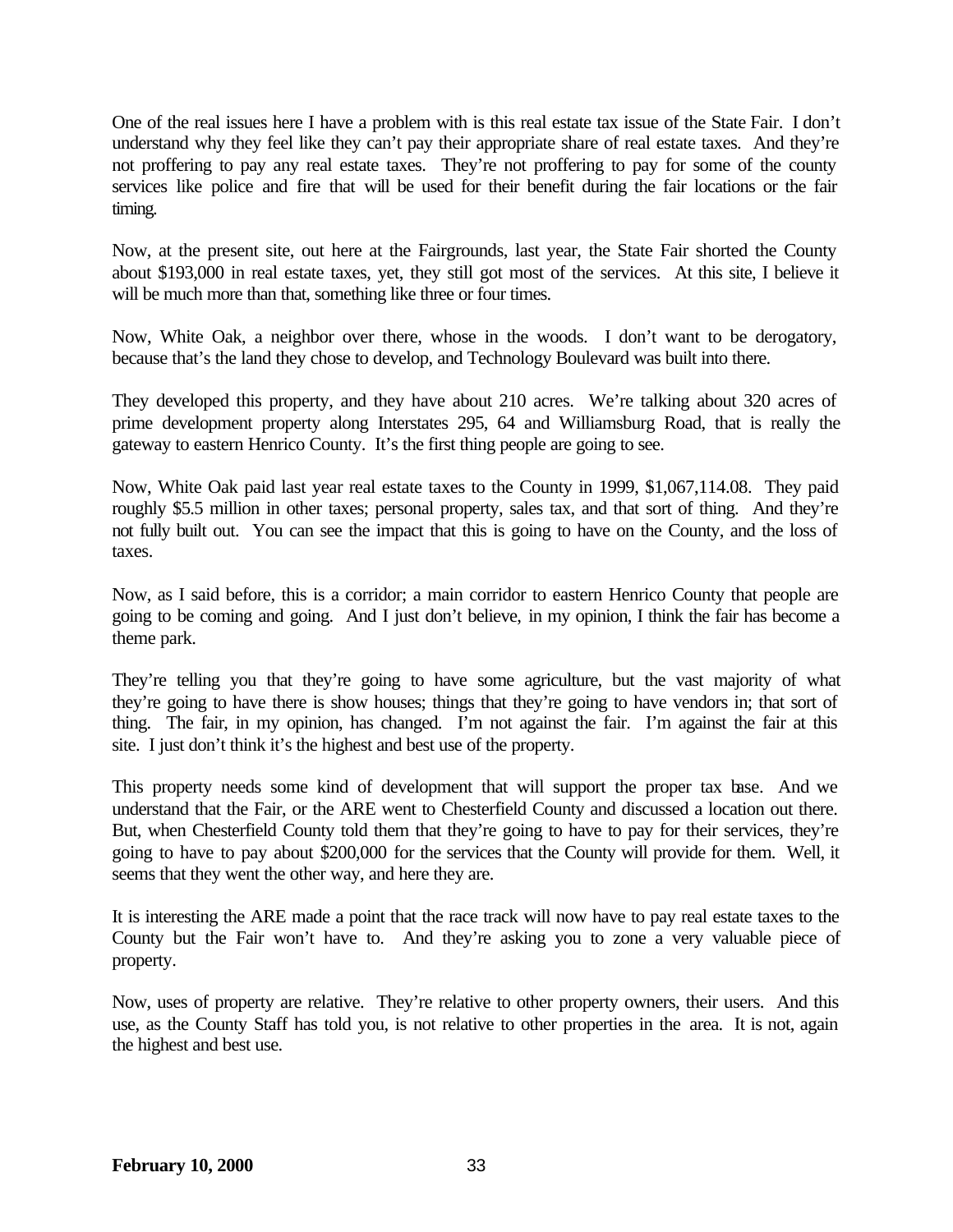Now, before the Planning Commission and the Board, as you well know, can deny an applicant their rezoning and that sort of thing, your decision must not be arbitrary and capricious. I believe that you have adequate grounds to deny this application and not be arbitrary and capricious. And we have four or five other speakers who would like to speak.

And, in closing, I ask that you deny this application for this zoning as I don't believe its appropriate for this site. Thank you.

Mr. Vanarsdall - Thank you.

Ms. Mindy Royster - Good evening. My name is Mindy Royster. I was raised on Dale Street in Highland Springs. In 1979 we moved to Bradley Acres, where part of my family still lives.

My husband and I live on the very eastern end of Charles City Road in Varina. Our small farm is located within a 5 mile radius of the new proposed State Fair Park site. In November, we formed our committee to research and educate ourselves and our community about the Fair Park Proposal. We have been working tirelessly and have leaned a tremendous amount. We only have a limited amount of time tonight, so we are presenting the hard and indisputable facts.

I am a real estate broker and support development that will enhance and aid in the molding of our futures in Henrico County as a whole. This parcel is being bound by two major interstates, is in close proximity to the Richmond Airport and is referred to as "the Gateway into our County." This is not the highest and best use for that property. It will sell and it will benefit the owners, our community, and our County. Our gateway should not be paved with a bunch of hodge podge development.

Monday night, Mr. Brown stated that there would be no walk-in traffic at the proposed site due to the surrounding interstates. My parents will not be pleased to learn this. From the age of 10 and older, myself and friends from our neighborhood would crawl through the drainage pipes under Interstate 64 to go to old Spain's Store on Route 60. If there were much water in the pipes, we'd run across I-64.

This occurred in the early eighties, and there's a lot more traffic on the interstates today. At the current Fairgrounds site, they put manure along the fences to keep the children from sneaking in. And I know, for a fact, several children have crawled under the fences into this manure just to go to the Fair.

I'm sure you can remember as a child, or a young adult, you would walk distances to get where you wanted to go. There are thousands of you located all around the proposed Fair Park within a fivemile radius.

Please understand, we are not opposed to the Fair. My husband and I enjoy going to the Fair and seeing the animals, the educational environment, and agricultural events, and eating all of the "no fat" food.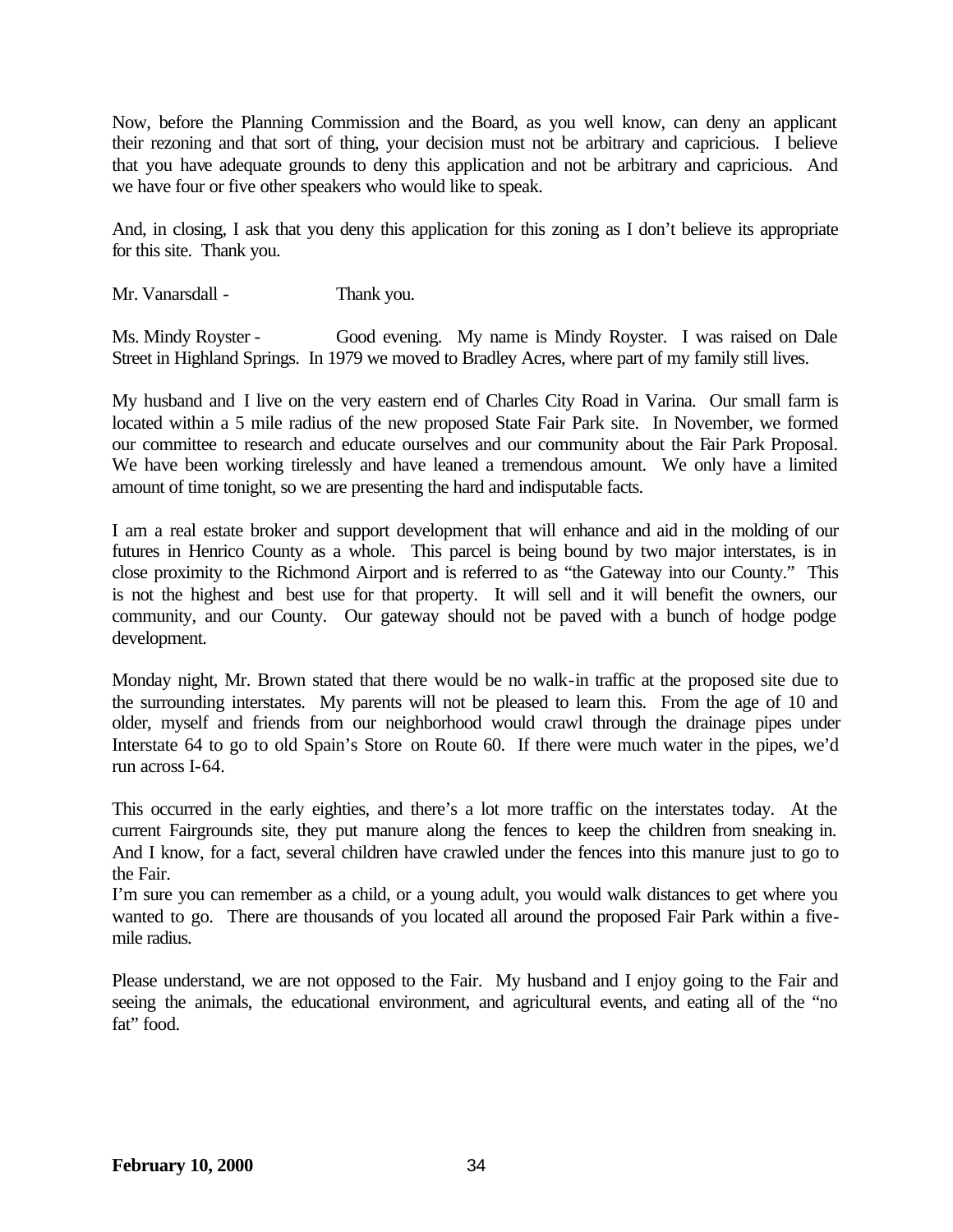My husband especially loves the farm and heavy equipment. But, the Fair Park, as shown, is much more than that. The Fair is only 11 days of the year. The ARE hosts 180 events annually at its current location. They are proposing 104 events annually in its report to the County.

I would also like to note that 4-H has moved to Lexington. Henrico County provides free of charge to the Fair, police, fire and rescue. At taxpayers expense this costs us \$151,000 in 1999 for police, and dispatch only.

Also, additional effects to the citizens of Henrico are: 25 percent of our uniform officers whose duties are to take calls for service are pulled from our streets to work at the Fair.

Monday night, Mr. Brown stated also that they obtained crime statistics that prove that there was no change from the two weeks prior or after as opposed to the two weeks of the fair. We do not know what Police Department these reports were obtained from, but ours came from the Henrico Police Criminal Records unit. And I have copies for you tonight.

These reports show increased calls for service from the Police Department during the 11 days of the Fair versus the two weeks prior inasmuch as 200 percent. Numerous persons are ejected each day during the 11 days of the Fair. These percentages are not reflected in these reports. No reports are filed in this instance.

Over the years there has been pedestrian fatalities on Laburnum Avenue in front of the Fair. Again, the speed limit surrounding the site will be 55 and 65 mph. We are fortunate to have leadership within our County that has helped to determine that this is not beneficial.

Staff has recommended denial, and now, Jim Donati, our Varina Supervisor, has announced his concerns and that he, too, will vote to deny the Fair Park relocation. We ask that you also deny this rezoning request. Please hear our concerns, based on the facts, and present them to your respective Board members.

In closing, I have two questions. Isn't it true that Henrico Police Department has surveillance tapes showing the extremely violent disturbances that have occurred on several nights over the State Fair? We ask for the sake of the full truth that these tapes be presented at the Board of Supervisors meeting. This is our neighborhood. Thank you.

Mr. John Deal - Ladies and gentlemen, my name is John Deal. I've been a resident of Varina for 33 years. My law offices have been in Varina that same period of time. As many of you, I've traveled throughout this Country and there's something I've noticed about quality cities. Quality cities have quality gateways. And they display in their gateways what they want you to think of the area on the inside of that gateway.

This is not just the eastern gateway to this entire metropolitan area. It's the first major intersection you get to in the eastern approach to this County and the metropolitan area. It's also for the people travelling I-95 who take the I-295 detour, their north/south gateway to this area.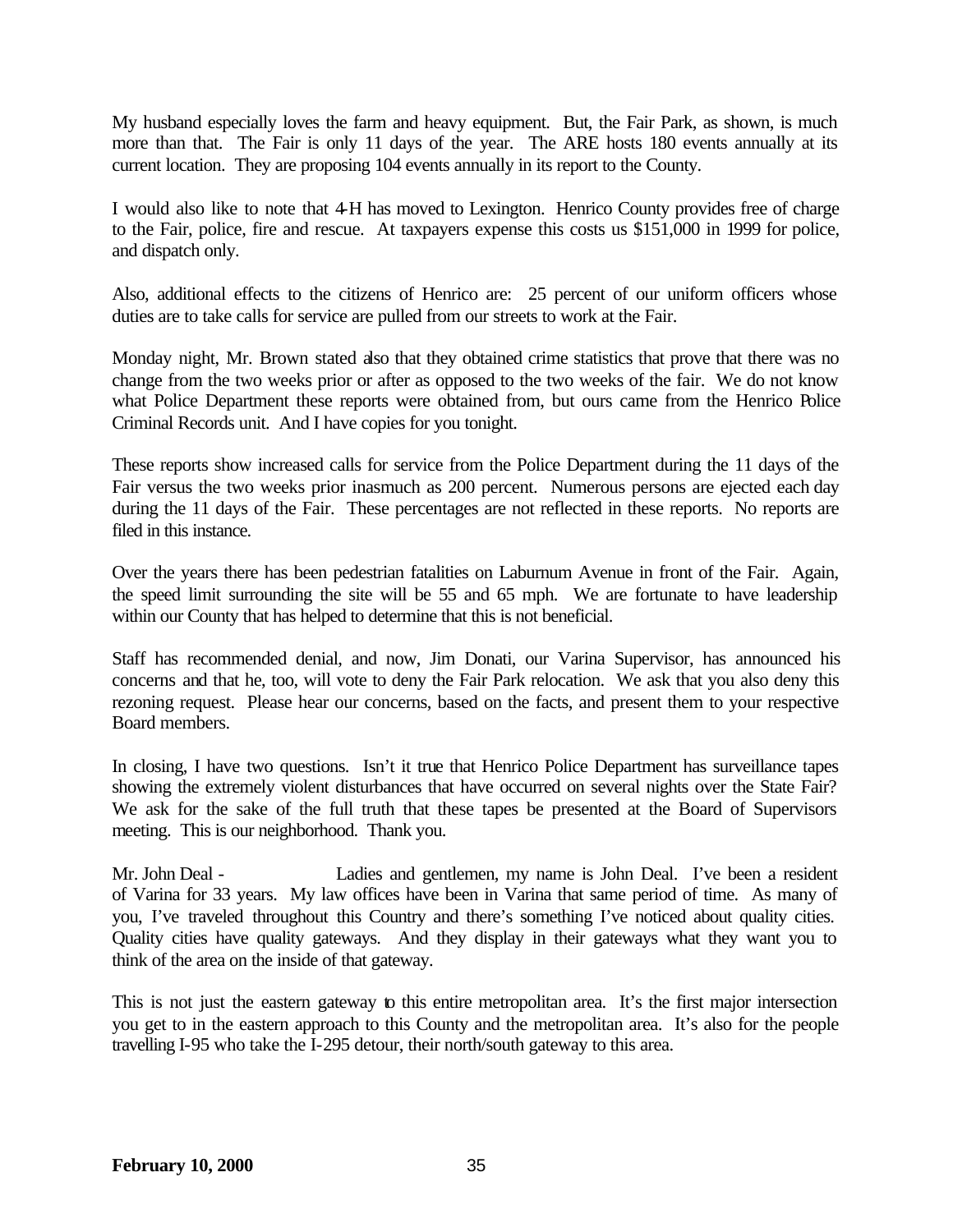And, I'm very sympathetic to the Fair. I'm very sympathetic to the people. I was born and raised on a chicken farm. I was in 4-H and my chickens won some prizes and I went to camp free. And I understand all of that, but all I'm saying is, this is not the location for that.

When you come into Richmond on 195, and you enter Henrico County, what is the first thing you see? You see a golf course and you see the Figgie Building or what was the Figgie Building. What do you see when you come into the western gate of this County? You see corporate headquarters, and Class A office space. The only southern entrance to this area is on I-295 and this is the first thing people going north on I-295 are going to see.

Williamsburg is a Class A world class city, known throughout the world. People come there, and many of them travel there from Richmond International Airport. What they see going up and down Interstate 64 is what we are. And I would think, that in our County, especially, in the east end of the County where we need to set some good, solid precedents, and I've lived there. I love it, wouldn't want to live anywhere else. But, we do not have the precedents in the east end for quality that this County wants, needs, and projects itself to the world that it has. We don't have them in the east end.

So, we have a treasure where two interstate highways intersect with tens and tens of thousands of cars a day. And we want to project quality. There are thousands of vacant acres on Interstate 295 between 64 and the James River. I would like to offer a suggestion. I believe the County would probably like to have the Fair, but not here.

And my suggestion would be that the County and the Fair officials come together and say, "We've made our point. You know what we want to do. You know how we want to do it. Let us work together and come up with something that's acceptable to the County and the citizens." And, if we could do that, everybody is a winner. Thank you.

Mr. Vanarsdall - Thank you, Mr. Deal. Yes ma'am. Good evening.

Ms. Phyllis Ladd Blackwell - I'm a spokesperson for North Airport Drive Civic Association. I won't take a lot of time. I just want to say that we did a telephone survey of our members recently, and the majority of them were opposed to having the Fair in this site primarily because of the traffic congestion that we expect. The additional litter, where we already have a terrible problem out there, and the noise. Thank you.

Mr. Vanarsdall - Thank you.

Ms. Rose Williams - Good evening. I'm Rose Williams. I live in Bradley Acres, and its about a mile from where this Fair would be. We have discussed all the financial attributes of this site. And, I have to admit, I am very emotional about this, and I hope that we have not come so far that we cannot listen to the emotional side of this, too.

I, as a resident, will be going up and down Route 60 to work. I will be fighting traffic of people trying to get in and out of the Fair. Funerals coming down the road; the Semens plant coming out. And I don't see how any way in this world this traffic will work; this plan will work.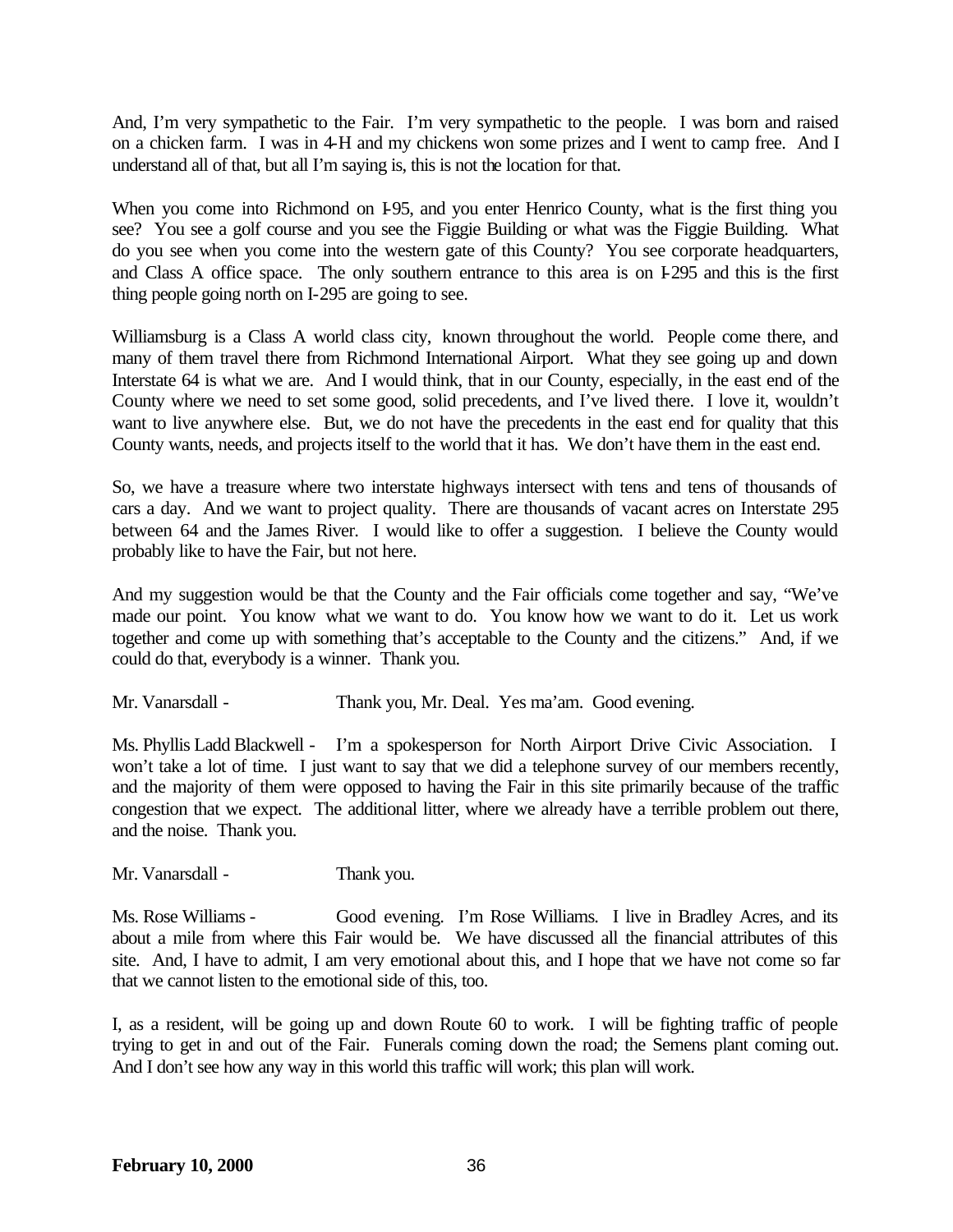And I am very concerned because I have been to every meeting that has been put on by ARE. They seem to try to sidestep some of these questions that we ask. And I'm very concerned that what we're seeing, and what we're hearing and what they're telling us will not be what we get. Suppose they run out of money and they stop? Then what happens to the property?

How about the trailer park that's going to be there? It's a small buffer there. If we have all these carnies parked there, or anybody else that wants to park there, we go up and down that road every day, and we're going to see that.

Suppose I try to sell my house? What are they going to do when they come by and see all of this? I do not think this would be good for our area and for the people that live close to it. Thank you so much, and for your patience.

Mr. Vanarsdall - Thank you for your input. Good evening.

Ms. Betty Dale Martin - Mr. Chairman, ladies and gentlemen of the Planning Commission, good evening. I am Betty Dale Martin. And I live at 2801 Melony Lane in Greenmeadows Subdivision. That's off Meadow Road, and approximately one mile from the proposed ARE Inc. site. I'm sorry, proposed relocation site.

I am opposed to this relocation because of the many negative effects that it would bring to our community. Noise, crime, traffic, declining property values, and additional strain on our police and fire personnel are major issues.

I have petitions signed by over, and Everett did have it close, over 700 people in our district alone and some I admit there are 12 or 13 from the west end, and I did take the ones out from Mechanicsville, New Kent. They are very concerned. And these are people who share the same concerns that I have and I would like to present it to the Board (sic) at this time. Thank you. Now, who do I give them to?

| Mrs. Quesinberry -<br>pass it down. | Start with this gentlemen down here (referring to Mr. Taylor). He'll |
|-------------------------------------|----------------------------------------------------------------------|
| Mr. Vanarsdall -<br>Secretary?      | Any more speakers? How much more time do we have, Mr.                |
| Mr. Marlles -                       | Mr. Chairman, we have 10 minutes, and 5 seconds.                     |
| Mr. Vanarsdall -                    | 10 minutes, and 5 seconds.                                           |

Mr. Rick Jenkins - Good evening. My name is Rick Jenkins. I live at 7284 Yahley Mill Drive. I'm a pastor in the area. And I have ethical and moral concerns concerning this.

Number 1, I don't know how we're going to control people dying in that stretch of road going to Technology Boulevard is a route that funeral processions take.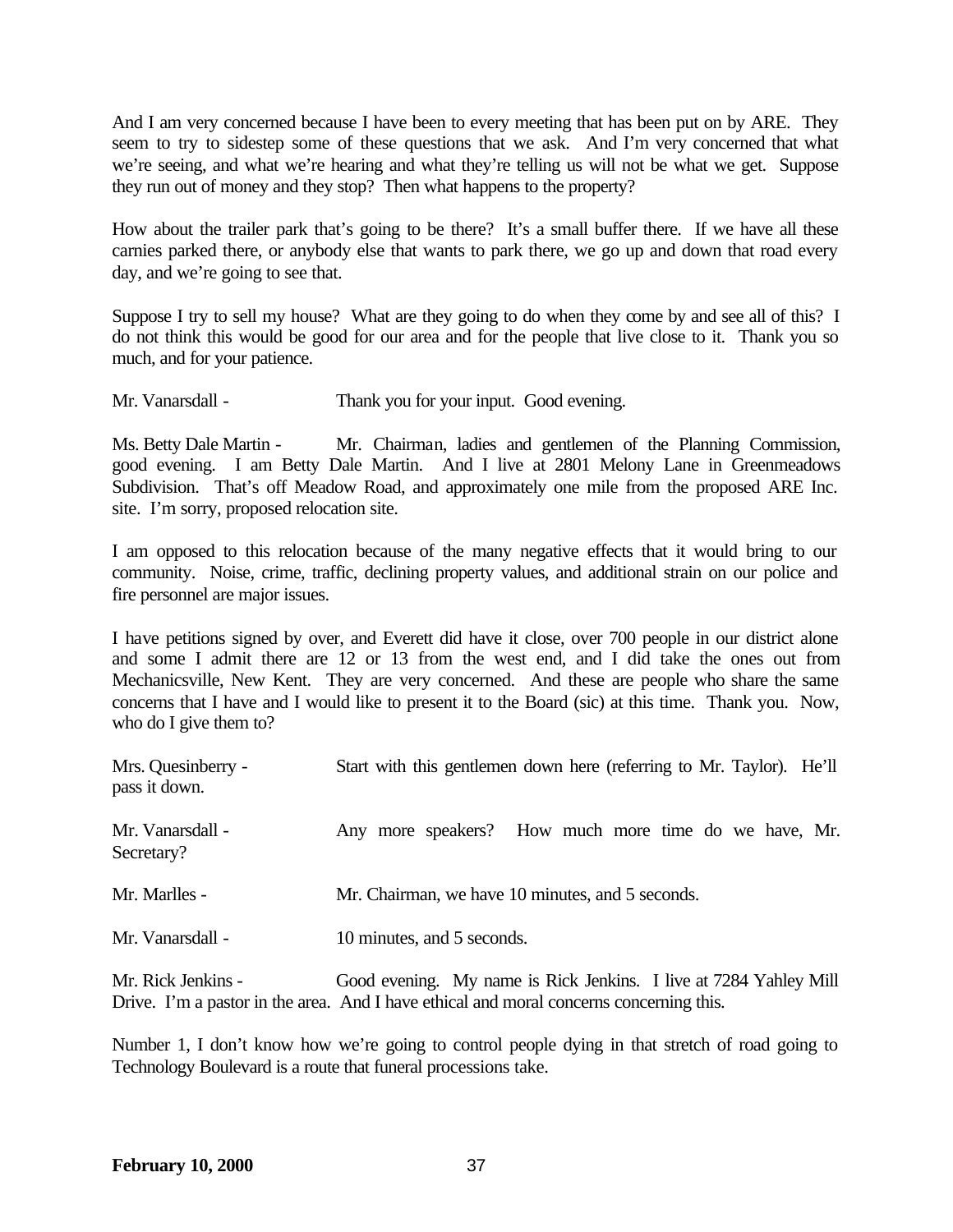I'm concerned about the Fair. I love the Fair. I grew up going to the Fair. I'm one of those kids who tried to get in free. But, Mr. Brown, I didn't make it. I had to pay.

| Mr. Vanarsdall - | He didn't try to crawl under the fence, did you? |                                                       |
|------------------|--------------------------------------------------|-------------------------------------------------------|
| Mr. Jenkins -    |                                                  | I didn't get into the mess. But the Fair has changed. |

I found interesting in today's paper someone wrote that, "There's nothing for our young people to do in the County, except for the Fair." Well, that's a bad testimony for our County. There's lots of beer drinking at the Fair. There's lots of gambling at the Fair. They might not call it that, but that's what it is.

There's a lot of provocativeness in side shows at the Fair, and also some shows that aren't side shows at the Fair.

I'm concerned about the traffic. I think its lubricious for us to believe everybody's coming to the Fair on Interstate 64 and 295. I love to see how 500,000 vehicles are going to fit through Fair Oaks there at the cemetery. How's that going to back up through town. I don't know why we think that's not going to happen. That we're not going to get that traffic through the town.

I'm concerned because, when I first started paying attention to Mr. Brown, to what's been going on, I'm hearing a lot of "Gee, I just don't know. We'd love to be able to tell you exactly how this is. We're just not sure yet. You know, after we get this proposal taken care of, then maybe we can put this plan to rest." I'm concerned about the future of this site. I don't know what's going to happen when, or if it's going to happen at all.

I moved to this area because I want to live in a place that has open spaces. A place where I can raise my children in confidence. A place where I can tell my congregation is safe for the future. And this scares me as a pastor. So, I'm adamantly opposed to this proposal.

Mr. Vanarsdall - Thank you, Reverend. Next speaker.

Mr. Andy Washington - Good evening. My name is Andy Washington. And I live at 4462 Old Williamsburg Road, about a mile and a half from the proposed site. I did some brief calculation. Three hundred fifty four days of the year this site will not be used for the "State Fair." It's no longer a rural exposition. Quite frankly, it has become a "rude exposition" in a lot of ways, which can be well documented by Police reports, if you've been out to the Fair.

But, aside from that, this use for the property, 354 days a year, we're going to have interests come into our community that do not have a vested interest, such as White Oak. They're good neighbors. They provide good jobs, and they have a vested interest to keep the integrity of our neighborhood in our County in our community at a high level. And those are the kinds of businesses that we need.

The State Fair 354 days of the year, basically, will be renting their facilities for people to come into our County that have no vested interest, come in, do what they want to, leave their trash behind, and it doesn't improve the quality of our community.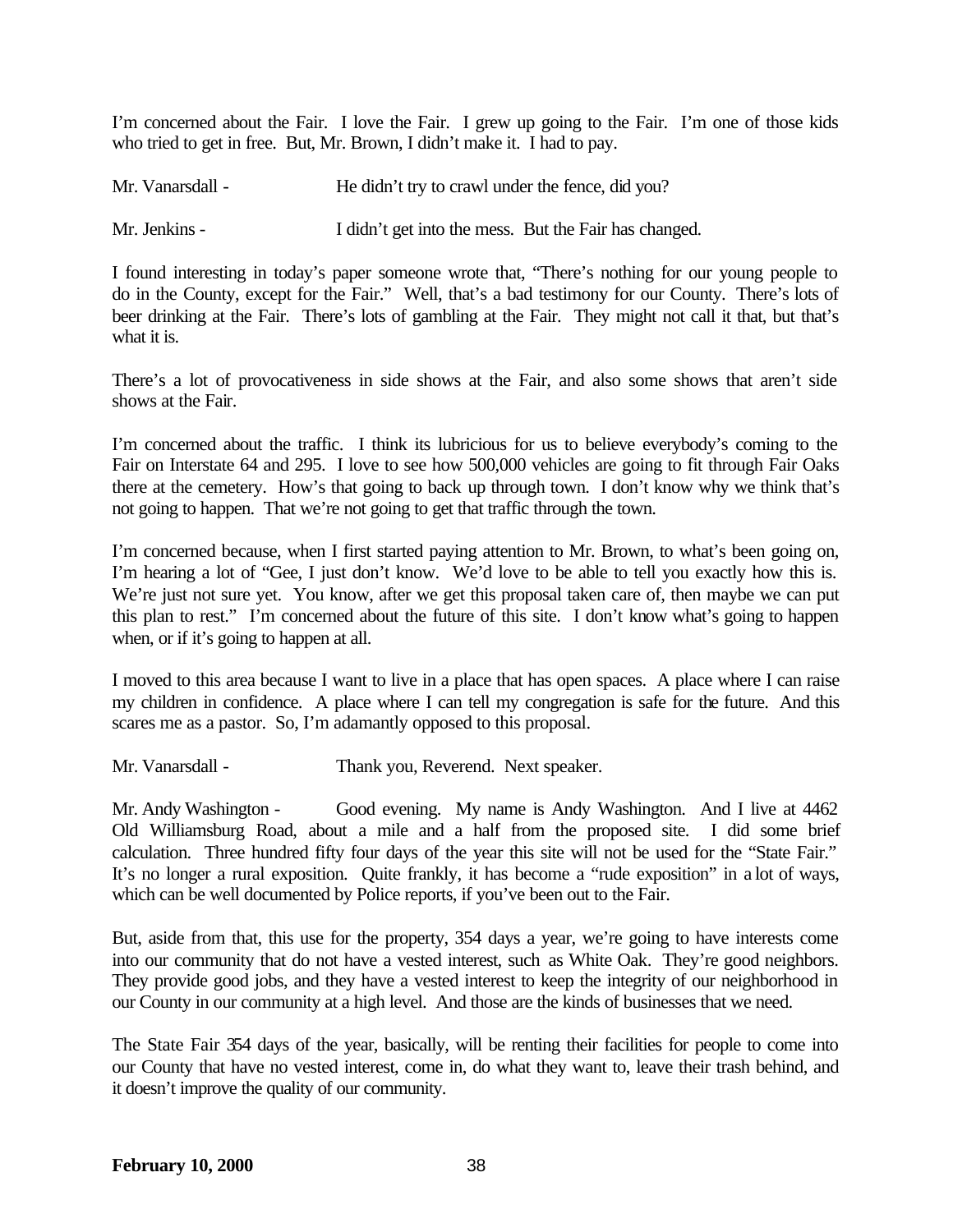Essentially, we don't want to rent out our backyards. And, if the County approves this site, essentially, what we're doing is renting out part of the County. Would you want to rent part of your backyard out? I don't think so. And, really, as a community, in a large sense of the word, community with a big C, that's all of us in Henrico. We don't want to rent out our property. We don't want to rent out our County for people who don't have a vested interest. And, if it was only 11 days of the year, this is great. Bring it on, Mr. Brown. We'd love to have it. But, we're not talking about 11 days a year. We're talking about 354 days a year of activities which really, four years from now, as Ronald Reagan once said, "You're better off today than you were four years ago?"

If the Fair comes in, 10 years from now, we most certainly will not be able to look back and say, "We're better off than we were 10 years ago." And, I thank you.

Mr. Vanarsdall - Thank you.

Mr. Cary Garrett - My name is Cary Garrett and I live in Bradley Acres. And there's two factors that no one has ever brought up. Number 1, that the airline pattern comes to the edge. With the helicopter rides that they have, I can see a catastrophe happening now. And another thing, the drag strip that is – the traffic comes off of Washington Memorial down to Technology Boulevard, dumps right out at the Fair. It's no way we can have it located there, and consider our citizens. Thank you. I'm opposed to it.

Mr. Vanarsdall - Thank you for your input. Any one else like to speak? How much time do we have, Mr. Secretary?

Mr. Marlles - Four minutes and 25 seconds, Mr. Chairman.

Mr. Vanarsdall - Four minutes and 25 seconds for the opposition. If there are no more speakers, we will have Mr. Kidd's rebuttal.

Mrs. O'Bannon - I had one question if I could just ask it of the Planning Staff.

Mr. Vanarsdall - Yes ma'am.

Mrs. O'Bannon - This would be to Mrs. Via. Just a basic question, if I can ask you this? The State Fair is, obviously, the Atlantic Rural Exposition, and has farm animals and all. This property is zoned A-1. Can there be a fair on A-1 property?

Mrs. Via - This was discussed when the proposal first came before the County. Just the Fair, and other outdoor large events, is my understanding, could be done in an A-1 with a Provisional Use Permit. The decision was made early on, and the recommendation from the staff was that, because of the year round nature and all the other activities that would be going on, that they would require commercial zoning of B-3.

Mrs. O'Bannon - So, they could have a State Fair...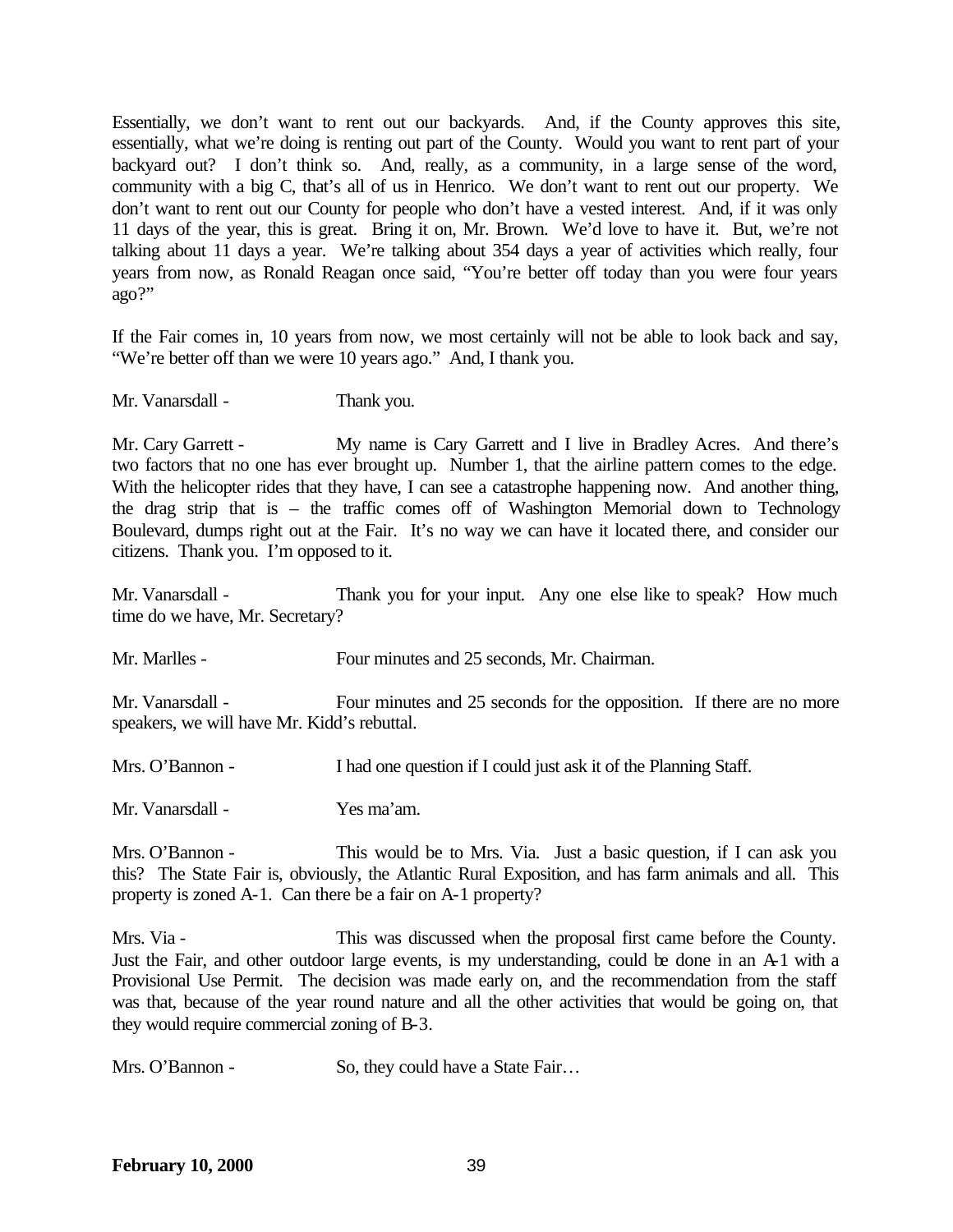| Mrs. Via -                             | Just the State Fair.                                                |
|----------------------------------------|---------------------------------------------------------------------|
| Mrs. O'Bannon -                        | For a week and a half or so.                                        |
| Mrs. Via -<br>run the State Fair. Yes. | They could, potentially, apply for a Provisional Use Permit just to |
| Mrs. O'Bannon -                        | Okay. I just wanted to ask that basic question.                     |
| Mr. Vanarsdall -<br>speaker.           | Thank you, Mrs. O'Bannon. Any other questions? We have another      |

Mr. Marlles - Mr. Chairman, again, I'd like to suggest that there may be some citizens in the lobby, since we do have some time left over if they do wish to speak in opposition to this request, there is time. I would invite them in to come to the podium.

Mr. Vanarsdall - Any one in the lobby who would like to speak in opposition, would you please come down. Yes sir.

Mr. Ed Moseley -` Mr. Chairman, ladies and gentlemen, Commission, my name is Ed Moseley. I live at the intersection of Interstate 295 and Route 5, the first interstate passed the proposed site for the Fair.

My concerns are, as far back as World War II, the Elko tract has laid, basically, dormant. Henrico County, in the last few years, was able, through the efforts of many people in the County, and outside, to bring industry into that area. I do not have any numbers with me tonight. I know Henrico County has spent a considerable amount of money creating an atmosphere that would be conducive to the type of industry that we have a nucleus of at the Elko site now.

I am concerned that, if things go as I have heard from on the outside, tonight, we would possibly change our position. And, I don't know that we want to do that. It seems to me, what we have going on the Elko tract is doing very well.

We have infrastructure there to take care of a considerable amount of commerce and industry. And, I just believe that will spill over onto the concerned property here. And, I think this property could be put to a much better use than what has been presented here tonight. Thank you.

| Mr. Vanarsdall -     | Thank you, Mr. Moseley. Any one else who would like to speak? |
|----------------------|---------------------------------------------------------------|
| Mrs. Marie Parrish - | I have some questions.                                        |
| Mr. Vanarsdall -     | Yes ma'am. Come down to the microphone.                       |
| Mrs. Parrish -       | can't walk very well. My name is Mazie Parrish I live at 14   |

I can't walk very well. My name is Mazie Parrish. I live at 1420 Battery Hill Drive in Varina. I have always loved the Fair and loved to go to it. But this location is not proper for the State Fair. It should be in the rural, rural section of Virginia somewhere else.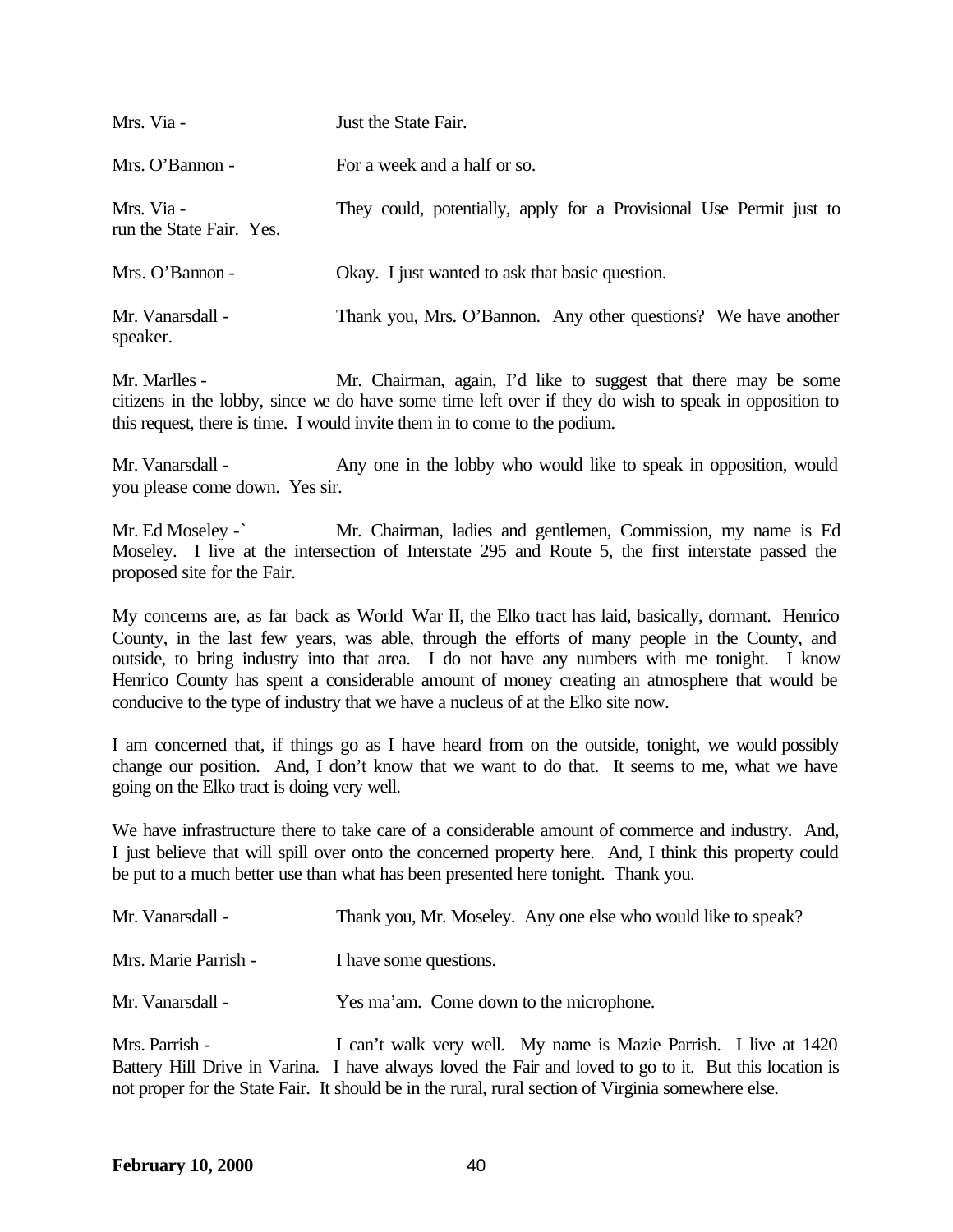Another thing, I have not heard a person say, tonight, about the trash that will be put on Route 60 for our (Comments unintelligible-not at microphone).

| Mr. Vanarsdall -     | Thank you. Yes ma'am.                                           |
|----------------------|-----------------------------------------------------------------|
| Ms. Bernice Newell - | Good evening. I do not live in the immediate area of the Fair.  |
| Mr. Vanarsdall -     | Excuse me. Would you state your name?                           |
| Ms. Newell -         | I'm sorry. My name is Bernice Newell a.k.a. "Bee" with two e's. |
| Mr. Vanarsdall -     | Thank you.                                                      |

Ms. Newell - I have spoken to you all before and to the Board of Supervisors. I'm sure that you recognize me. Like I said, I do not live in the immediate area. But, I am a conservationist. I like to see the open space. And, I do not think that this is the correct place for the Atlantic Rural Exposition.

I think that we should remain as rural as possible. I see nothing but city growing up around this area, with ARE. I speak of open space. I like the rural atmosphere of the Varina District.

And, those of us that do live in the paradise of Henrico County, the Varina District would like to see it remain as rural as possible. Even though we have industries around us, we have some housing developments. But we can continue to upgrade the eastern portion of our county with all its acreage.

I would hope that you would deny this rezoning. I hope you will deny ARE, even with a special use permit of ARE. I think the land could be better used for an office complex, a hospital, or retirement place. It's too expensive for a retirement home, but maybe there's some other use that could be put there. But, I do not think this is the proper location for it. Thank you.

Mr. Vanarsdall - Thank you for your opinion. We're now out of time. And Mr. Kidd, your rebuttal time is here.

Mr. Kidd - Thank you, Mr. Chairman. I just have three things that I wanted to address. First, with regard to whether there was anything unique about this property that made this appropriate for the site of the State Fair of Virginia, I'd like to just point out that, in its search for a site, ARE established early on, that there were four criteria that they were looking for.

One of those was that the location needed to be in the central Virginia area, convenient to the entire State. We have a property here that's essentially at the crossroads of Interstate 64 and 295. You can get to this property relatively conveniently from all areas of the State. Folks from northern Virginia have indicated they're happy to drive two hours, but they wanted it to be convenient when you get there.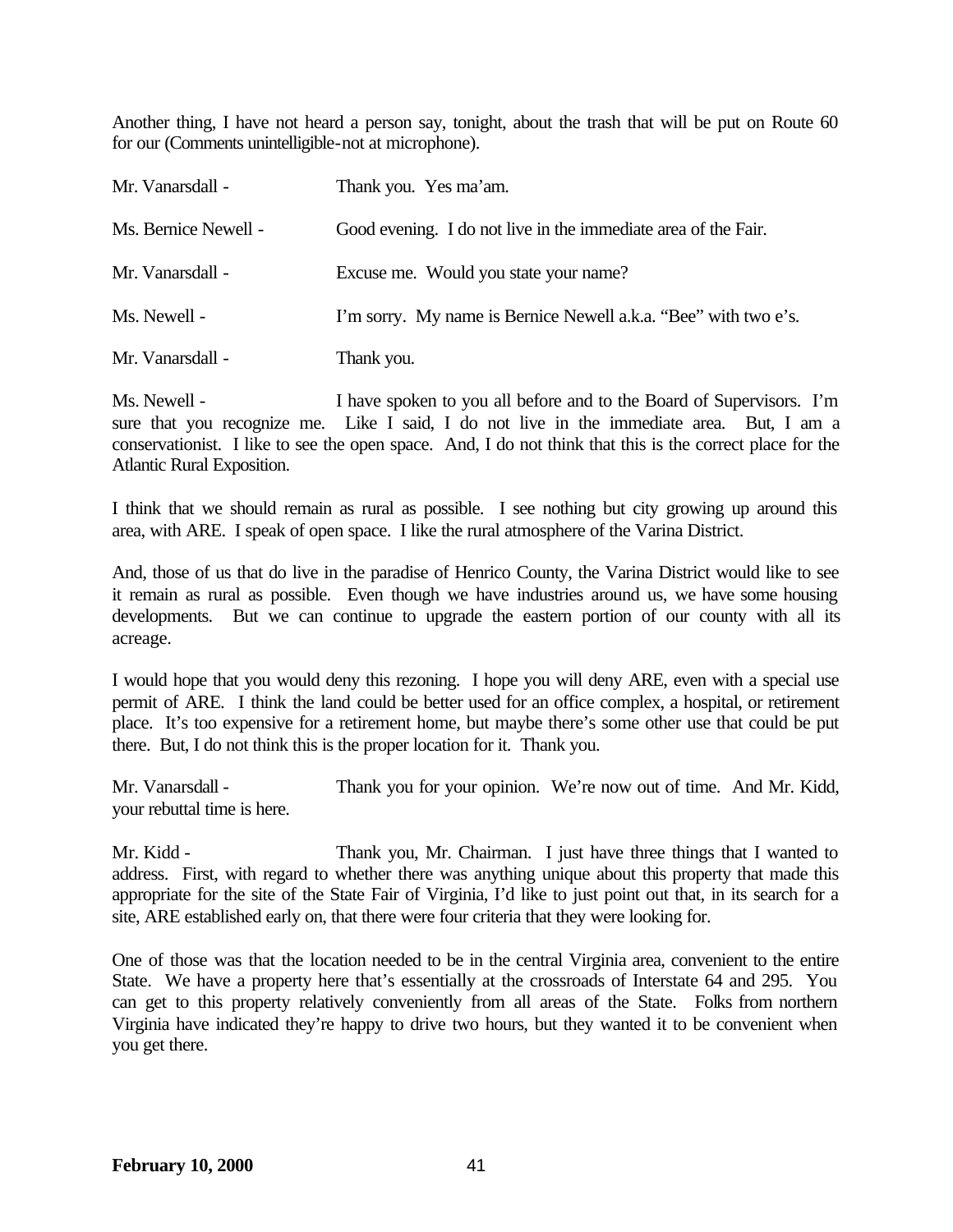So, the second criteria was a facility that could be done conveniently, easily accessible, traffic controls from interstate highways, and so forth.

The third criteria was to have something that did not go through residential neighborhoods and have a direct impact there. This property is isolated by three major roadways. And, again, undeveloped property on the east that, while its on the current plan for Rural Residential, the Planning Staff has indicated that they believe it will be a commercial use, let's say, "non-residential, office" or something like that in the future. And I think the Corridor Study reflects that.

And, the last was that the use meet the locality's plans that are projected for the property. And, I point out, while I'll acknowledge that the staff has made references to conflicting provisions of your Comprehensive Plan, nevertheless, this property is designated as Commercial Concentration. This use is Commercial Concentration. The staff has acknowledged that this use fits within that criteria.

There are not many sites around that will meet all those criteria. A significant search was done. And this is the site that does those, and does them in a very high way. It is a unique site.

Second, with respect to the comments on this being a gateway to the County, and a comparison made to the Virginia Center complex just as you move out of Henrico into Hanover, its attractive to look at a golf course, but for some reason, its not attractive to look at a manicured open equestrian facility. A facility that's half of the property is in a park like setting, significantly landscaped and so forth. I don't understand why this is viewed as unattractive or inappropriate.

The third item is to talk about the traffic impact. While we don't have Mr. Foster to tell us, today, that everything works, I just want to point out, that when we compare the traffic impact of the proposed development with the traffic impact of a development like Innsbrook, which it seems to be held up as an example here, I think Innsbrook is a far, far greater impact, except for four days of the year.

The State Fair, during its 11 days, is 4 days, the two weekends, that are very intense. You pull in a lot of people in and out of here, and there will be a lot of traffic on the roads. That's why its important to have the capacity of the interstate highways and not going through local neighborhoods and so forth.

But, once you get outside of those four days, from a traffic standpoint, this is not an intense use at all. And, I think if you want to hear further on that, we can talk to the Traffic Engineers.

And, I would add one last thing, and that is, again, just to reaffirm in response to Mrs. Dwyer's question, we are willing to have that PUP condition. And Mrs. Via has brought some language to me the staff drafted while the presentation was being made. And we are happy to have that additional condition imposed. Thank you.

Mr. Vanarsdall - Thank you, Mr. Kidd.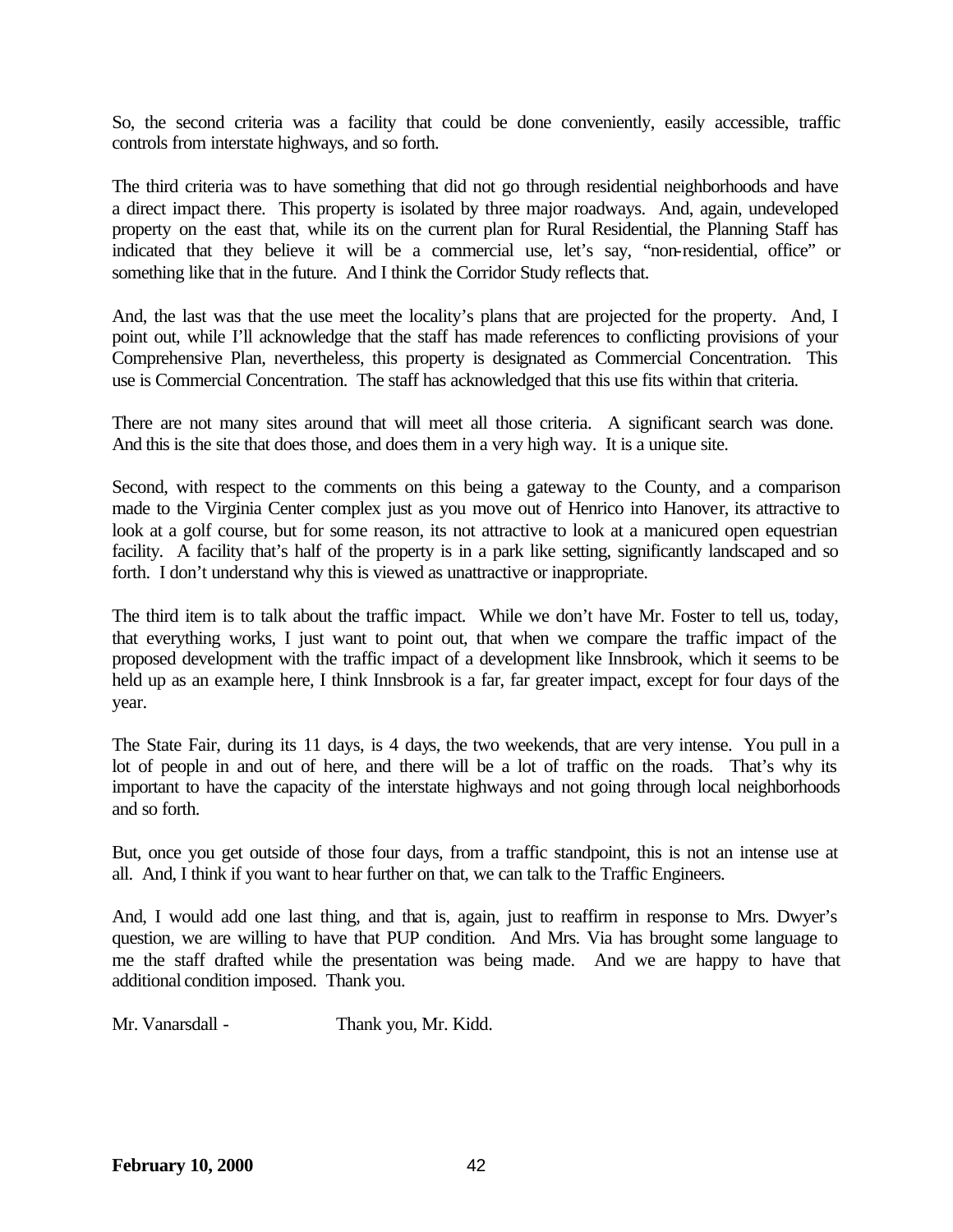Mr. Marlles - Mr. Chairman, before the Commission gets into deliberation, I would like to read to the Commission what staff would recommend as an additional condition to the Provisional Use Permit.

Mr. Vanarsdall - Okay.

Mr. Marlles - That wording is, and this would be a new condition to the Provisional Use Permit. It reads as follows: "The development of this site shall be substantially similar as determined by the Planning Director to the ARE State Fair Park Master Plan drafted by CUH2A, dated December 2, 1999, unless otherwise requested and approved by the County Planning Commission." That is staff's recommendation.

Mr. Vanarsdall - Thank you, Mr. Secretary. All right, before we have the motion, I want to thank everyone who came. I want to thank everybody who spoke for and everybody who spoke in opposition. And we appreciate you being involved in a project that we know that's dear to your community. With that said, Mrs. Quesinberry, are you ready for a motion?

Mrs. Quesinberry - Ready for a motion, Mr. Chairman.

Mr. Marlles - Mr. Chairman, we do have two items we're voting on. Staff would recommend that we take action on the Rezoning Request first, and then the Provisional Use Permit.

| Mr. Vanarsdall -<br>Mr. Archer - | Thank you. We have to take them separately.<br>Mr. Chairman, could I have just a word, before we vote, please? |
|----------------------------------|----------------------------------------------------------------------------------------------------------------|
| Mrs. Quesinberry -               | Certainly.                                                                                                     |
| Mr. Vanarsdall -                 | Yes sir, Mr. Archer.                                                                                           |

Mr. Archer - I have always heard that in everybody's life there ought to be something that you feel passionate about. And I think we've run the gamut of passions tonight, from sand blasting old tractors to crawling through manure.

But, there is one sad thing about all of this, and I think that sadness lies in the fact that we have a community that is divided over an issue that we feel passionate about. And I hope that everybody understands that the Commission tries to make its recommendation based on the information that is contained in the staff report, at least, I will try to do it that way, and based on the merits of the case that we recommend to the Board. Thank you.

Mr. Vanarsdall - Thank you, Mr. Archer.

Mrs. Quesinberry - Let me start by just reiterating that, tonight, we are considering this plan at this time for this location. This Commission is not making any judgement on whether the State Fair, itself, is a good thing, or a bad thing, or whether it should be in Henrico County, or somewhere else in the greater Richmond metropolitan area. Those are not our concerns at this particular time. Although, they may be the things that you feel quite passionate about, the facts are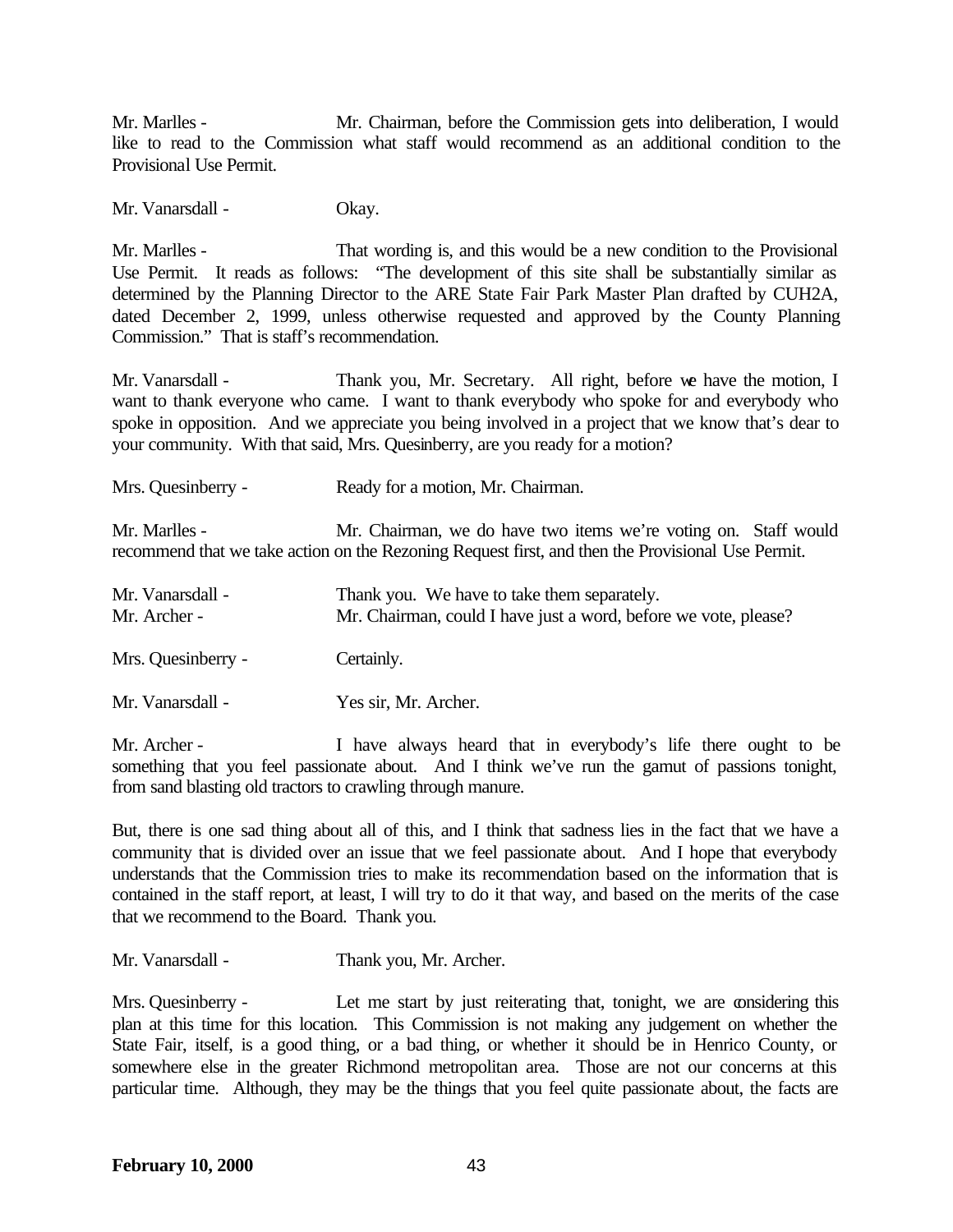that we are charged with considering a rezoning case and a Provisional Use Permit for this plan at this time at this site, and trying to determine, "Is this an appropriate use, and does it benefit the citizens in our community in this area?"

And, in considering that, and looking at all of the different elements of the situation, what you come down to is that, this particular site really would be best suited developed in another way, the way that would support our community; support balanced growth; and support our tax base.

In other words, it is a prime site for economic development. That is a necessary thing in this County. Residential development does not pay its way. Let me say that again. Residential development does not pay its way. We enjoy our tax base. We enjoy living in the County that we live in, and the services that we get because, primarily our businesses support that.

The taxes our businesses pay, pave roads, build schools, pay police, pay fire, and, in overall, boost our quality of life in our County. And, we must have a certain amount of that type of development.

This particular site is the prime site for that type of development. There are only so many cloverleaf areas that can be developed in such a way as to support balanced growth in this County. So, on that particular element, this plan is not supported, and I can't recommend it on that particular element.

When you look further at this particular plan, its very clear that, in fact, it goes further without even supporting our tax base, its actually a cost to the taxpayers in Henrico County. And you can get into some philosophical issues, well, you know, its good for the State or its good for Chesterfield, or its just good for people in general. It probably is good for people in general. But the point still comes back to, it's the Henrico County taxpayers that will support the public services that are provided in this particular site. And I always have to keep asking myself, "What are they getting in return for that?"

And, I know there was discussion about services, and you know bunnies and cows and everything that the State Fair does, but that's not really the issue. The State Fair is going to do that wherever they're located. And they may, indeed, end up being somewhere in the greater metropolitan area, and I think a lot of people would like them to stay in the greater Richmond metropolitan area. And, the fact is, they'll continue to do the things that they do, if, in fact, there's a need and an interest in those services. But it doesn't benefit the citizens in our particular area in this particular site in any special way because they can do those things wherever they happen to end up.

I'm also concerned about the public safety issues: health, safety and welfare of the citizens in our particular area of the County. This plan does not really have a public safety plan. I've looked through it and it really doesn't address some of those things.

There are real concerns with increasing pedestrian traffic in this area. It's just a given that something like this that goes in is going to attract children and pedestrians, and there are homes, families and children that are close enough that they're going to get out there on the highway one way or the other, and that 's going to be a disaster.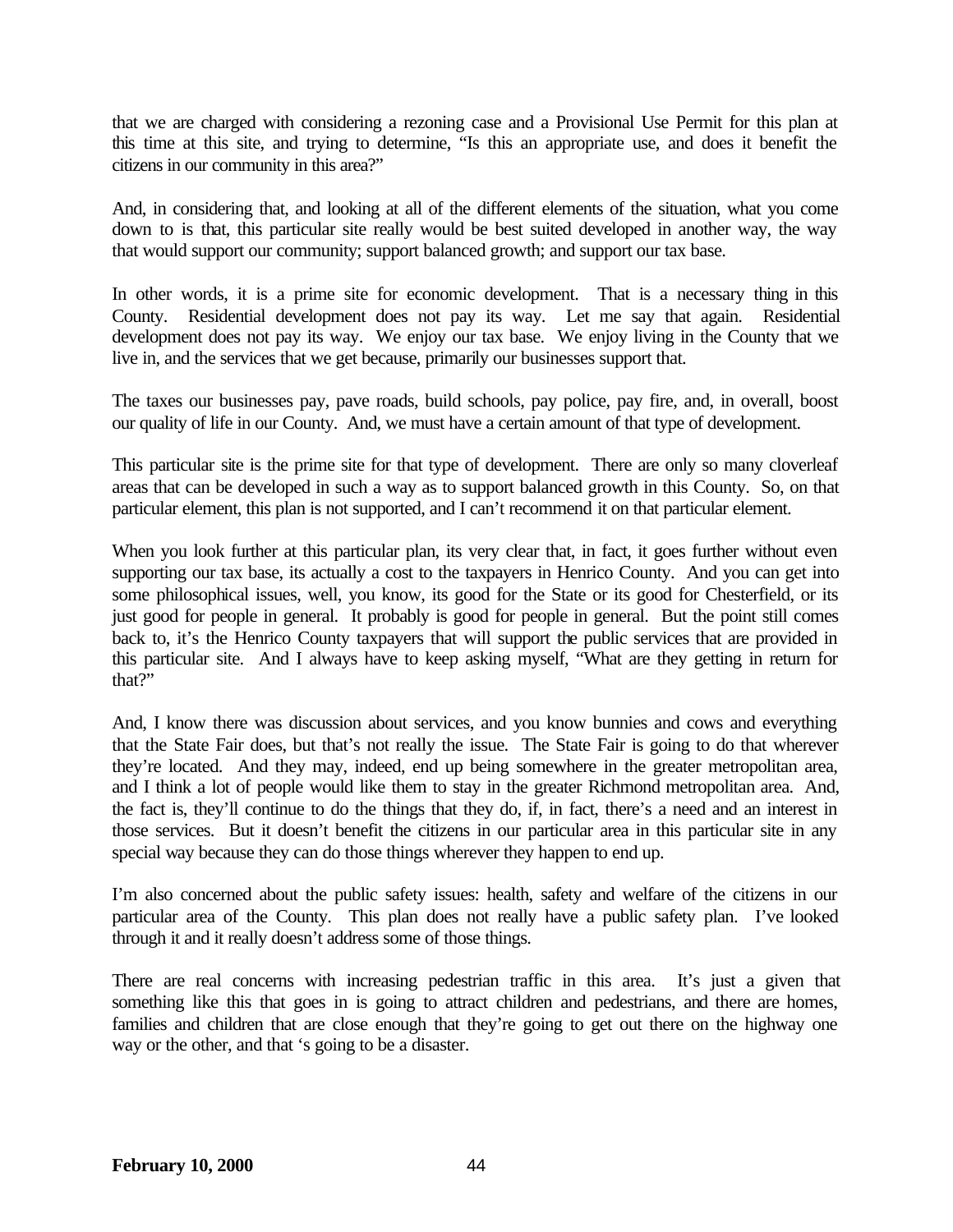The small community of Seven Pines and Sandston is certainly within a walkable distance. Those children in that community are used to walking. They have sidewalks. They walk to school. They walk to shops and facilities. They're going to head on down Route 60, and I don't think there's any way you're going to be able to stop that. That's a disaster waiting to happen. I haven't seen anything of that kind addressed.

You know when you get back to the taxpayers paying, and you look at just the cost for police services approaching \$200,000, and we discussed earlier the actual revenue that comes from the State Fair, its not even break even. So, in fact, this is costing our citizens in the form of direct costs to pay for services and in denied revenue, future revenue that's going to be needed which is significant.

At some point in time, this property will most likely develop as corporate headquarters or some type of high tech business. I don't know, because we're not considering that tonight. At some time in the future we'll consider that. And, if, in fact, it develops along those lines, we can expect at least a one million dollars a year coming in, in just real estate taxes. It's very significant and needed for the County.

The other thing that I'm really concerned about that wasn't addressed here tonight, and I didn't hear anyone else speak about it is, this particular plan has 12 acres that proposes two hotels and a restaurant. We don't have any proffers on that. It's just asking for zoning, and proposing a couple of hotels and a restaurant.

Normally, if we looked at a zoning case, just a separate case with 12 acres and a developer wanted to build a couple of hotels and a restaurant, we would have quite a few proffers ensuring that that site was developed appropriately. We don't really see that. We hear, again, that that's what we think is going to happen in that area. And it begs another question and that is, "Is that area an appropriate area to even develop hotels?"

We have a hotel developed area around the airport. If you look at Route 60 along the airport, if you look at Audubon Drive, its developed and become a very natural area for hotel development. It seems to be very convenient to that area.

In my mind, I wonder, "What happens to this picture when you move through Sandston, and east down Route 60 and you put a couple of hotels and some restaurants around the technology Route 60 interchange area?" It changes the complexion and the streetscape and the whole development process in that area considerably. And that really hasn't been addressed, and I don't think its been thought through how that will change the surrounding developing area, if you actually choose to do that. And that seems to be an integral part of this plan and necessary for this plan to develop to have that commercial property. So, in other words, I'm questioning the appropriateness of even doing that at this particular site.

In addition, we've heard some things about traffic in this area. And there are some questions that are still outstanding in the mind of Mr. Foster and I'm sure that's going to be discussed further between now and the time of the Board meeting. But, the traffic is quite concerning. I still have a lot of questions and issues about how you move that many cars and you don't back up traffic on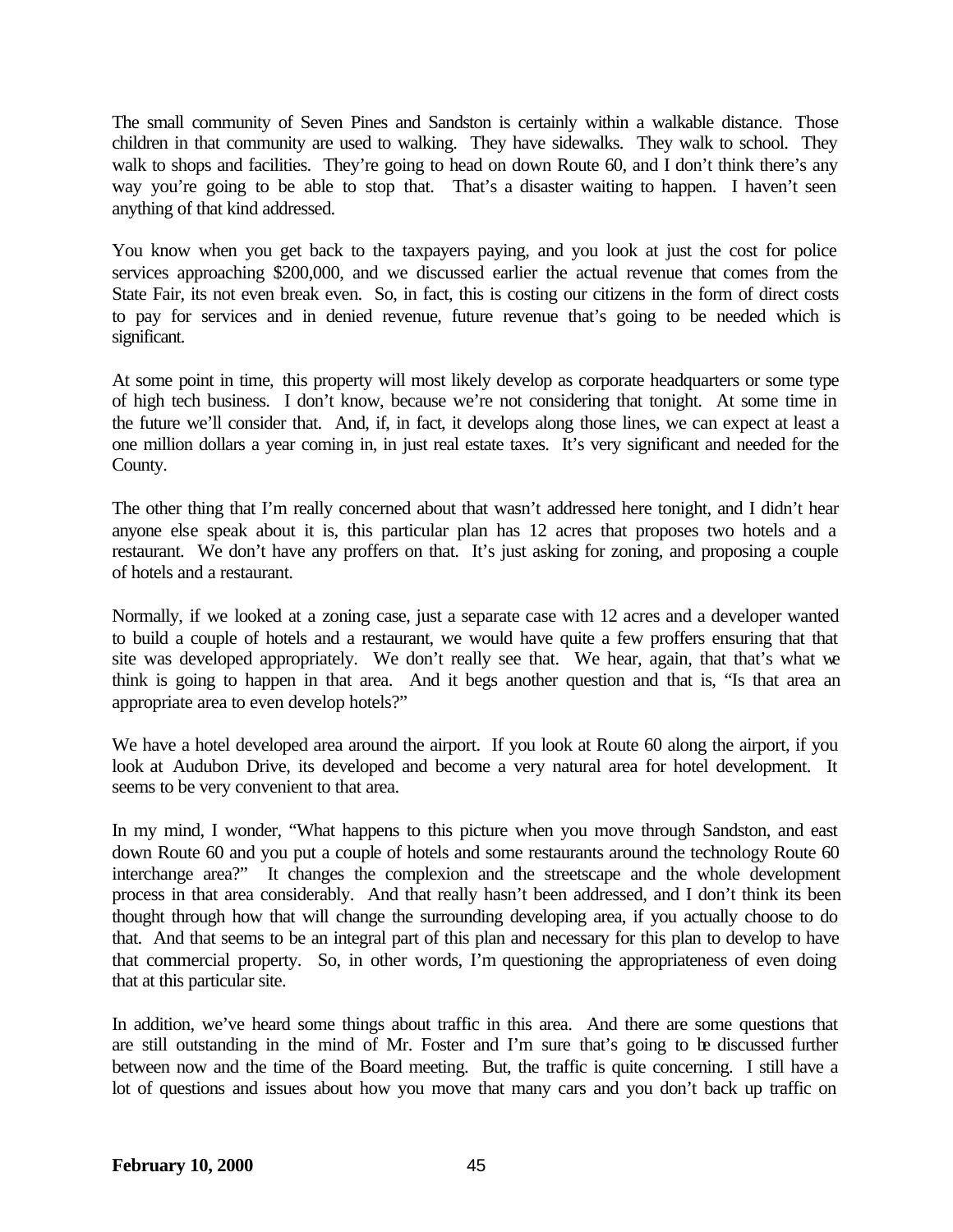Route 60. That's a huge impact in and of itself separate from all of the other elements that I just discussed.

But, when you put all of those elements together and try to weigh this very logically and from a fairness and an appropriateness perspective, what you find is that, at this particular time, at this site, that this plan is not appropriate, that it does not serve the best interests of the community, and that there are significant questions with the health, safety, and welfare of the community, as well as, economic impact.

And, because of those issues, I would like to recommend, tonight, a denial for Case C-9C-00 Atlantic Rural Exposition.

Ms. Dwyer - Second.

Mr. Vanarsdall - Motion made by Mrs. Quesinberry, seconded by Mrs. Dwyer. All those in favor say aye—all those opposed by saying nay. The vote is 5-0 (Mrs. O'Bannon abstained).

Mrs. O'Bannon - Please have the record reflect that I abstained from voting. Thank you.

REASON: Acting on a motion by Mrs. Quesinberry, seconded by Mrs. Dwyer, the Planning Commission 5-0 (one abstention) to recommend that the Board of Supervisors **deny** the request because it does not conform to the recommendation of the Land Use Plan nor the Plan's goals, objectives and policies, and it would likely set an adverse zoning and land use precedent for the area.

Mr. Vanarsdall - Thank you, Mrs. O'Bannon. That's normal procedure. We now will take the second part which is what we call the Provisional Use Permit.

Mr. Marlles - Ladies and gentlemen, don't leave quite yet.

Mr. Vanarsdall - Please don't leave. We haven't finished the motion. We take the second part of this case which is Provisional Use Permit which gives it permission for the Fair. Mrs. Quesinberry.

Mrs. Quesinberry - I'd like to make a recommendation for denial for the Provisional Use Permit P-1-00 Atlantic Rural Exposition.

| Mr. Vanarsdall - | Do I have a second? |  |
|------------------|---------------------|--|
|                  |                     |  |

Ms. Dwyer - Second.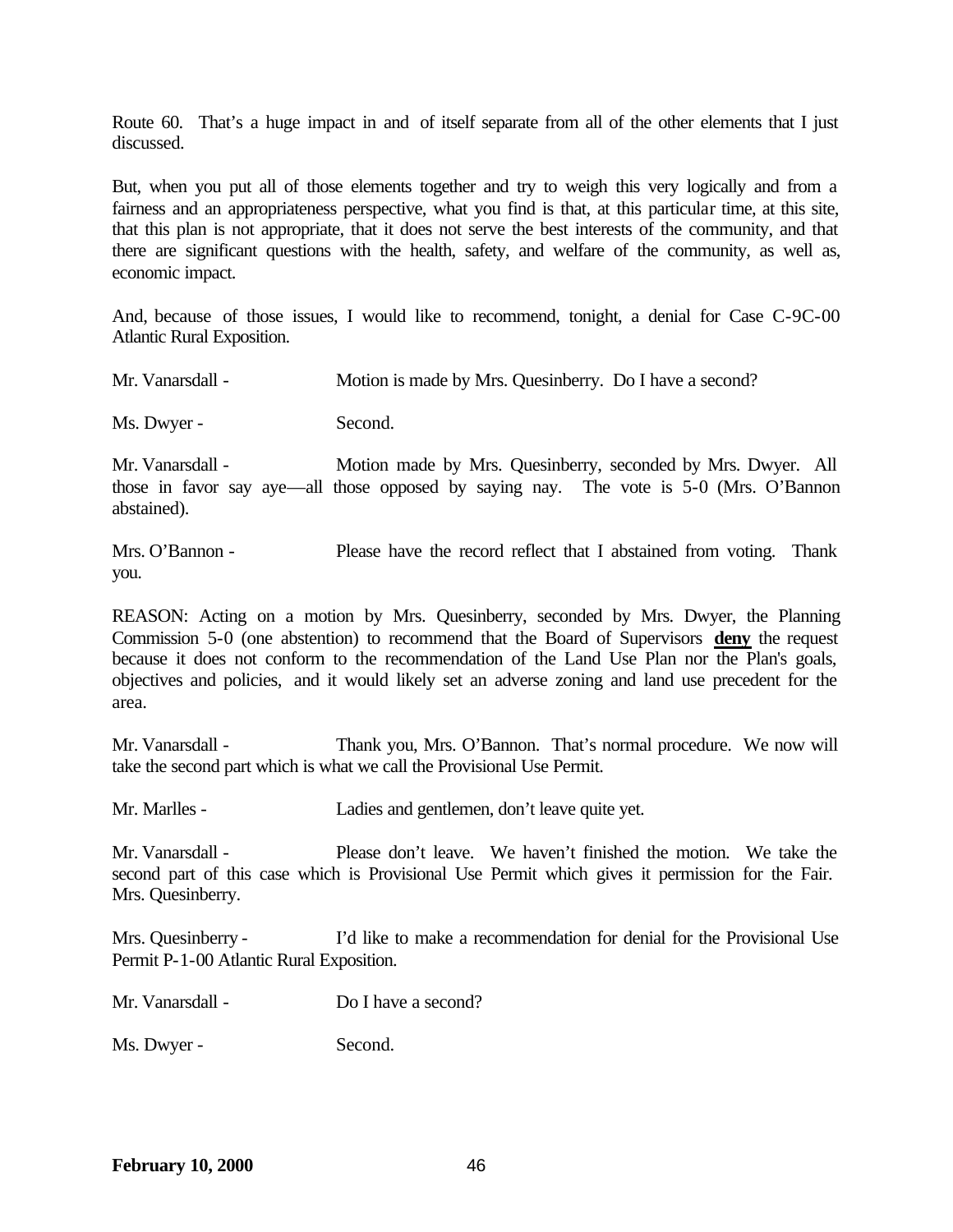Mr. Vanarsdall - Motion made by Mrs. Quesinberry, seconded by Mrs. Dwyer. All those in favor say aye—all those opposed by saying nay. The vote is 5-0 (Mrs. O'Bannon abstained). The motion is carried.

Mrs. O'Bannon - Again, please have the record reflect my abstention as usual. Thank you.

REASON: Acting on a motion by Mrs. Quesinberry, seconded by Mrs. Dwyer, the Planning Commission 5-0 (one abstention) to recommend that the Board of Supervisors **deny** the request because it does not conform to the recommendation of the Land Use Plan nor the Plan's goals, objectives and policies, and it would likely set an adverse zoning and land use precedent for the area.

Mr. Marlles - Mr. Chairman, if I could, real quickly, the opponents presented a petition in opposition. Would you like the Commission to hold onto to that, or would you like to present that to the Board of Supervisors? I don't remember the speaker who actually presented it to the Commission. Would you like to hold on to it and present it at the Board meeting?

Lady from Audience - Yes.

Mr. Marlles - Okay. Then I'll have it. After the meeting, you can pick it up.

Secondly, I'd like to remind everybody that the Planning Commission is an advisory body, it makes recommendations to the Board of Supervisors. So, what you're hearing tonight is a recommendation that will be forwarded to the Board of Supervisors.

Under the normal schedule, it would be considered at the Board meeting on March  $14<sup>th</sup>$ . I would encourage you to check with either the County Clerk's Office or the Planning Office to make sure that this item is, in fact, scheduled before you come to the meeting. But, under the normal timing sequence, it would be heard by the Board of Supervisors on Tuesday, March 14<sup>th</sup>. Mr. Chairman.

REASON: Acting on a motion by Mrs. Quesinberry, seconded by Mrs. Dwyer, the Planning Commission 5-0 (one abstention) to recommend that the Board of Supervisors **deny** the request because it does not conform to the recommendation of the Land Use Plan nor the Plan's goals, objectives and policies, and it would likely set an adverse zoning and land use precedent for the area.

Mr. Vanarsdall - Thank you, Mr. Secretary. The Commission will now take a 10 minute recess. All right, Mr. Secretary, we have a quorum. The Planning Commission will now reconvene and will take the deferred cases. Mr. Secretary.

Mr. Marlles - Thank you, Mr. Chairman. We have, I believe, three deferrals tonight. Those will be presented by Mrs. Via.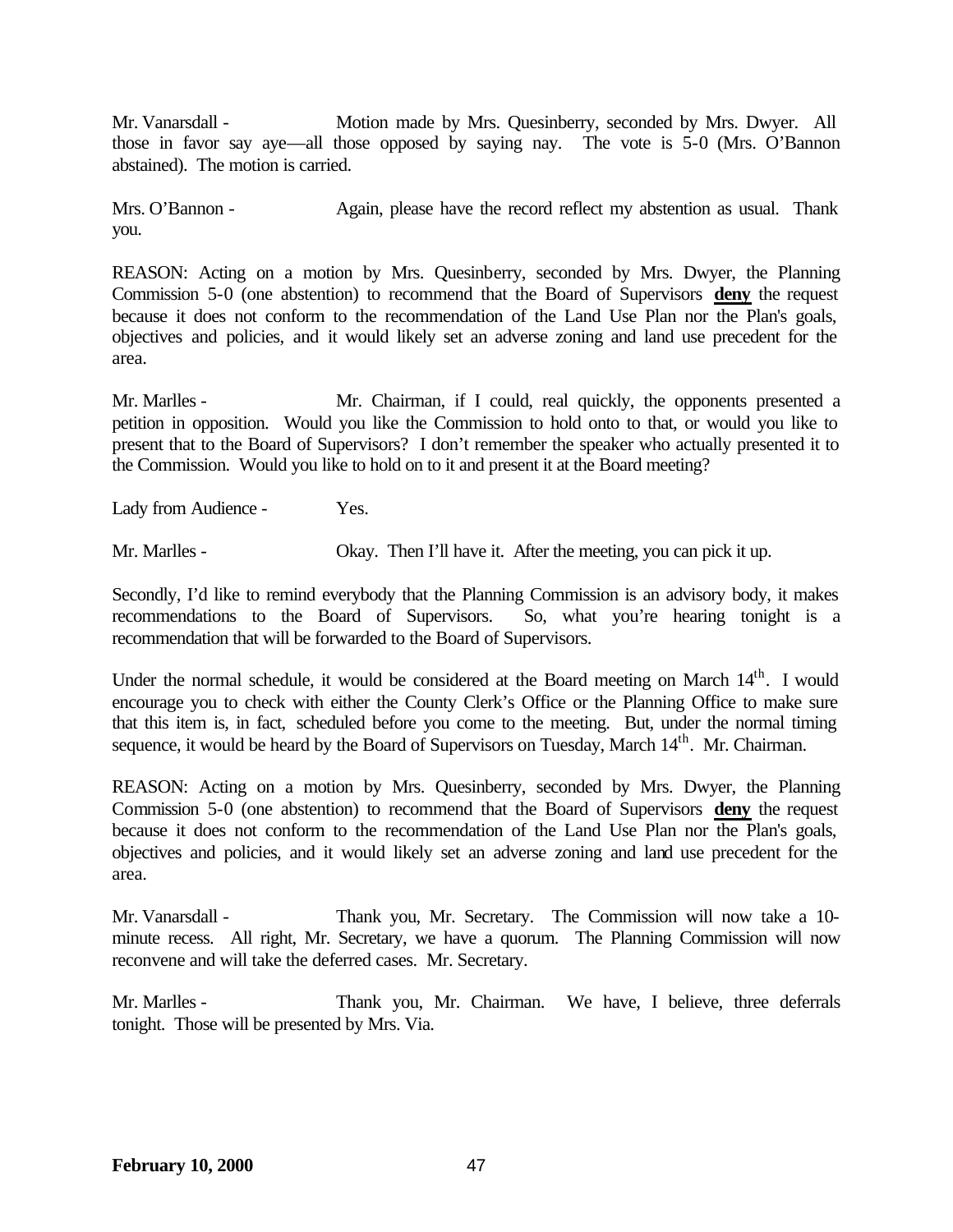Mrs. Via - Thank you, Mr. Secretary. Mr. Chairman, and members of the Planning Commission, we do have three cases to be deferred this evening; the first in the Fairfield District:

## **Deferred from the December 9, 1999 Meeting:**

**C-58C-99 Robert M Atack for Atack Properties, Inc.:** Request to conditionally rezone from A-1 Agricultural District to R-3C One Family Residence District (Conditional), Parcels 23-A-18 through 20 & Parcel 23-A-22, containing approximately 95.01 acres, located on the north line of Woodman Road at the northern terminus of Jeb Stuart Parkway approximately 2,500 feet west of Brook Road (U. S. Route 1). A single family subdivision is proposed. The R-3 District requires a minimum lot size of 11,000 square feet. The Land Use Plan recommends Suburban Residential 1, 1.0 to 2.4 units net density per acre.

The applicant has requested a deferral until March 9, 2000.

Mr. Vanarsdall - Any one in the audience in opposition to C-58C-99? Any opposition? No opposition.

Mr. Archer - Mr. Chairman, I move deferment of C-58C-99 to the March 9<sup>th</sup> meeting at the applicant's request.

Mrs. Quesinberry seconded the motion.

Mr. Vanarsdall - Motion made by Mr. Archer, seconded by Mrs. Quesinberry. All those in favor say aye—all those opposed by saying nay. The vote is 5-0 (Mrs. O'Bannon abstained).

Mrs. O'Bannon - I would like to, of course, point out an abstention. There was a question asked earlier. I'd just like to point out, I know the audience is much smaller now, that's pretty much standard procedure. That was a question that came up during the intermission.

Also, if I can point out, I did have one letter that I received, and apparently it was not received by anyone else. I will pass that on to the Director of Planning to attach to the case.

| Mr. Vanarsdall - | Thank you, Mrs. O'Bannon. Mrs. Via.                                    |  |
|------------------|------------------------------------------------------------------------|--|
| Mrs. Via -       | The other two cases are in the Three Chopt District: The first is case |  |
| $C-5C-2000.$     |                                                                        |  |

**C-5C-00 Gloria L. Freye for Fidelity Properties, Ltd.:** Request to conditionally rezone from A-1 Agricultural District to R-3AC One Family Residence District (Conditional), Parcel 27-A-30, containing 2.034 acres, located approximately 350' northwest of the intersection of Sadler and Trexler Roads. A single family residential subdivision is proposed. The R-3A District requires a minimum lot size 9,500 square feet. The Land Use Plan recommends Suburban Residential 1, 1.0 to 2.4 units net density per acre.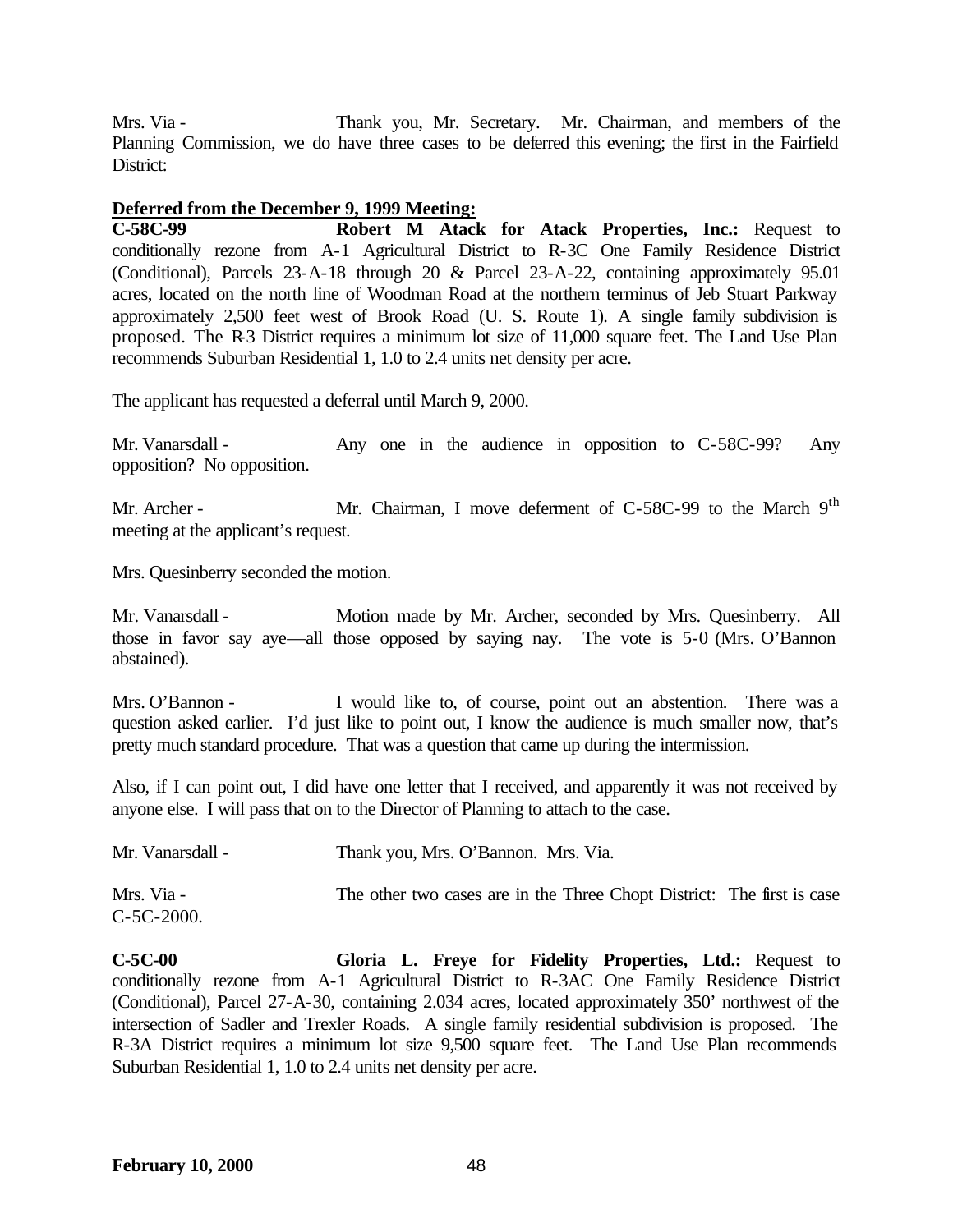The applicant is requesting a deferral to your March 9, 2000 agenda.

Mr. Vanarsdall - Any one in the audience in opposition to this case. This Case is C-5C-00. Any opposition. No opposition. I need a motion Mr. Taylor.

| Mr. Taylor -<br>March 9, 2000. | Mr. Chairman, I recommend that Case C-5C-00 be deferred to the |
|--------------------------------|----------------------------------------------------------------|
| Mr. Vanarsdall -               | At the applicant's request.                                    |
| Mr. Taylor -                   | At the applicant's request.                                    |

Mr. Archer seconded the motion.

Mr. Vanarsdall - Motion made by Mr. Taylor, seconded by Mr. Archer. All those in favor say aye—all those opposed by saying nay. The vote is 5-0 (Mrs. O'Bannon abstained).

I'd like to note that Gloria Freye is here with a rising star named Ramona, who just joined the firm. We're glad to have you Ramona. Next one, Mrs. Via.

Mrs. Via - Thank you, sir. The last case for deferral this evening is Case C-13C-00, also in the Three Chopt District.

**C-13C-00 Charles Lessin for American Homecrafters, Inc.:** Request to conditionally rezone from A-1 Agricultural District to R-3C One Family Residence District (Conditional), Parcels 29-A-42, 43, 44 and 45, containing 12.374 acres, located on the west line of Francistown Road at its intersection with Castle Point Road. A single-family residential subdivision is proposed. The R-3 District requires a minimum lot size 11,000 square feet. The Land Use Plan recommends Suburban Residential 1, 1.0 to 2.4 units net density per acre.

Mrs. Via - The applicant has requested a deferral to March 9<sup>th</sup>.

Mr. Vanarsdall - Any one in the audience in opposition to this deferral, C-13C-00? No opposition? Entertain a motion, Mr. Taylor.

Mr. Taylor - Mr. Chairman, I recommend that Case C-13C-00 be deferred, as requested, to March 9, 2000 at the applicant's request.

Mr. Archer seconded the motion.

Mr. Vanarsdall - Motion made by Mr. Taylor, seconded by Mr. Archer. All those in favor say aye—all those opposed by saying nay. The vote is 5-0 (Mrs. O'Bannon abstained). The motion is carried.

Mrs. Via - That concludes the requests this evening, sir.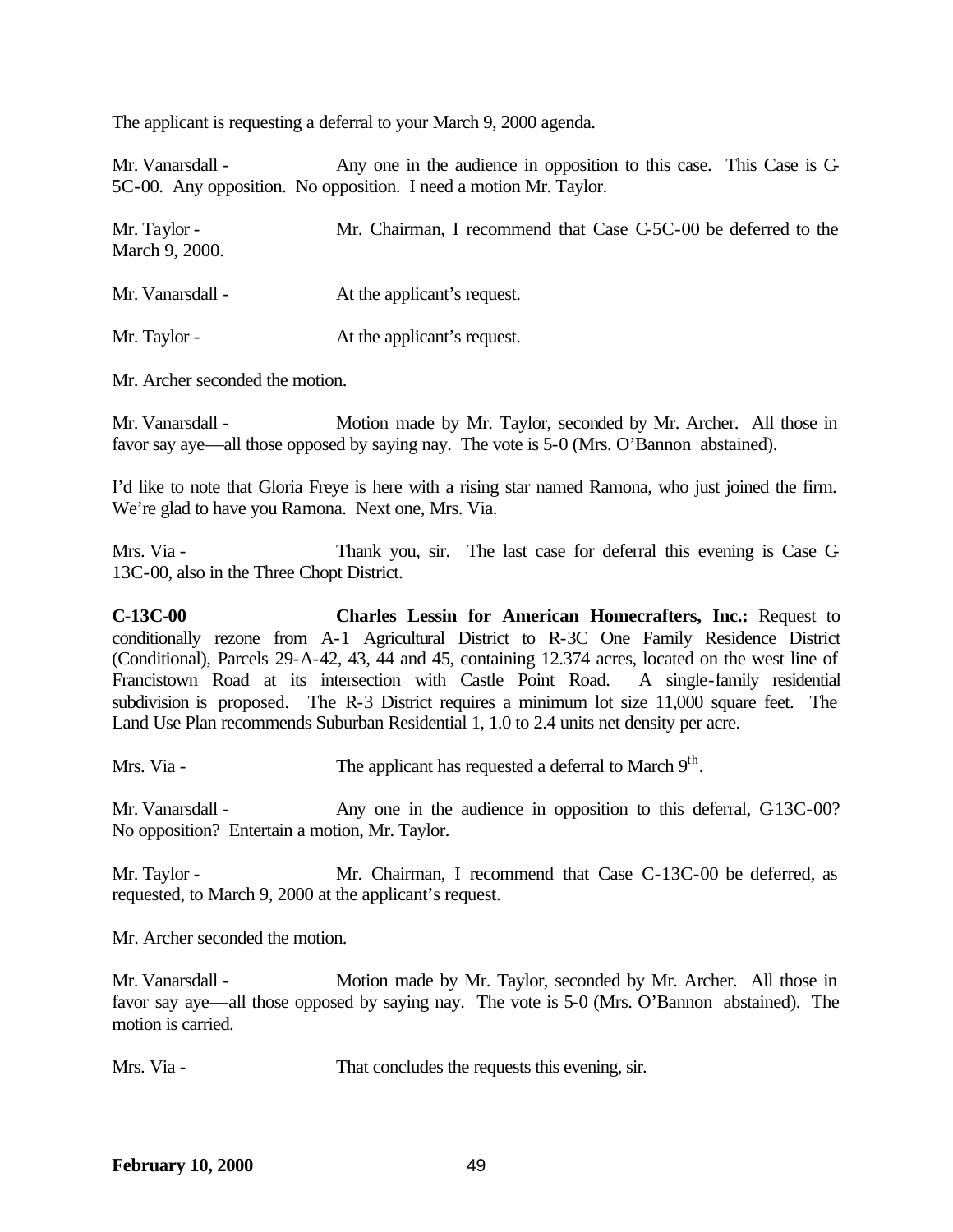Mr. Vanarsdall - Thank you, Mrs. Via. Mr. Secretary.

Mr. Marlles - Okay. Thank you, Mr. Chairman. The first case on the 7:00 p.m. agenda is in the Fairfield District. It's C-12C-00.

**C-12C-00 Charles H. Rothenberg for Kenneth N. and Janet N. Daniels:** Request to conditionally rezone from R-4 One Family Residence District to O-1C Office District (Conditional), Parcel 53-1-21-1, described as follows:

BEGINNING at a rod set on the corner of the eastern right of way line of Brook Road and the northern right of way line of Maryland Avenue; thence along the eastern right of way line of Brook Road N 8° 28' E, a distance of 158.24' to a rod set; thence along the eastern right of way line of Brook Road on a curve having a radius of 5779.65' and a length of 8.38' to a rod set; thence leaving the eastern right of way line of Brook Road S 81° 32' E a distance of 200' to a point; thence S 8° 28' W a distance of 119.06' to a point on the northern right of way line of Maryland Avenue; thence S 80° 17' 30' W to a rod set; thence N 61° 31' 06' W to a rod set being the point of beginning, containing approximately .75 acre of land.

| Mr. Vanarsdall -                                                                             | Any one in the audience in opposition to this case? No opposition. |  |
|----------------------------------------------------------------------------------------------|--------------------------------------------------------------------|--|
| Mr. Marlles -                                                                                | The staff report will be given by Mr. Lee Householder.             |  |
| Mr. Vanarsdall -                                                                             | Mr. Householder, good evening.                                     |  |
| Mr. Lee Householder, County Planner - Good evening. Did you ask if there was any opposition? |                                                                    |  |
| Mr. Vanarsdall -                                                                             | I can't hear you.                                                  |  |
| Mr. Householder -                                                                            | Do you want to ask now if there's any opposition to the case?      |  |
| Mr. Vanarsdall -                                                                             | What?                                                              |  |
| Ms. Dwyer -                                                                                  | Did you ask for opposition?                                        |  |
| Mr. Vanarsdall -                                                                             | Yes.                                                               |  |
| Ms. Dwyer -                                                                                  | You did? Okay.                                                     |  |
| Mr. Vanarsdall -                                                                             | I certainly did. I thought you said we had opposition.             |  |
| Mr. Householder -                                                                            | I just wanted to make sure we covered that.                        |  |
| Mr. Marlles -                                                                                | We did.                                                            |  |
|                                                                                              |                                                                    |  |

Mr. Householder - All right. Thank you, Mr. Chairman. This subject request would rezone a .75 acre parcel from R-4 One Family Residence District to O-1C. An office use is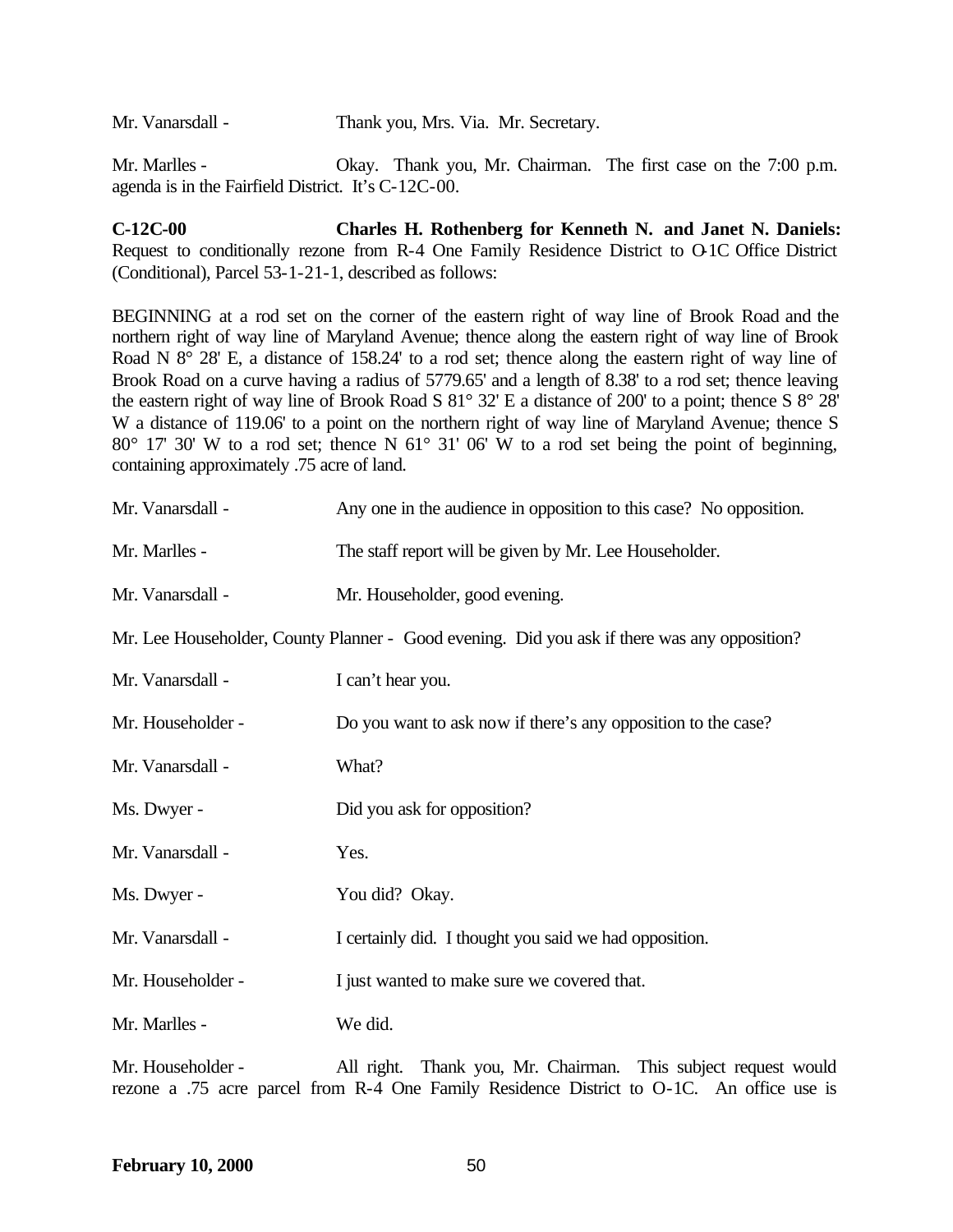proposed on this property. The property is located at the northeast corner of the intersection of Brook Road and U. S. Route 1 and Maryland Avenue. It has 158 feet of road frontage on Brook Road, and 182 feet of road frontage on Maryland Avenue.

The surrounding zoning for this property appears on this map. Let me zoom in a little bit (referring to slide). It can be seen on this slide. On the east side of Brook Road, the surrounding properties are zoned R-4, a part of the Biltmore Subdivision. On the west side of Brook Road, the property is zoned O-1C.

Mr. Marlles - Mr. Householder, could you speak up a little bit? It's hard to hear you.

Mr. Householder - I apologize. Back to surrounding zoning. On the west side of Brook Road, properties are zoned O-1C, north of Pennsylvania Avenue; R-4 directly across the street from the subject property, and B-1 south of Maryland Avenue. Overall, the properties immediately adjacent to the subject parcel are currently vacant at this time.

The 2010 Land Use Plan recommends Urban Residential for this property. Staff feels this site is no longer desirable for residential development because of its location on a major road. Therefore, we feel that an office use may be a more appropriate transition between Brook Road and the one-family residential zone.

Staff feels that a low intensity office use acts as a buffer between single-family homes on the east side of Brook Road. Athough O-1C is not consistent with the Land Use Plan designation, we still feel it is a logical use for the property.

The proposed use of this site a structural engineering office. The applicant has proffered to retain the existing structure pictured here (referring to slide), renovate it, and accommodate the office use.

In addition, they have proffered that no child care centers will be allowed on the property. And we feel that these proffers also help to integrate the office use into surrounding single family homes, and minimize potential for adverse impacts.

Overall, staff feels this is an appropriate use for this site, and the applicant has submitted proffers that minimize potential for adverse impacts. In particular, the applicant is proposing to retain the existing structure, therefore, maintaining the single family use appearance to help strengthen this proposal. Therefore, we recommend approval of this request, and I'll take any questions that you may have.

Mr. Vanarsdall - Any questions for Mr. Householder from Commission members? Is the applicant here? Mr. Archer, do you want to hear from the applicant?

Mr. Archer - I don't think I do, unless some of the other Commission members have questions.

Ms. Dwyer - I have one question.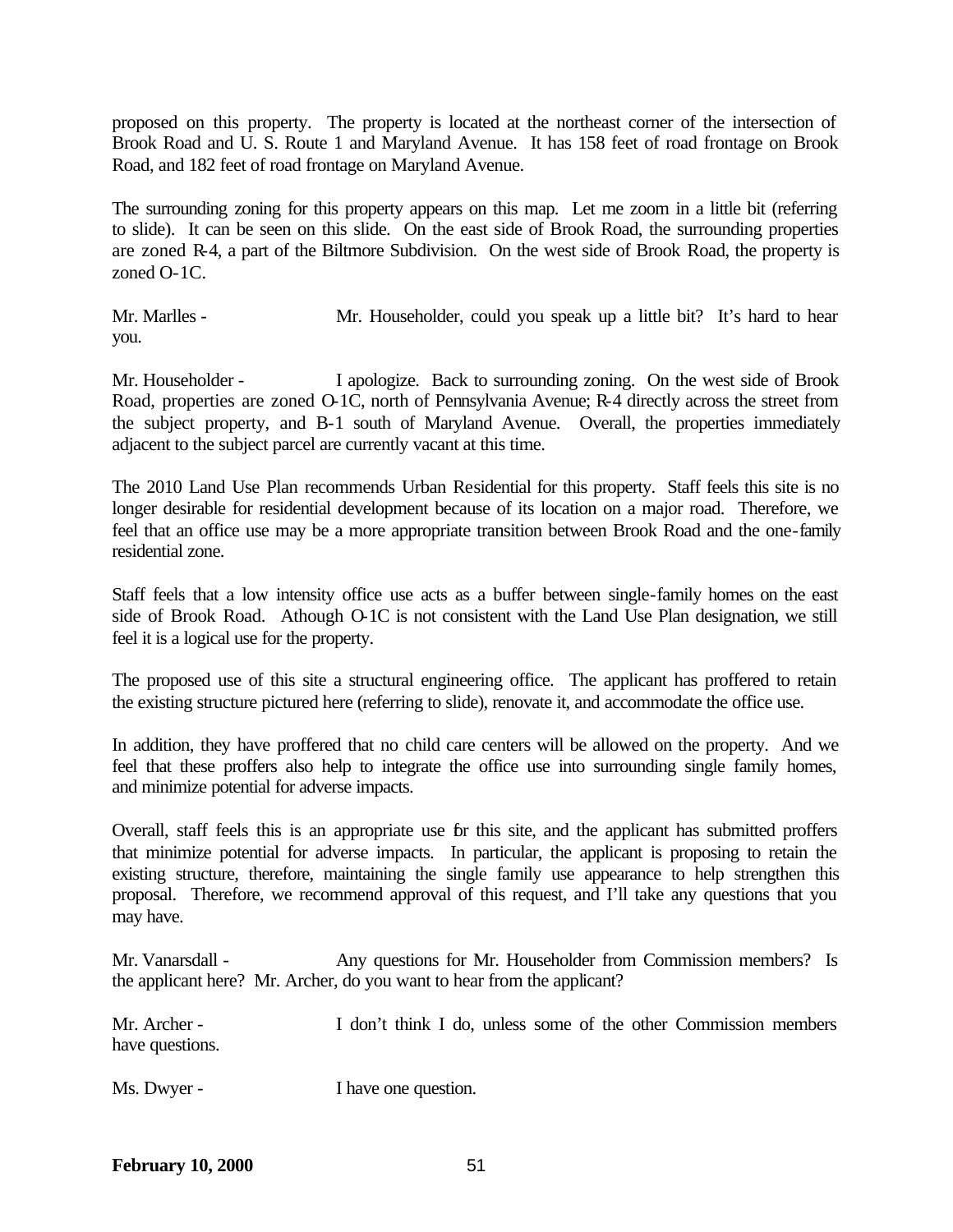| Mr. Archer -     | Go ahead, Mrs. Dwyer.         |
|------------------|-------------------------------|
| Ms. Dwyer -      | I'll ask Mr. Rothenberg.      |
| Mr. Vanarsdall - | Come on down, Mr. Rothenberg. |

Mr. Chuck Rothenberg - Mr. Chairman, members of the Commission, my name is Chuck Rothenberg, on behalf of the applicant.

Ms. Dwyer - My question relates to Proffer No. 7. It seems, as I read Proffer 7, it says, "The property will be subject to a Plan of Development." Isn't that the case anyway, without this proffer? The proffer is not adding anything to the existing Ordinance requirements? Is that correct?

Mr. Rothenberg - Ms. Dwyer, as I understand the Ordinance, if the area that we're disturbing is less than 2,500 square feet, we would not be required to come back. But, I think, because of the sensitive nature of the area that, after discussing that with Mr. Householder, it made sense to bring the POD back to the Planning Commission.

Ms. Dwyer - Okay. And my other question on that same proffer, it states that, "…All uses shall be subject to the POD review." Indeed, we don't really look at uses. We are looking at development standards. And, maybe that's a technical point, but it did seem to be a misstatement of what we do at POD.

Mr. Rothenberg - Ms. Dwyer, I think you're right, and, I'm happy to simply provide that we'll submit the Plan of Development to Planning Commission review. And I can do that between now and the Board of Supervisors.

| Ms. Dwyer -      | Okay. Thank you.                                  |
|------------------|---------------------------------------------------|
| Mr. Vanarsdall - | Any other questions of Mr. Rothenberg? Thank you. |
| Mr. Archer -     | Do we need to restate the proffer?                |

Ms. Dwyer - I believe he said he would correct it between now and the Board, and I'm sure staff can make sure that is done.

Mr. Archer - Okay.

Mr. Vanarsdall - Mr. Archer.

Mr. Archer - Okay, Mr. Chairman. When Mr. Rothenberg first proposed the case, I had asked him to contact neighbors to see if there was opposition. He did, and he didn't receive any opposition, and the applicant does propose to maintain the residential flavor of the property. And, there are also adjacent vacant structures. And, generally, when properties are vacated, it tends to lead to blight if something isn't done. I think this would probably be, even though it doesn't fall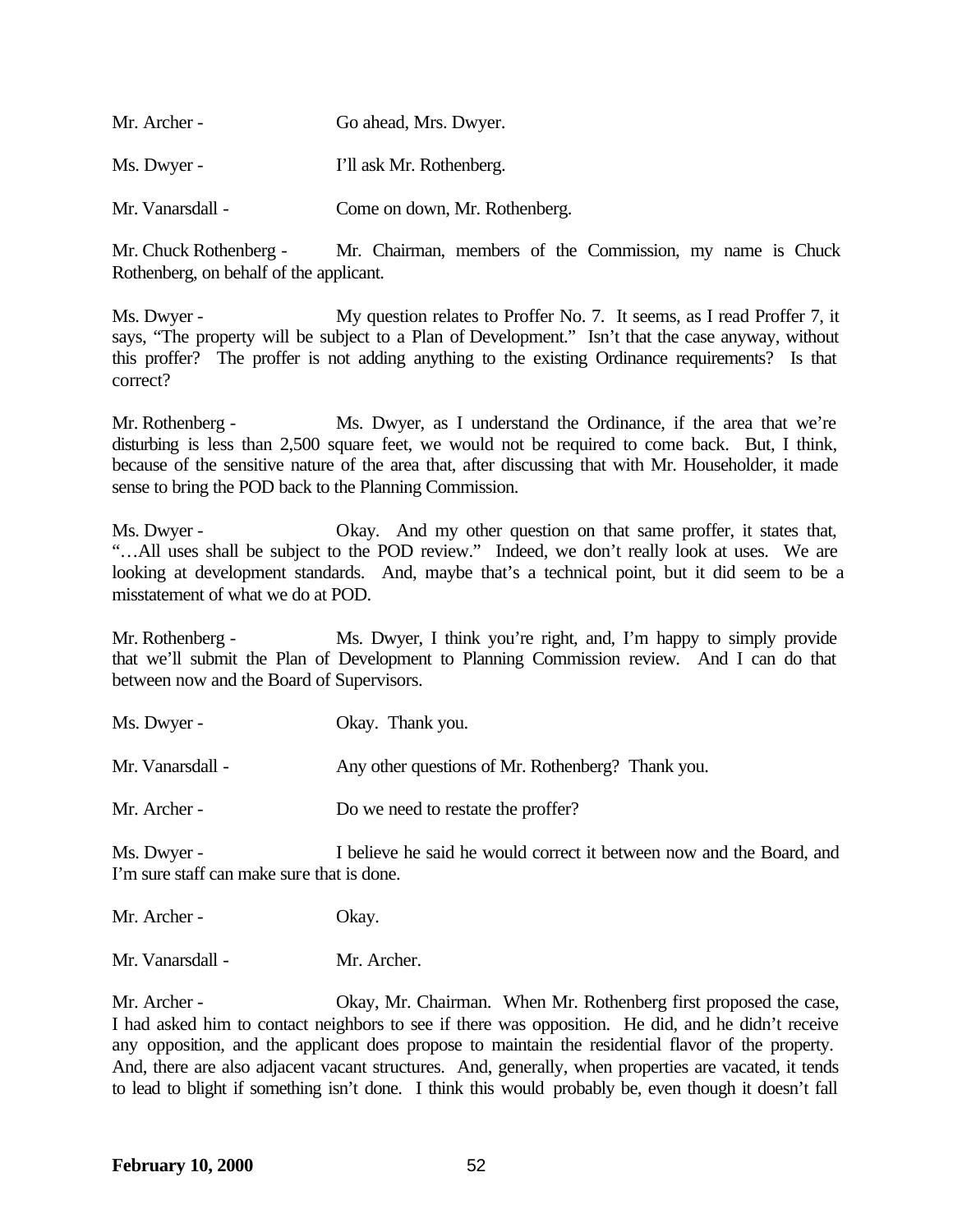right within the Land Use Plan, an appropriate use. It borders right on Route 1, which is a busy highway, which I think we're improving to six lanes before its all over with. And, we did change the zoning across the street; directly across the street either last year or the year before; changed it to a commercial use. So, I think for this particular location, this is appropriate. Therefore, I recommend to the Board that we approve C-12C-00 as stated in the proffers.

Ms. Dwyer seconded the motion.

Mr. Vanarsdall - Motion made by Mr. Archer, seconded by Ms. Dwyer All those in favor say aye—all those opposed by saying nay. The vote is 5-0 (Mrs. O'Bannon abstained). The motion is carried. Next case.

REASON: Acting on a motion by Mr. Archer, seconded by Ms. Dwyer, the Planning Commission voted 5-0 (one abstention) to recommend that the Board of Supervisors **accept the proffered conditions and grant** the request because it is appropriate business zoning in this area; and the proffered conditions should minimize the potential impacts on surrounding land uses.

**C-3C-00 James W. Theobald for H. H. Hunt Corp:** Request to conditionally rezone from A-1 Agricultural District to R-2AC One Family Residence District (Conditional), part of Parcel 27-A-2, described as follows:

Beginning at a point on the south line of Shady Grove Road, said point being 0.5-+ mile east of Pouncey Tract Road; thence leaving the south line of Shady Grove Road S 06°29'30" W, 366.50' to the True Point and Place of Beginning; thence from said True Point and Place of Beginning S 06°29'30" W, 691.73' to a point; thence S 69°25'20" W, 326.87' to a point; thence N 00°44'30" W, 798.11' to a point; thence N 89°23'55" E, 394.57' to the True Point and Place of Beginning containing 5.926 -+ acres of land.

Mr. Marlles - The staff presentation will be given by Ms. Jo Ann Hunter.

Mr. Vanarsdall - Any one in the audience in opposition to C-3C-00? All right, thank you. Good evening, Mrs. Hunter.

Ms. Jo Ann Hunter, County Planner - Good evening. Mr. Chairman, members of the Commission. The subject request would rezone approximately six acres from A1 Agricultural to R-2AC single family subdivision. This property would be developed as part of the Twin Hickory planned community. The property to the east is zoned R-2AC, which is Autumnwood at Twin Hickory, and the property to the south is zoned R-3, Harvest Glen at Twin Hickory. These two developments have stub roads to the subject property. With the rezoning of these parcels, it would allow inter-connection between the subdivisions; something along in this manner (referring to slide). The inclusion of this property will allow for better traffic circulation; and traffic distribution in the Twin Hickory development.

The applicant has proffered the same proffers that were accepted as part of the Twin Hickory rezoning. Proffers include: underground utilities, brick or stone foundations, no cantilevered chimneys, a minimum finished floor area 2,200 square feet, and a lot width of 85 feet.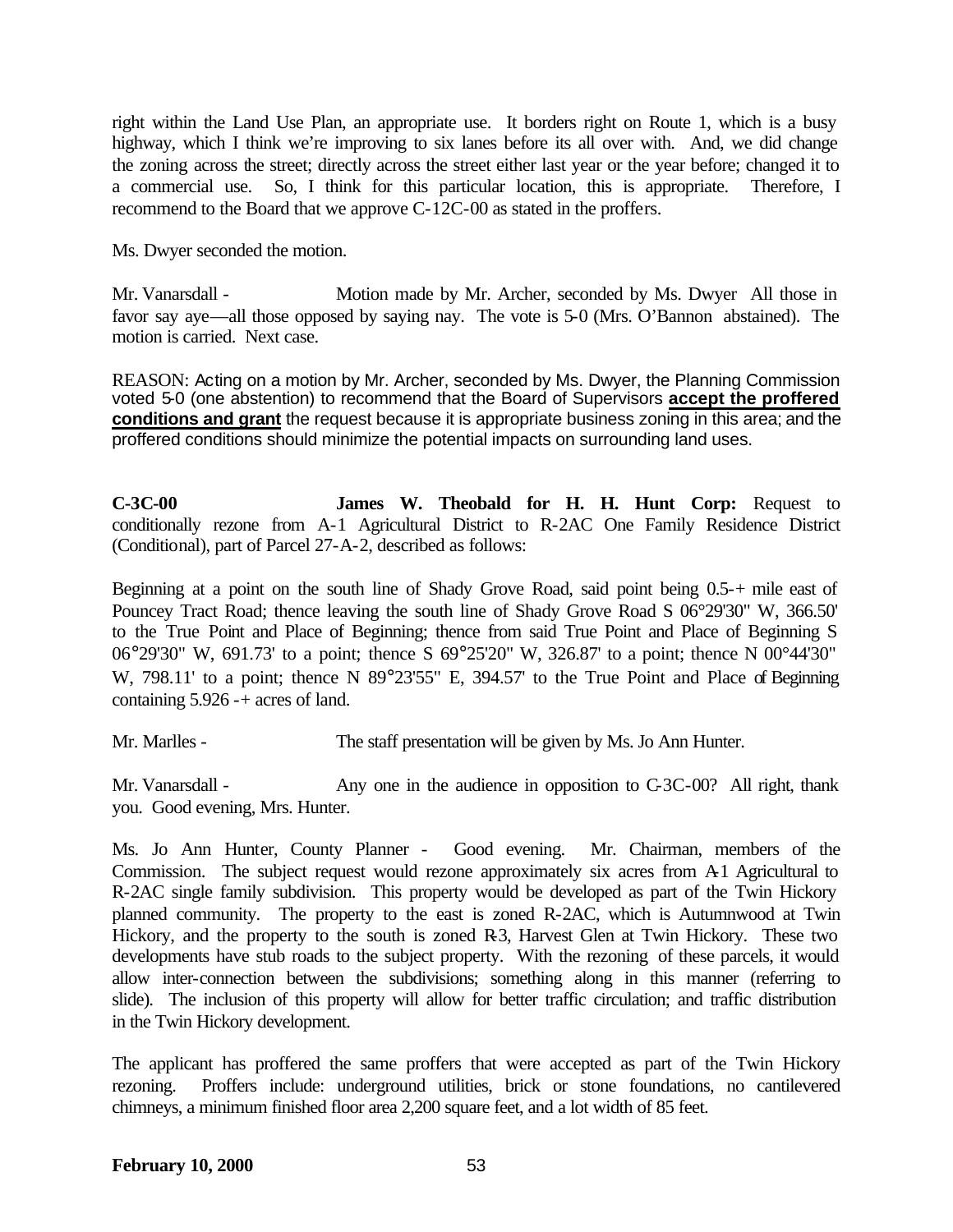This request was deferred at the last meeting in order to allow time for the applicant to work out some outstanding concerns with adjacent residents. The concerns were expressed by these three residents here (referring to slide).

Revised proffers have been handed out to you this evening in response to these concerns. The applicant has proffered a 15-foot planting strip easement along the western boundary, which would run here (referring to slide) that would require a six-foot solid board fence, and additional evergreen plantings.

Residential development of this site is reasonable. Staff recommends approval of this request. I'd be happy to answer any questions that you may have.

| Mr. Vanarsdall -                              | Any questions by Commission members?                            |  |
|-----------------------------------------------|-----------------------------------------------------------------|--|
| Mr. Taylor -<br>houses of 22,000 square feet. | I have one comment, Ms. Hunter referred to a square footages in |  |
| Ms. Hunter                                    | $2,200$ . Thank you.                                            |  |
| Mr. Taylor -                                  | They are somewhat more modest than that.                        |  |

Ms. Hunter 2,200, Thank you.

Mrs. O'Bannon - I had a question. You're talking about screening anyway. The underground utilities, except for the junction boxes, I just have a question. Are these the junction boxes that are placed at the front of the house, that front part of the property? Virginia Power has traditionally been putting in the front of the property.

Ms. Hunter That would be the same ones.

Mr. Archer - The green boxes.

Mrs. O'Bannon - Are they screened in any way? This is just a question that I have, because I know we have major discussions on this for any subdivision.

Ms. Hunter This is an issue that the Planning staff has been looking at for a long time, and trying to work out some agreement with Virginia Power. At this time, I don't believe Virginia Power allows them to be screened, so that they can get in and do any maintenance. But it is an issue that the Planning Staff is trying to come to some agreement with Virginia Power on.

Mr. Marlles - Also, Mrs. O'Bannon, the County Manager's and the County Attorney's Office is very much involved in that discussion with Virginia Power. Mr. Vanarsdall - I believe you had a discussion, with them before?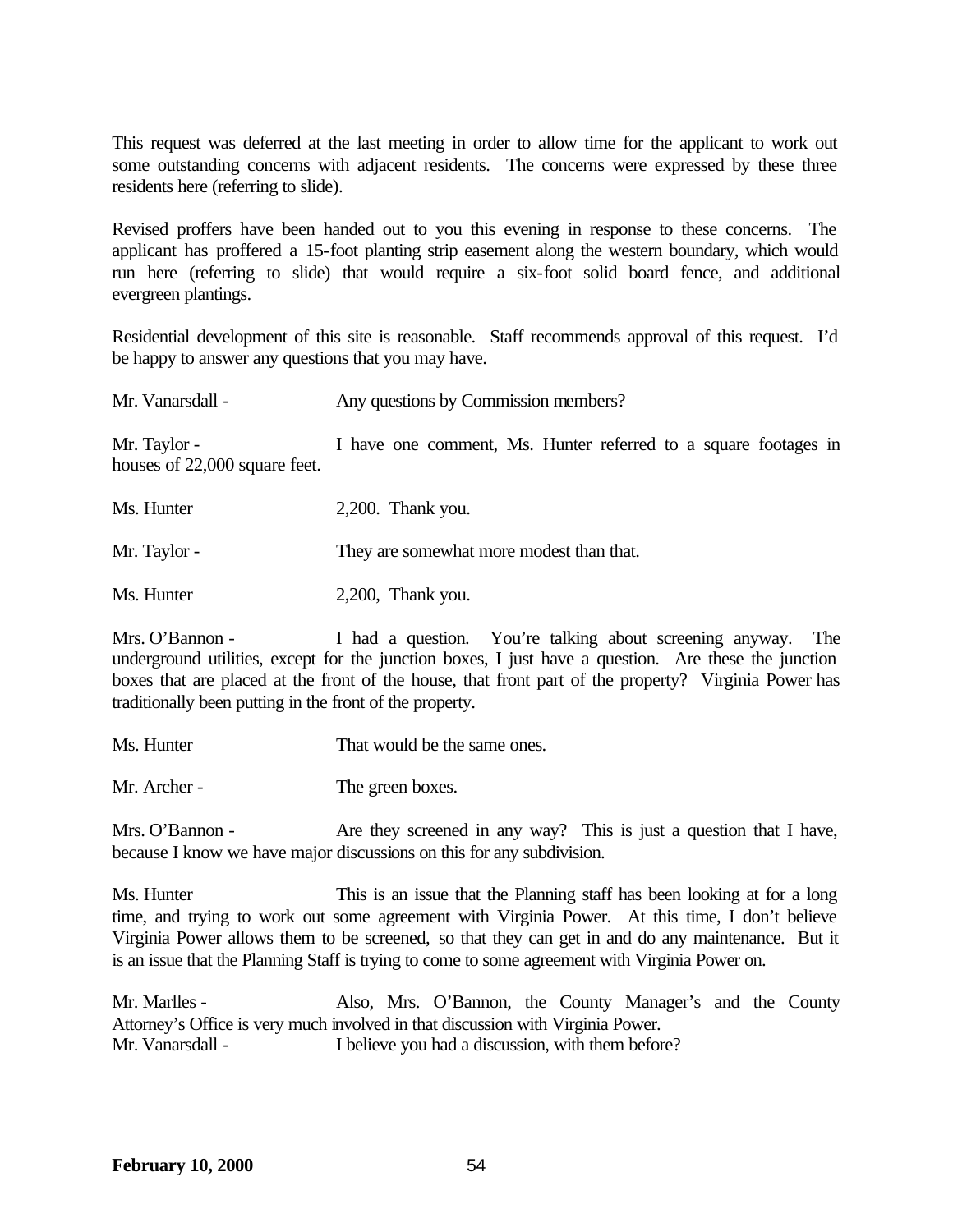Mrs. O'Bannon - Yes. I just was thinking. I know that it's kind of picking on this particular case. I was just concerned. So, there's no screening that they'll allow on there at all? I mean I thought there was some…Mr. Archer, do you have any ideas on that?

Mr. Archer - Mrs. O'Bannon, from what I can recall with prior conversation about this, technically, they don't allow screening, but there have been lots of instances where they have been screened, and they haven't caused any problems to date that I know of. But I have seen some that have been screened. I think, purely, technically, they're not supposed to be.

| Mr. Vanarsdall -                           | Any other questions for Ms. Hunter? Thank you, Ms. Hunter. |      |
|--------------------------------------------|------------------------------------------------------------|------|
| Ms. Hunter                                 | Thank you.                                                 |      |
| Mr. Vanarsdall -<br>evening, Mr. Theobald. | Can we hear from the applicant, please? Mr. Theobald.      | Good |

Mr. Jim Theobald - Mr. Chairman, ladies and gentlemen, my name is Jim Theobald. I'm here on behalf of H. H. Hunt. This is a fairly modest request to rezone about six acres of land, really as an addition to the Twin Hickory development that the Planning Commission and the Board has approved earlier.

This property is owned by Beulah Davis. You may recall when we were doing some zoning amendments on this side of the line (referring to slide), this was the piece we were all talking about, being the missing piece in terms of being able to connect this road system.

You see on this preliminary plat (referring to slide) that Mr. Tyler has produced the outline of the property that is the Davis piece and can see the connection here. What we have done is, basically, have brought all of the proffered conditions applicable to the planned mixed use community of Twin Hickory forward so that they would be applicable to this property, as well. This is fully integrated to the Twin Hickory project.

This is consistent with your Land Use Plan. It has been recommended for approval by staff. I will say that we have spent a lot of time with our future neighbors over here, Mr. Blankinship, Mr. Turner, Mr. Nuckols in providing adequate screening against their very nice homes, and looking at various future possibilities for extending easements and utilities there. And, I appreciate the time that they have taken, as well as Mr. Taylor and Mr. Tyler, in helping us all through some of the engineering aspects.

I'll just be happy to answer any questions and see if we can answer the concerns of the folks here this evening.

| Mr. Vanarsdall - | Are there any questions of Mr. Theobald? |
|------------------|------------------------------------------|
| Mr. Theobald -   | Thank you.                               |
| Mr. Vanarsdall - | Thank you, Mr. Theobald. All right.      |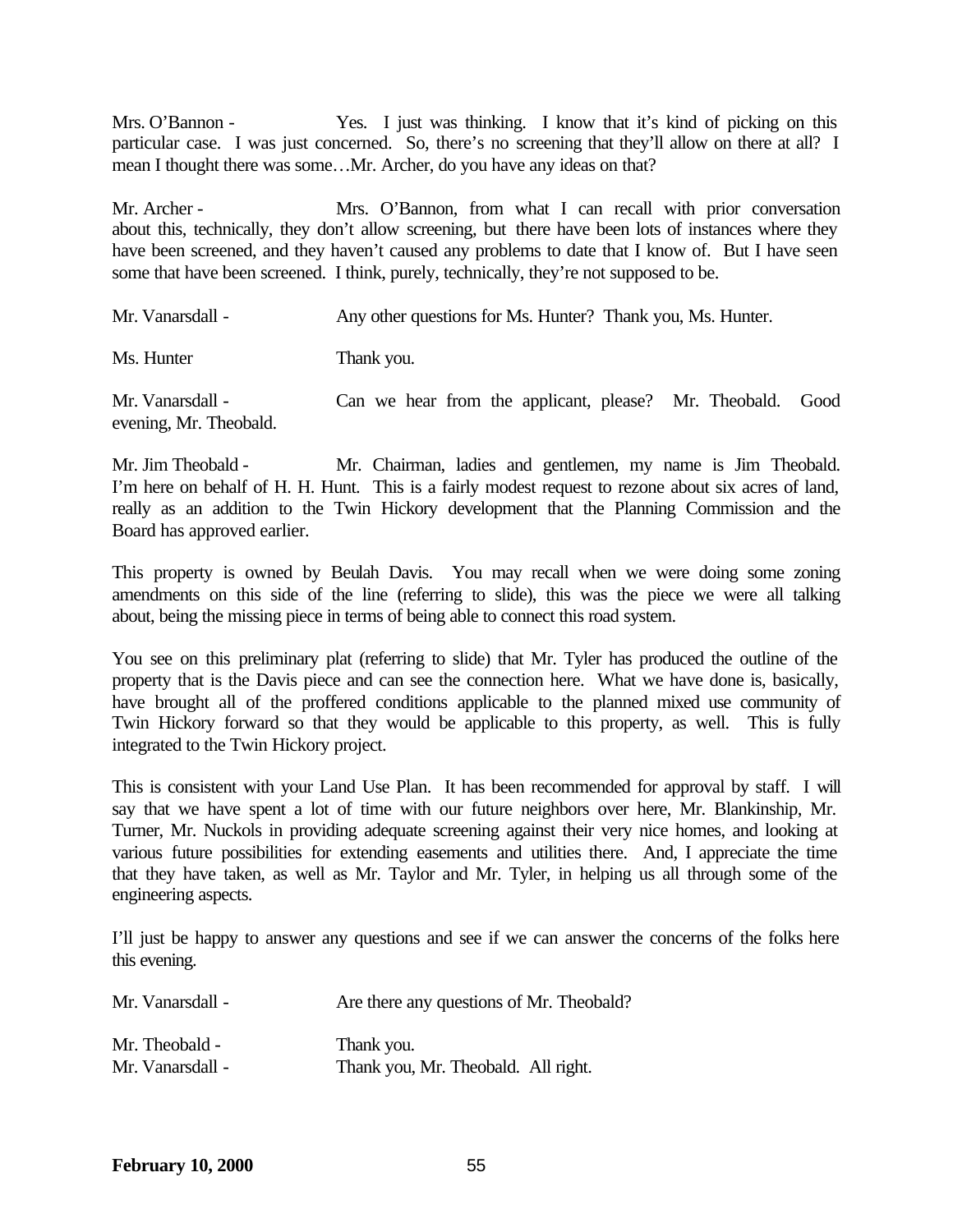| Mr. Taylor -<br>statements? | Before we go on, Mr. Turner, would you like to make any                                                                                                                                                                                                                                                                            |
|-----------------------------|------------------------------------------------------------------------------------------------------------------------------------------------------------------------------------------------------------------------------------------------------------------------------------------------------------------------------------|
| Mr. Turner -                | Not at this time.                                                                                                                                                                                                                                                                                                                  |
| Mr. Taylor -                | You're happy with the                                                                                                                                                                                                                                                                                                              |
| Mr. Turner -                | I'm happy with the proffers                                                                                                                                                                                                                                                                                                        |
| Mr. Taylor -                | We were delighted to work with you and resolve it.                                                                                                                                                                                                                                                                                 |
| Mr. Turner -                | Thank you.                                                                                                                                                                                                                                                                                                                         |
| Mr. Vanarsdall -            | All right, we need a motion, Mr. Taylor.                                                                                                                                                                                                                                                                                           |
| Mr. Archer -                | Don't we have to have opposition?                                                                                                                                                                                                                                                                                                  |
| 11 17 11                    | $\mathbf{I}^{*}$ , $\mathbf{I}^{*}$ , $\mathbf{I}^{*}$ , $\mathbf{I}^{*}$ , $\mathbf{I}^{*}$ , $\mathbf{I}^{*}$ , $\mathbf{I}^{*}$ , $\mathbf{I}^{*}$ , $\mathbf{I}^{*}$ , $\mathbf{I}^{*}$ , $\mathbf{I}^{*}$ , $\mathbf{I}^{*}$ , $\mathbf{I}^{*}$ , $\mathbf{I}^{*}$ , $\mathbf{I}^{*}$ , $\mathbf{I}^{*}$ , $\mathbf{I}^{*}$ , |

Mr. Vanarsdall - I'm sorry. I didn't mean to slight you. We know what opposition is. We had it tonight. Come on up.

Mr. Bruce Woodson - Thank you, and good evening. My name is Bruce Woodson. My wife, Carol and I own a piece of property across Shady Grove. Forgive me. I don't have any illustrations for you. Our intention is to build our house there in a couple of years. It's a fairly low piece of land. And, at this time, we're on well and septic.

That's where our land is (referring to slide). You'll see a creek that kind of originates from here and heads on down, draining the water off. As I was saying, it's a fairly low piece of land. And, at this time, we're on well and septic. And our big concern is, will this development make our proposed site; make it inaccessible if the water should not flow as well as it is now, which is fairly minimal? The second concern, of course, would be the increase in traffic on Shady Grove, but, we're comfortable with how Henrico will handle that.

I'm not sure, as to, what the status of the sewer or water, and whether its going to be available to us. I think if it were available to us, or made available to us, that would resolve the issue. Again, aside from the water flow problem, we really are not opposed to it. Thank you.

Mr. Vanarsdall - Thank you.

Mr. Theobald - My engineer has left me here. The fire marshal wouldn't let him in, but, I think I can answer these questions. The drainage in this area, basically, goes in this direction (referring to slide). So, it's, basically, in the opposite direction from these folks' future home.

This is the elementary school that's under construction (referring to slide). Water is in Twin Hickory Extended coming down in this direction, and is going to be, basically, up in this part of Shady Grove. When it gets extended further, its going to be extended based on how areas in here (referring to slide) are ultimately developed.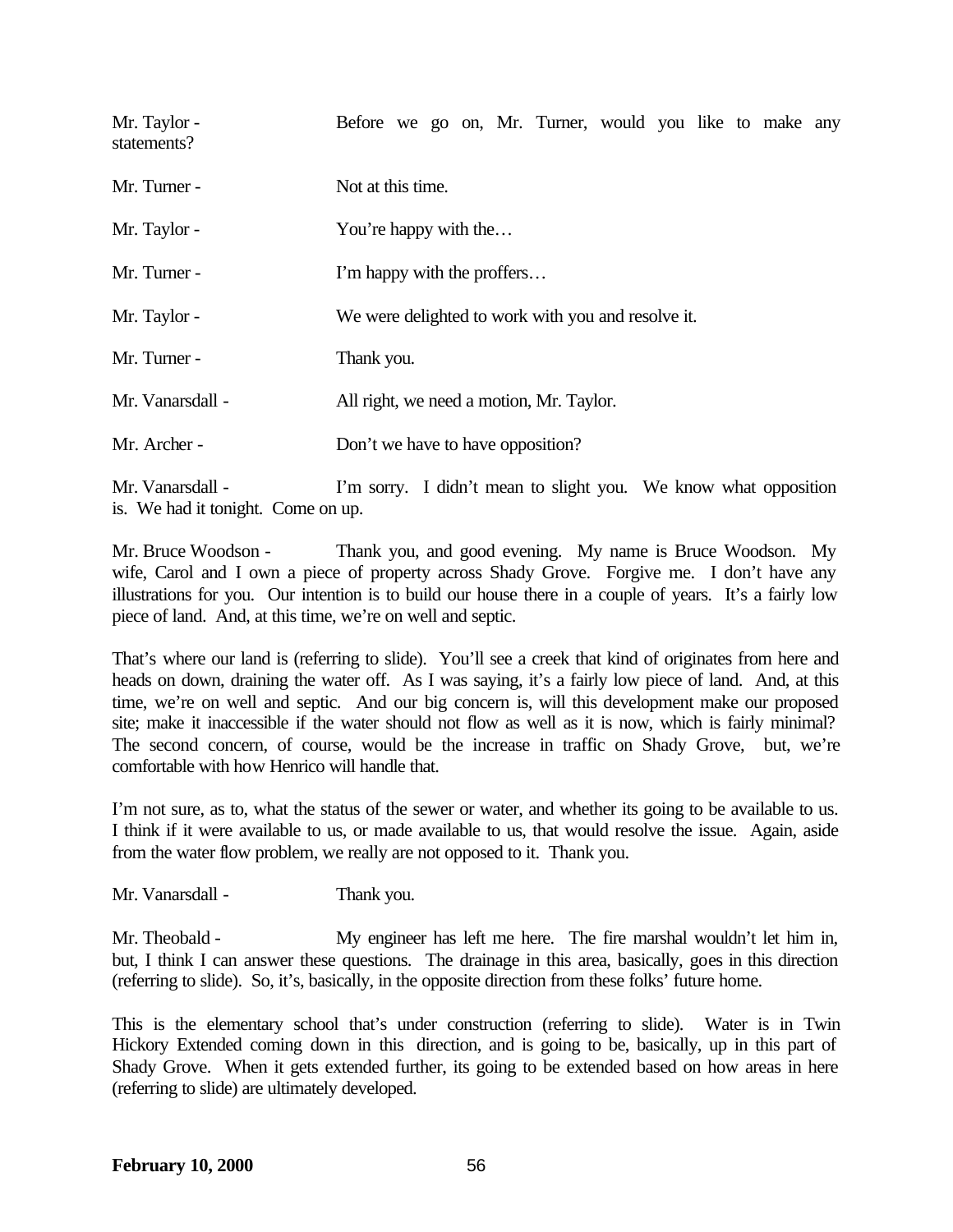You'll note the property under consideration this evening doesn't really touch Shady Grove Road. This is where Mrs. Davis, our contract seller, will continue to reside, I believe. And, of course, this is seven acres out of the 600 or 700 acres of the Twin Hickory development that's already been approved in terms of traffic. So, it would not be a consideration, in particular, with regard to the request this evening. These folks need to talk to Mr. Tyler, who, I think is standing in the lobby, and can better answer your questions about which way the water runs?

Mr. Woodson - If you follow that creek that goes through this property, goes down to a, what do you call it? Not an easement – a conservation..(Comments unintelligible-not at microphone).

| Mr. Theobald - | C-1 Conservation area? |
|----------------|------------------------|
|----------------|------------------------|

Mr. Woodson - (Comments unintelligible-not at microphone).

Mr. Taylor - We've looked at this. It just may be an observation that we've gone through with Mr. Tyler, who just happens to come in right now. So, Webb, Mr. Woodson had a question with his parcel which is somewhat to the north of the parcels we were working on, and he was concerned about whether a well and a septic system could be there, and what your forecast might be for Henrico County's water and sewer. You may know that better than anybody here.

Mr. Webb Tyler, Youngblood, Tyler & Associates - Mr. Taylor, for the record, my name is Webb Tyler. I'm with Youngblood, Tyler & Associates. I'm the engineer of the Twin Hickory project.

Presently, plans are approved, and under construction. A water line will be at the intersection of Shady Grove Road and Autumnwood intersection where Shady Grove actually turns to Twin Hickory Road, specifically, right there (referring to slide).

This road is going back in this direction (referring to slide), from "T" intersection right here, actually, a "cross" intersection. The water line will be extended at that point, right there  $-$  a 16-inch water main all along in this road called, "Twin Hickory Road."

At that point, and that will be in the ground, and have tentative acceptance probably sometime this summer. The water line then needs to be ultimately extended from Shady Grove Road to tie into Pouncey Tract Road, just slightly off the map. That is not under design, but I can only give you my opinion as to when that water line will be there. I would tell you, sometime in the next three years. Probably, sooner rather than later.

As far as sanitary sewer, sanitary sewer is under construction right now at both this point right here, as well as in here, and will be brought up to approximately this point here (referring to slide). And this area would then be brought across Mrs. Davis's property or down this line and could serve a small pocket of land in this general area that drains to this side of Shady Grove Road. However, the bulk of the area back in here drains down to what is called, Millrose Creek, and is not served in the same sewer system.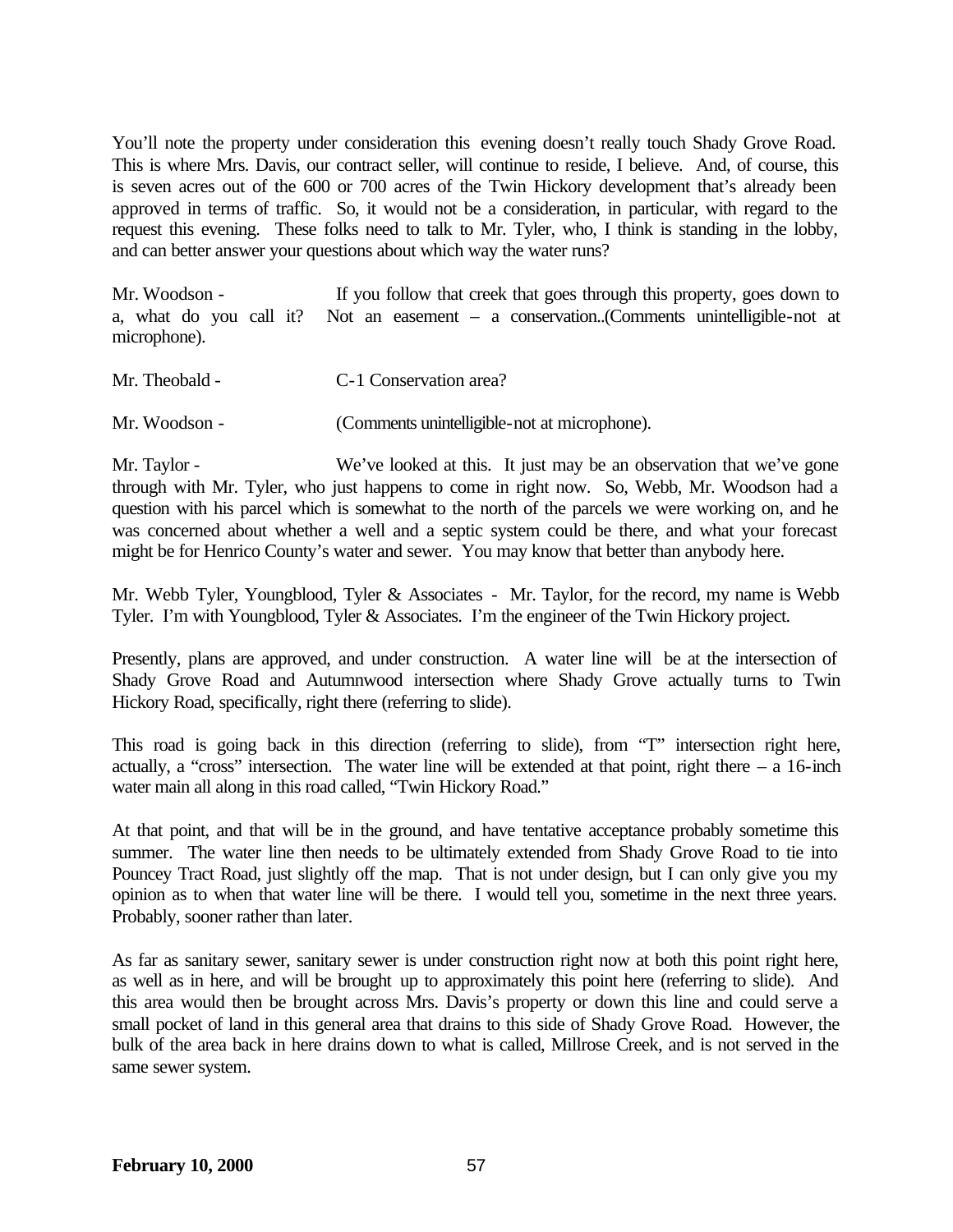This sewer system runs to what is called, "Allen's Branch." So, they're in two separate drainage basins. This drainage basin over here does not have sewer. This drainage basin over here does have sewer. But, because a small portion of this land drains to this basin, it might be able to be sewered, probably within the next few years.

Mr. Taylor - Thank you very much. Mr. Woodson, does that answer your questions somewhat?

Mr. Woodson - It sounds like, "Close, but no cigar to me." If it could be extended so that I could have access to it, I would have no objection.

Mr. Taylor - Well, I would suspect that, depending on your timetable for constructing on that property, in the interim, would it be reasonable that there's good water and perkable conditions for septic and well, in the interim, or if it waits to see if it would be able to connect to the municipal services?

Mr. Tyler – I can't speak about his individual well, and his drainfield. I know that existing houses out on his side of the road do have wells and drainfields. Some of those wells yield in different quantities of water. To me, it would seem, very logical that he could hook up to the County water very, very soon, if not, right away down at this point, right here.

As far as, County sewer, sewer is extended as development occurs. And, to my knowledge, Mrs. Beulah Davis, you all retaining this parcel right in here (referring to slide), does not—she lives right about where the dot is (referring to slide); does not desire to develop that property or sell it. And, so, in order to get sewer to his property, she would need to develop it, or sell it for development, for an alternative routing of sewer, such as up in this point, obtaining easements from her to allow that to occur, would then be able to accelerate the availability of sewer to his property sooner than what might be if it was done in a more progressive manner, in a sense that when she decided to develop her property.

Mr. Marlles - Mr. Taylor, if I could add a comment, too. I think as this area…however, I don't think the developer has any obligation to provide water and sewer to offsite property owners.

Mrs. O'Bannon - If I can add one thing to, as it comes closer, the cost to you would go down, because you would pay per foot to extend it. And, so, as the development comes closer to your location, the cost would go down obviously, because you'd have less distance you'd have to cover. The last time I checked, its \$15 a foot to bring it to your house. In other words, if he brings it, you know, an extra 2,000 feet, you don't have to pay for that.

Mr. Taylor - Does that answer your question?

Mr. Vanarsdall - Any other questions for Mr. Tyler? Mr. Taylor - We'll be happy to work with you on this separate from this case at the right time. See me afterwards. We'll work it out. Let me make a motion then that, Mr.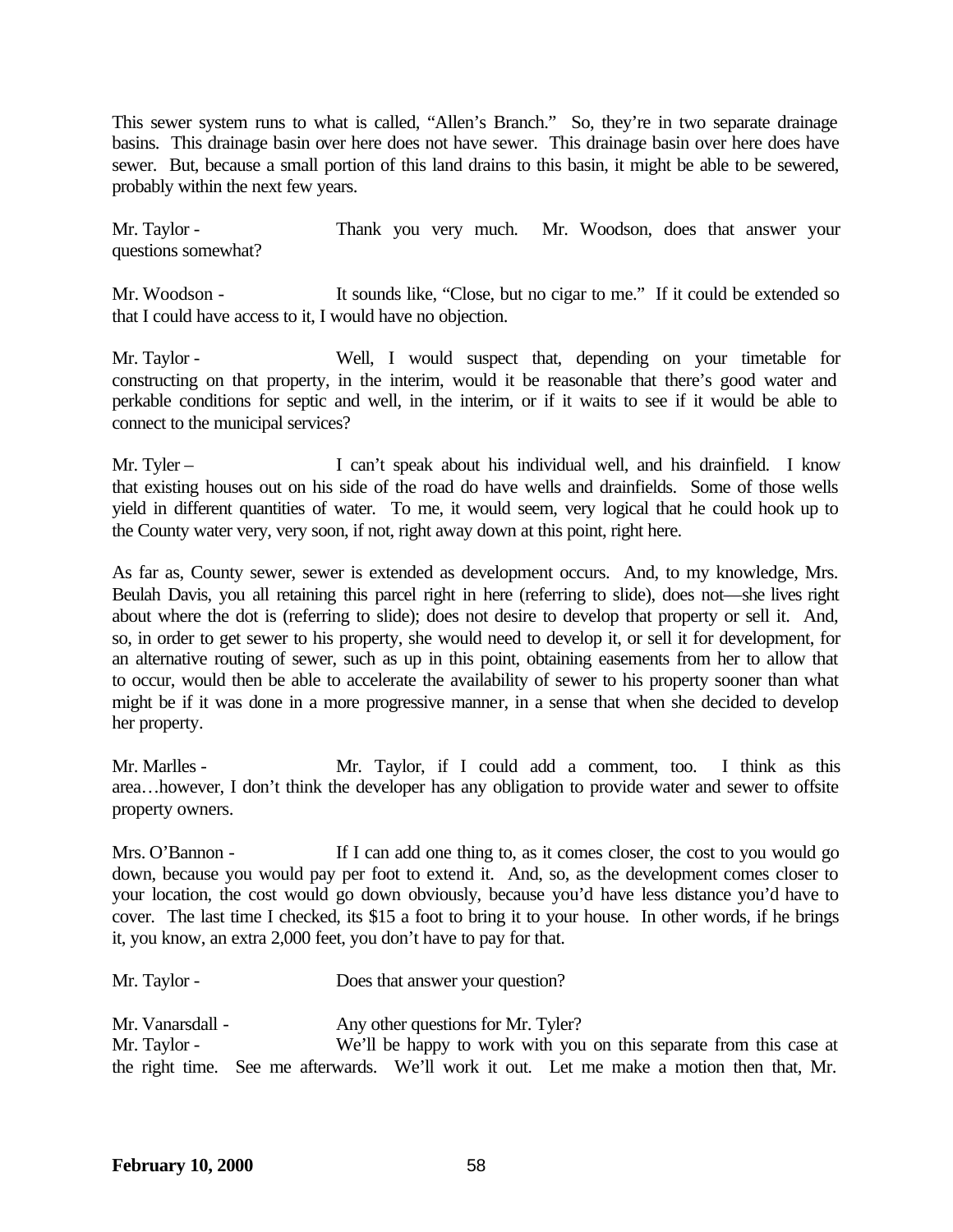Chairman, I recommend that Case C-3C-00 be accepted with the appropriate proffers and the amended Proffer 8 concerning the screening. Eight is the last one, so that should be adequate.

| Mr. Vanarsdall - | You recommend approval?           |
|------------------|-----------------------------------|
| Mr. Taylor -     | I do recommend approval. Yes sir. |
| Mr. Vanarsdall - | To the Board of Supervisors?      |
| Mr. Taylor -     | To the Board of Supervisors.      |
| Mr. Vanarsdall - | All right, do I have a second?    |

Mrs. Quesinberry seconded the motion.

Mr. Vanarsdall - Motion made by Mr. Taylor, seconded by Mrs. Quesinberry. All those in favor say aye—all those opposed by saying nay. The vote is 4-0 (Mrs. O'Bannon abstained). Next case, Mr. Secretary.

REASON: Acting on a motion by Mr. Taylor, seconded by Mrs. Quesinberry, the Planning Commission voted 5-0 (one abstention) to recommend that the Board of Supervisors **accept the proffered conditions and grant** the request because it would permit development of the land for residential use in an appropriate manner; and it continues a similar level of single family residential zoning as currently exists in the area.

**C-4C-00 Ronald Lee White for Khanh O. Vu:** Request to conditionally rezone from O-2 Office District to B-1C Business District (Conditional), Parcel 102-12-30-6, containing 0.31 acre, located on the south line of Horse Pen Road approximately 20' east of its intersection with Pinehaven Road (6405 Horse Pen Road in the Westwood subdivision). A business allowed in the B-1 Business District is proposed. The use will be controlled by zoning regulations and proffered conditions. The Land Use Plan recommends Office.

Mr. Marlles - The staff presentation will be made by Mr. Mark Bittner.

Mr. Vanarsdall - Is there any one in the audience in opposition to C4C-00? Any opposition? No opposition. Mr. Bittner.

Mr. Bittner - Thank you, Mr. Vanarsdall. This request is not consistent with the Office designation of this property on the 2010 Plan. The site borders a single-family residential area to the south. The requested B-1C zoning could create negative impacts on this neighborhood. This is an extremely small site that could be difficult to develop, especially regarding buffers and parking requirements.

Revised proffers have been submitted. Staff received them this morning. So, the time limit would have to be waived in order to accept them. These new proffers address some of the issues raised in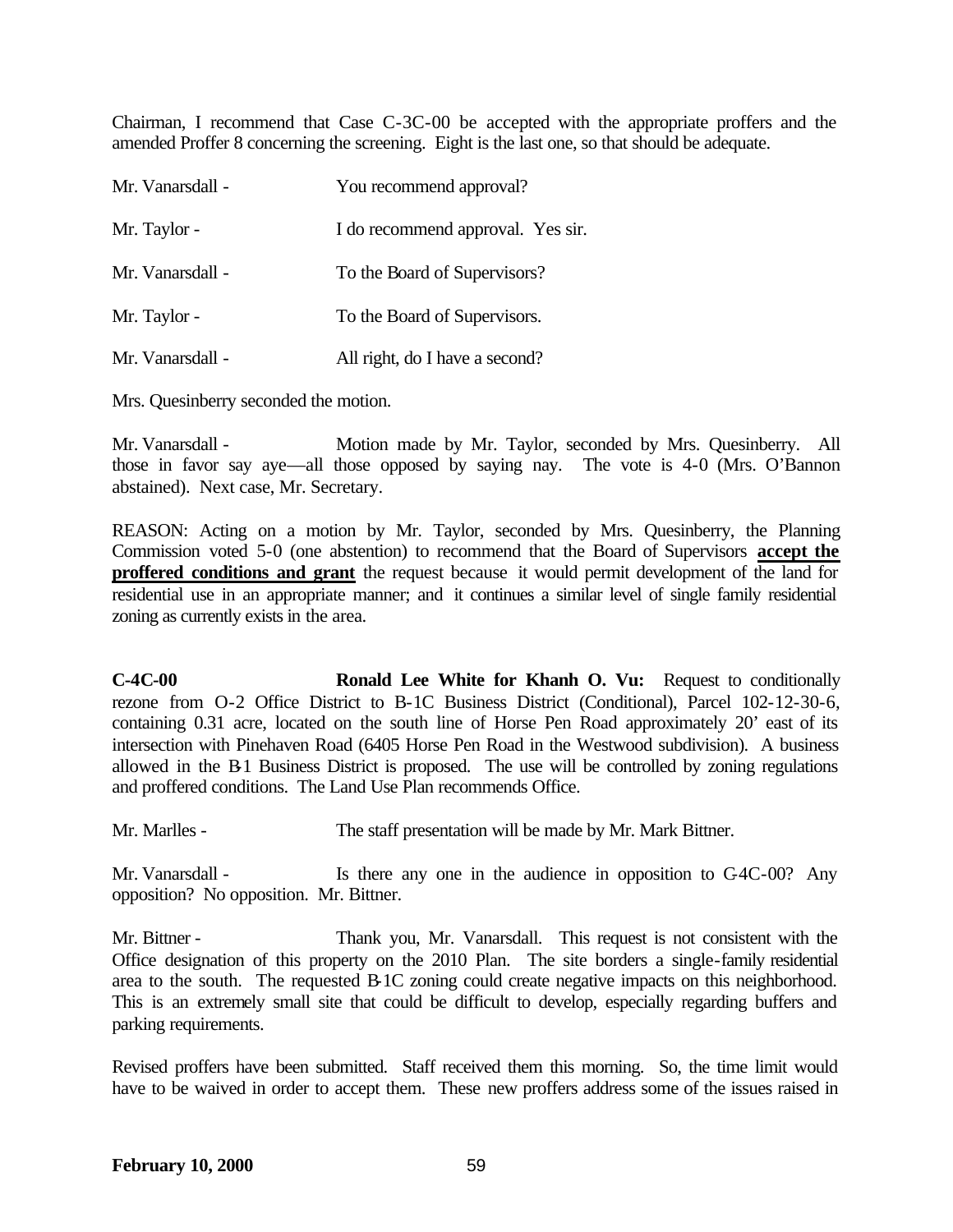the staff report, including limiting the height and intensity of lighting, and prohibitng certain uses that could have a negative impact. However, these new proffers do not change the fundamental issues for this case which are inconsistent with the 2010 Plan in the proximity of single-family residences.

Also, one issue we'd like to make the Commission aware of, the wording of the proffers would need to be changed because they are not in a correct legal format. The proffers are not written in sentence form. However, we feel that's a minor point that could be corrected between now and the Board of Supervisors.

In summary, staff does not support this request, and recommends it be denied. I'd be happy to answer any questions you may have.

| Mr. Vanarsdall -                         | Any questions for Mr. Bittner?                                          |
|------------------------------------------|-------------------------------------------------------------------------|
| Mrs. O'Bannon -<br>word. Spelling error. | If I could just point out one thing, Horsepen is usually written as one |

Mr. Bittner - I wasn't sure of that.

Mrs. O'Bannon - Sort of like "Three Chopt." They put three chops on the tree and there's a horse pen and now he's put it all together, so…

Mr. Marlles - Mr. Bittner, I do have a question. I do recall that we have had some previous rezoning cases on this side of Horsepen that also back up to the adjacent residential neighborhood that the staff, and I believe the Commission, have been concerned with, because of the impact on the residential neighborhood.

Mr. Bittner - Yes, we have. And you can see a B-1C property here (referring to slide), and a B-2C property directly to the east of the site in question. And, yes, there is concern. And the reason this area was designated as Office on the 2010 Plan was to serve as a transition from businesses on the north side of Horsepen, across the road, and eventually down to the single family residences here on the south side.

Mr. Marlles - Thank you, Mr. Bittner.

Mr. Vanarsdall - Any other questions for Mr. Bittner?

Ms. Dwyer - So, I guess, I think the question has still been raised, "How does your staff report reconcile the fact there is existing "B" zoning on this side of Horsepen?"

Mr. Bittner - We are certainly aware of that "B" zoning. It's not what we want to encourage an increase in, though. And, we felt that the existence of the previous "B" zoning could not sway our opinion enough, nor recommend additional business zoning in this area. We want to stick with the "Office" designations on the plan.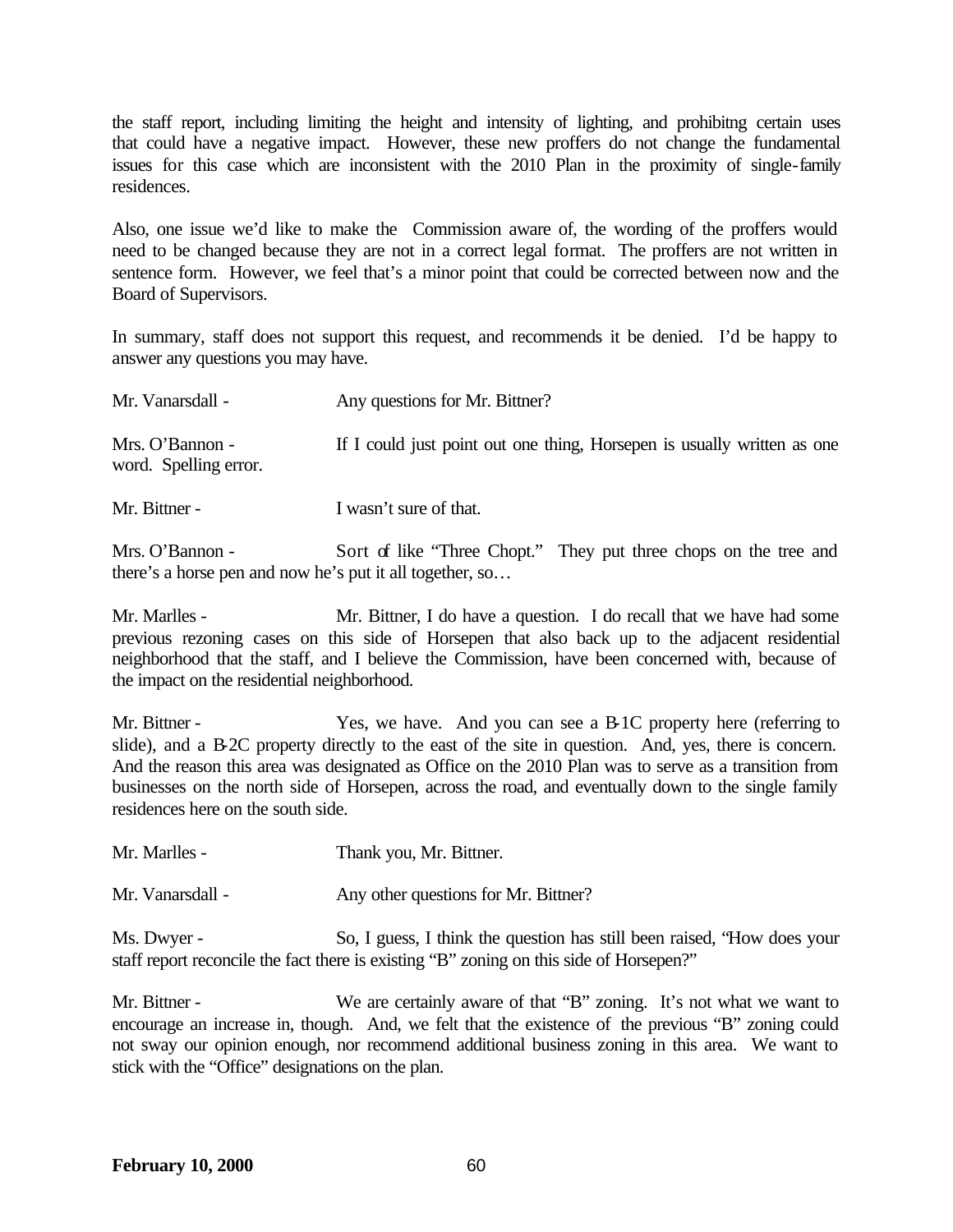| Ms. Dwyer -                  | Did this "B" zoning precede the 2010 Land Use Plan?                      |
|------------------------------|--------------------------------------------------------------------------|
| Mr. Bittner -<br>were zoned. | I believe it did. I believe it was in '88, '89, when the other two sites |
| $M_0$ Duryor                 | Olzay, So the L and Hee Plan was an attempt to half that precedent       |

Ms. Dwyer - Okay. So, the Land Use Plan was an attempt to halt that precedent, and to really discontinue that precedent.

| Mr. Bittner - | Yes. I believe so. |
|---------------|--------------------|
|               |                    |

Ms. Dwyer - Thank you.

Mr. Vanarsdall - I asked the same thing about the "B" part today. All right, any other questions? All right, Mr. Taylor.

Mr. Vanarsdall - I think we should.

Ms. Dwyer - Was there opposition?

Mr. Ronald White - Mr. Chairman, members of the Planning Commission, my name is Ronald White. I'm here on behalf of Khanh Vu, in an effort to try to rezone the property to a very low intensity use. What the uses he's planning to put here are a family owned bakery, a barber shop, jewelery store, and a video store, or gift shop. And we've tried to speak to the issues raised in the Planning Staff's report by offering revised proffers in terms of limiting the height of site lighting, and providing reflector shrouds around the site lighting; directing them away from the adjacent residential uses. And, then, also make them low intensity in the rear of the lot. And the rest of the lighting would be actually attached to the building, light the site and aimed away from the adjacent residential areas. And we would also prohibit any uses that would create negative impacts on the adjacent neighborhood.

We wish to limit the hours of operation to the hours between 7:00 a.m. and 9:00 p.m. And we also want to provide an architectural design that visually reflects the scale of the surrounding offices and the residences in a more residential scale.

And we are also proffering additional trees along Horsepen Road in the proposed buffer area. And also in the staff report, there were issues raised relative to having a 10-foot transitional buffer is required between the office use and the business use. My client happens to have an easement stated on the deed that is held in common with the adjacent property owner, that is in the adjacent office. That, of course, is reflected in the site plan.

We feel we have a workable plan there. And, I say, it is low intensity. And, we feel we've tried our best to minimize the negative impacts on the adjacent residences. And, we feel that it would be an improvement, and a service to, not only the residential; obviously, customers there, but an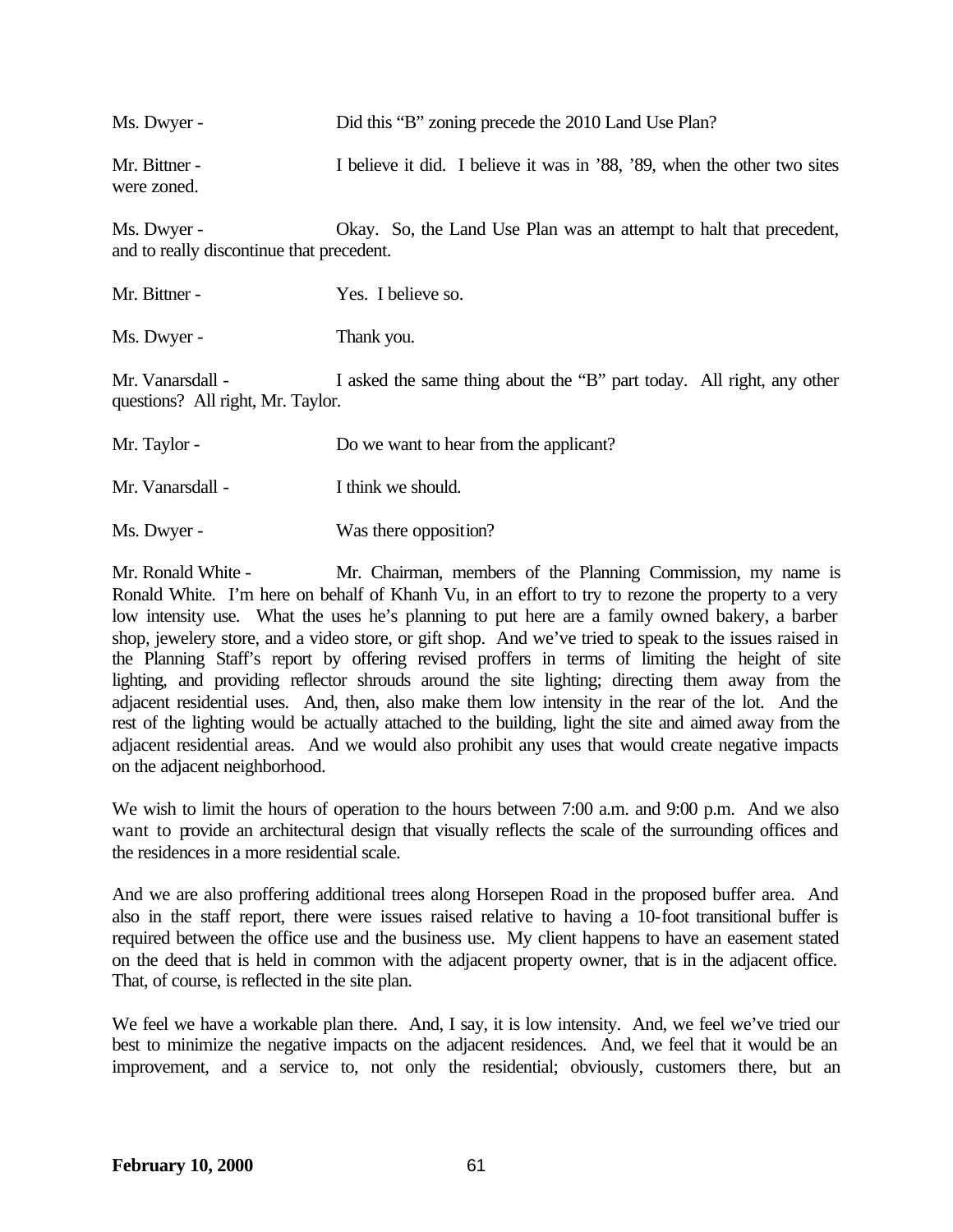improvement to that particular piece of land, which, right now, is more or less a barren field of grass with a poured concrete slab on it. Are there any questions?

Mr. Taylor - Mr. White, having looked at that site myself, do you have an elevation, a picture with you of the site and the building, or does the staff have a picture?

Mr. Bittner - We've got a picture here of the stature on the site that may show you the information you're looking for.

Mr. Taylor - Now, I see, actually, that the statute in the site plan remains.

Mr. Bittner - Yes. And just to orient you, this is Horsepen Road (referring to slide) here along the left side of the picture, and the property extends from left to right.

Mr. Taylor - What is the building in the background? Is that a fire station?

Mr. Bittner - No. That's a Metro-County Bank.

Mr. Taylor - Oh. That's a bank. And then there is the open space, and then there is office space that's really in a normal dwelling-type house that's been converted to office space?

Mr. Bittner - I'm not sure. We could look at the aerial photograph.

Mr. Taylor - From my observation. And that's one up from this vacant space, was an office space where Norton Bowman, architectural space, a white frame house, probably vintage 40's, and then the road starts from there.

The difficulty, sir, if we allow this, we're just going to move commercial development in that neighborhood. And, then it will work its way up the street. That would be a concern that I would have. How does staff feel about this?

Mr. Bittner - We have the same concern. We don't want to see more business encroach on the single-family area.

| Mr. Taylor -     | And that's reflected in our long-range plan?        |
|------------------|-----------------------------------------------------|
| Mr. Bittner -    | Yes. The designation here is Office.                |
| Mr. Vanarsdall - | And the Land Use Plan calls for office development? |
| Mr. Marlles -    | Yes sir.                                            |

Mr. Taylor - I think my view on this, we would prefer to stand with the existing configuration, and try to keep that open space as a buffer, and…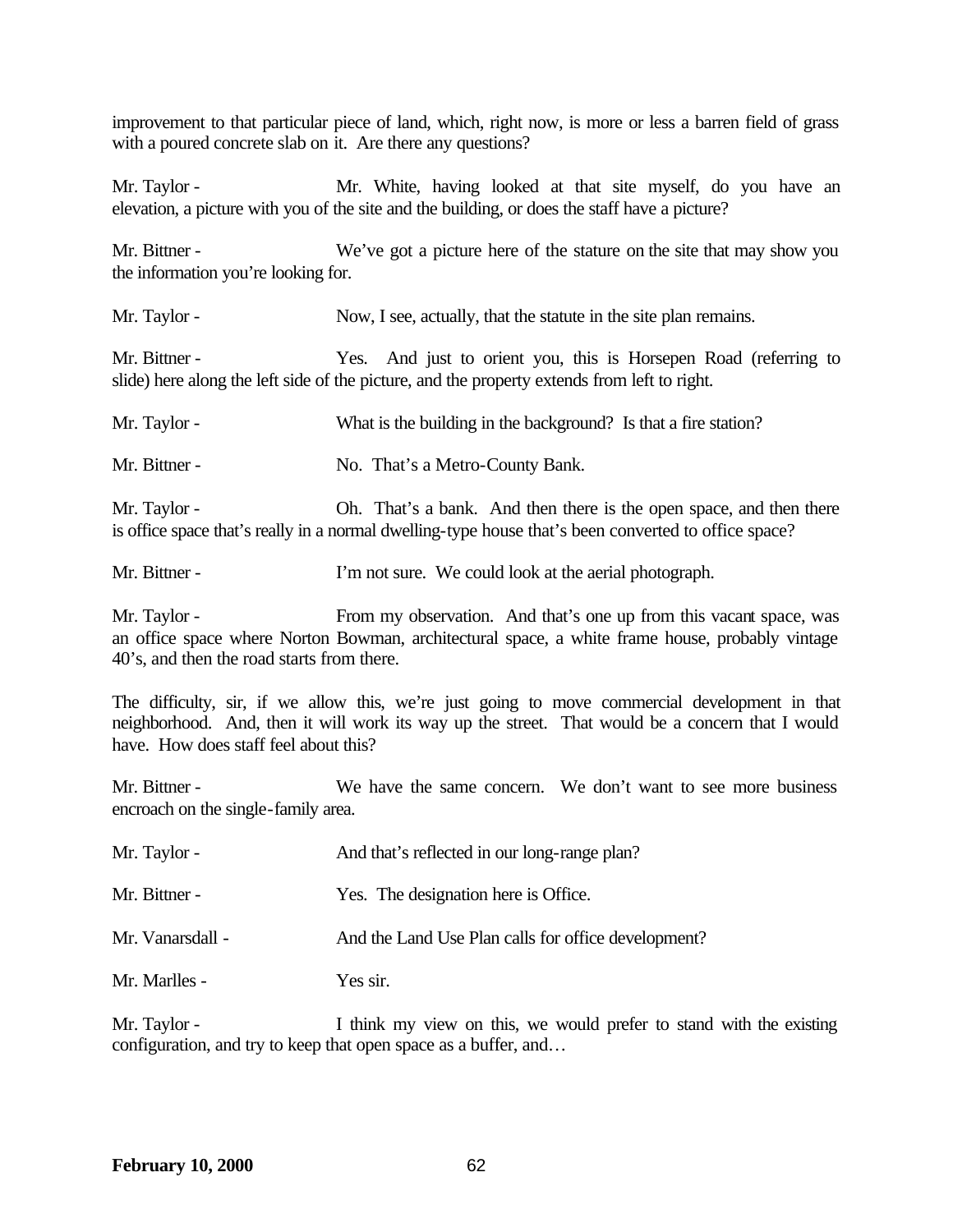Mr. Marlles - Mr. Taylor, before you make a motion, I believe we need to ask if there is any opposition to the case.

Mr. Vanarsdall - There wasn't any.

Mr. Marlles - Okay.

Mr. Vanarsdall - If there are no more questions from Mr. Taylor, anybody else have any questions for Mr. White? All right, thank you, Mr. White.

Mr. Taylor - Mr. chairman, on the basis of the staff report, I would recommend that Case C-4C-00 with the proffers be denied.

Mr. Vanarsdall - Is there a second?

Mrs. Quesinberry seconded the motion.

Mr. Vanarsdall - Motion made by Mr. Taylor, seconded by Mrs. Quesinberry. All those in favor say aye—all those opposed by saying nay. The vote is 5-0 (Mrs. O'Bannon abstained). The motion is carried. It will be recommended to the Board for denial. Do you want to tell them when the Board time will be?

Mr. Marlles - The Board of Supervisors meeting is scheduled for March 14<sup>th</sup>, a Tuesday evening.

Mr. Vanarsdall - Thank you. All right, next case.

REASON: Acting on a motion by Mr. Taylor, seconded by Mrs. Quesinberry, the Planning Commission voted 5-0 (one abstention) to recommend that the Board of Supervisors **deny** the request because it does not conform to the recommendation of the Land Use Plan nor the Plan's goals, objectives and policies; and it represents an increase in intensity which could influence future zoning and development of adjacent properties.

## **Deferred from the January 13, 2000 Meeting:**

**C-6C-00 Joe Williford for Ivystone Properties, Inc.:** Request to conditionally rezone from R-2A One Family Residence District to R-5AC General Residence District (Conditional), Parcel 67-A-19, described as follows:

BEGINNING at a point on the northwestern comer of Lot 6, Block B, Section A, Raintree East Subdivision as described on a Plat dated June 2, 1980 and recorded June 25, 1980 in Plat Book 70, page 81, said point being on the southem right-of-way of Ridgefield Parkway; thence leaving the southern row line of S.  $27^{\circ}23'06''$  W.  $262.32$  to a point; thence N.  $49^{\circ}$   $24'$   $20''$  W.  $3.87'$  to a point; thence N. 48 $^{\circ}$  54' 25" W. 926.28' to a point; thence N. 38 $^{\circ}$  03' 30" W. 100.89' to a point; said point being in the southern edge of the right-of-way of Ridgefield Parkway, thence S. 62° 36' 54" E. 995.43' to the place and point of beginning, containing 3.20 acres.

Mr. Marlles - The staff presentation will be given by Ms. Jo Ann Hunter.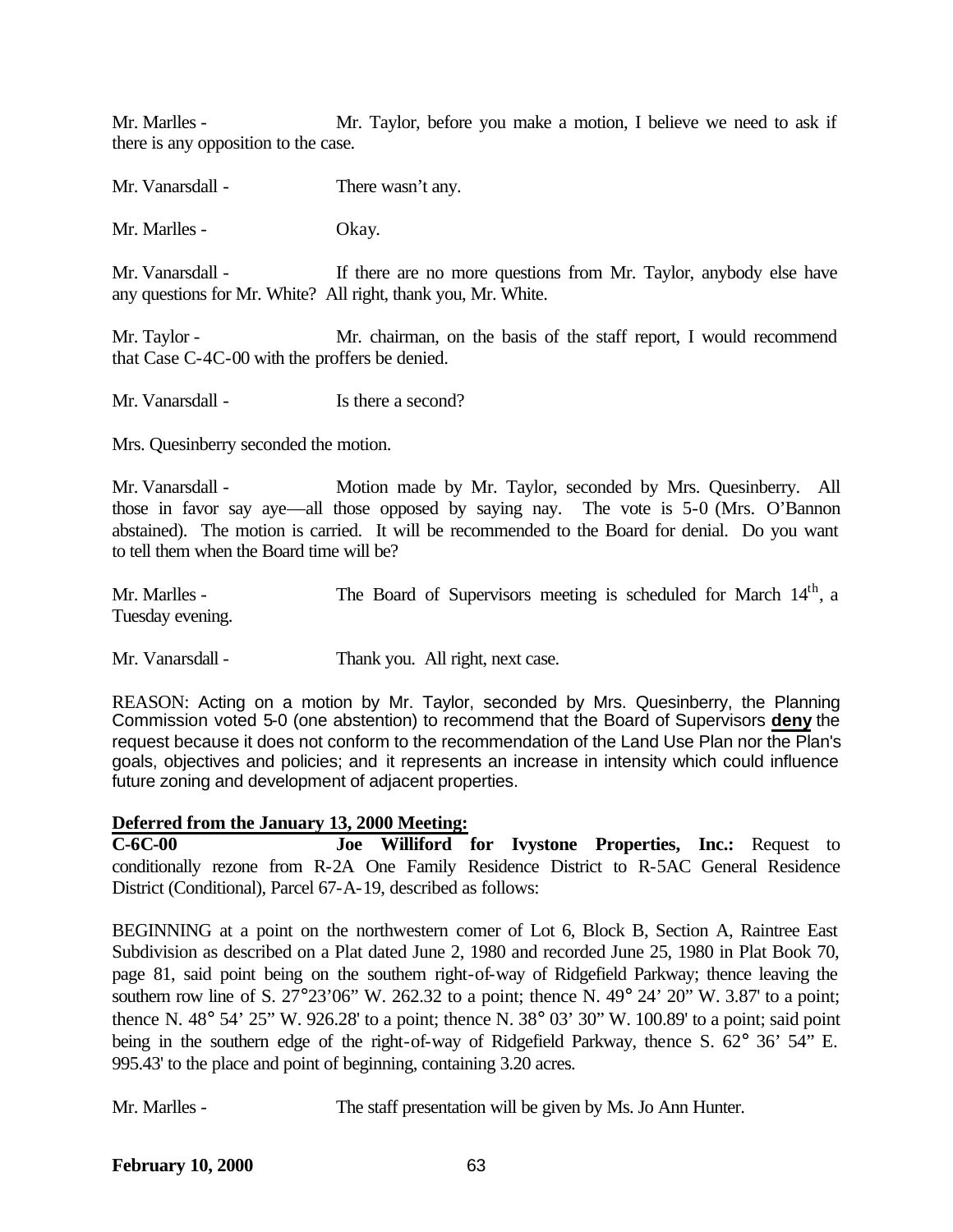Mr. Vanarsdall - Any one in the audience in opposition to this case? (Opposition was indicated). Thank you. All right, Mrs. Hunter.

Mrs. Hunter - The application would rezone 3.232 acres from R-2A One Family Residence District to R-5A General Residence District for the development of a zero lot line residential development. The applicant has indicated there would be groupings of two attached residential units.

The case was deferred by the Planning Commission at their January meeting in order to obtain additional information from the applicant. Staff has since met with the applicant. However, he had indicated that no additional information can be provided.

The site is a 3-acre trianglar piece that is located across the street from Deep Run Park, and it is surrounded on two sides by Raintree Subdivision. There is a vacant B1 parcel west of the site. Dawndeer Lane stubs into this property.

In 1988 conditional subdivision approval for six single family lots was granted for this parcel. Access to the proposed lot was from Dawndeer Lane. The conditional subdivision approval expired in 1990.

Since the property is small, awkwardly shaped and has steep topography, staff is concerned that not enough information has been provided to determine the impact of the proposed rezoning. Staff encourages the applicant to provide additional information, such as, the proposed density, location of access drive, and building design, so that the impact on the neighborhood can be determined.

From the information provided, it is very difficult to determine how this site will be developed. The existing R-2A zoning is consistent with the 2010 Land Use Plan. Staff does not support this proposal and would continue to recommend that the applicant provide additional information.

Mr. Vanarsdall - Are there any questions of Mrs. Hunter by Commission members? Thank you, Mrs. Hunter. Is the applicant here? Is the applicant here on this case?

| Ms. Dwyer -      | He's not here, so, we'll just move along.        |
|------------------|--------------------------------------------------|
| Mr. Vanarsdall - | All right. Fine.                                 |
| Mr. Taylor -     | He gave up on it too.                            |
| Mr. Vanarsdall - | All right. We'll move along with the opposition. |

Ms. Dwyer - I'm not sure that we need to hear from the opposition. If any one would like to speak briefly, you're welcome to do that. We have about 10 people here in opposition. Please come to the podium and I'll be happy to hear your questions.

Mr. Vanarsdall - Maybe you better be quiet while you're ahead.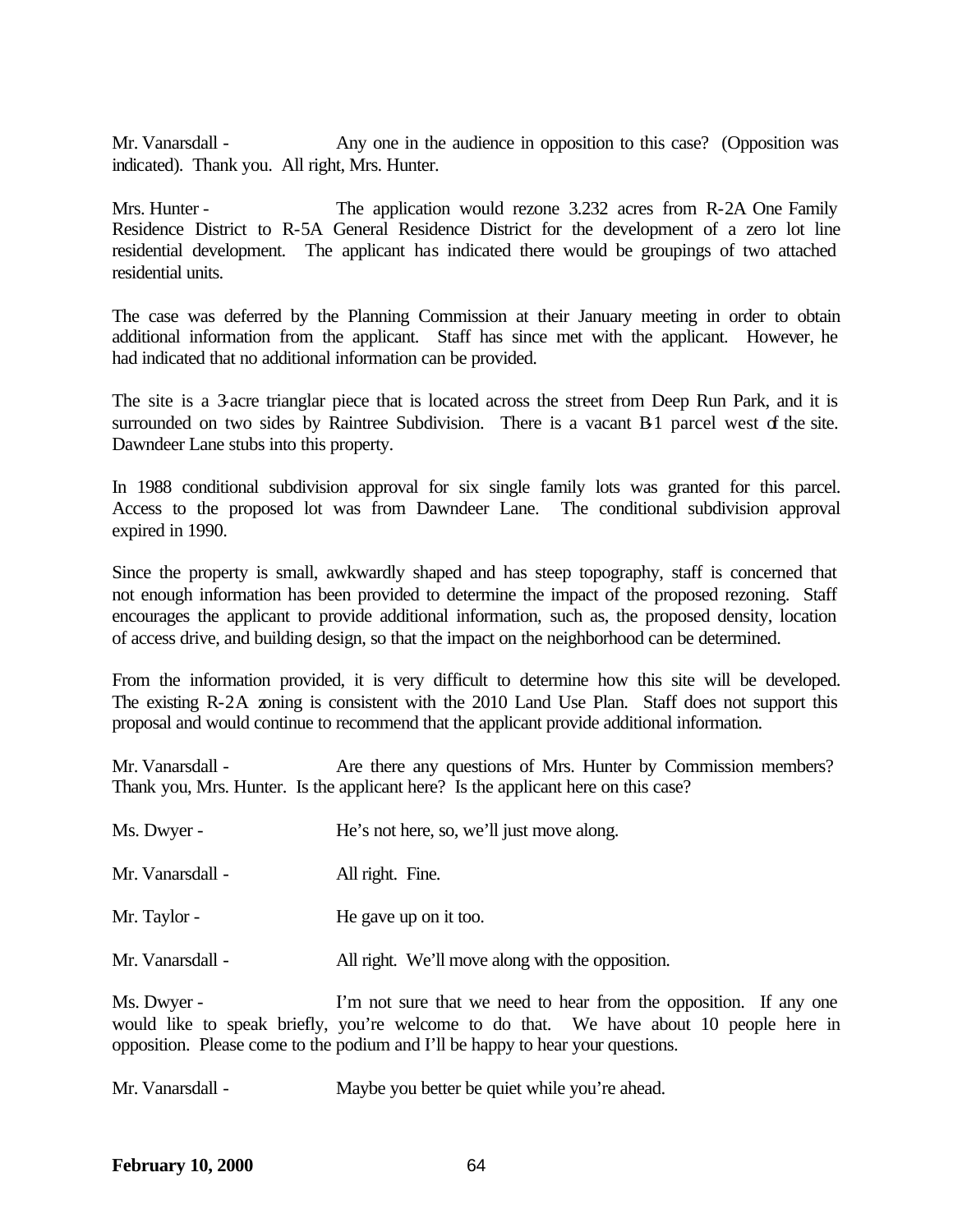Ms. Diane Martin - I've been standing outside. My feet hurt. I'm nobody to be messed with probably tonight.

Mrs. O'Bannon - If I could just make one comment. I can say that Mr. Williford has attempted to call me today, and I haven't had a chance to call him back. I don't know what his phone call was about.

Ms. Dwyer - He hasn't attempted to call me.

Ms. Martin - Mr. Chairman, ladies and gentlemen, my name is Diane Martin. I live, if you look at the piece of property, where the light is, (referring to slide). I am right here, which his property would back up within 10 feet of my line.

The lady next to me in the back, Mrs. Bowling, her property is right there (referring to slide). My concern is, that if the opposition is here, Mr. Williford is not here, will this be closed or will it be readdressed again, should he decide to come back and talk about this property in the future for this type of zoning?

Ms. Dwyer - Will what be closed?

Ms. Martin - When you say, of course, what you've said tonight. Excuse me, if I'm wrong. You say, "It's been denied. Is there any opposition? No. We deny this."

Ms. Dwyer - It hasn't been denied, yet.

Ms. Martin - It hasn't been denied. This is my concern. Now, with Mr. Williford not showing up, what will be your position, tonight, because the opposition is here, and we would like to have it denied?

Ms. Dwyer - Well, I'm going to go ahead and make a decision. I have to make a decision. We have to make a recommendation tonight, because we're out of time with the Commission. We need to move the case forward to the Board of Supervisors.

Ms. Martin - I would like to give the reason why I propose it to be denied. And there's a lot of people here for that. Because my property is here (referring to slide). I bought this property in 1986. During this time the water that stands in the back of that property, because of the property here that is so high, it drains down into that property. It has been quite a concern for me.

Since 1986, I have spent \$20,000 on my house. I've had an engineer look at it. He says it should never have passed zoning codes. The entire bottom of my house is now salt treated wood. I've spent \$5,000 on my land to get the drainage away. And it still has moss and water problems, drainage problems there now.

If you'll look at the drainage, they said there's downstream flooding problems. There have been for sometime. There's a pipe that goes under the street that comes from Deep Run Park, which brings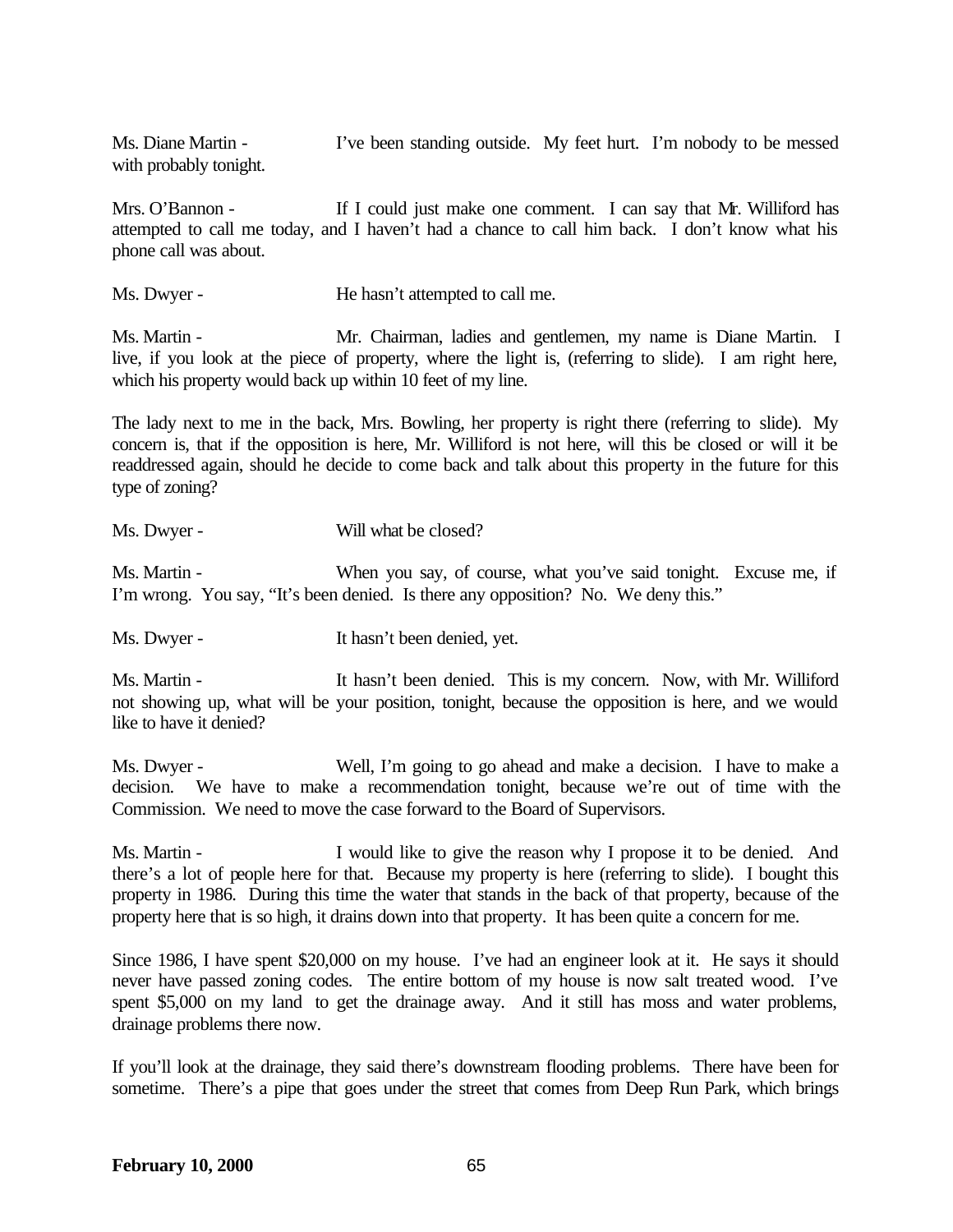water and debris over into that lot, which Mrs. Bolling and I have been picking up since 1988. If you look at the back part of the recommendation, it says, "The property is below the grade of Ridgefield Parkway. And this should not have a significant impact." Obviously, it does, in fact, have a significant impact, and I'll show you why.

Mrs. Bolling here (referring to slide), her builder was very, very nice in making her property higher than Ridgefield Parkway. So, he put a lot of landfill in. So, her house drains onto mine. I am level with the grade of Ridgefield Parkway. So, I am level with this property that's behind me. And, as I say now, the lady next to me whose not here, whose right there (referring to slide), has more drainage problems than I do.

Ms. Dwyer - What is her name?

Ms. Martin - Mrs. Anderson. She's a nurse at St. Marys, so she works nights. But, she is sitting lower than I am. So, you can see where the problem with the drainage runs off. So, you'll have a little bit of laughter about this if any of you have pets. When my pets were younger, my cats would go out and get crawfish and frogs from that property behind there. And they were dead. They're now older, they drag them back alive. So, there is still a great deal of drainage, even with me putting all of the piping into the yard. So, I really do oppose this. I'm looking for the best use of the land, and I don't believe his rezoning is the best use of the land.

I understand Mr. Williford gave, or excuse me, exchanged a piece of property for Deep Run Park, and this was what the County gave him in the exchange. I'm not opposed to Mr. Williford selling his property, or building on this property. I just don't believe this is the best use of this property the way it is set up to be rezoned. I think the Commission, in the original zoning, is the best use of this land. And I thank you.

| Mr. Vanarsdall -<br>Ms. Martin. |
|---------------------------------|
|                                 |

Ms. Martin - Yes sir.

Mr. Vanarsdall - Let me answer your question. Whatever we do tonight, unless we defer it. I'm sure Ms. Dwyer doesn't want to do that. We won't hear this again. This will come to the Board next month.

| Mr. Marlles -                              | March $14th$ .                                                  |
|--------------------------------------------|-----------------------------------------------------------------|
| Ms. Martin -                               | March $14^{th}$ ?                                               |
| Mr. Marlles -                              | Yes.                                                            |
| Ms. Martin -<br>done this but once before? | And then, when will we know about it? I'm sorry, since I've not |
| Ms. Dwyer -                                | When will you know about what?                                  |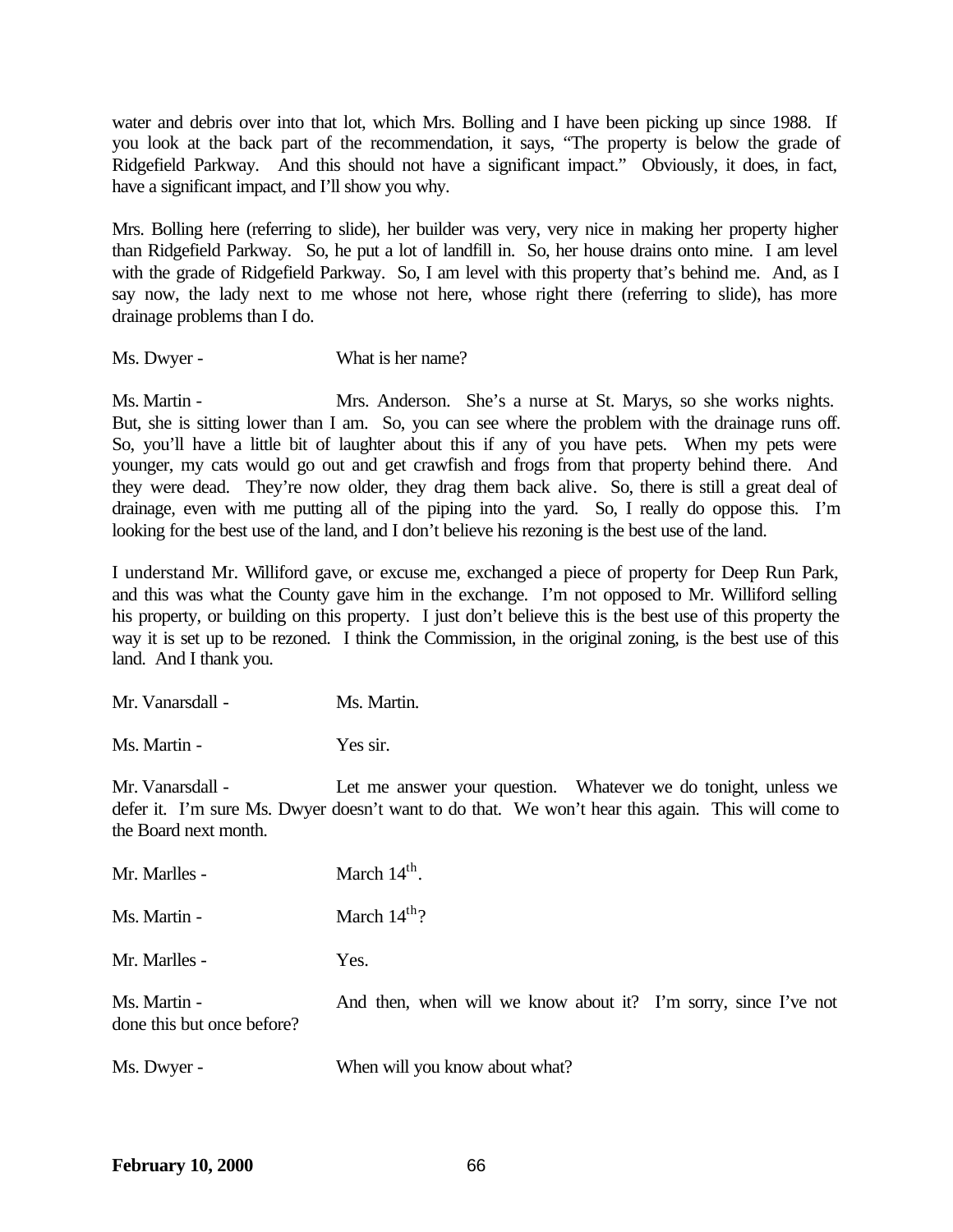| Ms. Martin -                                                                | What your answer will be?                                                                                                                                                    |
|-----------------------------------------------------------------------------|------------------------------------------------------------------------------------------------------------------------------------------------------------------------------|
| Ms. Dwyer -                                                                 | We will decide tonight.                                                                                                                                                      |
| Ms. Martin -                                                                | You will decide it.                                                                                                                                                          |
| Ms. Dwyer -                                                                 | And when the Board hears it, they will decide that night, as well.                                                                                                           |
| Mr. Marlles -                                                               | Yes. This Commission makes a recommendation to the Board.                                                                                                                    |
| Ms. Martin -                                                                | To the Board? Thank you so much for your time.                                                                                                                               |
| Mr. Vanarsdall -                                                            | You will know in just a few minutes.                                                                                                                                         |
| Ms. Dwyer -<br>one year.                                                    | The Board makes the final decision. As far as some future proposals,<br>Mr. Williford could file another rezoning case. It cannot be substantially the same as this case for |
| Ms. Martin -                                                                | For a year?                                                                                                                                                                  |
| Ms. Dwyer -<br>future.                                                      | In one year, he could file the same case. We may revisit this in the                                                                                                         |
| Ms. Martin -<br>about the fact of the way it was zoned has expired in 1990. | May revisit this? In my understanding, 1990 is when this, something                                                                                                          |
| Ms. Dwyer -                                                                 | No. The zoning doesn't change                                                                                                                                                |
| Ms. Martin -                                                                | Doesn't change?                                                                                                                                                              |
| Ms. Dwyer -<br>What expired was the subdivision plan.                       | unless there's an act by the Board of Supervisors to change it.                                                                                                              |
| Ms. Martin -                                                                | Thank you very much.                                                                                                                                                         |
| Ms. Dwyer -                                                                 | Okay.                                                                                                                                                                        |
| Mr. Vanarsdall -                                                            | Thank you, Ms. Martin.                                                                                                                                                       |
| Ms. Dwyer -                                                                 | for coming.                                                                                                                                                                  |

Mr. Taylor - Mr. Chairman, I have a question, procedurally. If this land has standing water on it and it impacts adjoining houses, is there not some program we have within the County to look at that and do whatever we can to resolve the issue ourselves or the problem ourselves, or advise the owner of the situation and see what he can do? Because this is, and I have talked to Ms. Hunter about this, this wedged shaped parcel, we had difficulty with before, and its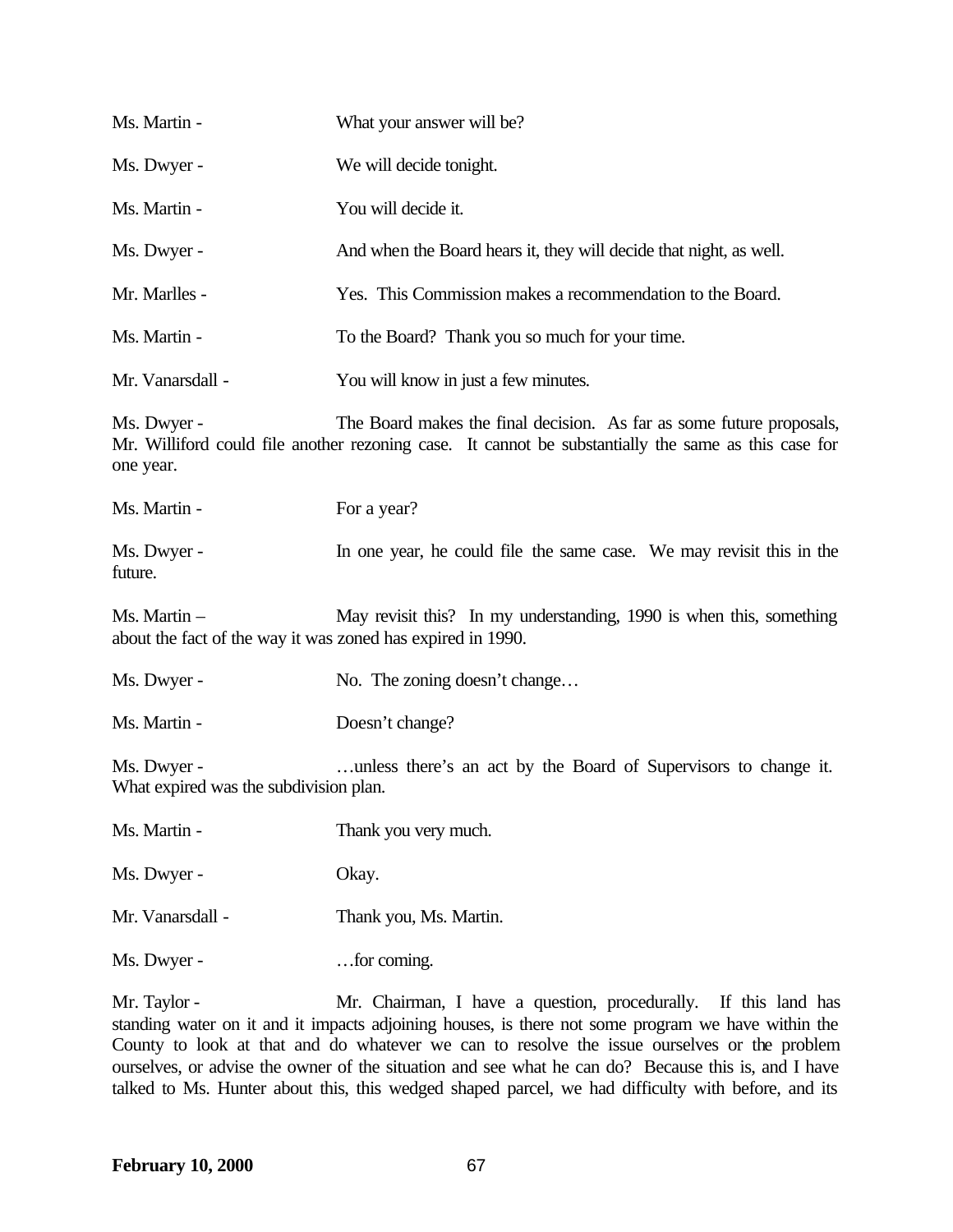very difficult to consider how it would be developed with great ease. It may just become an orphan piece of property that sits there and troubles its neighbors. It would seem to me there would be some program that we could have somebody in Public Works inspect it and see what ought to be done with the drainage so we didn't cause the neighbors a problem, and/or require that the owner take some kind of action to mitigate the damage for its owners.

Mr. Marlles - Mr. Taylor, it is required. There are storm drainage requirements. And it is within the purview of the Department of Public Works to review drainage associated with subdivision and development projects. So, it will be looked at by the Department of Public Works.

Mr. Taylor - That might help. That might help the neighbors?

Mrs. O'Bannon - No. By law, any piece of property, as its being developed, you can't allow more drainage off of it than is currently there. Unfortunately, its got some now. Public Works could come out and take a look and see if it is coming off the road, or something like that. But, by law, they can't allow more drainage. However, you say you have some anyway. So, it probably wouldn't…That's kind of a tough question, because he's going to be allowed to put something there. I mean, he owns the property, and he can put something there. But, by law, they would have to look at it, and you can't allow any more drainage off the property. So, that's why his Plan of Development would be real important on how it is developed. And that's why Public Works would review it and would make suggestions.

| Mr. Taylor -              |  |  | So, we'll do something to solve the problem.                   |  |  |  |
|---------------------------|--|--|----------------------------------------------------------------|--|--|--|
| Mr. Marlles -<br>problem. |  |  | Mr. Taylor, the Planning Commission is not going to solve that |  |  |  |

Ms. Martin - No. I don't think so. I was not going to bring this up tonight because I have not had a chance to talk Mrs. O'Bannon, but I do have a suggestion for that piece of property, and I don't think its fair to mention it without talking to Mrs. O'Bannon first.

| Mr. Vanarsdall - | Would you state your name again. |
|------------------|----------------------------------|
| Ms. Martin -     | Diane Martin.                    |

Mr. Vanarsdall - So, the lady back there can pick you up on the tape.

Mr. Marlles - Mrs. Martin, Mr. Silber, whose the Assistant Planning Director will be glad to talk to you out in the lobby about where you could go for some recourse on that problem.

Ms. Martin - Well, actually, the water problem I think is going to stay there, because to build that land up, I thank you're still (Comments unintelligible-microphone not working)…But I do think there is a use for that land.

Mrs. O'Bannon - Right now, its zoned R-2A. How many houses could go on that piece of land now as its zoned?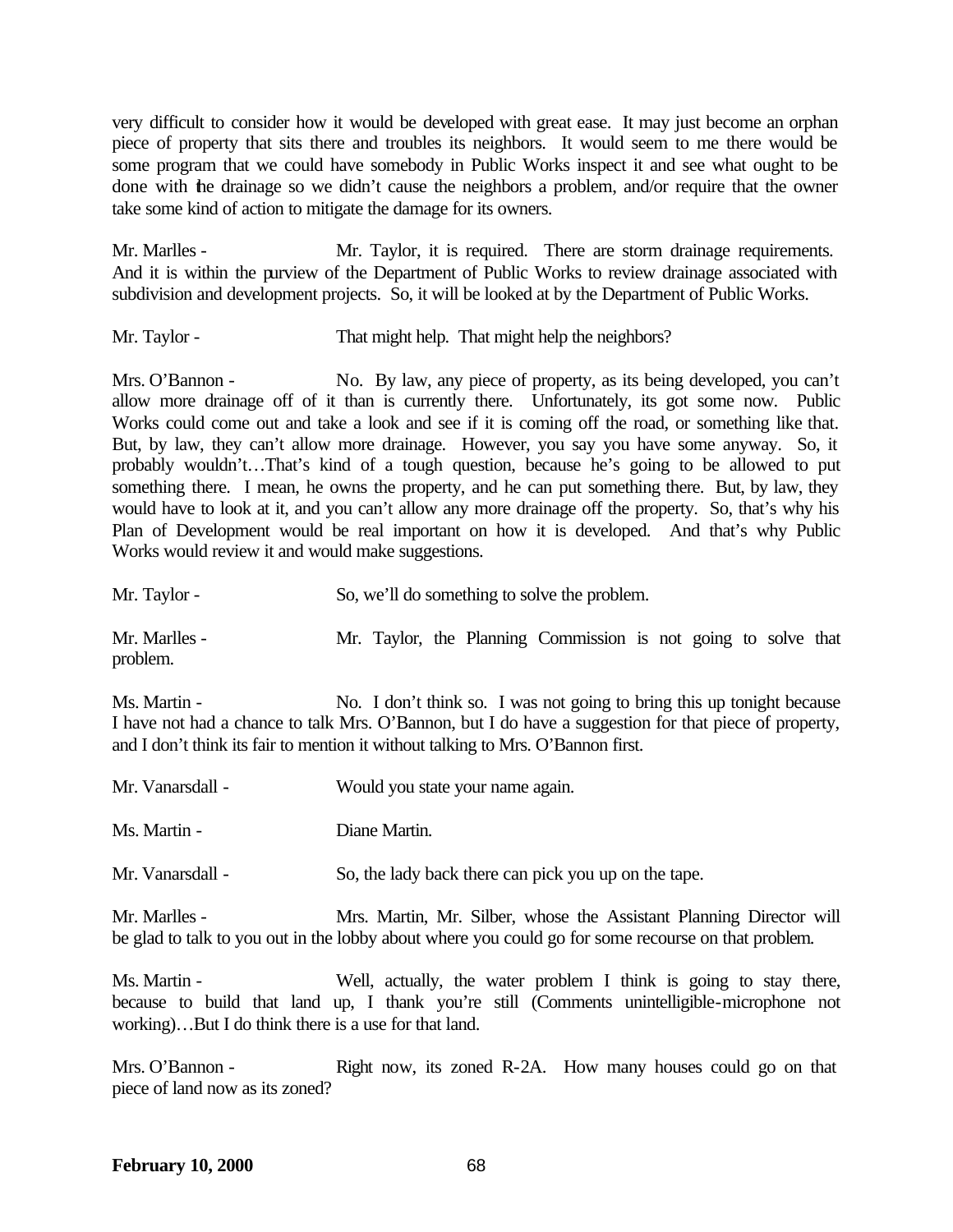Ms. Dwyer - Probably about six.

Mrs. O'Bannon - Well, okay. That's your answer. He really wouldn't have to go through any zoning. He'd just have to get the plan approval, as I said, and then Public Works would look at it and tell them to aim the water in a certain direction.

| Mr. Vanarsdall -                                 | (Comments unintelligible.)                                          |  |
|--------------------------------------------------|---------------------------------------------------------------------|--|
| Mrs. O'Bannon -<br>could build six houses on it. | Well, that's the whole point of the hearing today. As it is now, he |  |

Ms. Martin - As now, he could build six houses. I've done some more research, but it was suggested by several people not to bring it up this evening, what could be done to that, because that was not the issue. It would have to be discussed with, Patricia O'Bannon, and some legislation passed, something could be done with this property. And there is legislation in the General Assembly now that may take care of this. That's a future issue on this piece of property.

Mrs. O'Bannon - What legislation is that?

Ms. Martin - If the State passes the legislation that's in now, the State could buy that piece of property for open space. The County could match it and give Mr. Williford his money and leave it as open land, wet, not worry about building it up, tearing it down. Because unless you've been out there, you have not seen the height of the back drop off where those houses are built. So, in order to fill that in, I mean, literally, you'd be over the top of my house and higher. So, there's some legislation that's in the General Assembly to be passed. They did suggest there is a "Open Land Law" they want to have, you know, where you don't build on it, and that's such a strange piece of property that, that could come under that law.

Mrs. O'Bannon - Well, I'm not familiar with that. I'll wait and see what the General Assembly does. But, as I said, even now, its R-2A.

| Ms. Martin -                              | Right. I knew that.                                                  |
|-------------------------------------------|----------------------------------------------------------------------|
| Mrs. O'Bannon -                           | You know, you can't take away his property.                          |
| Ms. Martin -<br>would be nice. Thank you. | Oh no. I wouldn't want to take it away. I'd want to buy it from him, |
| Ms. Dwyer -<br>Mr. Vanarsdall -           | Is there anyone else who feels a need to speak?<br>Ms. Dwyer.        |

Ms. Dwyer - Ms. Hunter and I met with Mr. Williford last week, seeking to obtain some more details on his proposal. And, he was unwilling to supplement his existing proffers. And he understands, I think, as a result of our meeting, what the County's position is and what my position is on this case.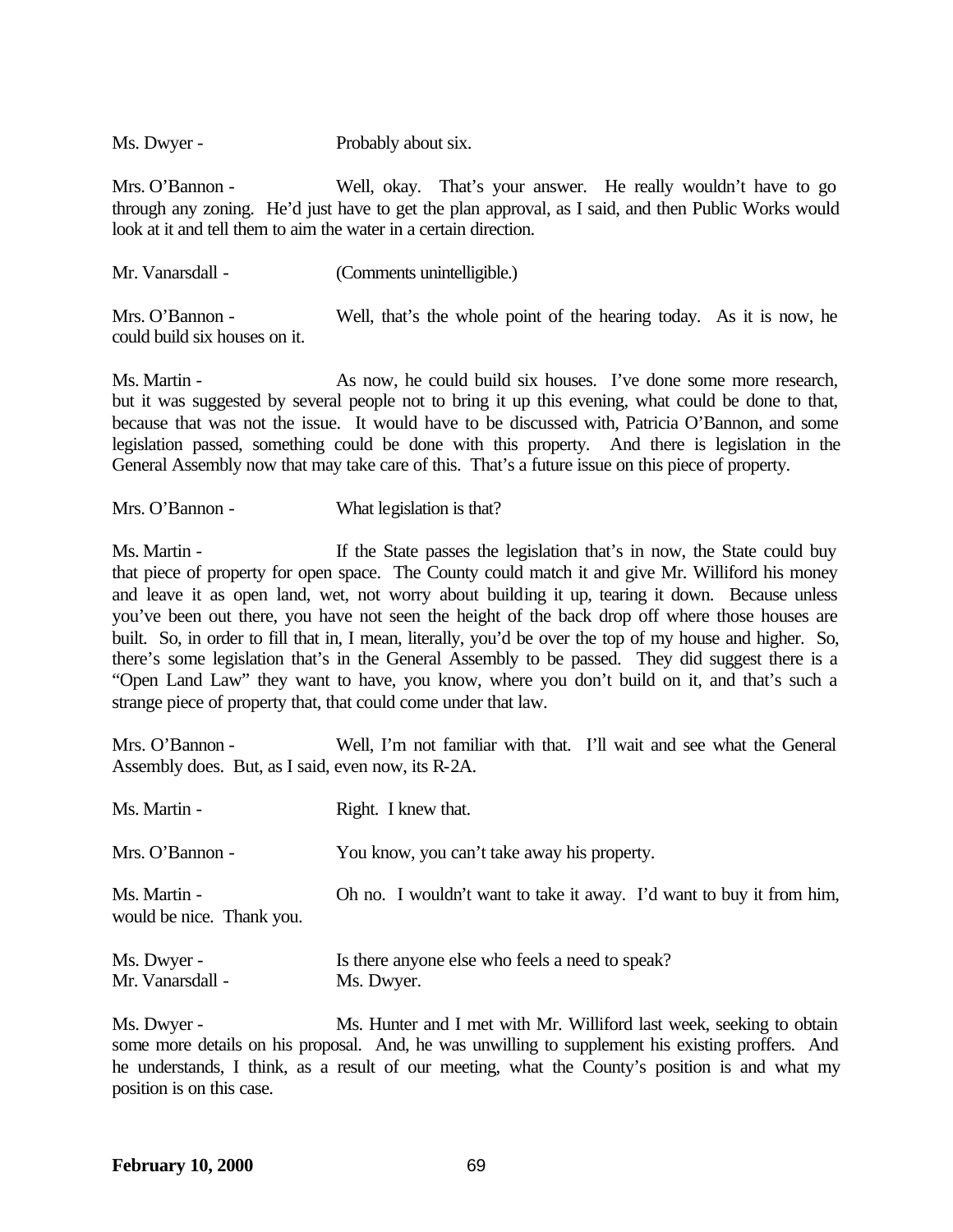This is a small site, awkwardly shaped, long, narrow, triangular shaped piece of property surrounded on two sides by existing residential development and Ridgefield. The site has steep slopes. It's below the grade of Ridgefield. There are downstream flooding problems. It's clearly an extreme challenge to develop.

As the residents seems to know, it's presently zoned for residential development, single family, and could be developed for, I guess, as best we can determine, up to six lots. That would not require any sort of rezoning to do that.

The drainage problems are there and they would be addressed by the Department of Public Works in the future if that does occur.

However, the case before us is a rezoning of this property. It's proposed to R-5AC. In my view its clearly an inappropriate development, particularly in light of the scaracity of information in the proffers.

The proffers fail to include enough conditions so that we can deem that this property will not have an adverse effect on the surrounding properties. He has failed to overcome his burden to demonstrate that this change in zoning would be appropriate, in light of the fact, the R-5A goes against what is recommended in the Land Use Plan. So, I recommend that the Commission vote to recommend denial to the Board of Supervisors of Case C-6C-00.

Mr. Taylor seconded the motion.

Mr. Vanarsdall - Motion made by Ms. Dwyer, seconded by Mr. Taylor. All those in favor say aye—all those opposed by saying nay. The vote is 5-0 (Ms. O'Bannnon abstained). The motion is carried.

| Ms. Dwyer -      | This will come before the Board on March 14 <sup>th</sup> ? |
|------------------|-------------------------------------------------------------|
| Mr. Marlles -    | Yes ma'am.                                                  |
| Mr. Vanarsdall - | March 14 <sup>th</sup> . Thank you for coming.              |

REASON: Acting on a motion by Ms. Dwyer, seconded by Mr. Taylor, the Planning Commission voted 5-0 (one abstention) to recommend that the Board of Supervisors **deny** the request because it does not conform to the recommendation of the Land Use Plan nor the Plan's goals, objectives and policies; and the applicant failed to meet his burden to show that the requested changes are in the best interests of the welfare and future of the community.

**C-14C-00 John C. Moore for Trammell Crow BTS, Inc.:** Request to amend proffered conditions accepted with rezoning case C-59C-94, on Parcel 90-6-A-2, containing .653 acres, located at the northwest intersection of Quioccasin Road and Starling Drive (Quioccasin Gardens Subdivision). The amendment is related to permitted uses and hours of operation on the property to allow a tire and auto center. The Land Use Plan recommends Commercial Concentration.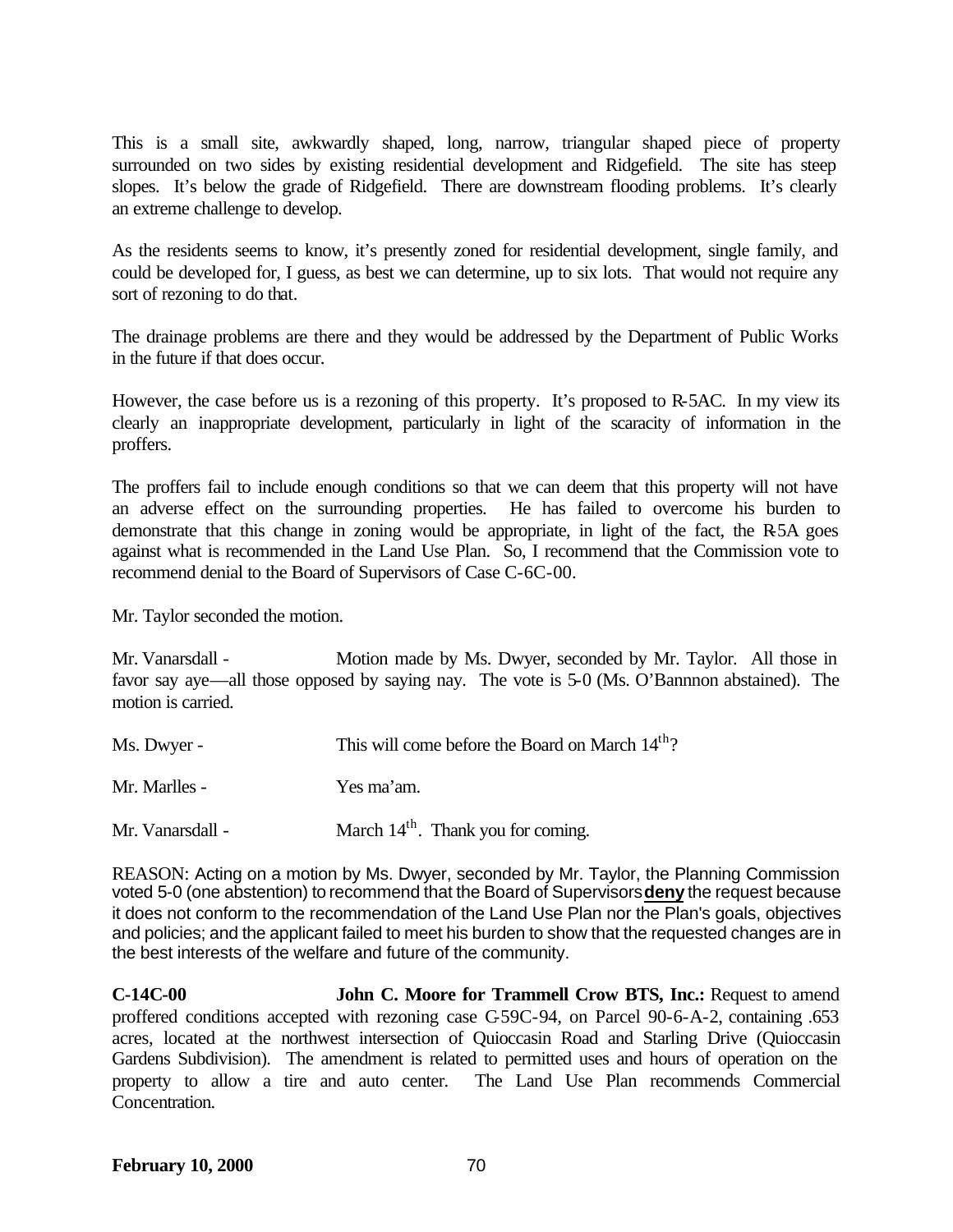| Mr. Marlles -                       | The staff presentation will be given by Mr. Lee Householder.    |
|-------------------------------------|-----------------------------------------------------------------|
| Mr. Vanarsdall -<br>Mr. Householder | Anyone in the audience in opposition to C-14C-00 Trammell-Crow? |

Mr. Householder - Thank you, Mr. Chairman. The subject request would amend the proffered conditions accepted with Rezoning Case C-54C-94 to allow for a tire and auto center. In particular, this facility would specialize in tires, lubrication, minor repairs, maintenance, and inspections. The business would be a Merchants Tire & Auto Center.

The subject property is zoned B3C and pictured on your aerial (referring to slide). It's a vacant outparcel of the Quioccasin Station Shopping Center, which is currently zoned B-2C. It's got 160 feet of road frontage along Starling Drive.

The property directly to the south of the site is also zoned B-2, and where the cursor is (referring to slide), is currently occupied by an Exxon Station. To the east and north, adjacent to the subject property, there are parking areas and driveways for Quioccasin Station Shopping Center.

Ms. Dwyer - Excuse me, Mr. Householder. Did you say it was zoned B-2?

Mr. Householder - Yes. B-2C. I guess I meant to say, "C" for Quioccasin Station Shopping Center. And then I said the Exxon Station  $-$  I can show the zoning map. It's B-2 included in this area; B-2C for the Exxon also.

Approximately, 200 feet north of the site are the Gateway Apartments up here (referring to slide), and they are zoned R-6. Across Starling Drive to the east, the property is zoned O-2.

Overall, the subject parcel is located in an area of concentrated commercial activity, which includes the Regency Square Mall, which is to the south of the site.

The applicant has amended and added to the proffers submitted with this Case C-59C-94. This case amended the proffers from the original case, C-63C-89. The applicant has made the following amendments:

Proffer 1 changed the case to allow for automobile service station, and uses allowed in the B-1 District. This is with the exception of food service of for sale of alcoholic beverages.

Proffer 3 amended the case to decrease the hours of operation.

Proffer 4 was amended to specify that the architectural character be similar to what is shown on this exhibit here (referring to slide).

Exterior storage of related automobile supplies shall be enclosed in a brick structure, and the island along the internal drive will be landscaped with shrubbery. No automobile bays shall face Starling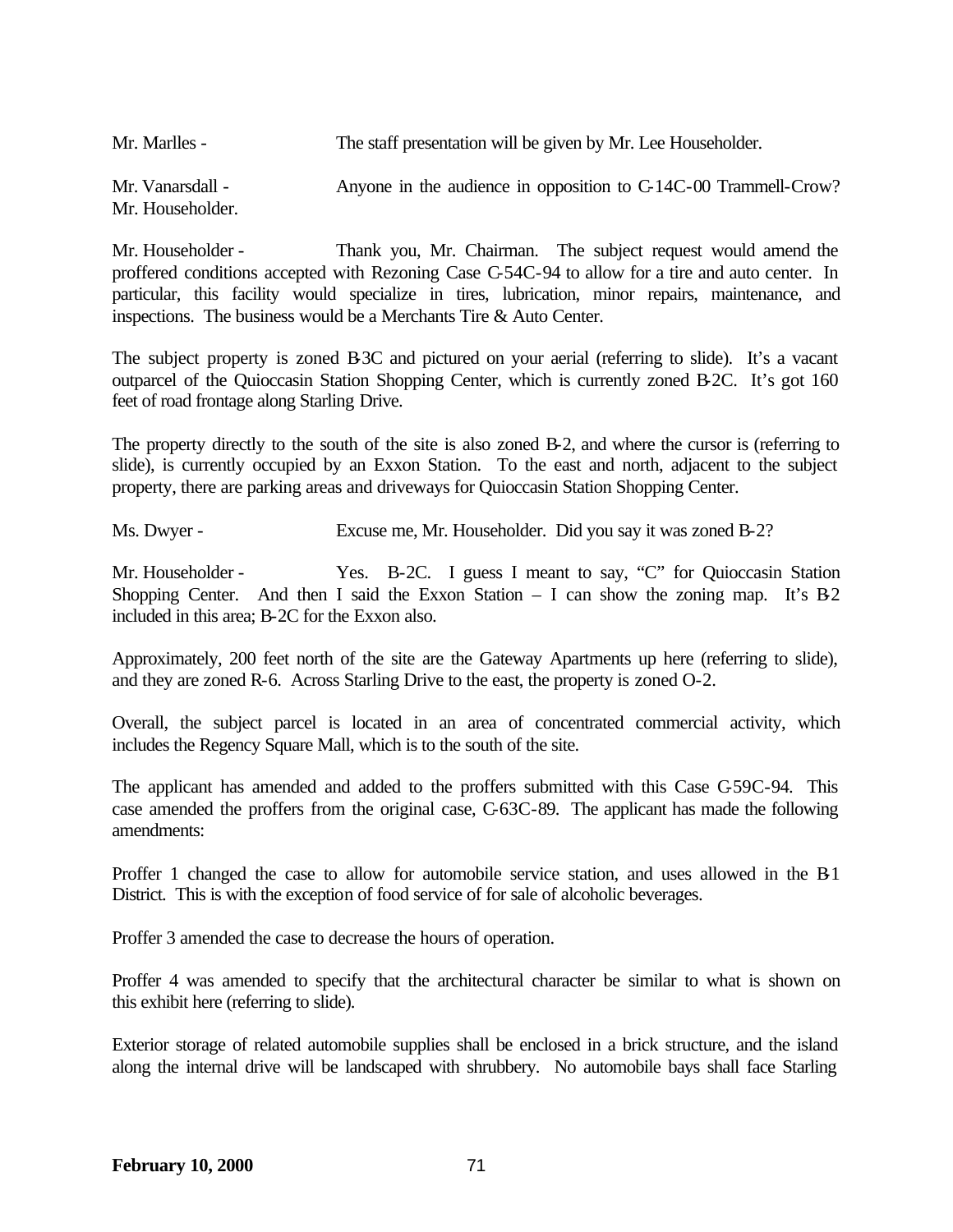Drive, and no loud speaker or address systems, or boom boxes, or other outdoor audible systems shall be installed and used at this facility.

We have been working with the applicant over the last several weeks to address remaining concerns of staff. We handed out proffers to you this evening that were submitted past the time limit. So, you would be required to waive the time limit requirement. I haven't had too much time to go over them, but they do address some of the concerns.

In Proffer 1 the applicant chose to also limit the retail sales of gasoline on the site. Proffer 6 was added for trash and exterior storage of automobile supplies. Supplies will be located in the southwest corner of the property. So, it got a more specific location. And Proffer 10 was added to require a landscaped buffer 15 feet in width, with one foot, which can be reserved as a retaining wall along the eastern line of the property along Starling Drive.

And there will also be a landscaped buffer 6-feet in width along the northern line of the subject property. They clarified the island landscaping, Proffer 11, where there would be islands along the internal drive along the western boundary of the property will be landscaped.

Overall, the remaining concern of staff was the noise that could possibly be generated by such a use. In particular, you associate, when you think of changing tires, you think of that lug wrench that makes that funny sound. We figured that would kind of maybe carry from the site. We spent a lot of time discussing this with the applicant. And, they've submitted a letter to me this evening, I have not handed it out to you, for a similar case, which I'll let the applicant speak to. It was, I think, in Chesapeake or Virginia Beach where residents were 100 feet from the site and they wrote saying the noise did not bother them. They were concerned about it at first, and they wrote saying they didn't notice it.

We also considered the fact there's considerable traffic volume on Quioccasin Road and Starling is a cut through over to Parham Road. And the noise created by traffic, in general, may kind of deaden the sounds that could carry from this facility. So, the noise was not addressed through the proffers.

Overall, we feel the proffers submitted are generally consistent with design standards of surrounding properties; commercial properties in the area. And, giving the commercial nature of these properties, we feel that an automobile service station is a reasonable use for the property. Therefore, we recommend approval of this request, and I'd be glad to take any questions that you may have.

Mr. Vanarsdall - All right, thank you. Any questions of Mr. Householder by Commission members? Mr. Taylor - I have a comment. I think the elevation looks rather nice for that area.

Mr. Householder - Yes. I agree. They have a good product for that store. It's a nice rendering. It's nice to have for a zoning case. It's makes it easier…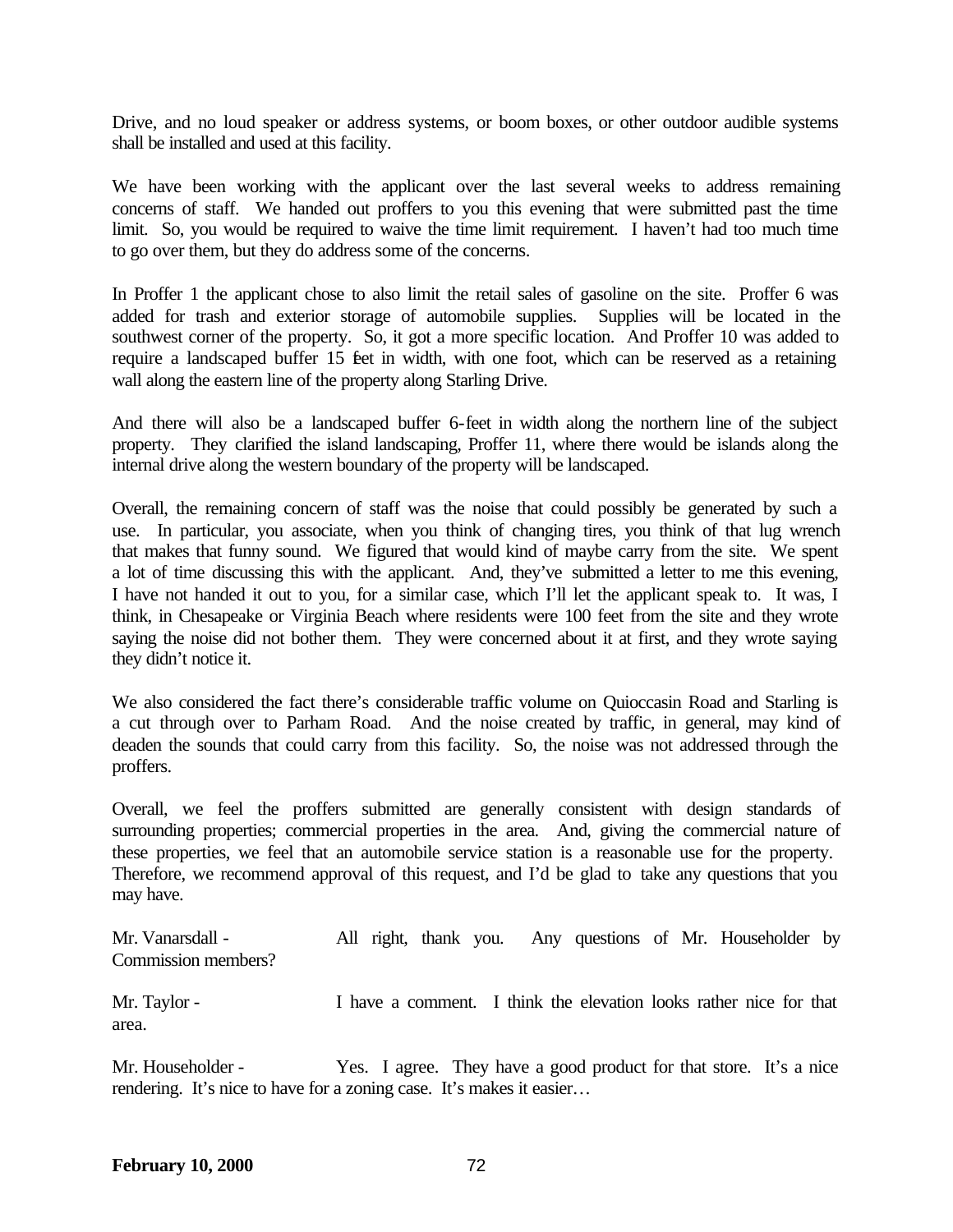Mr. Vanarsdall - Ms. Dwyer, we have no opposition. Do you want to hear from the applicant?

Ms. Dwyer - I would like the applicant to just come forward and summarize information relating to the noise issue.

| Mr. Vanarsdall - | Come on down.                                          |  |  |  |
|------------------|--------------------------------------------------------|--|--|--|
| Mr. John Moore - | Good evening. My name is John Moore for the applicant. |  |  |  |

Ms. Dwyer - Mr. Moore, I know you submitted some information on the noise question to staff and to me, but I wondered if you would briefly summarize the content of that information, and the response that you received from the owner of the apartment complex relating to the noise issue?

Mr. Moore - Mr. Alex Alexander owns the Gateway Apartments which are just north of the subject site. And I've met with him and he, frankly, is very pleased with what is going in here. We had an earlier case where we had proffered, I think, it was a dry cleaning and a restaurant or something like that, which was approved. But, he's very excited about this, and likes this. And unsolicited from me, he actually called Ms. Dwyer and indicated that he was not concerned about the noise.

And, just following up on the noise issue, Merchants Tire had a sound study done when they were looking at a site in Chesapeake. And I gave Ms. Dwyer and went over that with her, that particular sound study. And also the sound consultant actually updated that study.

And, basically, it all boils down to the fact that, with the Gateway Apartments being about 250 feet or 240 feet away, the ambient noise you're going to have from the street more than compensates for any possible notice it might be from the lug wrenches. Plus, and I have Mr. Paul Bodie, whose the local engineer, available, along with the regional manager for Merchants Tire, Mr. Charlie Yetter from the contract purchaser, in case there are any other questions that might be proposed. Does that answer your question?

| Ms. Dwyer -       | Thank you. Yes.                                                   |  |
|-------------------|-------------------------------------------------------------------|--|
| Mr. Vanarsdall -  | All right, any questions for Mr. Moore? Thank you, Mr. Moore. All |  |
| right, Ms. Dwyer. |                                                                   |  |

Ms. Dwyer - Mr. Moore and I have talked many times over the phone in recent days. He's been good about getting information on the noise question, which was of concern to me. And I might mention, Mr. Secretary, it would be most helpful to me, and probably to other Planning Commissioners, if we had someone on staff who would be able to read and evaluate some of these noise reports that we get from audio engineers.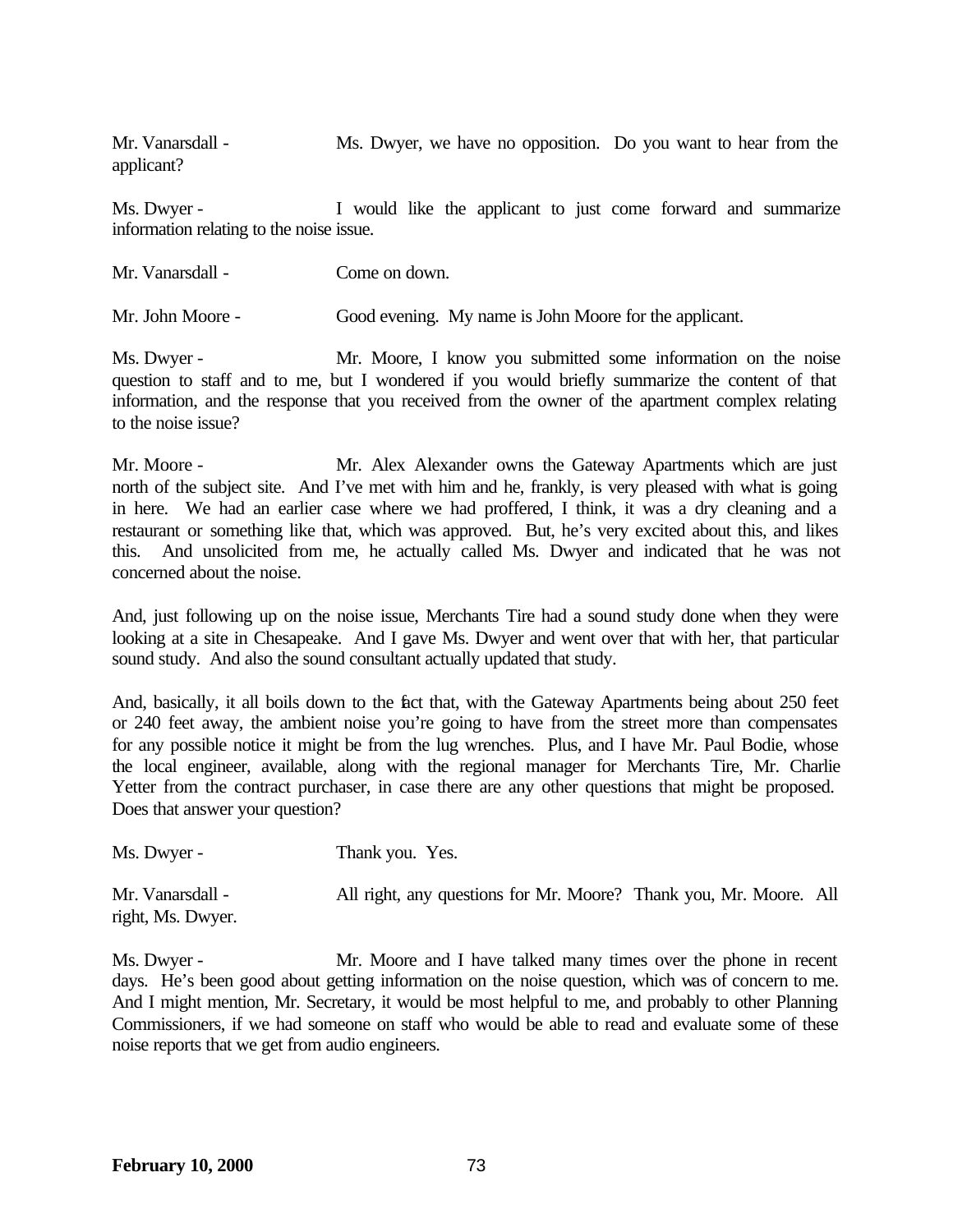I mean I can look at it and say, "Well, I don't think its comparable", or make a lay person's judgement on that. Because this is an issue that's coming up more and more frequently, as we become more urbanized. And it would be very helpful, whether its in the Planning staff, or somewhere, if we already have an engineer on staff who could be trained. I would like to make that suggestion incidental to this case.

I'd like to thank Mr. Moore for working with me on that, and for making the additional amendments to the proffers that he and I had discussed. So, we were engaged in a good faith discussion on the proffers, so I have no problem in asking the Commission's indulgence in waiving the time limit for Case C-14C-00.

| Mrs. Quesinberry - | Does that need a second? |
|--------------------|--------------------------|
|                    |                          |

Ms. Dwyer - Yes. It does.

Mrs. Quesinberry seconded the motion.

Mr. Vanarsdall - Motion made by Ms. Dwyer, seconded by Mrs. Quesinberry. All those in favor say aye—all those opposed by saying nay. The vote is 5-0 (Mrs. O'Bannon abstained). The motion carries.

Ms. Dwyer - As far as a motion on the case, this is a B-3C zoned parcel of land. We have proffered out a number of uses that are fairly undesirable. We have limited hours of operation. The proffers include an attractive building for the area. We have additional space for some nice landscaping along Starling Drive, as well as along the northern border of the property. I think, all things considered, it's a good case, and I recommend the Commission recommend for approval C-14C-00 Trammell Crow BTS, Inc.

Mr. Archer seconded the motion.

Mr. Vanarsdall - Motion made by Ms. Dwyer, seconded by Mr. Archer. All those in favor say aye—all those opposed by saying nay. The vote is 5-0 (Mrs. O'Bannon abstained). The motion carries.

| Mr. Taylor -     | I think, Mr. Chairman, that was seconded by Mr. Archer. |
|------------------|---------------------------------------------------------|
| Mr. Vanarsdall - | (Comments unintelligible.) Mr. Archer.                  |
| Mr. Taylor -     | I just wanted Mr. Archer to get the credit.             |
| Mr. Archer -     | Thank you, Mr. Taylor.                                  |

Ms. Dwyer - I might just suggest for those who are here for the case that this will come before the Board next month. Thank you very much for being patient, listening to the State Fair, if you happened to catch any of that.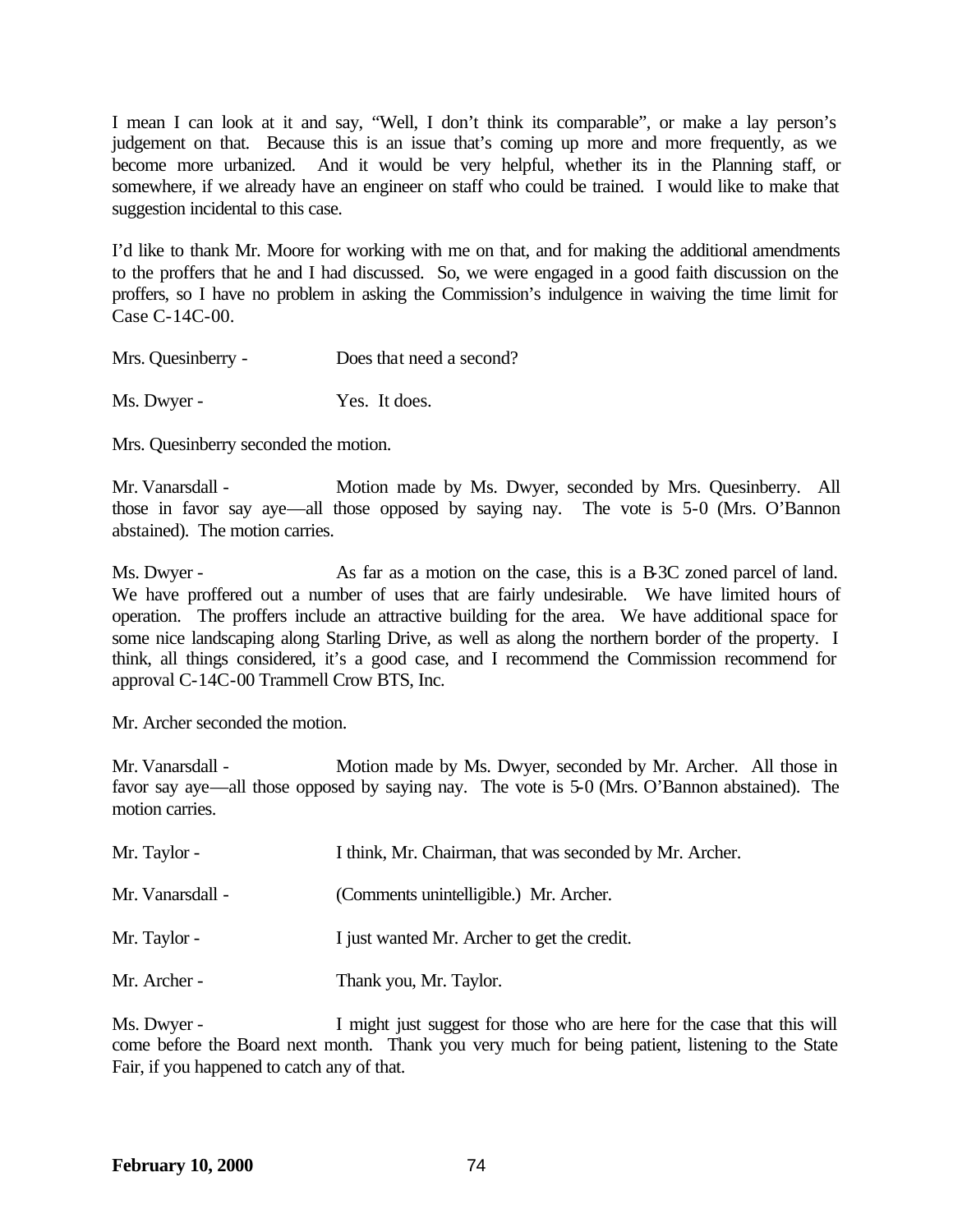REASON: Acting on a motion by Ms. Dwyer, seconded by Mr. Archer, the Planning Commission voted 5-0 (one abstention) to recommend that the Board of Supervisors **accept the amended proffered conditions imposed with C-59C-94 and grant** the request because the changes do not greatly reduce the original intended purpose of the proffers; and the proffers continue to assure a quality form of development with maximum protection afforded the adjacent properties.

**C-15C-00 James W. Theobald for Manorcare Health Services, Inc.:** Request to conditionally rezone from R-4 One Family Residence District and R-6C General Residence District (Conditional) to R-6C General Residence District (Conditional), Parcels 83-A-146, 147, 148B, 150 and 151, described as follows:

BEGINNING at a point at the northwest corner of Henrico County Tax Parcel Number 83-A-148B and the northeast corner of Henrico County Tax Parcel Number 83-A-148A, which is the True Point of Beginning; thence S 87°33'00" E 304.03' to a point; thence S 04°21'15" E 206.66' to a point; thence N 85°38'45" E 3.40' to a point; thence S  $08^{\circ}44'18''$  E 60.18' to a point; thence S  $04^{\circ}21'15''$  E 84.00' to a point; thence S 85°38'45" W 261.00' to a point; thence N 04°21'15'' W 185.00' to a point; thence S 85°38'45" W 200.00' to a point on the eastern right-of-way line of Hermitage Road; thence along the eastern right-of-way line of Hermitage Road N 04°21'15'' W. 50.00' to a point; thence N 85°38'45" E 2.00' to a point; thence N 04°18'00" W 50.00' to a point; thence N 85°38'45" E 0.05' to a point; thence N 04°21'15" W 50.00' to a point; thence leaving the eastern right-of-way line of Hermitage Road N 85°38'45" E 145.00' to a point; thence N 00°04'59" E 51.84' to the True Point of Beginning, containing approximately 2.888 acres.

Mr. Marlles - The staff presentation will be given by Mr. Eric Lawrence.

Mr. Vanarsdall - Anyone in the audience in opposition to C-15C-00? Mr. Lawrence.

Mr. Lawrence - Thank you, Mr. Chairman. This application is a request to rezone 2.88 acres from R-4 and R-6C to R-6C General Residence District. The approval of this request would enable the construction of a 64-unit alzheimer's care facility. This request would initially be an expansion of the existing Stratford Hall Senior Care facility. The existing facility offers assisted and nursing care. Approval of this request would add alzheimer's care to the services offered.

The 2010 Land Use Plan designates the subject site for office use. While this request may not be consistent with the office use, the proposed R-6C zoning does offer a reasonable transition from existing commercial uses to the existing residential uses.

If you'll just look at the map, you can notice just east of this property is Commercial Concentration on the Land Use Plan. It's currently a drug store. I believe it's a Rite Aid Store. And just west you have some "bungalows" I call them; little houses, and just west of Hermitage, you have a whole neighborhood of smaller houses. So, the proposed use is a reasonable transition from the commercial area over to the residential area. And it also is a continuation of the existing Stratford Hall Manor Care facility.

The applicant has proffered a number of conditions relating to the permitted use, which would be a nursing home; assisted living facility-type uses; adult care uses. A continuation of a 20-foot buffer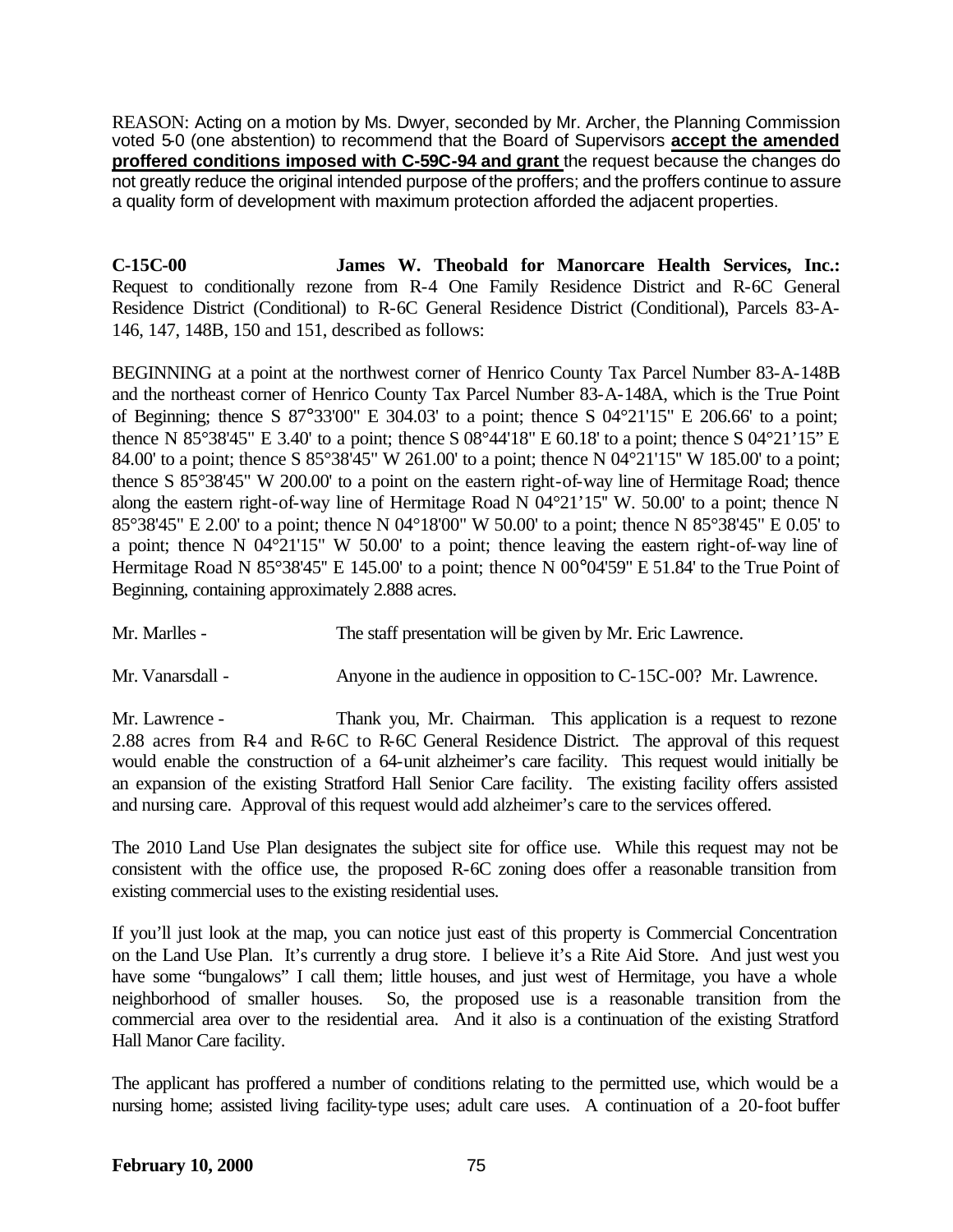along the property's western boundary. This is a continuation of an existing proffer, which goes along the western boundary to protect the homes that are currently, and will remain along Hermitage Road.

Maximum building heights of one story. They've offered a conceptual layout. I believe it's in your packets. This is the conceptual layout that's been proffered (referring to slide). You can see the existing facility, and just to the left on the image is the alzheimer facility that's being proposed. And they've offered limitations on the parking lot lighting to lessen any impacts on surrounding properties.

The staff identified a number of issues in the staff report that necessitated additional consideration. The applicant has addressed these staff concerns in the revised proffer that was handed out to you this evening.

Those revisions were just received today, so a waiver of the time limit will be necessary, if those revisions are appropriate. Within the revisions, they addressed a fencing issue. Essentially, it would go along the three sides right around the new facility. It's actually shows up in the site plan. It's hard to see. You can see it on the corners, a little straight line with a hatch in it. They've proffered masonry dumpster enclosures and landscaping along the entrance along Hermitage Road.

Staff feels this is an appropriate use and the application is appropriate and we would support this application.

Mr. Vanarsdall - Any questions for Mr. Lawrence by Commission members?

Mr. Taylor - Mr. Chairman, I had one on the fence. That was Item 13 on the second amendment. I think on this one, I had talked to Mr. Theobald. That's an attractive fence, in keeping with the residential care standard.

Mr. Vanarsdall - Let's ask Mr. Theobald to come on down. (Comments unintelligible).

Mr. Taylor - I had talked to Mr. Theobald about it, but I didn't see the fence.

Mr. James W. Theobald - Mr. Chairman, ladies and gentlemen, I'm Jim Theobald, here on behalf of Manorcare Health Services. You're correct, Mr. Taylor. These are actual photos in the top here such as you see at the bottom, (referring to slide). This is a six-foot high board-on-board fence with a one foot lattice treatment at the top, very residential, as you can see, with the facility in scale. This is a stick-built fence, built onsite. This is not a prefab that you buy at the hardware store-type of deal. It is very heavy duty and sort of retains a bit of residential flare, if you will, providing maximum security for the residents. It enables them to circulate in a courtyard area. There are gardens, etc., which is very important to an alzheimers resident, while remaining in a safe and secure environment. I'd be happy to answer any other questions.

Mr. Taylor - I certainly agree its very nice. Thank you very much.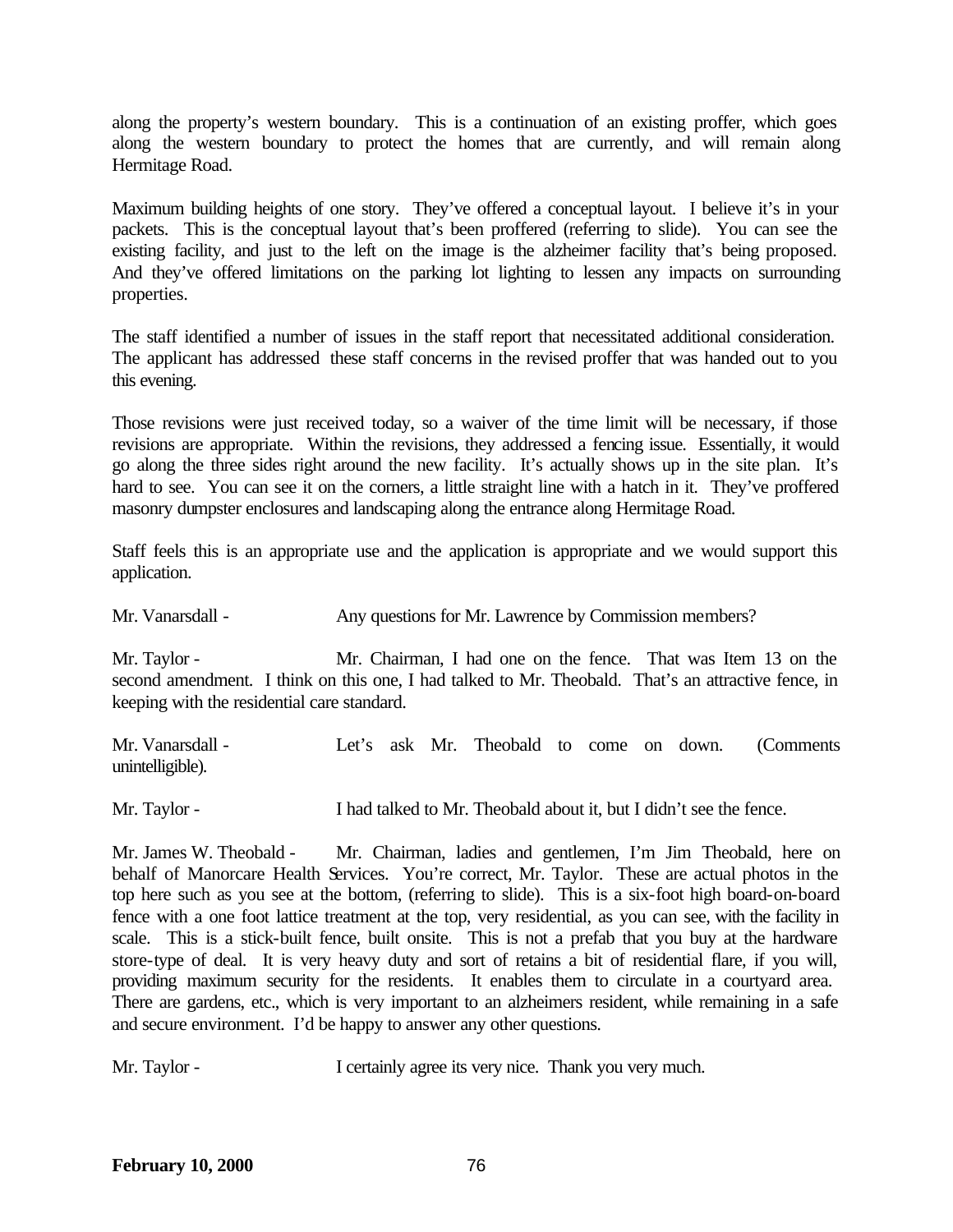| Mr. Theobald -       | You're quite welcome.                                                 |
|----------------------|-----------------------------------------------------------------------|
| Ms. Dwyer -<br>yard? | Mr. Theobald, is the fence going to be in what's considered the front |

Mr. Theobald - No ma'am. I can show, let's see the best thing – back of this way. This is the front of the building. This fence goes from this front corner of the building all the way, these three sides – I'm sorry. Up this way. This is a buffer over in here, up to this corner. And you see the walkways and the courtyards they've created that provide circular access within a confined area for the residents.

Ms. Dwyer - I couldn't tell on my plan.

Mr. Theobald - The little "x's" on here and that's why we clarified in text that we would provide a fence along those three sides to these front corners.

Ms. Dwyer - As long as you're there (referring to slide), I'm looking at your buffer ordiannce; your buffer proffer. It's not an ordinance yet. You talk about the buffers shall remain in their natural state, and there are exceptions to that, you can add trees. You can add fencing. You could can put easements in for utilities and remove dead and fallen growth.

You have a fair number exceptions to that natural state. You know, I know I've said this before. But the phrase, "natural state," has caused us so much trouble in the past, that I would like to recommend between now and the Board that term not be used for your benefit as well as ours.

Mr. Theobald - Fair enough.

Mrs. O'Bannon - You realize when it says, "naturally," you can't a put bird bath in, you can't cut down a trees if its dead and it falls.

Mr. Theobald - That's why we reserved...

Ms. Dwyer - But there may be something that you may want to do that be prohibited because of that language.

Mr. Theobald - I appreciate that.

Ms. Dwyer - And, so what will the exterior of the building be, then?

Mr. Theobald - It will be brick on these ends and the front. And as you see the remaining three sides, as shown on the site plan, are substantially—This is a one-story structure, are hidden by the fence. And they're a hardiplank type of material or siding. They're not vinyl, I don't believe. They're not vinyl. This is the only façade that you really see. If you look at this elevation, you start to see that fence from off this front corner here on the rendering as well.

Mr. Vanarsdall - Any more questions by Commission members? Thank you.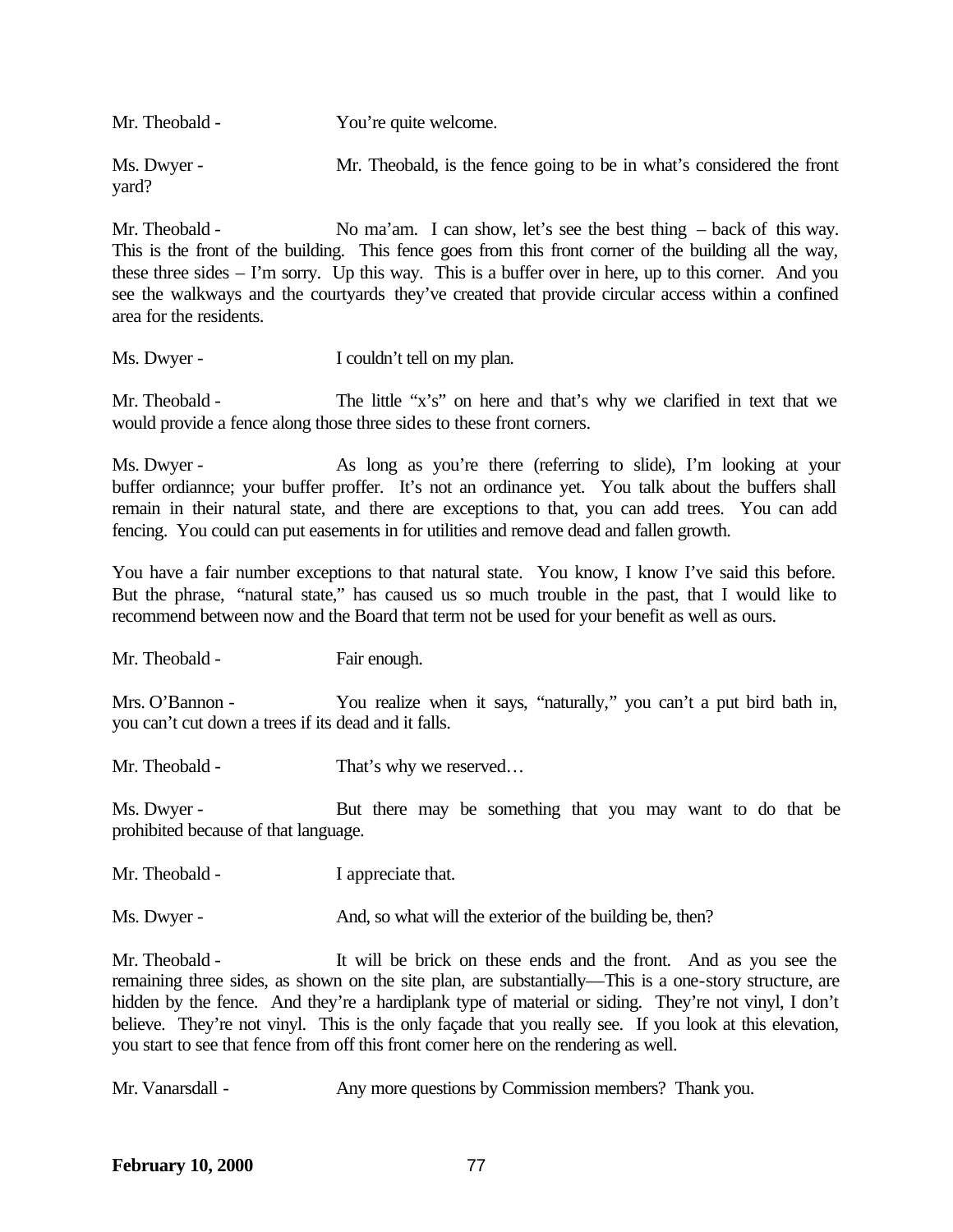Mr. Theobald - You're quite welcome.

Mr. Vanarsdall - First of all, we need to waive the time limit on today's proffers. I move that we waive the time limit on the proffers dated today, February 10, 2000.

Mrs. Quesinberry seconded the motion.

Mr. Vanarsdall - Motion made by Mr. Vanarsdall, seconded by Mrs. Quesinberry. All those in favor say aye—all those opposed by saying nay. The vote is 5-0 (Mrs. O'Bannon abstained). The motion carries.

This is going to be a nice addition to Manorcare Health Services. It is a much needed alheizmer's center. I recommend to the Board of Supervisors to approve C-15C-00.

Mr. Archer seconded the motion.

Mr. Vanarsdall - Motion made by Mr. Vanarsdall, seconded by Mr. Archer. All those in favor say aye—all those opposed by saying nay. The vote is 5-0 (Mrs. O'Bannon abstained). The motion carries.

Mr. Marlles - Mr. Chairman, I would add, when I was in Roanoke, we had a Manorcare facility built very similar to this, and it was a real addition to the surrounding neighborhood. So, I can personally vouch for this.

Mr. Vanarsdall - Good. Thank you.

REASON: Acting on a motion by Mr. Vanarsdall, seconded by Mr. Archer, the Planning Commission voted 5-0 (one abstention) to recommend that the Board of Supervisors **accept the proffered conditions and grant** the request because it continues a form of zoning consistent with the area; and the proffered conditions will provide appropriate quality assurances not otherwise available.

Mr. Marlles - Mr. Chairman, it is that time of year when the County Manager makes his presentation on the Capital Improvements Program. Staff is recommending that we schedule the public hearing for the 2000-2001 Capital Improvements Program, actually, that Capital Improvement Program runs from 2000-2001 to 2004-2005, for March 9, 2000 at 6:15 p.m.

| Mr. Vanarsdall -<br>Archer, Mrs. Quesinberry? |     | All right. Thank you. Do you have any problem with that? Mr. |  |  |  |
|-----------------------------------------------|-----|--------------------------------------------------------------|--|--|--|
| Ms. Dwyer -                                   | No. |                                                              |  |  |  |
| Mr. Archer -                                  | No. |                                                              |  |  |  |
| Mrs. Quesinberry -                            | No. |                                                              |  |  |  |
| Mr. Taylor -                                  | No. |                                                              |  |  |  |

**February 10, 2000** 78